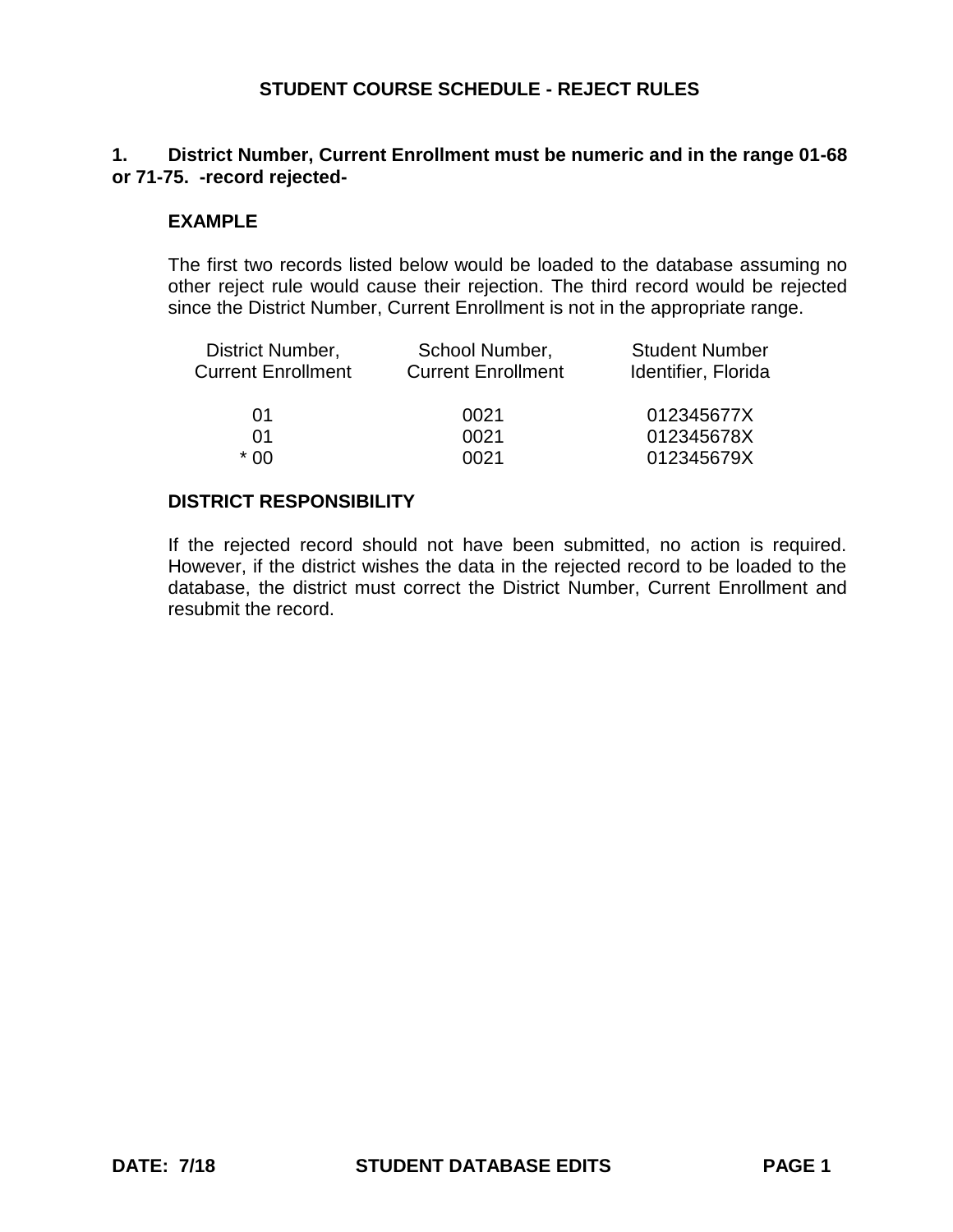## **2. School Number, Current Enrollment must be numeric in the range 0001 to 9899, excluding 9001, or it must be N998 or N999. -record rejected-**

#### **EXAMPLE**

The first two records listed below would be loaded to the database assuming no other reject rule would cause their rejection. The third and fourth records would be rejected. The third record would be rejected because the School Number, Current Enrollment is not in the appropriate numerical range. The fourth record would be rejected because the School Number, Current Enrollment is not numeric, N998 or N999.

| District Number,          | School Number,            | <b>Student Number</b> |
|---------------------------|---------------------------|-----------------------|
| <b>Current Enrollment</b> | <b>Current Enrollment</b> | Identifier, Florida   |
|                           |                           |                       |
| 01                        | 0021                      | 012345676X            |
| 01                        | 0021                      | 012345677X            |
| $*$ 01                    | 9999                      | 012345678X            |
| * በ1                      | C901                      | 012346579X            |
|                           |                           |                       |

#### **DISTRICT RESPONSIBILITY**

If the rejected records should not have been submitted, no action is required. However, if the district wishes the data in the rejected records to be loaded to the database, the district must correct the School Number, Current Enrollment and resubmit the records.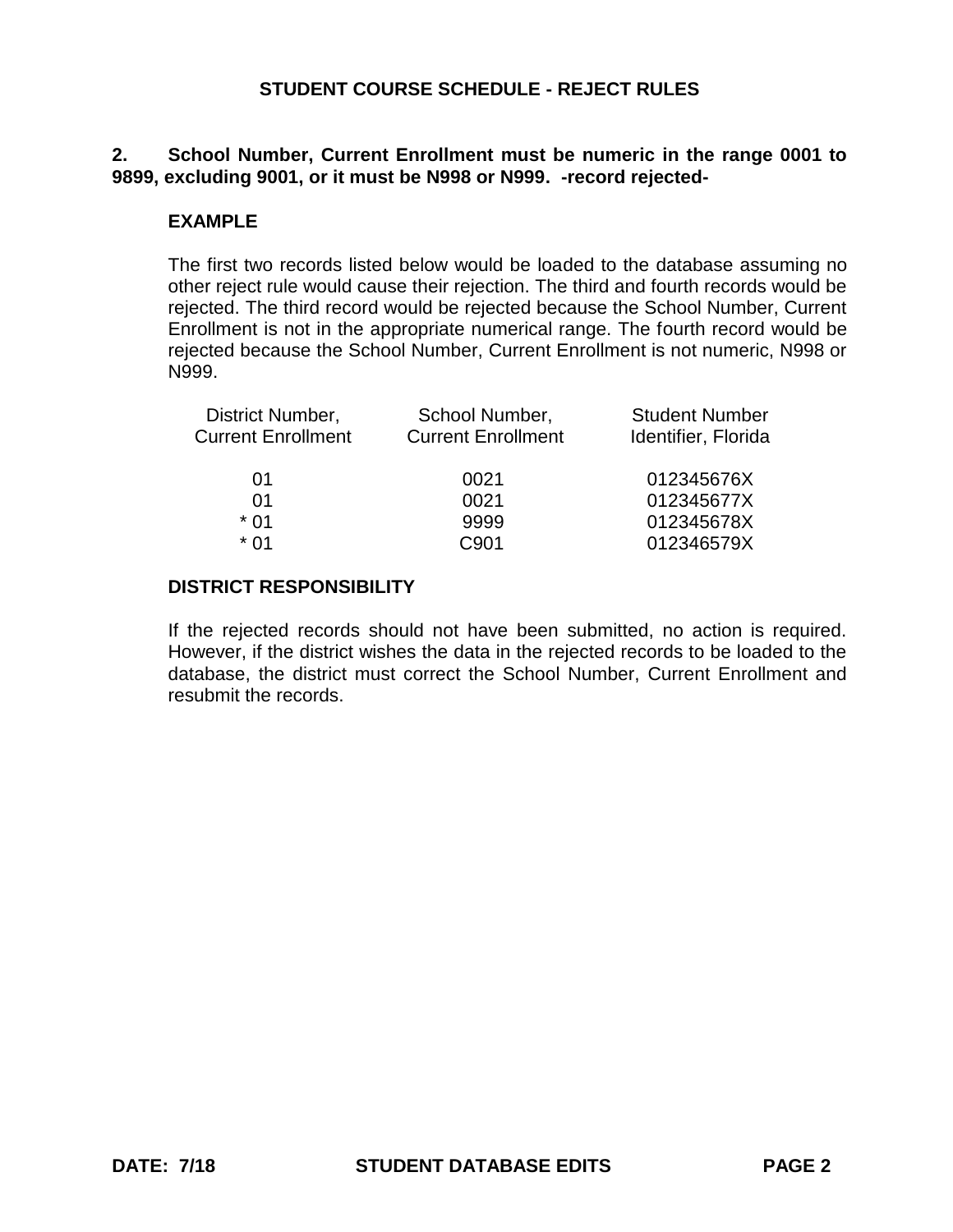**3. The first nine positions of Student Number Identifier, Florida must be numeric. The tenth position of Student Number Identifier, Florida must either be an "X" or numeric. If the tenth position of Student Number Identifier, Florida is numeric, the first two digits must be a valid district number in the range 01- 68, 71- 75 or 78-79. If the tenth position of the Student Number Identifier, Florida is an "X", the first three positions may not all be zeroes. -record rejected**

**Note: For more information on the Student Number Identifier, Florida refer to DOE Information Database Requirements: Volume I -- Automated Student Information System Manual.**

## **EXAMPLE**

The first two records listed below would be loaded to the database assuming no other reject rule would cause their rejection. The third record would be rejected because when the social security number is used as the Student Number Identifier, Florida, the tenth digit must be an "X". The fourth record would be rejected because the Student Number Identifier, Florida contains blanks. The fifth record would be rejected because the first two digits are not a valid district number. The sixth record would be rejected because the tenth position contains an "X", and the first three positions are all zeroes.

| District Number,          | School Number,            | <b>Student Number</b> |
|---------------------------|---------------------------|-----------------------|
| <b>Current Enrollment</b> | <b>Current Enrollment</b> | Identifier, Florida   |
| 01                        | 0151                      | 1234567891            |
| 01                        | 0151                      | 123456789X            |
| $*01$                     | 0151                      | 123456789C            |
| $*01$                     | 0151                      | 123456789             |
| $*$ 01                    | 0151                      | 0023456791            |
| * በ1                      | 0151                      | 000123456X            |
|                           |                           |                       |

## **DISTRICT RESPONSIBILITY**

If the rejected records should not have been submitted, no action is required. However, if the district wishes the data in the rejected records to be loaded to the database, the district must correct the Student Number Identifier, Florida and resubmit the records.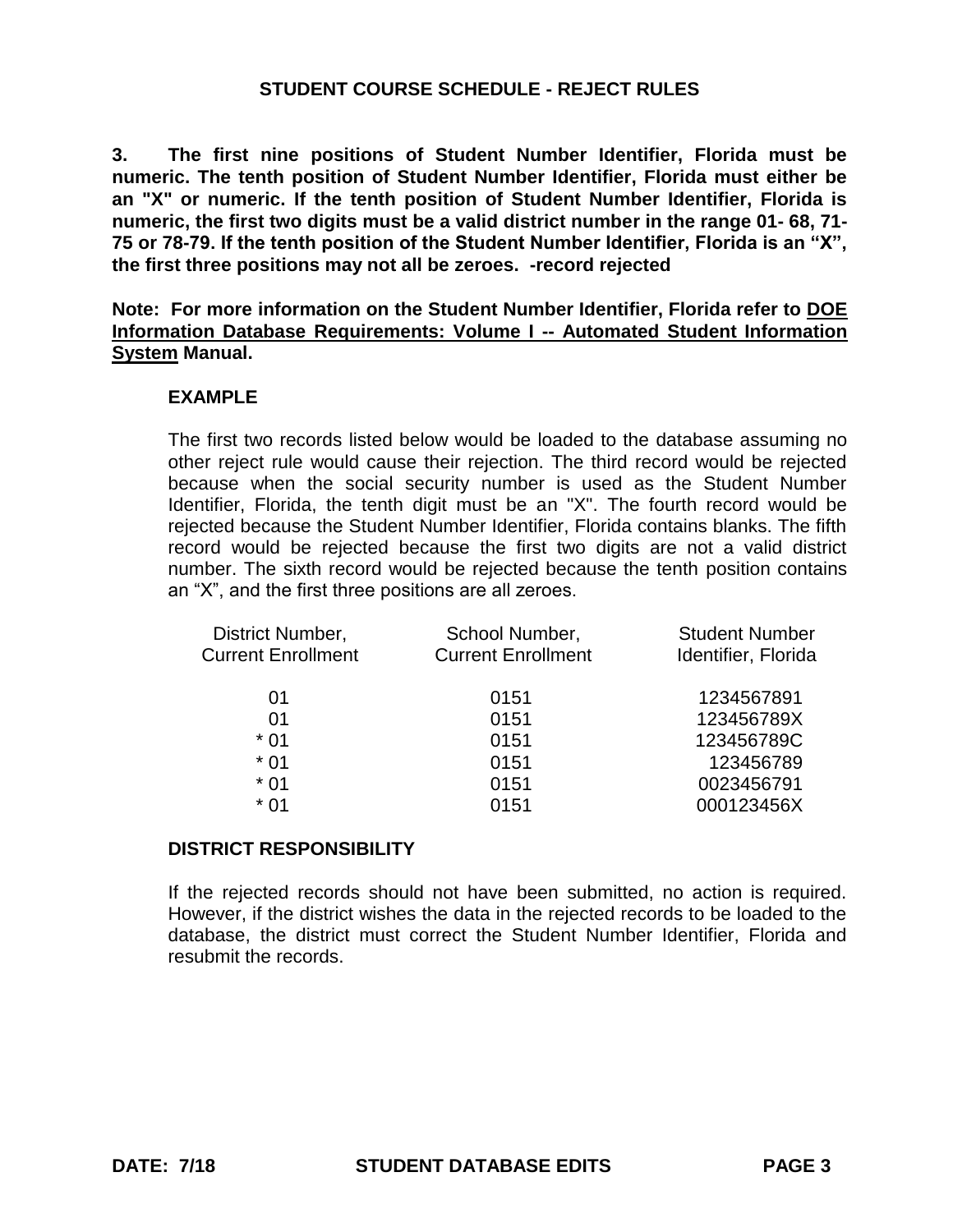## **4. Survey Period Code must be 1, 2, 3, or 4 and it must be correct for the submission specified by the district. -record rejected-**

#### **EXAMPLE**

The Survey Period Code as specified in the transmission JCL or in the statements for tape transmission is identified as Survey Period Code "2" and records are coded with Survey Period Code "3". All updates, adds, or deletes with this inconsistency would be rejected.

#### **DISTRICT RESPONSIBILITY**

Correct the Survey Period Code either on the records coming in or the transmission JCL and resubmit all of the records.

## **5. The Fiscal Year must be correct for the submission specified by the district. -record rejected-**

#### **EXAMPLE**

The Fiscal Year on the JCL and the records being submitted for processing must match. Otherwise, the records would be rejected.

#### **DISTRICT RESPONSIBILITY**

Correct the Fiscal Year either on the transmission JCL or the records being submitted and resubmit all records for processing.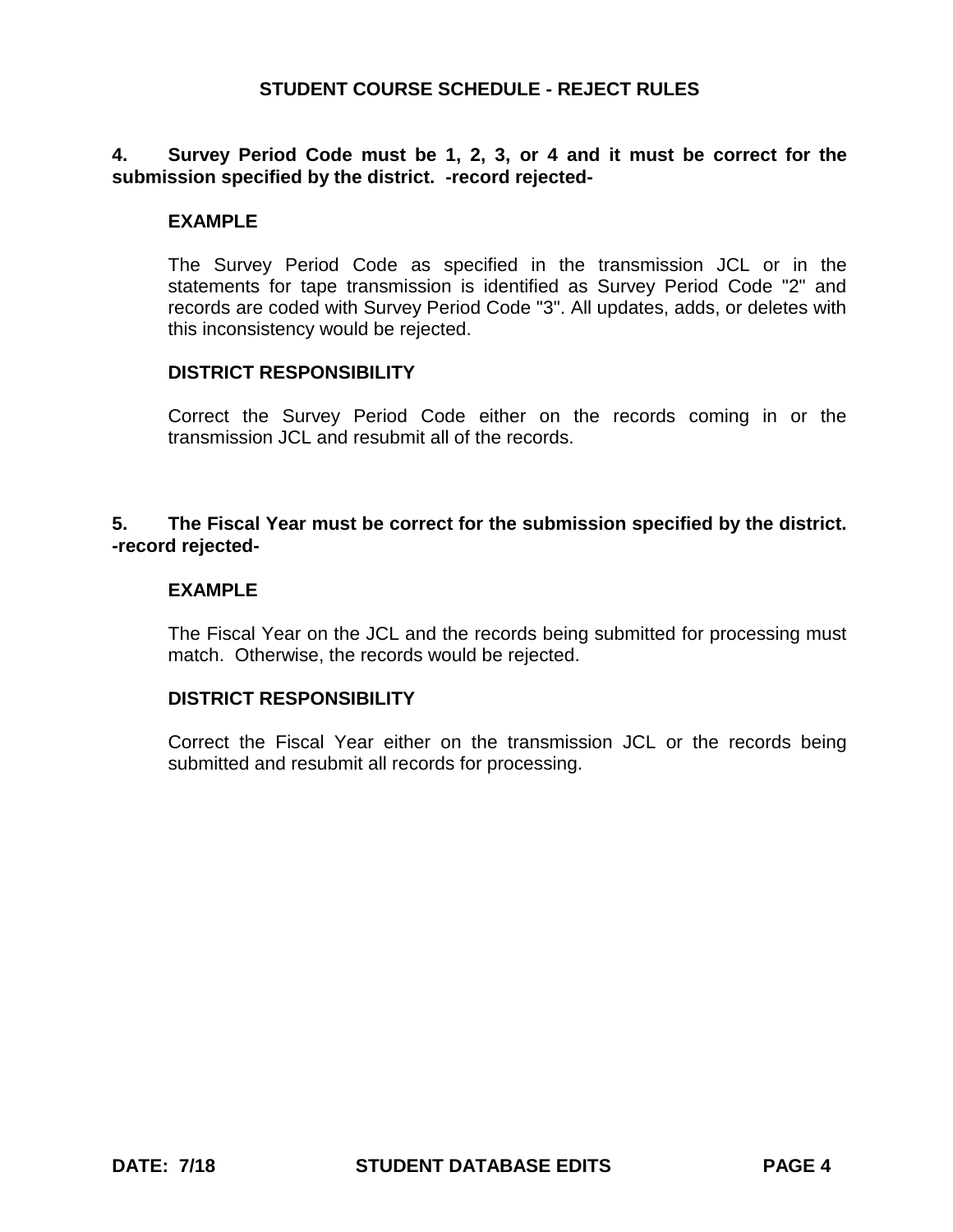## **6. District Number, Current Instruction/Service must be correct for the district submitting the data. -record rejected-**

#### **EXAMPLE**

The District Number, Current Instruction/Service on records being submitted for processing must match the District Number, Current Instruction/Service on the JCL. Otherwise, the records would be rejected.

#### **DISTRICT RESPONSIBILITY**

If the rejected records should not have been submitted, no action is required. However, if the district wishes the data in the rejected records to be loaded to the database, the district must correct the District Number, Current Instruction/Service and resubmit the records.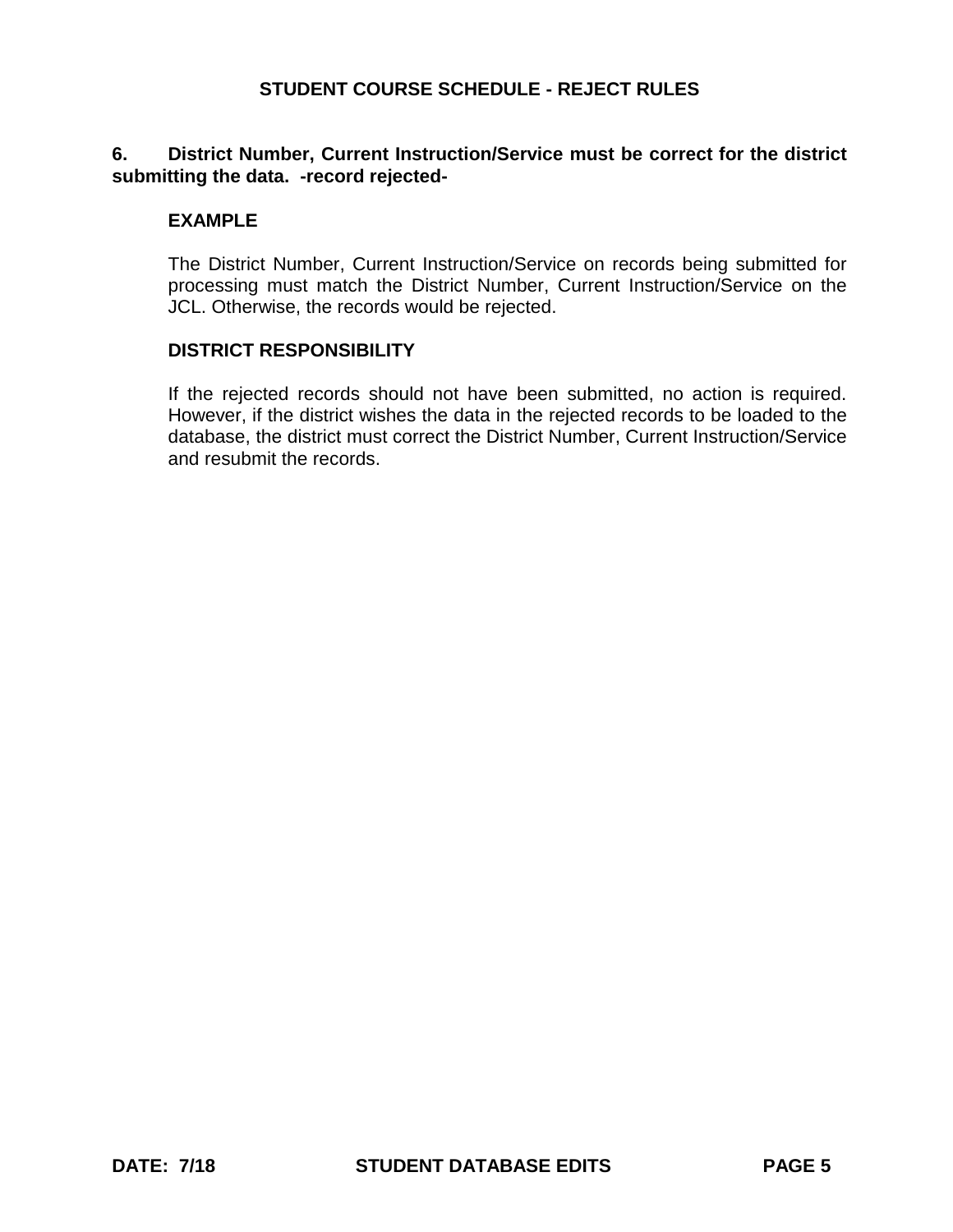- **7. If Survey Period Code is 1, then** 
	- **School Number, Current Instruction/Service must be numeric in the range 0001-9899 or 9996 (excluding 7001, 7004, 7006, 7023, 9001; and excluding schools where the Charter School Status is not Z and School Function/ Setting equals V on the Master School Identification file), or**
	- **School Number, Current Instruction/Service must be C901-C928, U970-U981, or P001-P999.**

 **If Survey Period Code = 2 or 3, then** 

- **School Number, Current Instruction/Service must be numeric in the range 0001-9899 (excluding 9001), 9996, C901-C928, U970-U981, P001-P999, or**
- **School Number, Current Instruction/Service may be a private school number.**

**If Survey Period Code is 4, then** 

- **School Number, Current Instruction/Service must be numeric in the range 0001-9899 (excluding 9001), 9996, , or**
- **School Number, Current Instruction/Service must be C901-C928, U970-U981, or P001-P999.**

**-record rejected-**

**NOTE: If School Number, Current Instruction/Service is a private school number, Course Number must be 2222222.**

## **EXAMPLE**

The records listed below would be rejected because in each case the School Number, Current/Instruction Service is not within the valid range.

| <b>District</b> | School       |                |               |
|-----------------|--------------|----------------|---------------|
| Number,         | Number,      | <b>Student</b> | Survey        |
| Current         | Current      | <b>Number</b>  | Period        |
| Instruction/    | Instruction/ | Identifier,    | Code          |
| Service         | Service      | Florida        |               |
| $*01$           | 9901         | 123456789X     | 2             |
| $*01$           | C929         | 123456790X     | 2             |
| $*01$           | U981         | 123456791X     | $\mathcal{P}$ |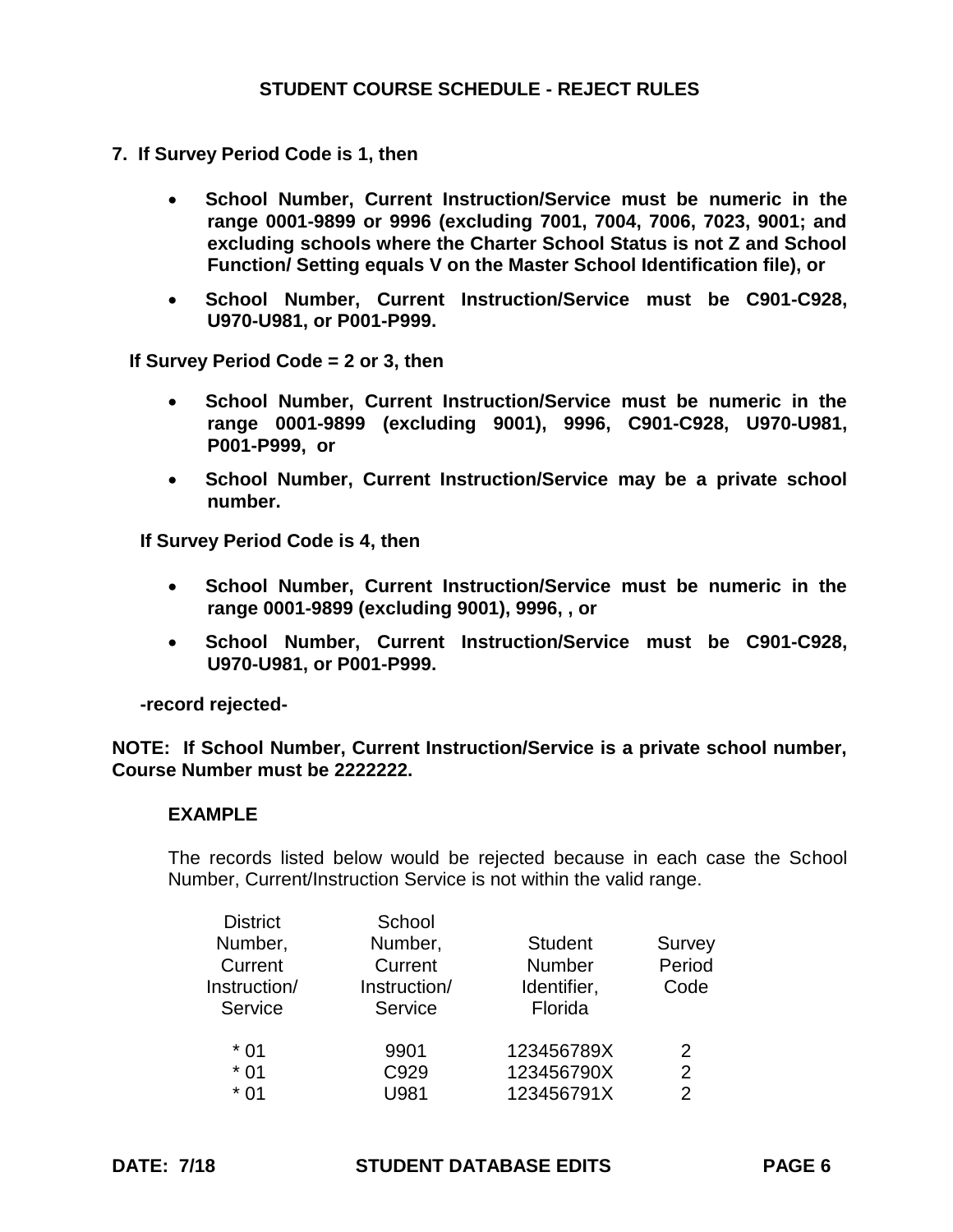#### **DISTRICT RESPONSIBILITY**

If the rejected records should not have been submitted, no action is required. However, if the district wishes the data in the rejected records to be loaded to the database, the district must correct the School Number, Current Instruction/Service and resubmit the records.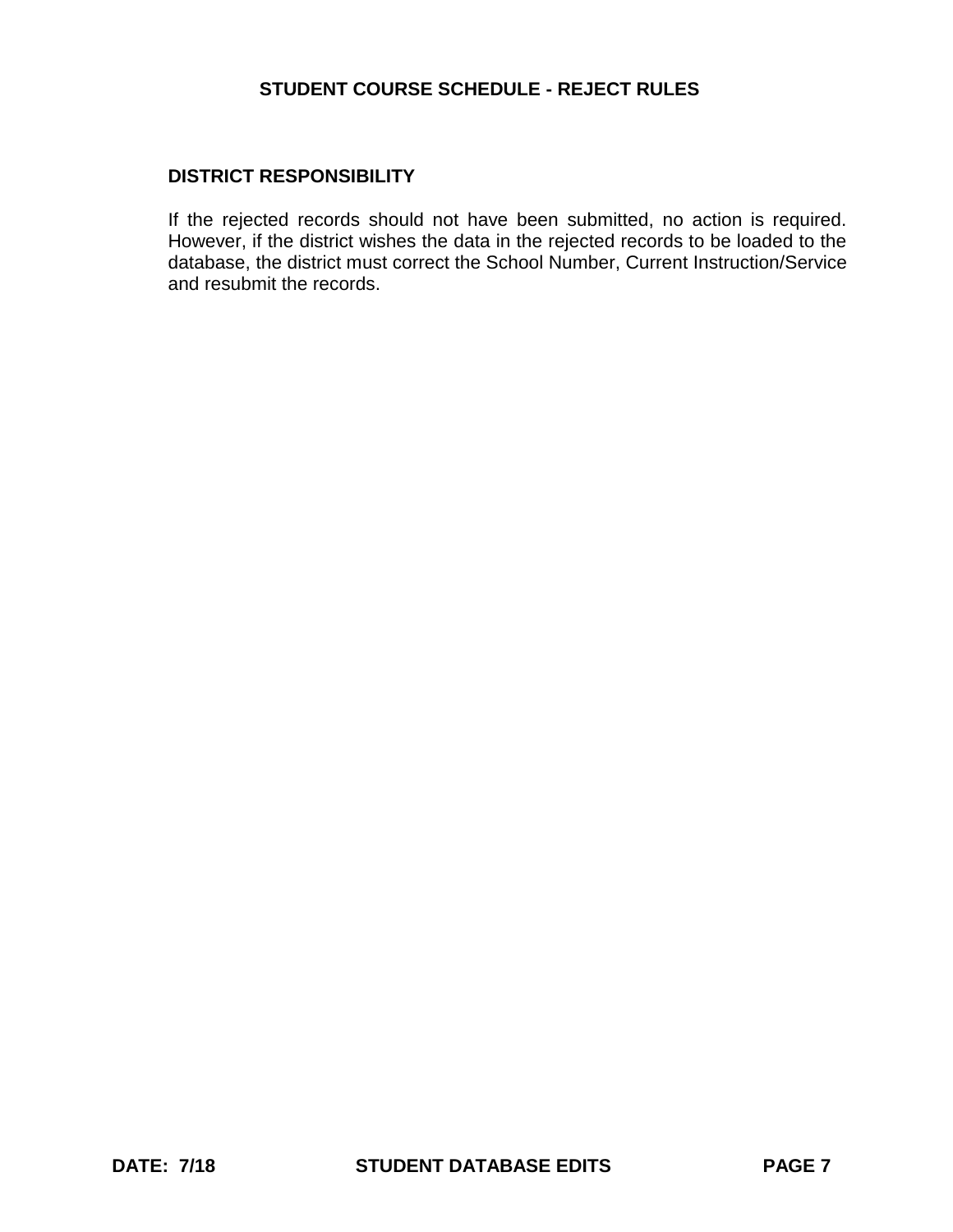**8. If the School Number, Current Instruction/Service is C901-C928, U970-U981, P001-P999, 9996, or N999, the District Number, Current Enrollment must be correct for the district submitting the data. If Survey Period Code = 2 or 3 and School Number, Current Instruction/Service is a private school number, the District Number, Current Enrollment must be correct for the district submitting the data. -record rejected-**

**NOTE: If School Number, Current Instruction/Service is a private school number, Course Number must be 2222222.**

## **EXAMPLE**

If the district submitting the records is 01, then the first record listed below would be loaded to the database assuming no other reject rule would cause its rejection. The second record would be rejected because the District Number, Current Enrollment is incorrect for the district submitting the record.

|                 | School       |                |               |
|-----------------|--------------|----------------|---------------|
| <b>District</b> | Number,      | <b>Student</b> |               |
| Number,         | Current      | <b>Number</b>  | Survey        |
| Current         | Instruction/ | Identifier,    | Period        |
| Enrollment      | Service      | Florida        | Code          |
|                 |              |                |               |
| 01              | C901         | 123456789X     | $\mathcal{P}$ |
| $*02$           | C928         | 123456790X     | $\mathcal{P}$ |
|                 |              |                |               |

## **DISTRICT RESPONSIBILITY**

If the rejected record should not have been submitted, no action is required. However, if the district wishes the data in the rejected record to be loaded to the database, the district must correct the Student Course record or the transmission JCL where the mismatch occurs and resubmit the record.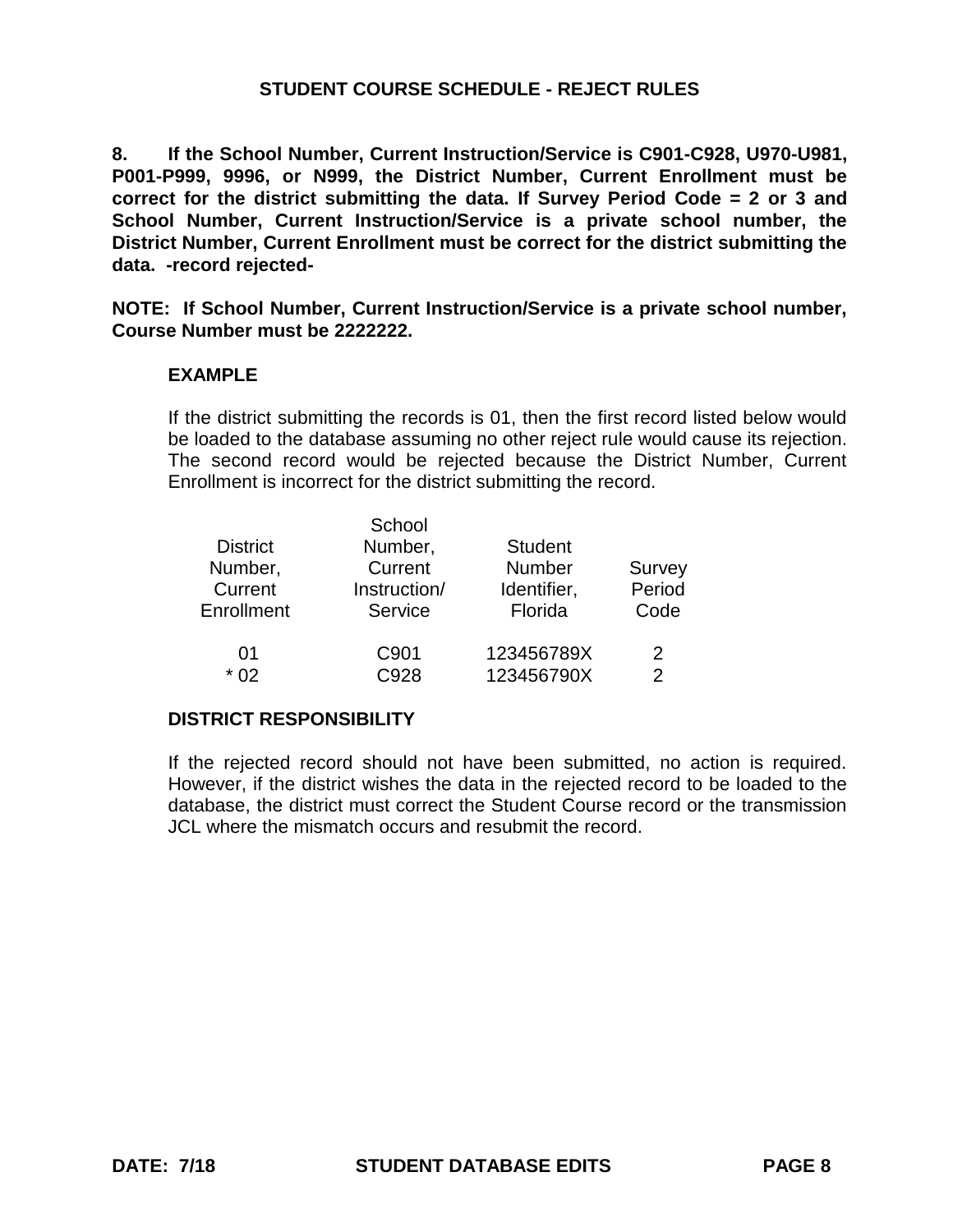#### **9. Course Number must not contain blanks. -record rejected-**

#### **EXAMPLE**

The first record listed below would be loaded to the database assuming no other reject rule would cause its rejection. The second record would be rejected because Course Number contains a blank.

| School       |                |            |
|--------------|----------------|------------|
| Number,      | <b>Student</b> |            |
| Current      | <b>Number</b>  |            |
| Instruction/ | Identifier,    | Course     |
| Service      | Florida        | Number     |
|              |                |            |
| 0061         | 123456789X     | 5013010    |
| 0201         |                | 1008 80    |
|              |                | 123456790X |

#### **DISTRICT RESPONSIBILITY**

If the rejected record should not have been submitted, no action is required. However, if the district wishes the data in the rejected record to be loaded to the database, the district must correct the Course Number and resubmit the record.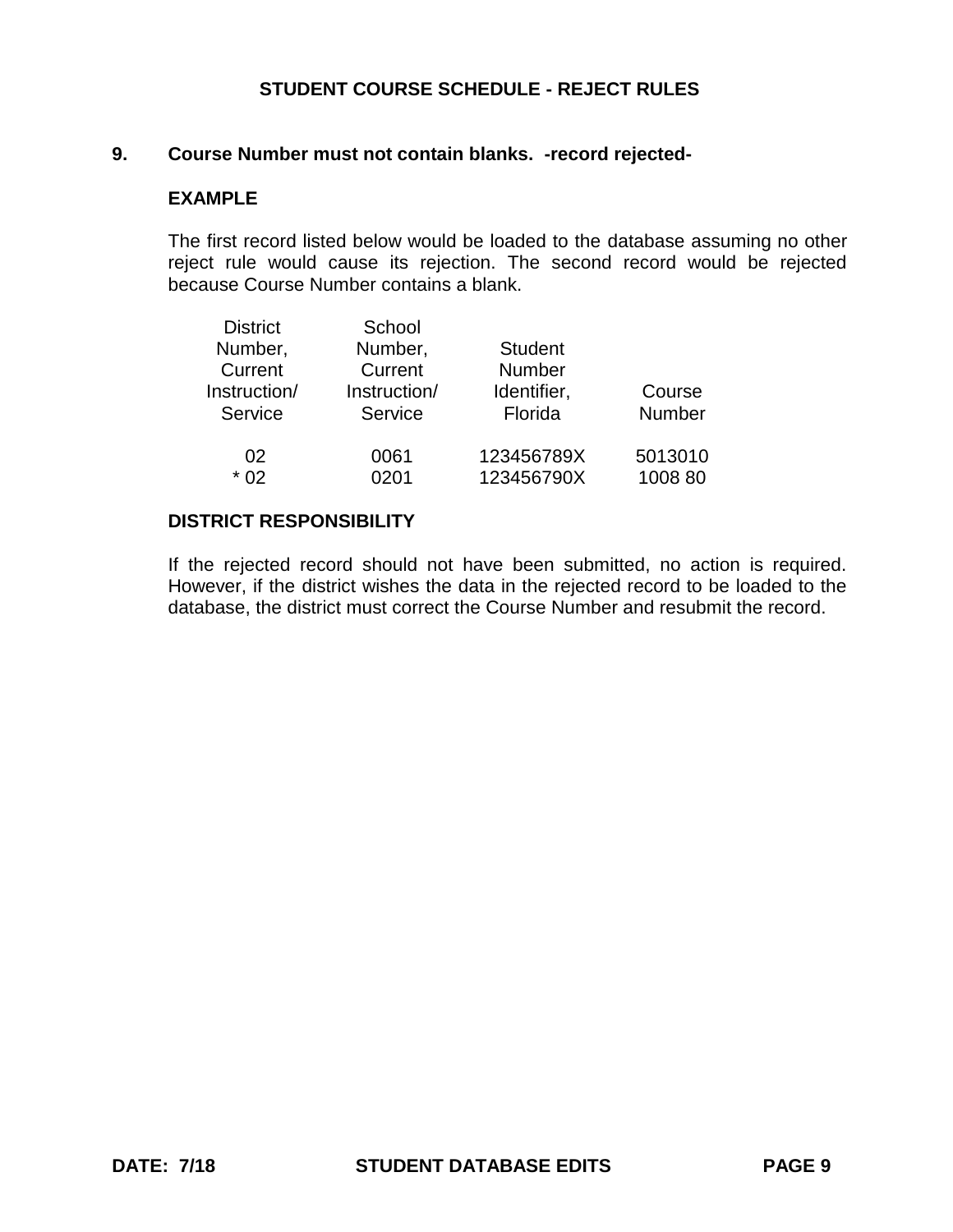**10. Section Number must not be all blanks. Allowable characters are 0-9, A-Z, space, hyphen (-), dollar sign (\$), pound sign (#), ampersand (&), percent (%), forward slash (/) and colon (:). -record rejected-**

**Note: Section Number may be submitted with blanks in one to four of the five positions, but may not be submitted with five blanks.**

#### **EXAMPLE**

The first record listed below would be loaded to the database assuming no other reject rule would cause its rejection. The second record would be rejected because Section Number is all blanks.

| <b>District</b><br>Number,<br>Current<br>Instruction/<br>Service | <b>Student</b><br><b>Number</b><br>Identifier,<br>Florida | Course<br><b>Number</b> | Section<br><b>Number</b> |
|------------------------------------------------------------------|-----------------------------------------------------------|-------------------------|--------------------------|
| 02                                                               | 123456789X                                                | 5013010                 | <b>PP18</b>              |
| * በ2                                                             | 123456791X                                                | 2003340                 |                          |

#### **DISTRICT RESPONSIBILITY**

If the rejected record should not have been submitted, no action is required. However, if the district wishes the data in the rejected record to be loaded to the database, the district must correct the Section Number and resubmit the record.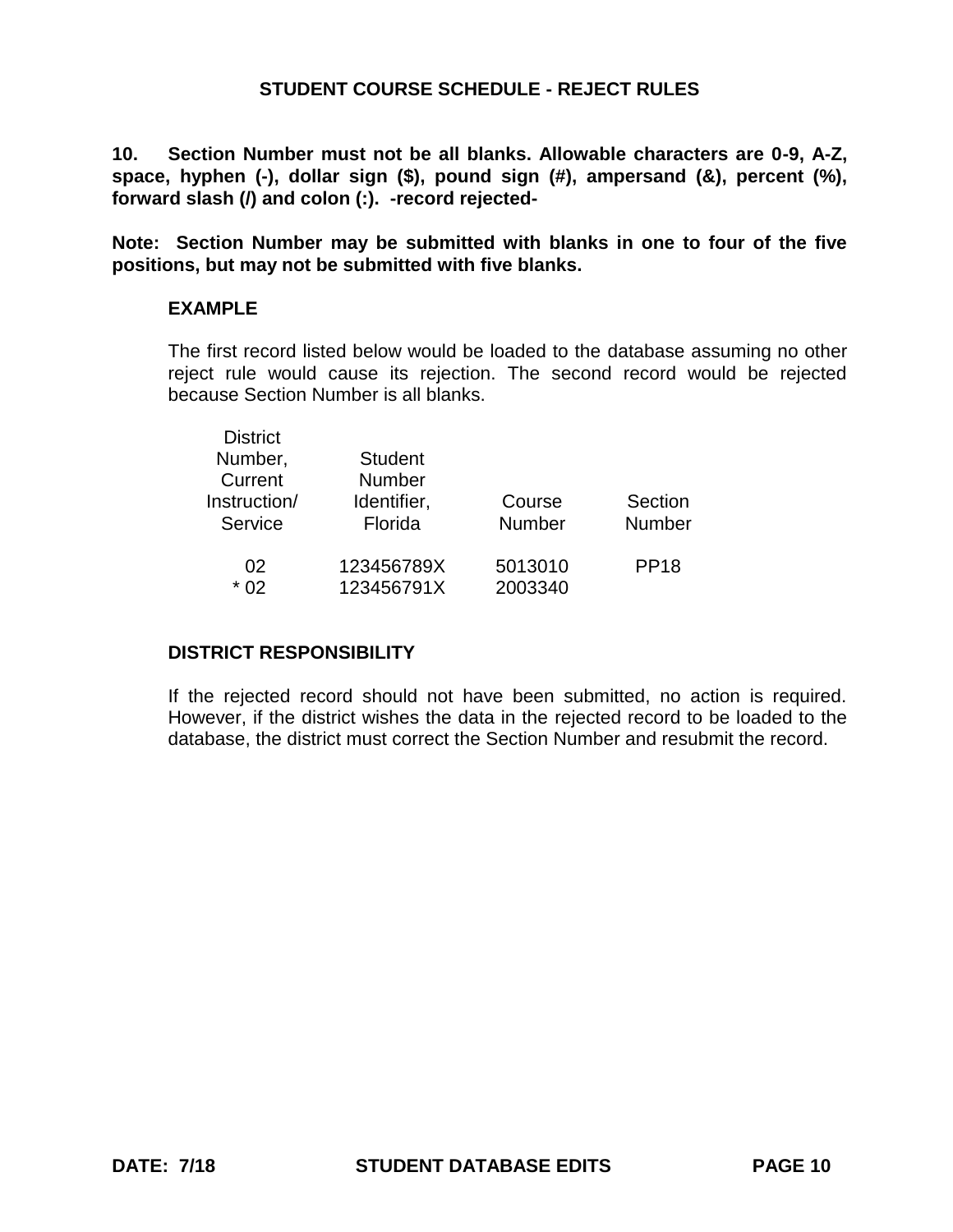## **11. Period Number must be numeric and greater than or equal to zero. -record rejected-**

### **EXAMPLE**

The first and second records listed below would be loaded to the database assuming no other reject rule would cause their rejection. The third record would be rejected because Period Number is not numeric. The fourth record would be rejected because Period Number is blank.

| <b>District</b> |                |               |               |
|-----------------|----------------|---------------|---------------|
| Number,         | <b>Student</b> |               |               |
| Current         | <b>Number</b>  |               |               |
| Instruction/    | Identifier,    | Course        | Period        |
| Service         | Florida        | <b>Number</b> | <b>Number</b> |
| 02              | 123456789X     | 5013010       | 0101          |
|                 |                |               |               |
| 02              | 123456790X     | 7910100       | 0288          |
| $*02$           | 123456791X     | 2109310       | <b>AB80</b>   |
| $*02$           | 123456792X     | 1300330       |               |
|                 |                |               |               |

#### **DISTRICT RESPONSIBILITY**

If the rejected records should not have been submitted, no action is required. However, if the district wishes the data in the rejected records to be loaded to the database, the district must correct the Period Number and resubmit the records.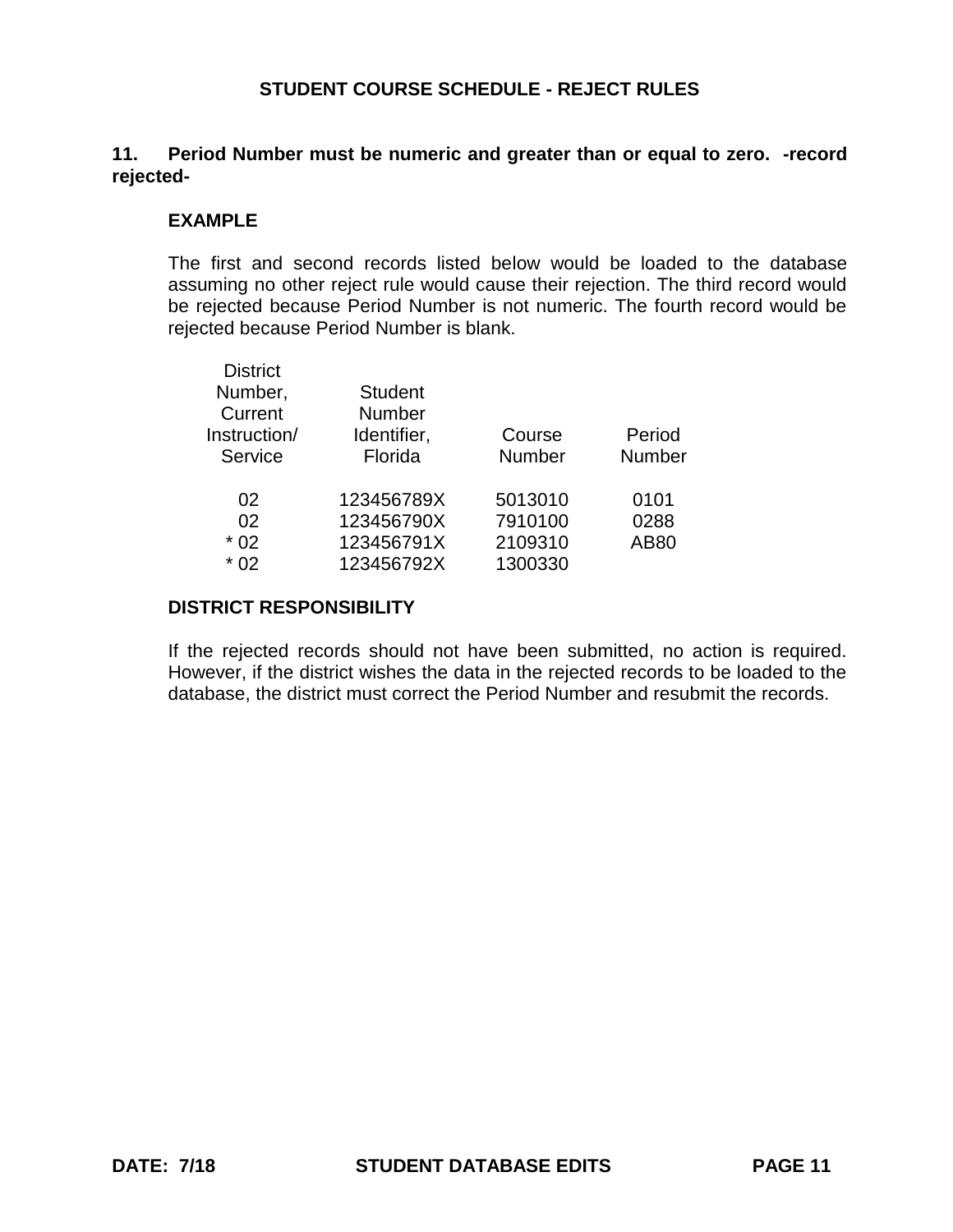**12. If the School Number Current Instruction/Service does not begin with "P" the Course Number must not be a "local use only transfer" course number unless Course Number = 0500980. If the School Number Current Instruction/Service does not begin with "P" then the Course Number must not begin with 00. -record rejected-**

**Note: Local use only transfer course numbers for Grade Levels 09-12 are numeric course numbers that end in 980 or 990. Local use only transfer course numbers for Grade Levels 30-31 are alphanumeric course numbers that begin with one alpha character and end with six zeroes.**

#### **EXAMPLE**

The third record listed below would be loaded to the database assuming no other reject rule would cause its rejection. The first and second records would be rejected because the Course Numbers are local use only transfer course numbers.

| <b>District</b> | School       |                |         |
|-----------------|--------------|----------------|---------|
| Number,         | Number,      | <b>Student</b> |         |
| Current         | Current      | <b>Number</b>  |         |
| Instruction/    | Instruction/ | Identifier,    | Course  |
| Service         | Service      | Florida        | Number  |
| * 01            | 0201         | 123456789X     | 2100990 |
| $*01$           | 0201         | 123456790X     | 2000990 |
| $^{\circ}$      | 0201         | 123456791X     | 1206310 |

#### **DISTRICT RESPONSIBILITY**

If the rejected records should not have been submitted, no action is required. However, if the district wishes the data in the rejected records to be loaded to the database, the district must correct the Course Number and resubmit the records.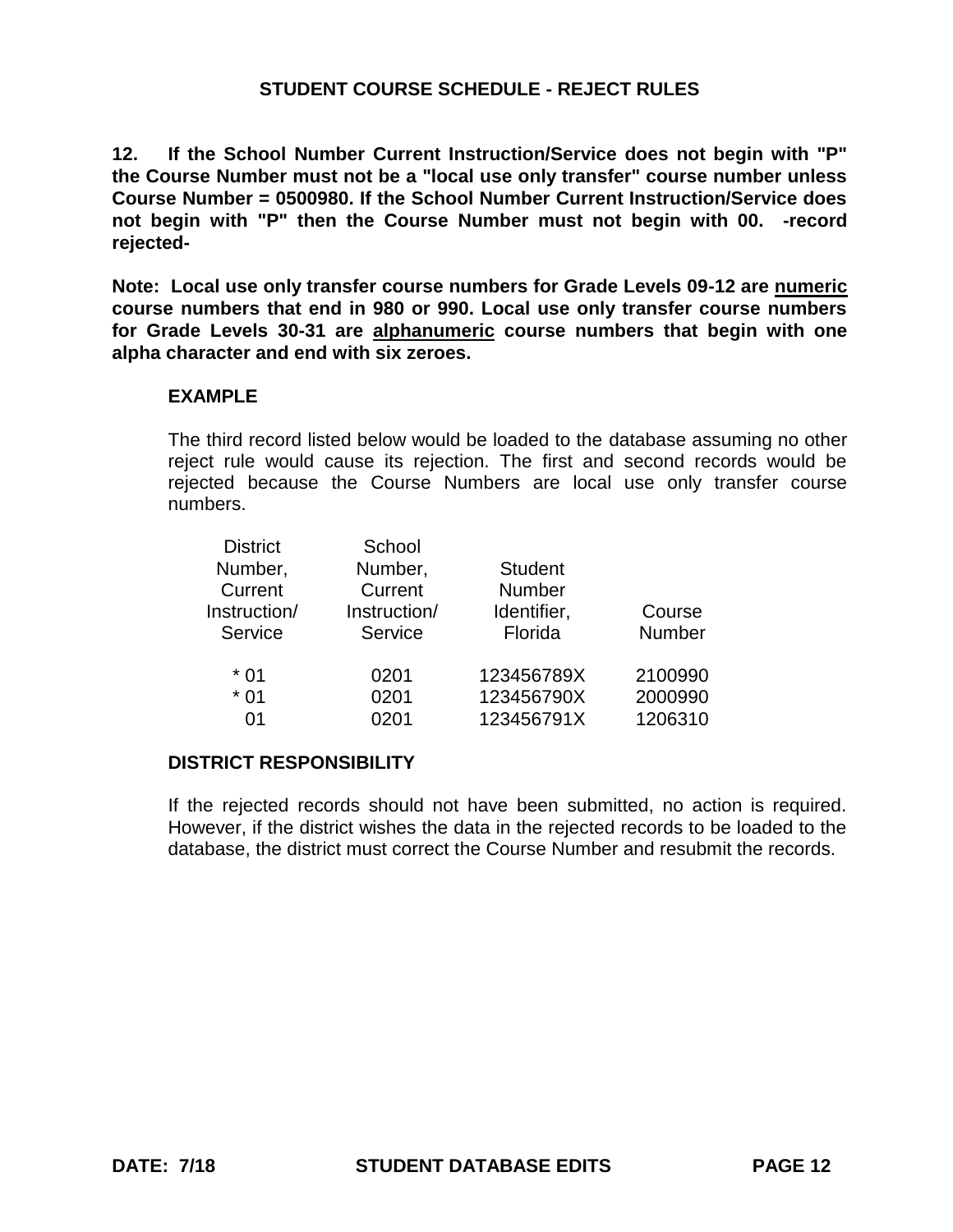**13. The Transaction Code must be A, C or D. For the original transmission, only A is valid. For subsequent batch/update submissions, if A is specified then the record must not already exist on the database; if C or D is specified then the record must exist on the database. -record rejected-**

### **EXAMPLE**

For all original transmissions, the Transaction Code must be "A". An original transaction is the first submission of a record during a survey period. After original transmission of records, changes to the record for elements other than the key elements must be done with a "C" as the Transaction Code. To delete a record, the Transaction Code must be a "D". To change key elements in a batch transaction, the record must FIRST be deleted with a "D" and then added with an "A". Records with an incorrect Transaction Code would be rejected.

## **DISTRICT RESPONSIBILITY**

If the rejected records should not have been submitted, no action is required. However, if the district wishes the data in the rejected records to be loaded to the database, the district must correct the Transaction Code and resubmit the records.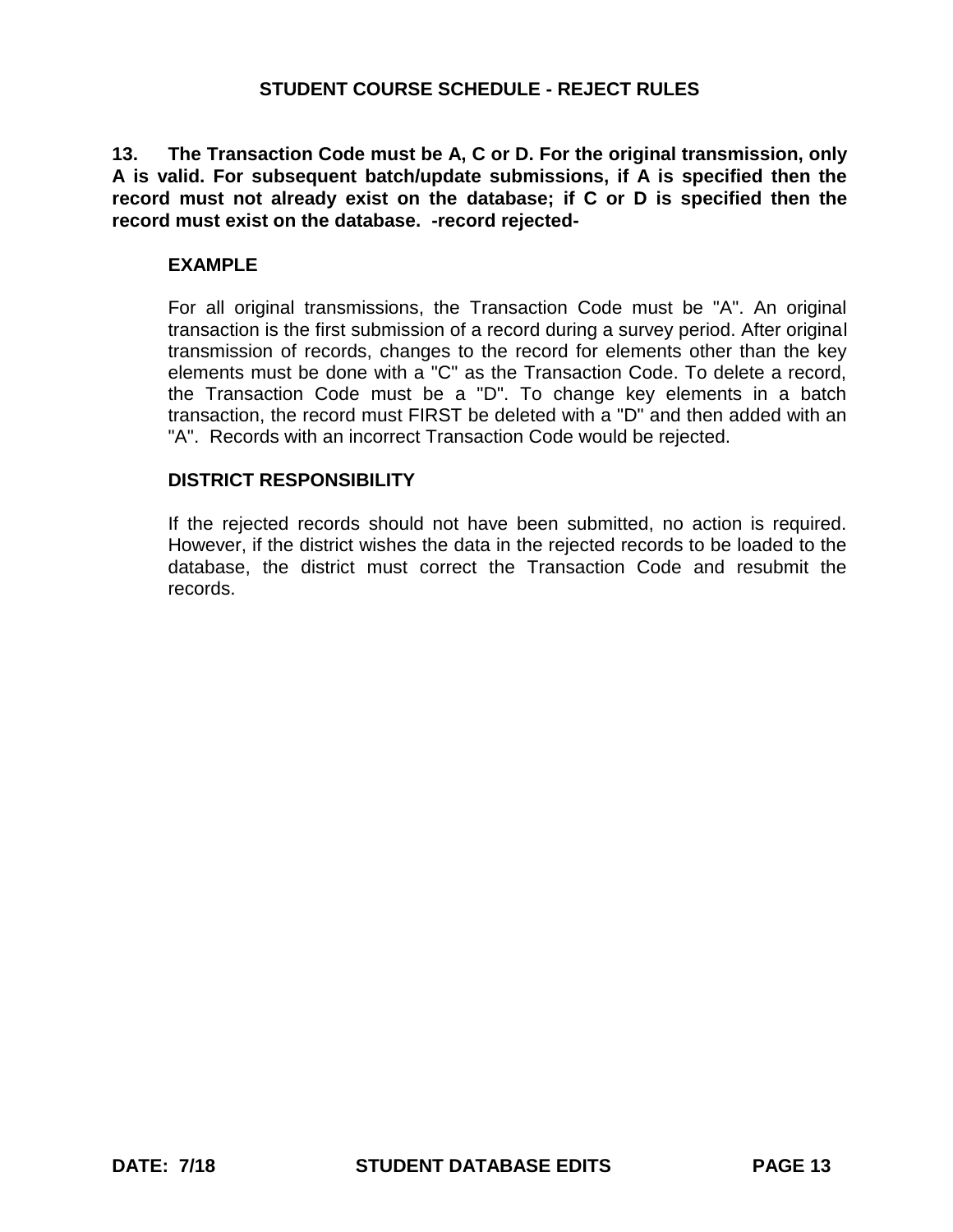**14. Each Student Course Schedule record must be unique based on Student Number Identifier, Florida; Survey Period Code; Fiscal Year; District Number, Current Instruction/Service; School Number, Current Instruction/Service; Course Number; Section Number; Period Number; and Term. -Record having highest weighted FTE accepted, all other duplicate records rejected-**

#### **EXAMPLE**

The records that are highlighted are duplicates. The record in each of the pairs which is marked with an asterisk would be rejected because it has the lower weighting factor. That is, FEFP Program Number 102 has a lower weighting factor for funding than does FEFP Program Number 103.

|                |                  |      | Dist.  | Schl.       |               |               |        |       |      |
|----------------|------------------|------|--------|-------------|---------------|---------------|--------|-------|------|
| <b>Student</b> |                  |      |        | Num., Num., |               |               |        |       |      |
| Number         | Svy.             |      | Curr.  | Curr.       |               |               |        | FEFP  |      |
| Identifier,    | Pd.              |      | Inst./ | Instr.      | Course        | Section       | Period | Prog. |      |
| Florida        | Code             | FY   | Serv.  | Serv.       | <b>Number</b> | <b>Number</b> | Number | No.   | Term |
|                |                  | **** |        |             |               |               |        |       |      |
| 123456780X     | $\mathcal{P}$    |      | 01     | 0021        | 2109370       | 00001         | 0202   | 102   | 1    |
| 123456781X     | 2                | **** | 01     | 0021        | 2109370       | 00001         | 0202   | 102   | 1    |
| 123456782X     | 2                | **** | 01     | 0021        | 2109370       | 00001         | 0202   | 102   | 1    |
| 123456783X     | 2                | **** | 01     | 0021        | 2109370       | 00001         | 0202   | 102   | 1    |
| 123456784X     | 2                | **** | 01     | 0021        | 2109370       | 00001         | 0202   | 102   | 1    |
| 123456785X     | 2                | **** | 01     | 0021        | 2109370       | 00001         | 0202   | 102   | 1    |
| 123456786X     | 2                | **** | 01     | 0021        | 2109370       | 00001         | 0202   | 102   | 1    |
| * 123456787X   | $\mathbf 2$      | **** | 01     | 0021        | 2109370       | 00001         | 0202   | 102   | 1    |
| 123456787X     | $\boldsymbol{2}$ | **** | 01     | 0021        | 2109370       | 00001         | 0202   | 103   | 1    |
| 123456788X     | $\mathcal{P}$    | **** | 01     | 0021        | 2109370       | 00001         | 0202   | 102   | 1    |
| * 123456789X   | $\mathbf 2$      | **** | 01     | 0021        | 2109370       | 00001         | 0202   | 102   | 1    |
| 123456789X     | 2                | **** | 01     | 0021        | 2109370       | 00001         | 0202   | 103   | 1    |
|                |                  |      |        |             |               |               |        |       |      |

\*\*\*\* = Valid fiscal year for data submission.

#### **DISTRICT RESPONSIBILITY**

If the records that were accepted and loaded to the database are the correct ones, no action is required. However, if the district wishes the data in the rejected records to be loaded to the database, the district must delete any invalid records, correct any rejected records if necessary, and resubmit the corrected records.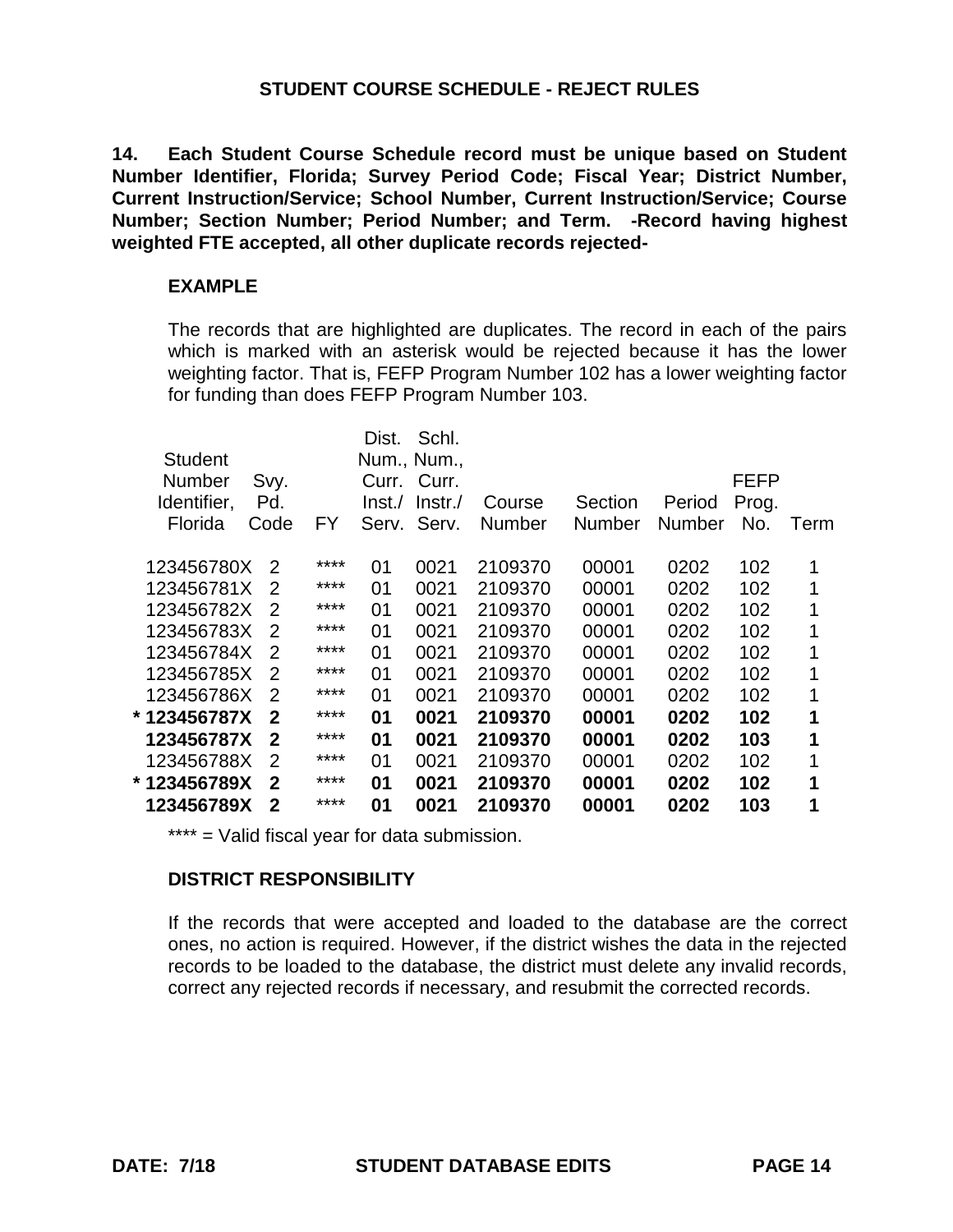#### **15. Dual Enrollment Indicator must be A, B, C, E, or Z. -record rejected-**

#### **EXAMPLE**

The first two records listed below would be loaded to the database assuming no other reject rule would cause their rejection. The third record would be rejected because the Dual Enrollment Indicator is not valid.

| <b>District</b><br>Number,<br>Current<br>Instruction/ | School<br>Number,<br>Current<br>Instruction/ | Survey<br>Period        | <b>Student</b><br><b>Number</b><br>Identifier, | Course                        | Dual<br>Enrollment |
|-------------------------------------------------------|----------------------------------------------|-------------------------|------------------------------------------------|-------------------------------|--------------------|
| Service                                               | Service                                      | Code                    | Florida                                        | <b>Number</b>                 | Indicator          |
| 31<br>31<br>$*31$                                     | C901<br>0291<br>0291                         | 2<br>2<br>$\mathcal{P}$ | 123456789X<br>123456790X<br>123456791X         | PHY1050<br>1209800<br>PHY1050 | Α<br>Z<br>D        |

### **DISTRICT RESPONSIBILITY**

If the rejected record should not have been submitted, no action is required. However, if the district wishes the data in the rejected record to be loaded to the database, the district must correct the Dual Enrollment Indicator and resubmit the record.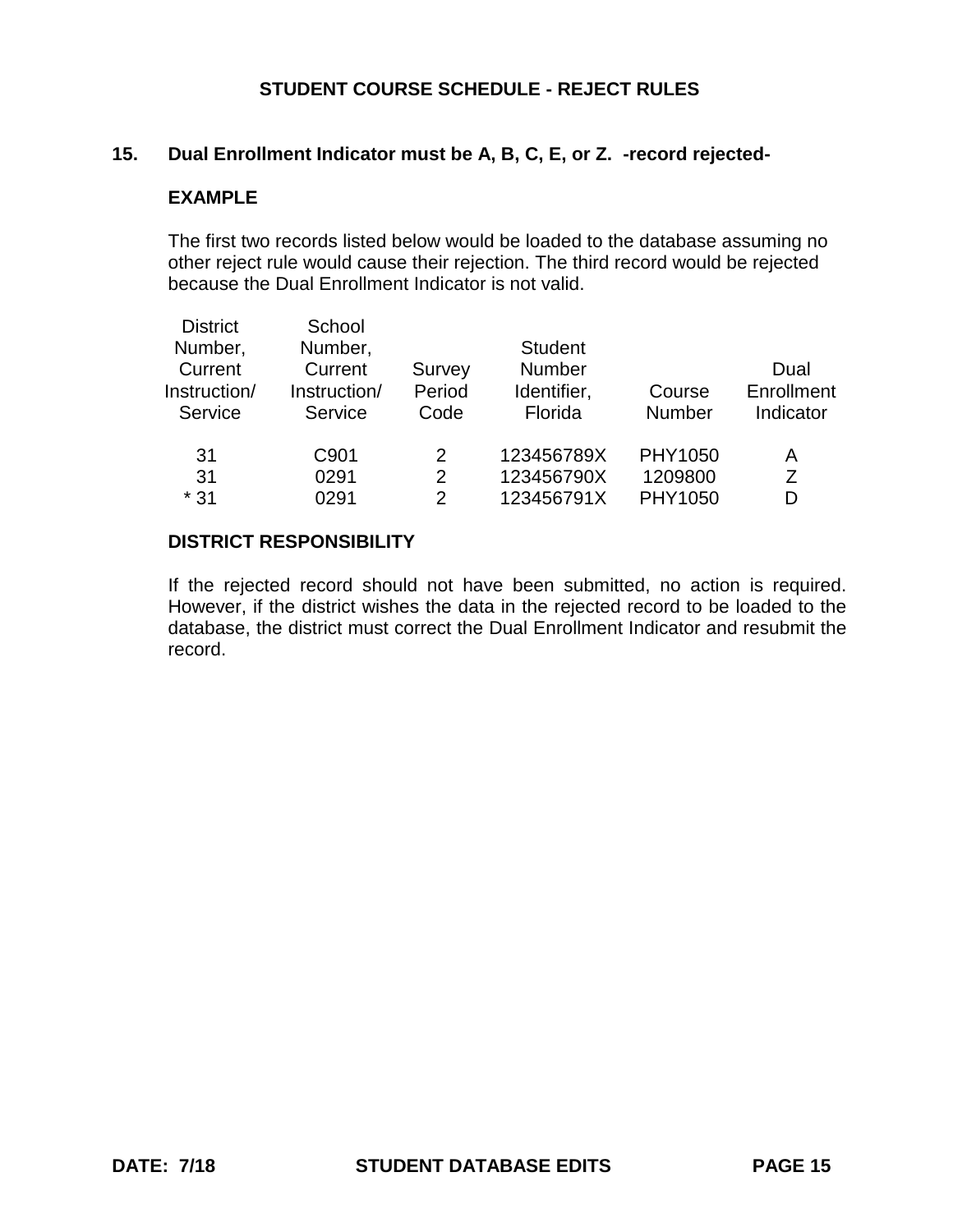**16. All alphanumeric Course Numbers must either be on the Course Code Directory or on the Statewide Course Numbering System file unless School Number, Current Instruction/Service equals N999 or P001-P999. -record rejected-**

#### **EXAMPLE**

The second and third records listed below would be loaded to the database assuming no other reject rule would cause their rejection. The first and fourth records would be rejected because the Course Numbers are not on the Course Code Directory or on the Statewide Course Numbering System files.

|                | <b>District</b> | School       |               |
|----------------|-----------------|--------------|---------------|
| <b>Student</b> | Number,         | Number,      |               |
| <b>Number</b>  | Current         | Current      |               |
| Identifier,    | Instruction/    | Instruction/ | Course        |
| Florida        | Service         | Service      | <b>Number</b> |
| * 661234566X   | 66              | 0061         | FF10011       |
| 661234567X     | 66              | 0061         | 1460103       |
| 661234568X     | 66              | 0201         | B070614       |
| * 661234569X   | 66              | 0271         | ABCDE12       |
|                |                 |              |               |

#### **DISTRICT RESPONSIBILITY**

If the rejected records should not have been submitted, no action is required. However, if the district wishes the data in the rejected records to be loaded to the database, the district must correct the Course Numbers and resubmit the records.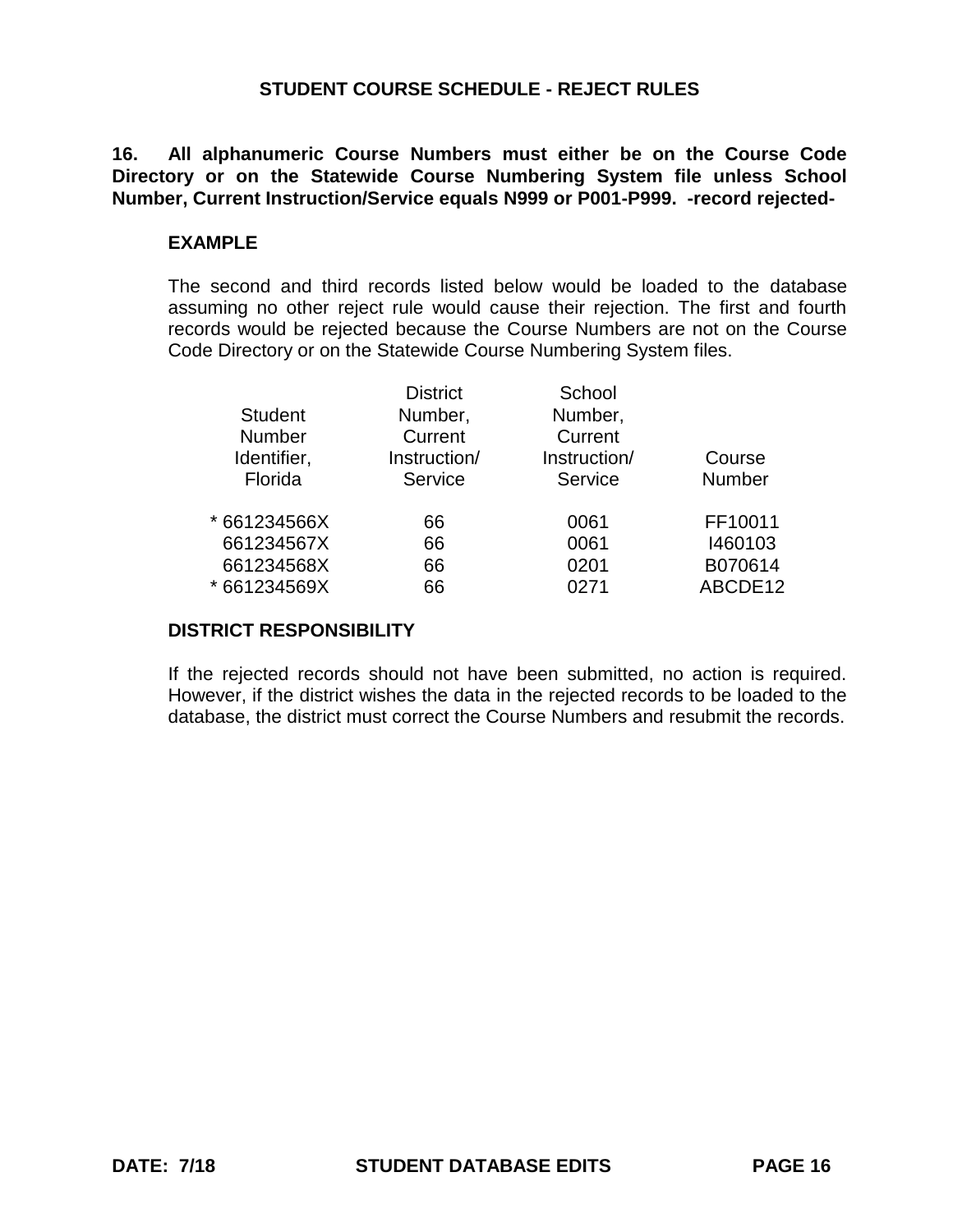## **17. If Course Number is a course number from the Courses That Do Not Generate FTE file (F71424), then FTE Reported, Course must be 0000 and FEFP Program Number must be 999. -record rejected-**

## **EXAMPLE**

The first record listed below would be loaded to the database assuming no other reject rule would cause its rejection. The second record would be rejected because the course is a study hall and the FEFP Program Number is not 999. The third record would be rejected because the course is a study hall and the FTE Reported, Course is greater than zero.

| Student<br><b>Number</b><br>Identifier,<br>Florida | Survey<br>Period<br>Code | FTF.<br>Reported,<br>Course | Course<br><b>Number</b> | FEFP<br>Program<br>Number |
|----------------------------------------------------|--------------------------|-----------------------------|-------------------------|---------------------------|
| 242123456X                                         | 2                        | 0000                        | 2200300                 | 999                       |
| *242123457X                                        | 2                        | 0000                        | 2200310                 | 103                       |
| * 242123458X                                       | 2                        | 0250                        | 2200320                 | 999                       |
|                                                    |                          |                             |                         |                           |

## **DISTRICT RESPONSIBILITY**

Student Student Student

If the rejected records should not have been submitted, no action is required. However, if the district wishes the data in the rejected records to be loaded to the database, the district must appropriately correct the element(s) listed in the edit and resubmit the records.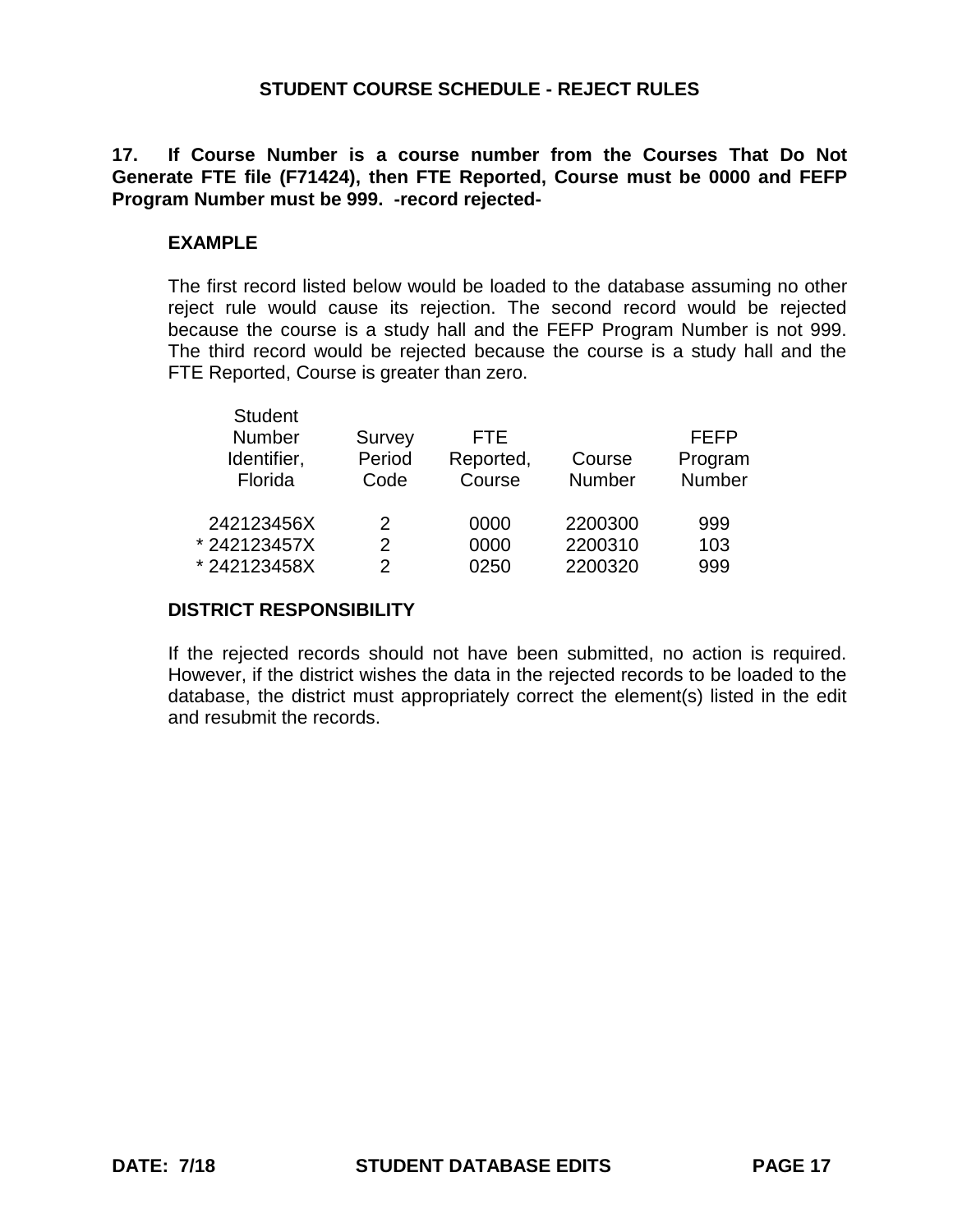## **18**. **If Course Number equals 0800300 or 8502000, then FEFP Program Number must equal 102, 103, 112, 113, 254, 255, or 999. -record rejected-**

### **EXAMPLE**

The first and third records listed below would be loaded to the database assuming no other reject rule would cause their rejection. The second record would be rejected because the proper relationship does not exist between FEFP Program Number and the Course Number 8502000.

|                | <b>District</b> | School       |               |         |
|----------------|-----------------|--------------|---------------|---------|
| <b>Student</b> | Number,         | Number,      |               |         |
| <b>Number</b>  | Current         | Current      |               | FEFP    |
| Identifier,    | Instruction/    | Instruction/ | Course        | Program |
| Florida        | Service         | Service      | <b>Number</b> | Number  |
| 111123456X     | 01              | 0201         | 8502000       | 103     |
| * 111123457X   | 01              | 0201         | 8502000       | 300     |
| 111123458X     | ሰ1              | 0201         | 8502000       | 103     |

#### **DISTRICT RESPONSIBILITY**

If the rejected record should not have been submitted, no action is required. However, if the district wishes the data in the rejected record to be loaded to the database, the district must correct either the FEFP Program Number or the Course Number and resubmit the record.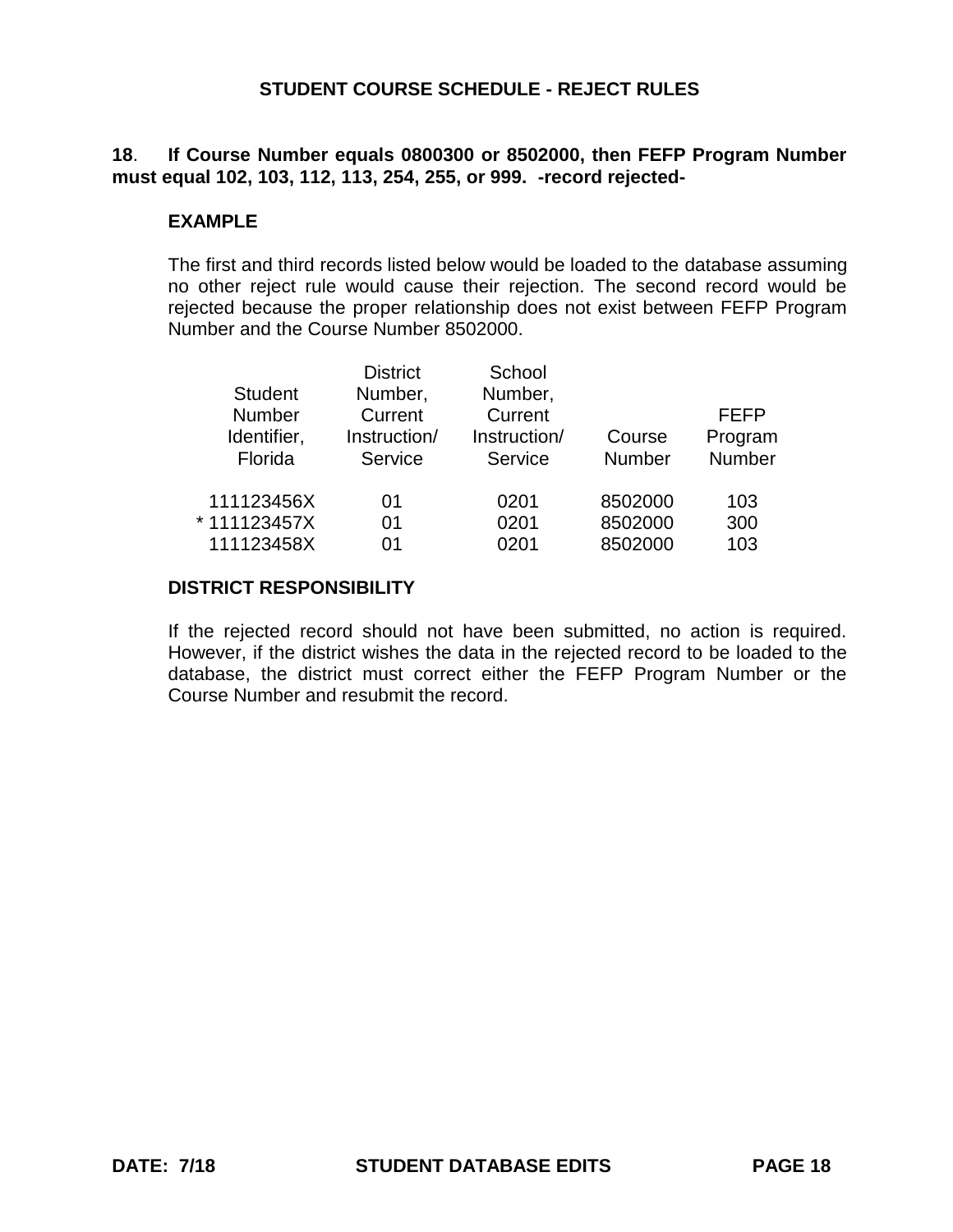### **19. If Course Number equals 2222222, then School Number, Current Instruction/Service must be a private school number and vice versa -record rejected-**

#### **EXAMPLE**

The first two records listed below would be loaded to the database assuming no other reject rule would cause their rejection. The third record would be rejected since Course Number is 2222222 and the School Number, Current Instruction/Service is not a private school number.

|                | <b>District</b> | School       |         |
|----------------|-----------------|--------------|---------|
| <b>Student</b> | Number,         | Number,      |         |
| <b>Number</b>  | Current         | Current      |         |
| Identifier,    | Instruction/    | Instruction/ | Course  |
| Florida        | Service         | Service      | Number  |
| 123456789X     | 01              | 8034         | 2222222 |
| 123456790X     | 17              | 8016         | 2222222 |
| *123456791X    | 17              | 8711         | 2222222 |
|                |                 |              |         |

#### **DISTRICT RESPONSIBILITY**

If the rejected record should not have been submitted, no action is required. However, if the district wishes the data in the rejected record to be loaded to the database, the district must correct either the School Number, Current Instruction/Service or the Course Number and resubmit the record.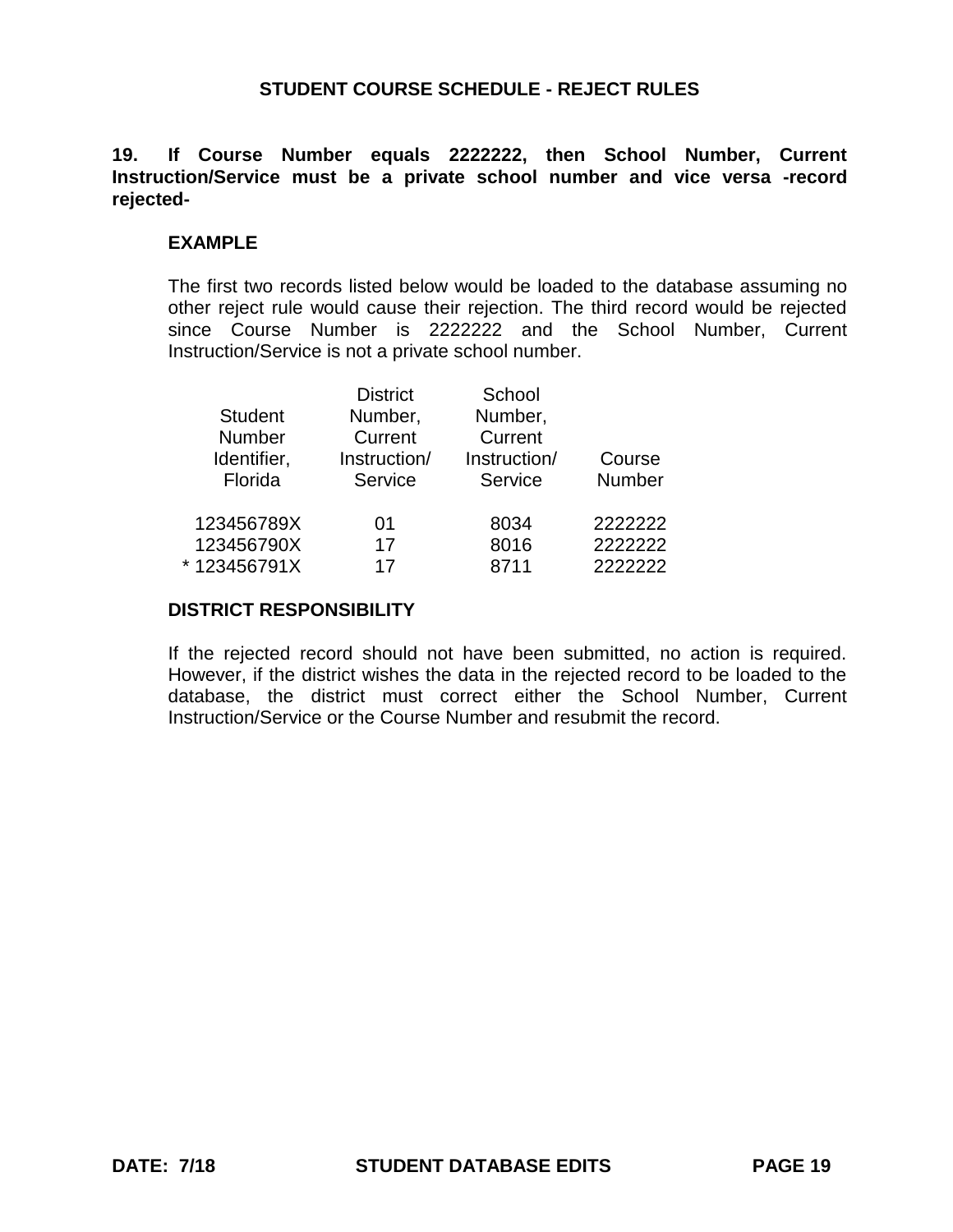**20**. **FEFP Program Number must be 102, 103, 112 or 113 if Dual Enrollment Indicator code = A, B, C, or E. -record rejected-**

#### **EXAMPLE**

The first record listed below would be loaded to the database assuming no other reject rule would cause its rejection. The second record would be rejected because the relationship between Dual Enrollment Indicator code and FEFP Program Number is not appropriate.

|                       | Dual       | <b>FEFP</b>   |
|-----------------------|------------|---------------|
| <b>Student Number</b> | Enrollment | Program       |
| Identifier, Florida   | Indicator  | <b>Number</b> |
| 123456789X            | А          | 103           |
| *123456790X           | C.         | 251           |

#### **DISTRICT RESPONSIBILITY**

If the rejected record should not have been submitted, no action is required. However, if the district wishes the data in the rejected record to be loaded to the database, the district must correct either the Dual Enrollment Indicator code or FEFP Program Number and resubmit the record.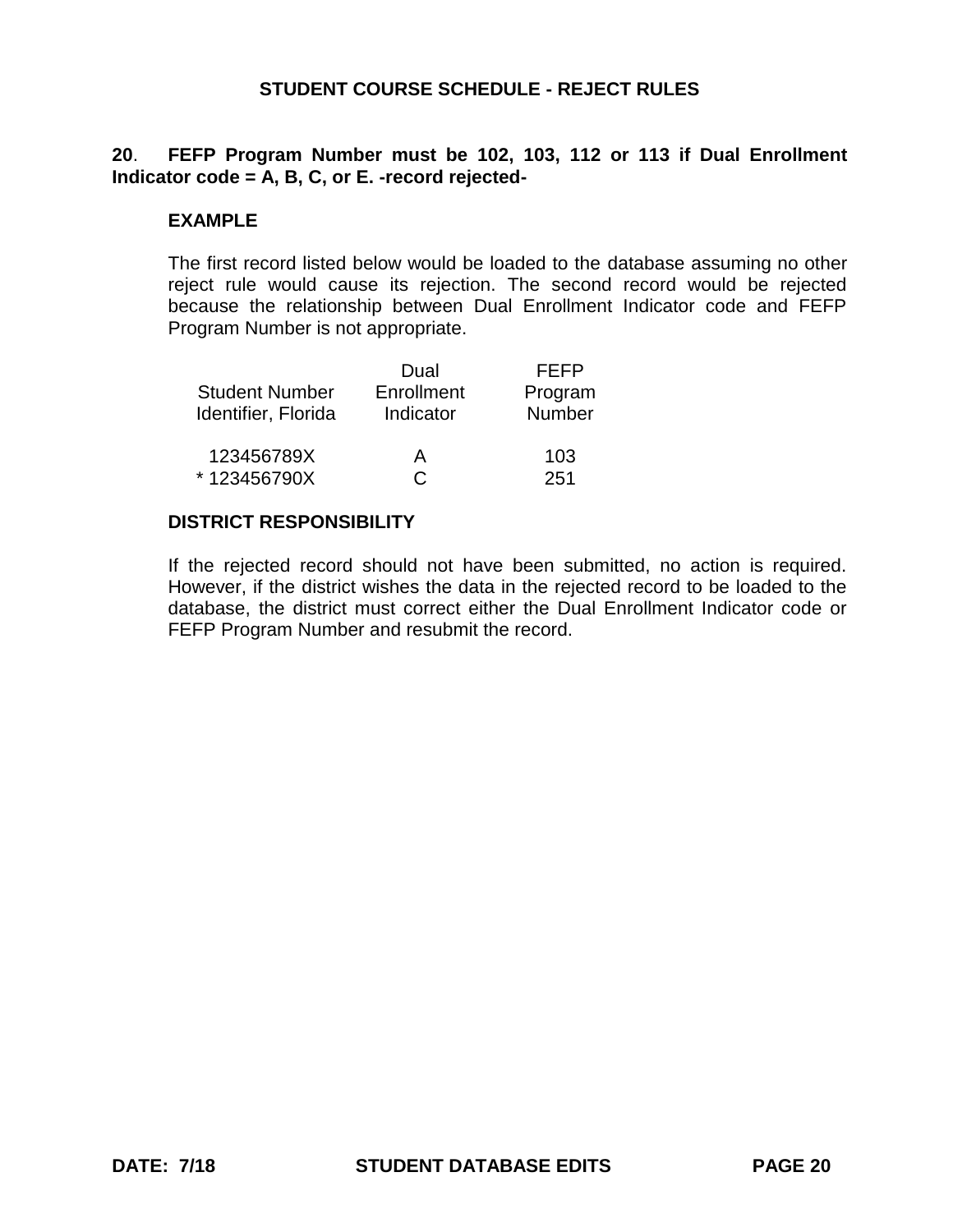## **21. If Dual Enrollment Indicator equals A, then School Number, Current Instruction/Service must be C901-C928, U970-U981 or P001-P999. -record rejected-**

### **EXAMPLE**

The first two records listed below would be loaded to the database assuming no other reject rule would cause their rejection. The third record would be rejected since the School Number, Current Instruction/Service is not in the appropriate range.

| <b>School Number Current,</b><br><b>Instruction/Service</b> | <b>Dual Enrollment</b><br>Indicator |
|-------------------------------------------------------------|-------------------------------------|
| C <sub>901</sub>                                            | А                                   |
| P999                                                        | А                                   |
| 0204                                                        |                                     |
|                                                             |                                     |

#### **DISTRICT RESPONSIBILITY**

If the rejected record should not have been submitted, no action is required. However, if the district wishes the data in the rejected record to be loaded to the database, the district must correct the School Number, Current Instruction/Service and resubmit the record.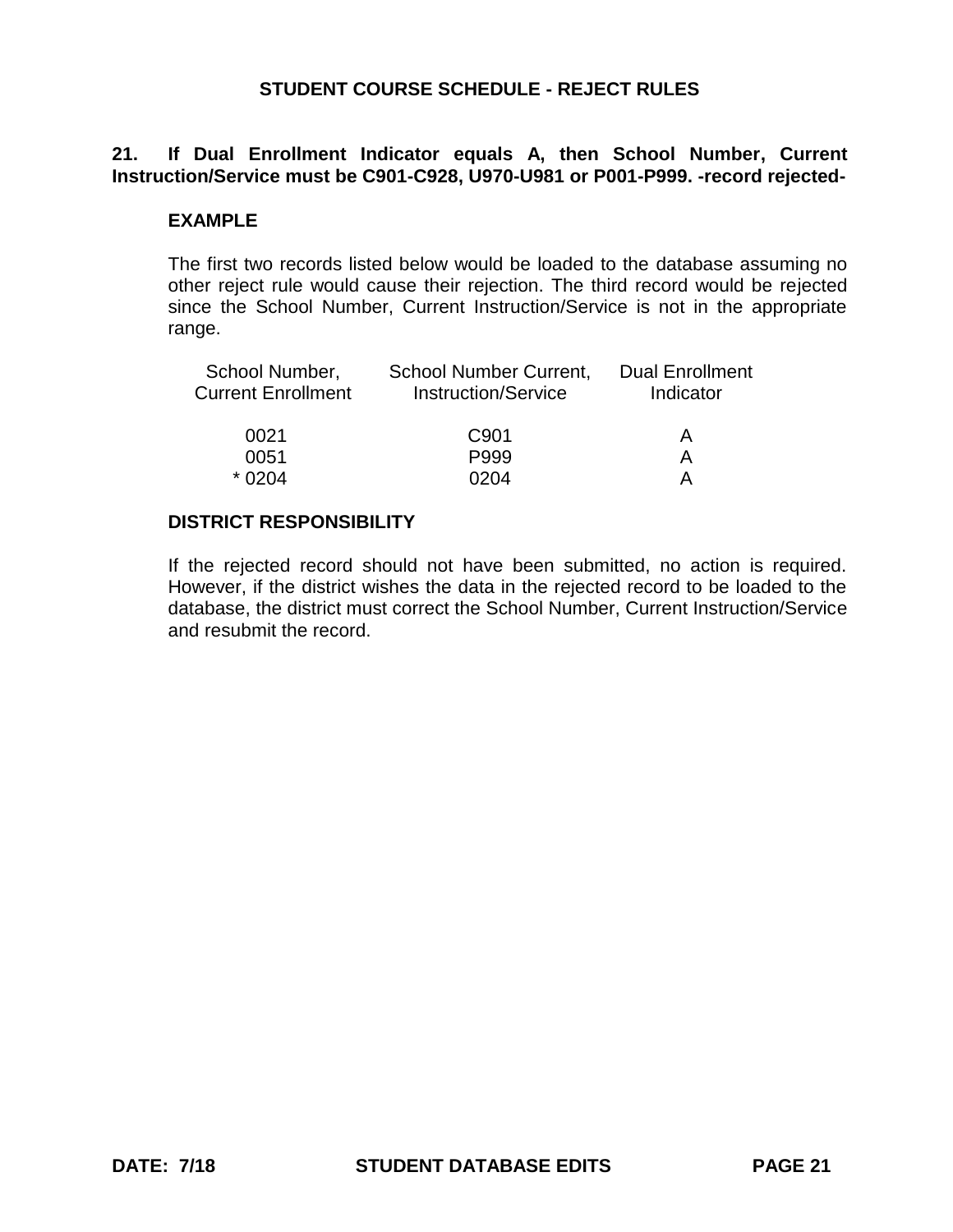### **22. Class Minutes, Weekly must be numeric and greater than or equal to zero. -record rejected-**

#### **EXAMPLE**

The first record listed below would be loaded to the database assuming no other reject rule would cause its rejection. The second record would be rejected because Class Minutes, Weekly contains a blank. The third record would be rejected because Class Minutes, Weekly is not numeric.

| <b>District</b> |                |               |          |
|-----------------|----------------|---------------|----------|
| Number,         | <b>Student</b> |               |          |
| Current         | Number         |               | Class    |
| Instruction/    | Identifier,    | Course        | Minutes, |
| Service         | Florida        | <b>Number</b> | Weekly   |
| 02              | 123456789X     | 2109370       | 0050     |
| $*02$           | 123456790X     | 2109370       | 075      |
| $*02$           | 123456791X     | 2109370       | W025     |

#### **DISTRICT RESPONSIBILITY**

If the rejected records should not have been submitted, no action is required. However, if the district wishes the data in the rejected records to be loaded to the database, the district must correct the Class Minutes, Weekly and resubmit the records.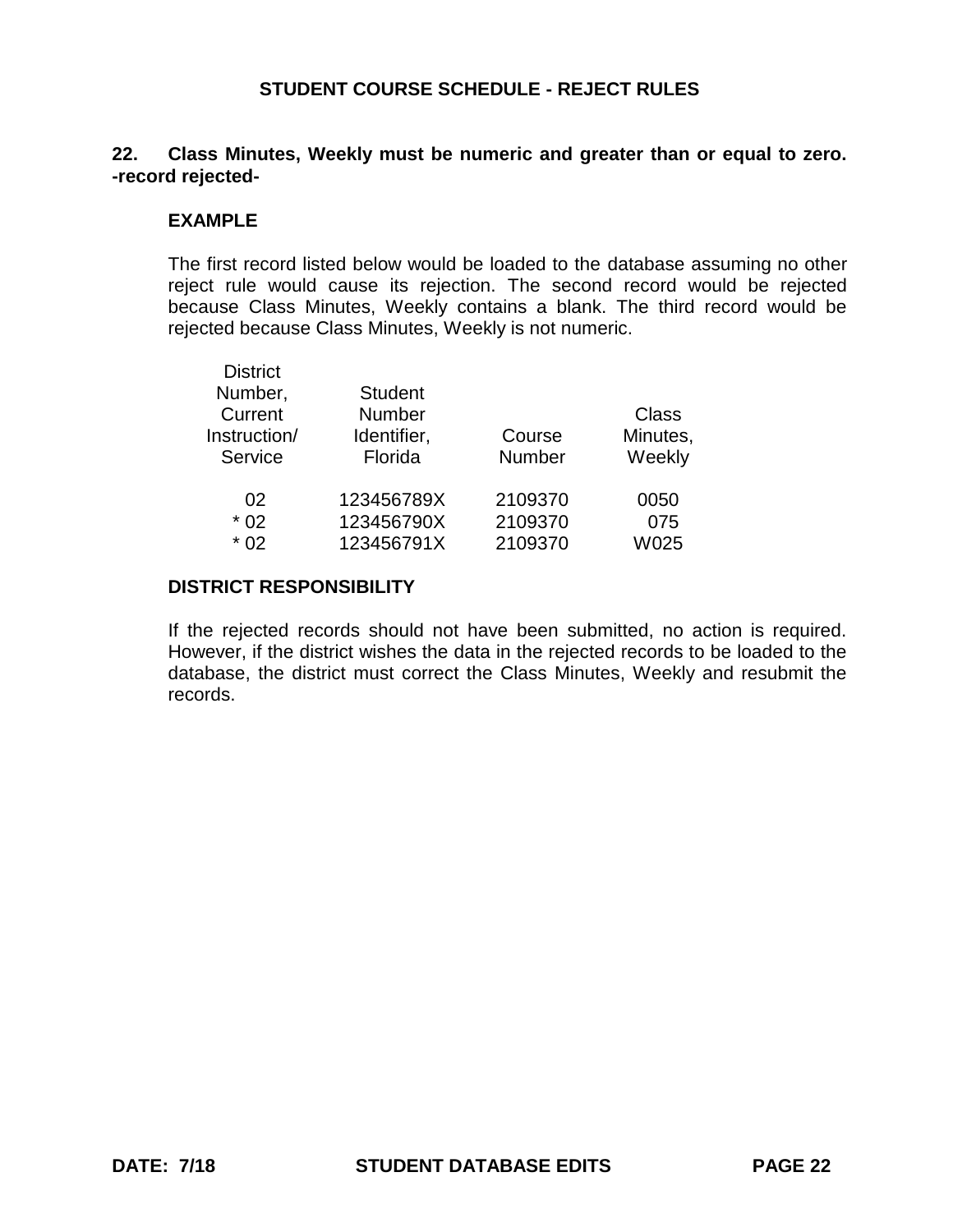## **23. FEFP Program Number must be 101-103, 111-113, 130, 254-255, 300, or 999. -record rejected-**

#### **EXAMPLE**

The first record listed below would be loaded to the database assuming no other reject rule would cause its rejection. The second and third records would be rejected because the FEFP Program Numbers are invalid.

| <b>District</b><br>Number,<br>Current<br>Instruction/<br>Service | <b>Student</b><br><b>Number</b><br><b>Identifier</b><br>Florida | Course<br><b>Number</b> | FEFP<br>Program<br>Number |
|------------------------------------------------------------------|-----------------------------------------------------------------|-------------------------|---------------------------|
| 02                                                               | 123456789X                                                      | 2109370                 | 103                       |
| $*02$                                                            | 123456790X                                                      | 2109370                 | 001                       |
| $*02$                                                            | 123456791X                                                      | 2109370                 | 118                       |

## **DISTRICT RESPONSIBILITY**

If the rejected records should not have been submitted, no action is required. However, if the district wishes the data in the rejected records to be loaded to the database, the district must correct the FEFP Program Number and resubmit the records.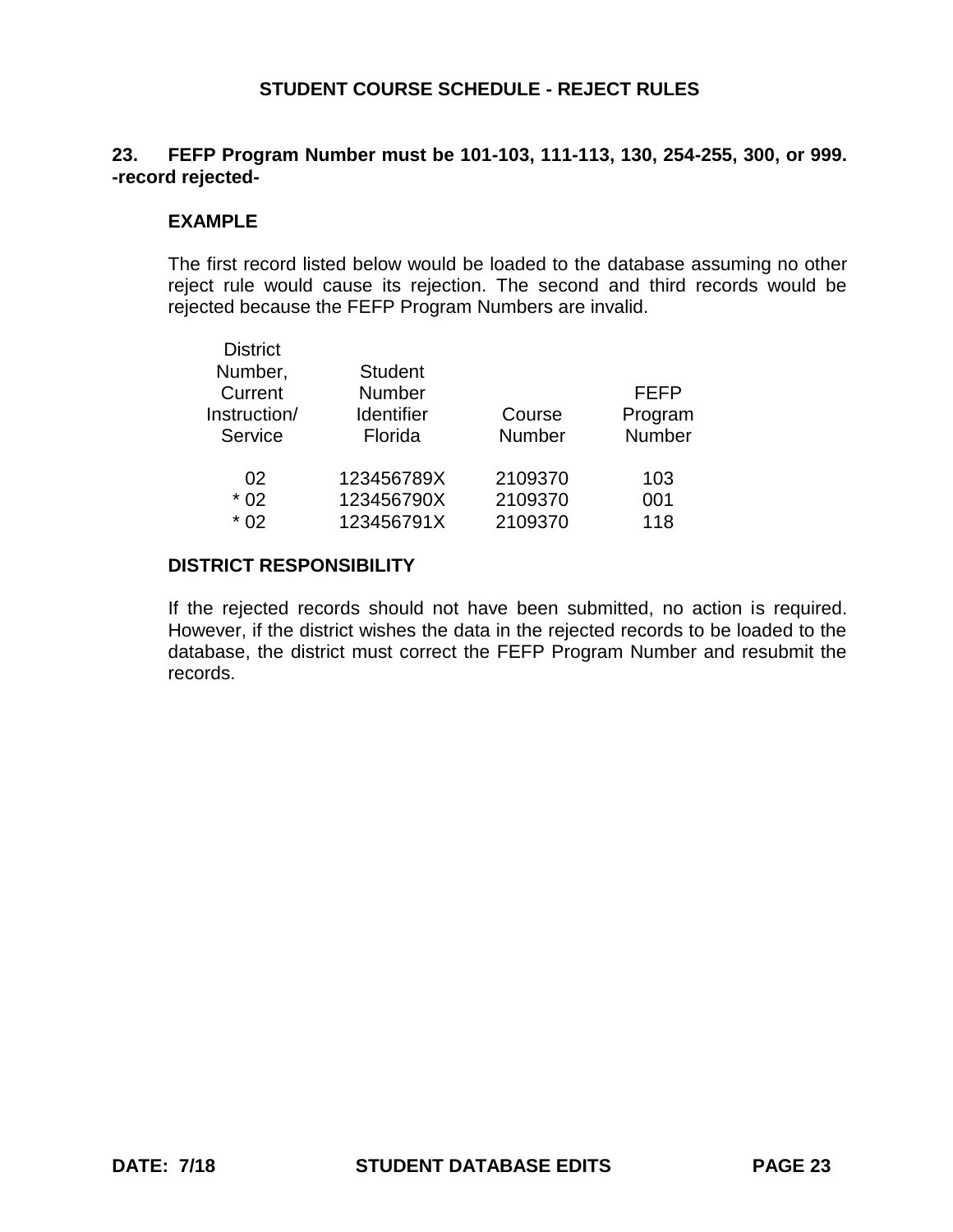**24. FTE Reported, Course must be numeric and greater than or equal to zero. If Period Number is 9800, FTE Reported, Course must be greater than zero and less than or equal to .1667. -record rejected-**

## **EXAMPLE**

The first record listed below would be loaded to the database assuming no other reject rule would cause its rejection. The second record would be rejected because FTE Reported, Course contains a blank. The third record would be rejected because FTE Reported, Course is not numeric.

| <b>District</b> |                |               |             |            |
|-----------------|----------------|---------------|-------------|------------|
| Number,         | <b>Student</b> |               |             |            |
| Current         | <b>Number</b>  |               | <b>FEFP</b> | <b>FTE</b> |
| Instruction/    | Identifier,    | Course        | Program     | Reported,  |
| Service         | Florida        | <b>Number</b> | Number      | Course     |
| 02              | 123456789X     | 2109370       | 103         | 0834       |
| $*02$           | 123456790X     | 2109370       | 103         | 0 34       |
| $*02$           | 123456791X     | 2109370       | 103         | o005       |

#### **DISTRICT RESPONSIBILITY**

If the rejected records should not have been submitted, no action is required. However, if the district wishes the data in the rejected records to be loaded to the database, the district must correct the records by assigning a value greater than or equal to zero for FTE Reported, Course and resubmit the records.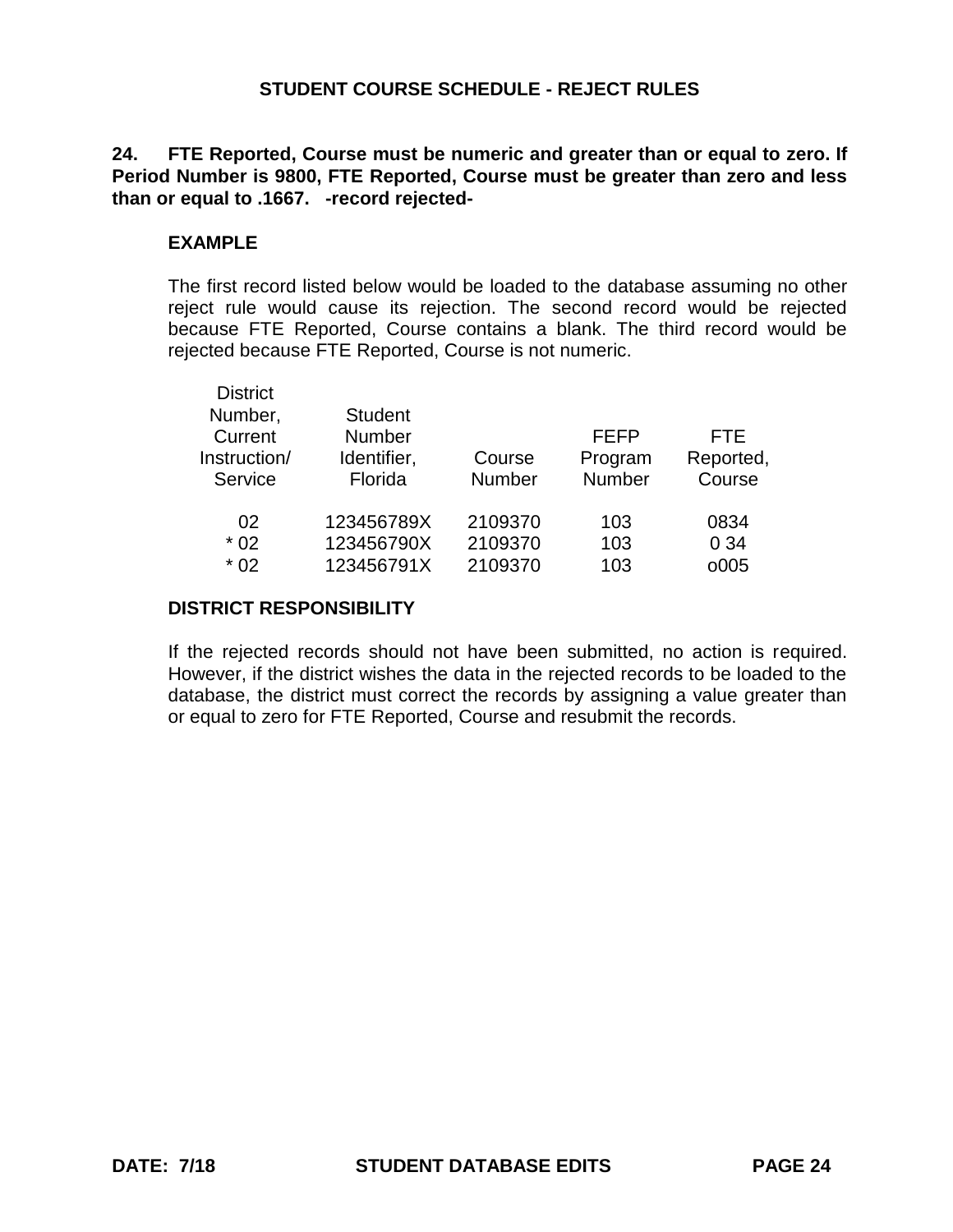**25. If Grade Level on the Student Course Schedule record is PK, the Reading Intervention Component code must be Z. If Survey Period Code = 2 or 3 and if Grade is KG-12, the Reading Intervention Component code must be Y or N. -record rejected-**

### **EXAMPLE**

The first two records listed below would be loaded to the database assuming no other reject rule would cause their rejection. The third and fourth records would be rejected because the Reading Intervention Component codes are not valid for the Grade Levels.

| <b>District</b> |                |               |              |           |
|-----------------|----------------|---------------|--------------|-----------|
| Number,         | <b>Student</b> |               |              |           |
| Current         | Number         |               | Reading      |           |
| Instruction/    | Identifier,    | Course        | Intervention | Grade     |
| Service         | Florida        | <b>Number</b> | Component    | Level     |
|                 |                |               |              |           |
| 01              | 123456789X     | 2100010       | Y            | 06        |
| 01              | 123456790X     | 2100010       | N            | 10        |
| $*01$           | 123456791X     | 2100010       | Ζ            | 01        |
| $*01$           | 123457891X     | 5100520       | N            | <b>PK</b> |
|                 |                |               |              |           |

#### **DISTRICT RESPONSIBILITY**

If the rejected records should not have been submitted, no action is required. However, if the district wishes the data in the rejected records to be loaded to the database, the district must correct the Reading Intervention Component codes and resubmit the records.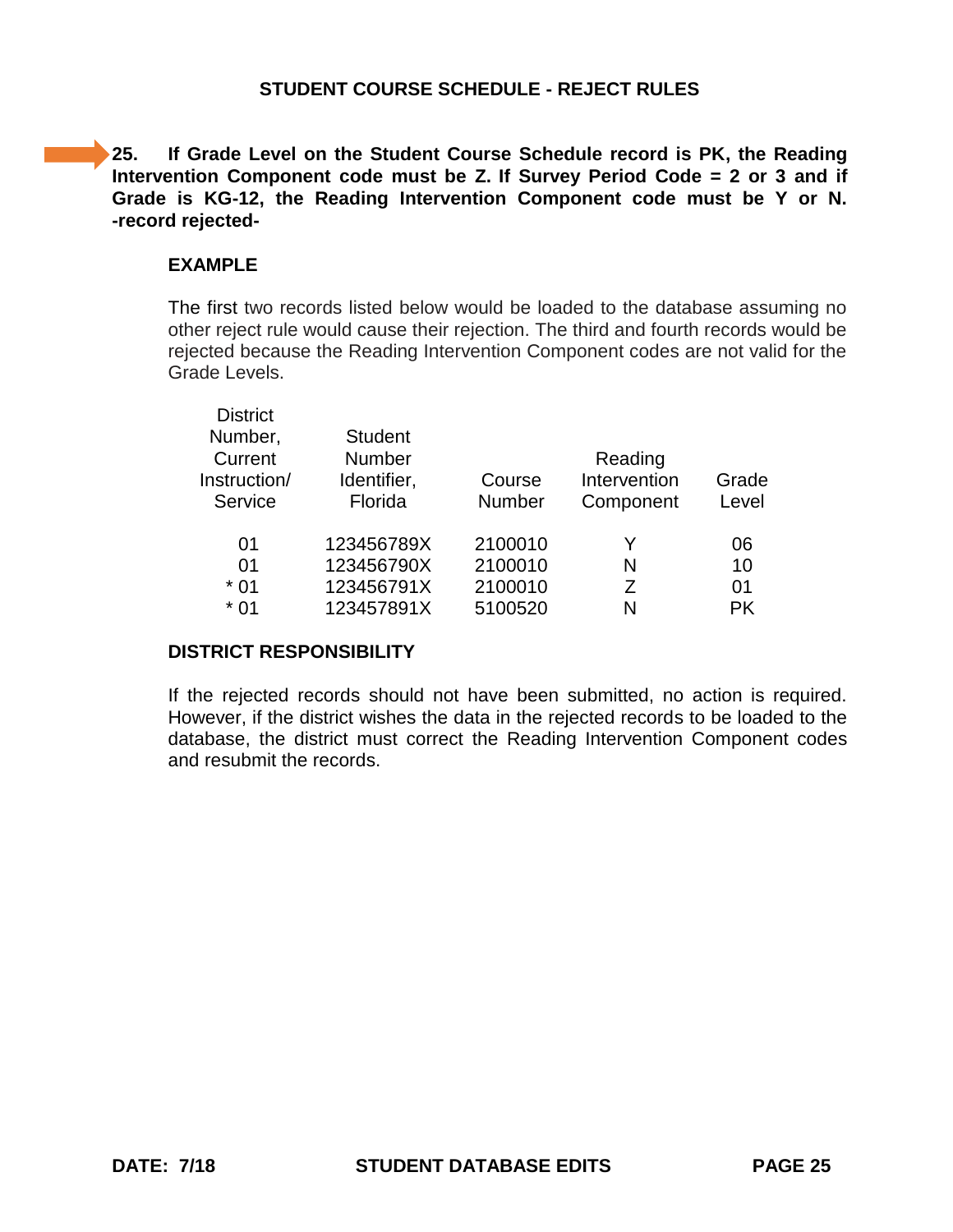## **26. If Survey Period Code = 2 or 3, Reading Intervention Component code must be Y, N, or Z. If Survey Period Code = 1 or 4, Reading Intervention Component code must be Z. -record rejected-**

## **EXAMPLE**

The first three records listed below would be loaded to the database assuming no other reject rule would cause their rejection. The fourth record would be rejected because the Reading Intervention Component code is not Z.

| <b>District</b> |                |               |              |        |
|-----------------|----------------|---------------|--------------|--------|
| Number,         | <b>Student</b> |               |              |        |
| Current         | Number         | Reading       | Survey       |        |
| Instruction/    | Identifier,    | Course        | Intervention | Period |
| Service         | Florida        | <b>Number</b> | Component    | Code   |
|                 |                |               |              |        |
| 01              | 123456789X     | 2100010       | Y            | 2      |
| 01              | 123456790X     | 2100010       | N            | 3      |
| 01              | 123456791X     | 2100010       | 7            | 1      |
| $*01$           | 123457891X     | 2100010       | N            | 4      |
|                 |                |               |              |        |

## **DISTRICT RESPONSIBILITY**

If the rejected record should not have been submitted, no action is required. However, if the district wishes the data in the rejected record to be loaded to the database, the district must correct the Reading Intervention Component code and resubmit the record.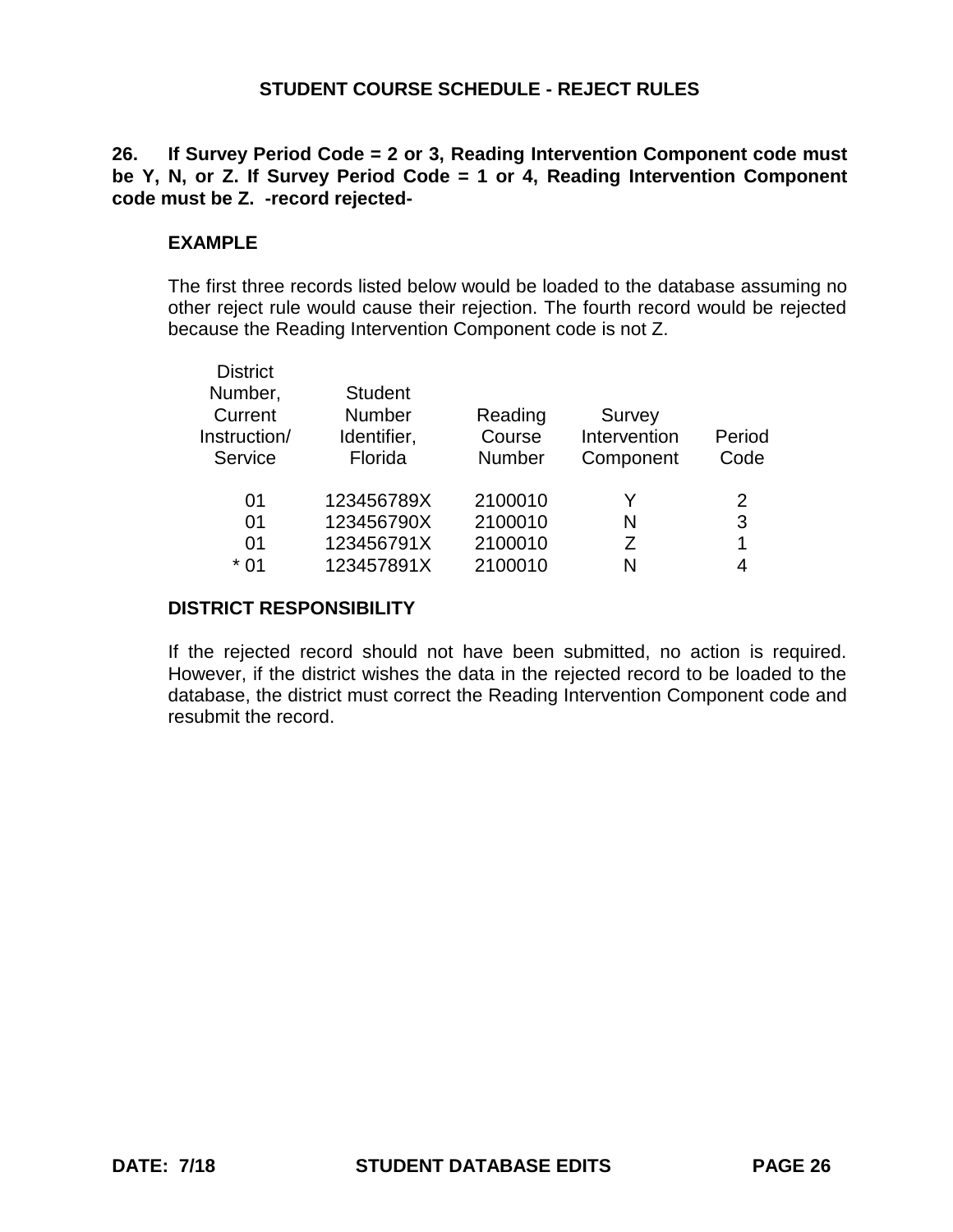## **27. If Course Number is 5100520, 5100530, 5100560, 5100570**, **5100580 or 5100590 Grade Level must be PK. –record rejected-**

#### **EXAMPLE**

The first record listed below would be loaded to the database assuming no other reject rule would cause it to reject. The second record would be rejected because the student's Grade Level is not PK.

|          | FFFP    |       |
|----------|---------|-------|
| Course   | Program | Grade |
| Number   | Number  | Level |
| 5100580  | 999     | PK.   |
| *5100590 |         | ሰ1    |

#### **DISTRICT RESPONSIBILITY**

If the rejected record should not have been submitted, no action is required. However, if the district wishes the data in the rejected record to be loaded to the database, the district must correct the Grade Level or Course Number and resubmit the record.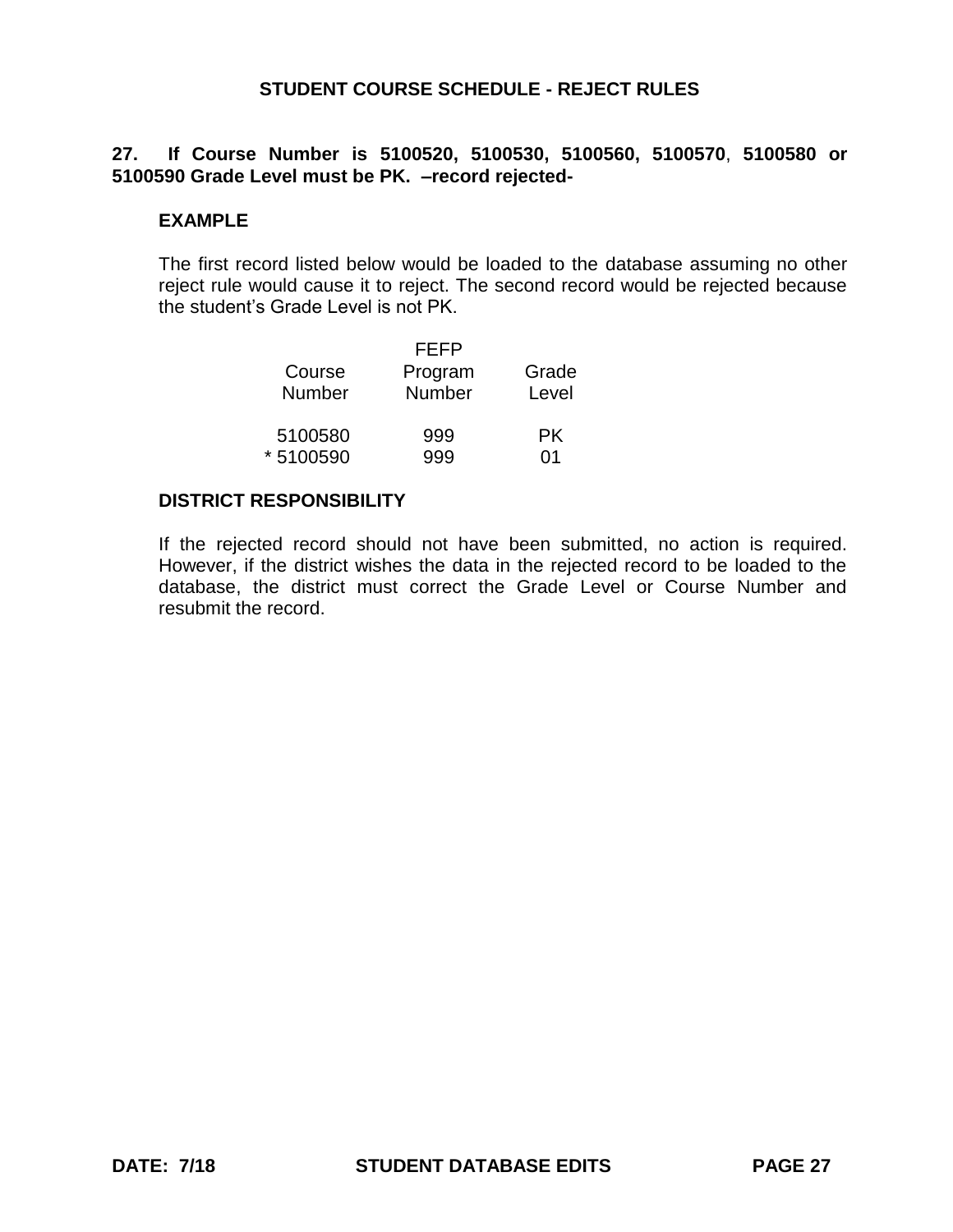## **28. If School Number, Current Instruction/Service equals 9996, then School Number, Current Enrollment must be N999. -record rejected-**

### **EXAMPLE**

The first record listed below would be rejected because School Number, Current Enrollment is not N999. The second record would be loaded to the database assuming no other reject rule would cause it to reject.

|                | <b>District</b> |            | School        |
|----------------|-----------------|------------|---------------|
| <b>Student</b> | Number,         | School     | <b>Number</b> |
| Number         | Current         | Number,    | Current       |
| Identifier,    | Instruction/    | Current    | Instruction/  |
| Florida        | Service         | Enrollment | Service       |
| *123456789X    | 01              | 0021       | 9996          |
| 223456789X     | 41              | N999       | 9996          |
|                |                 |            |               |

#### **DISTRICT RESPONSIBILITY**

If the rejected record should not have been submitted, no action is required. However, if the district wishes the data in the rejected record to be loaded to the database, the district must correct either the School Number, Current Enrollment or the School Number, Current Instruction/Service and resubmit the record.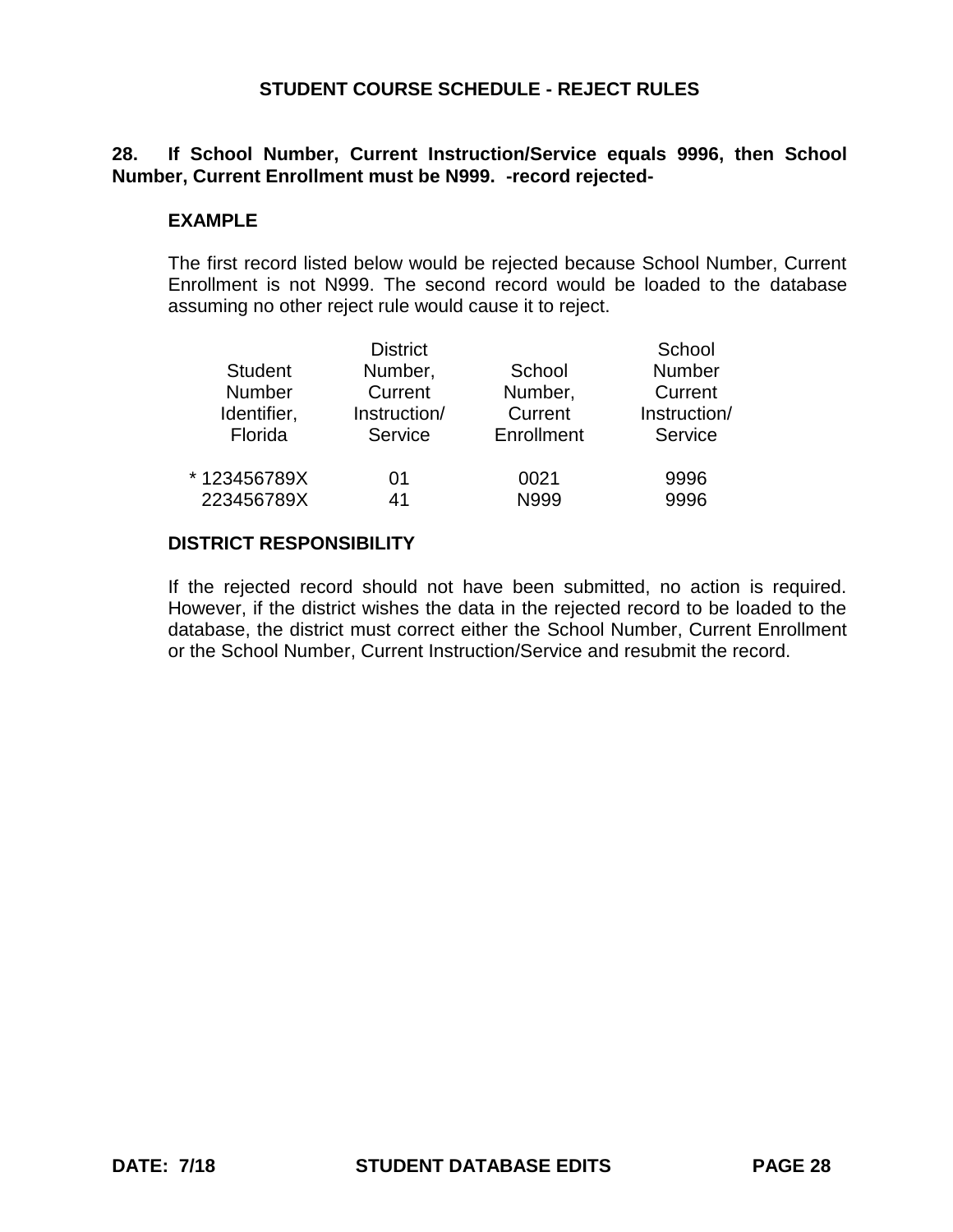#### **29. Grade Level must be PK, KG, or 01-12. -record rejected-**

#### **EXAMPLE**

The third and fourth records listed below would be loaded to the database assuming no other reject rule would cause their rejection. The first and second records would be rejected because the Grade Level codes are not valid.

| FFFP<br><b>Program Number</b> |  |
|-------------------------------|--|
|                               |  |
|                               |  |
|                               |  |
|                               |  |
|                               |  |
|                               |  |

### **DISTRICT RESPONSIBILITY**

If the rejected records should not have been submitted, no action is required. However, if the district wishes the data in the rejected records to be loaded to the database, the district must correct the Grade Level code and resubmit the records.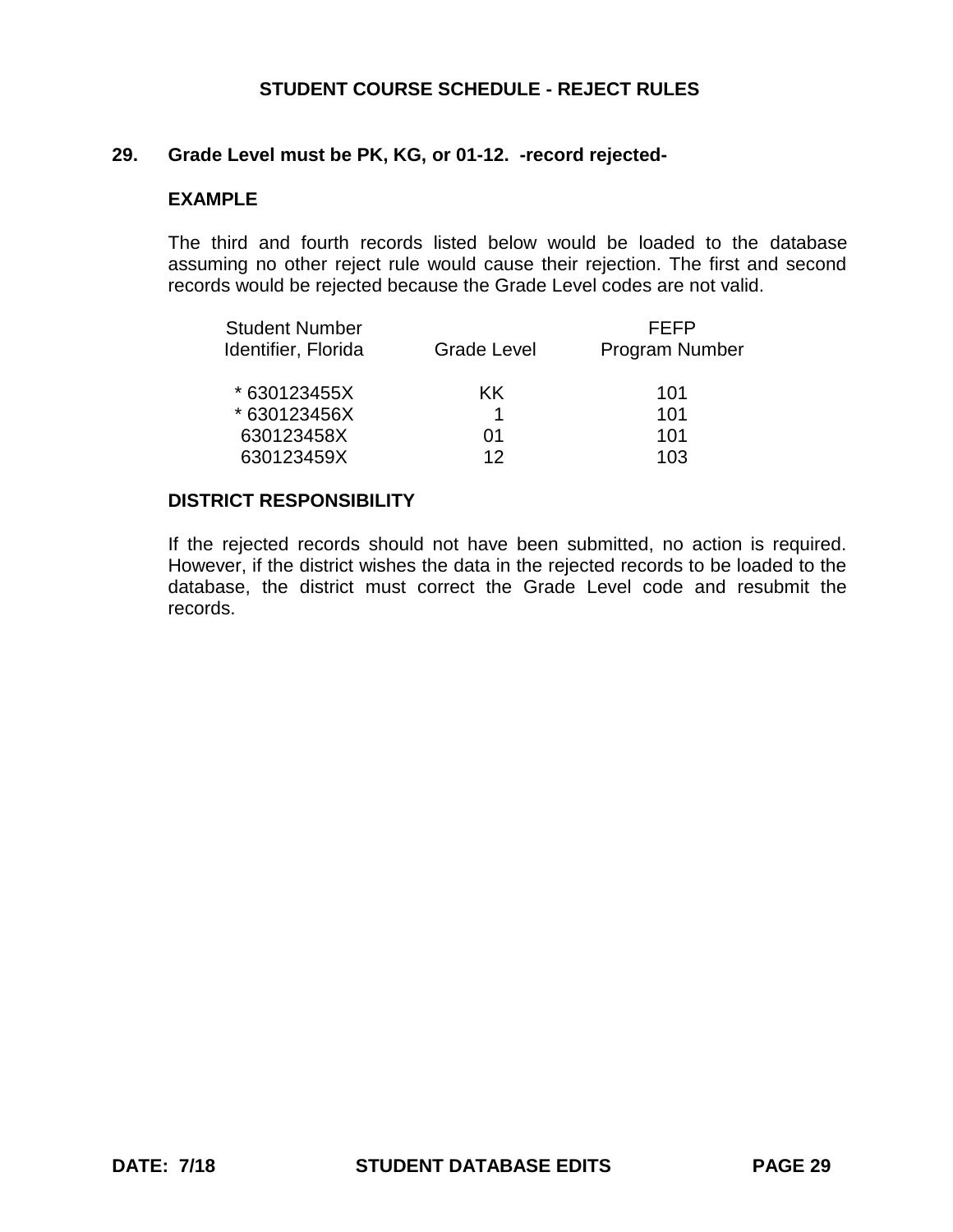## **2A. If Dual Enrollment Indicator is A and if School Number, Current Instruction/Service is not P001-P999 then Course Number must start with an alphabetic character. -record rejected**

### **EXAMPLE**

The first two records listed below would be loaded to the database assuming no other reject rule would cause their rejection. The third record would be rejected because the Course Number is not appropriate for the Dual Enrollment Indicator reported.

| <b>District</b> | School       |               |                |               |            |
|-----------------|--------------|---------------|----------------|---------------|------------|
| Number,         | Number,      |               | <b>Student</b> |               |            |
| Current         | Current      | Survey        | <b>Number</b>  |               | Dual       |
| Instruction/    | Instruction/ | Period        | Identifier,    | Course        | Enrollment |
| Service         | Service      | Code          | Florida        | <b>Number</b> | Indicator  |
|                 |              |               |                |               |            |
| 31              | C901         | 2             | 123456789X     | PHY1050       | A          |
| 31              | U970         | $\mathcal{P}$ | 123456790X     | SOC1022       | A          |
| $*31$           | U970         | 2             | 123456791X     | 0701350       | А          |
|                 |              |               |                |               |            |

#### **DISTRICT RESPONSIBILITY**

If the rejected record should not have been submitted, no action is required. However, if the district wishes the data in the rejected record to be loaded to the database, the district must correct the Dual Enrollment Indicator or the Course Number and resubmit the record.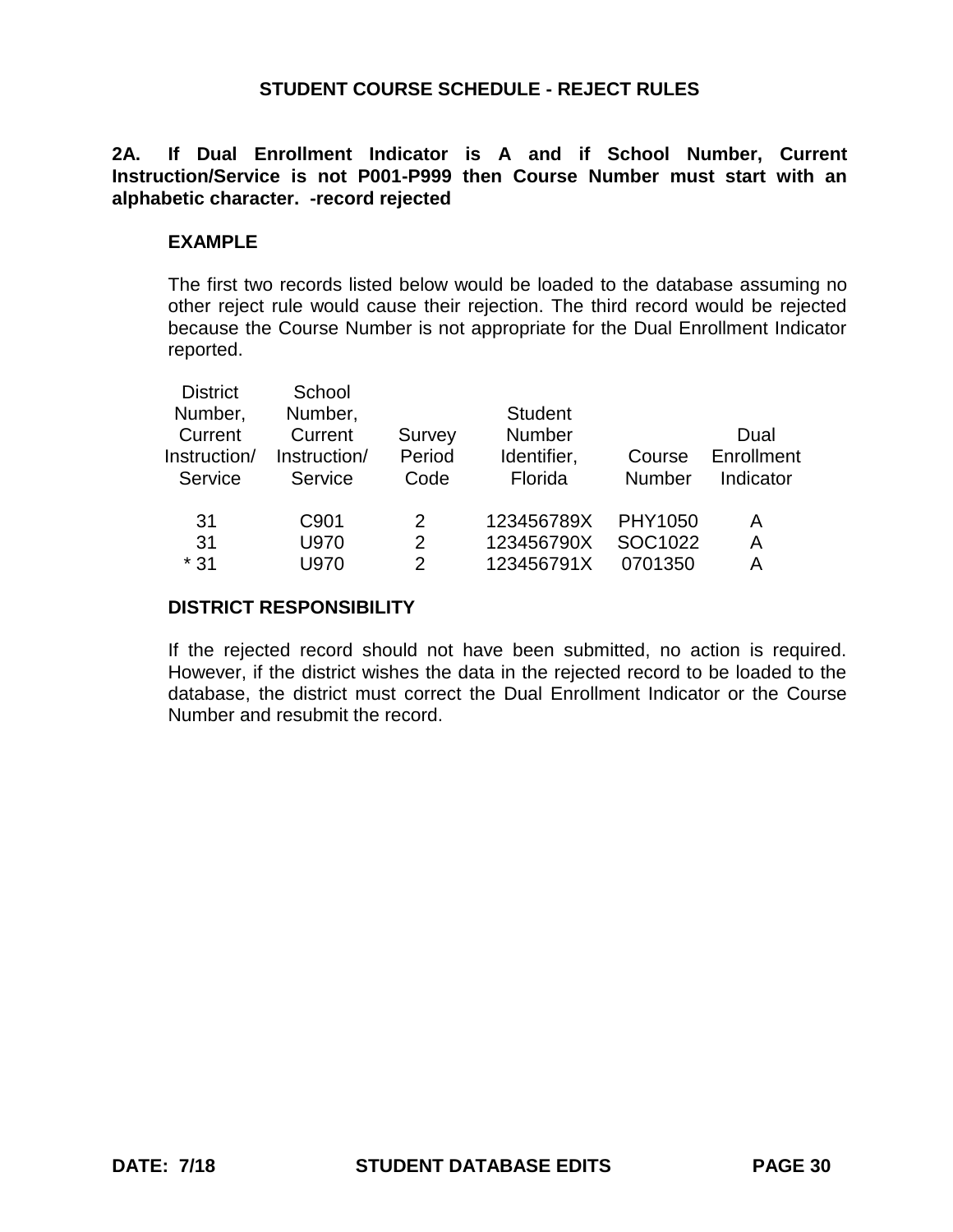# **2B. The Course Grade code must be A+, A, A-, B+, B, B-, C+, C, C-, D+, D, D-, F, I, IP, N, U, P, S, E, WP, FL, NG, W, WF or Z and must be right justified with leading blanks. -record rejected-**

## **EXAMPLE**

In the example below, records two and five would be loaded to the database assuming no other reject rule would cause the records to be rejected. Records one and four would be rejected since they contain invalid codes. Record three would be rejected since the Course Grade is not right justified with leading blanks.

| <b>Course Number</b> | Credit Earned,<br>Course | <b>Course Grade</b> |
|----------------------|--------------------------|---------------------|
| *1005300             | 100                      | OOA                 |
| 0900310              | 050                      | B+                  |
| * 0400330            | 100                      | C+                  |
| *1200350             | 050                      | <b>WC</b>           |
| 1200350              | 050                      | D                   |
|                      |                          |                     |

## **DISTRICT RESPONSIBILITY**

If the rejected records should not have been submitted, no action is required. However, if the district wishes the data in the rejected records to be loaded to the database, the district must correct the Course Grade and resubmit the records.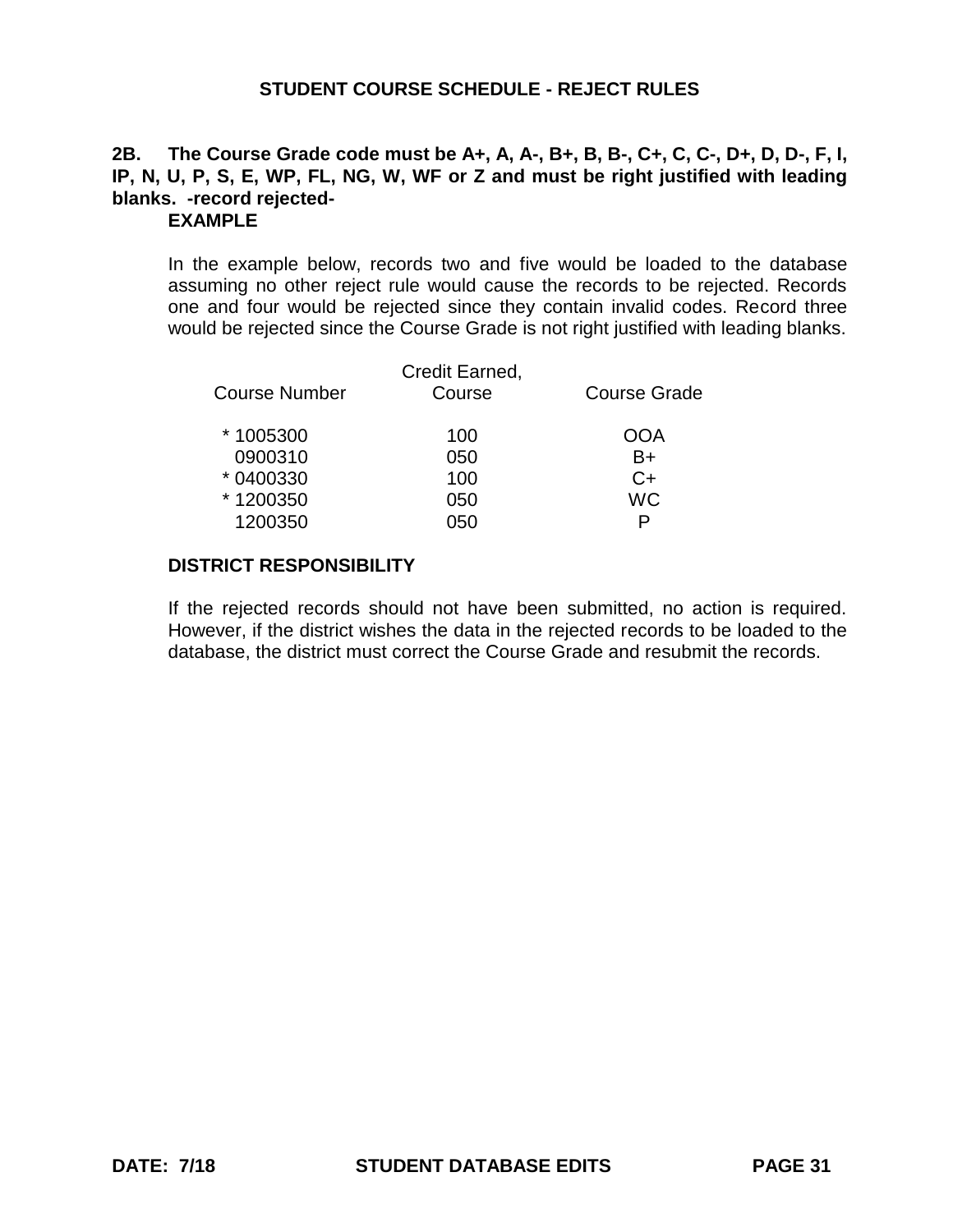- **2C. If Dual Enrollment Indicator = Z and**
	- **School Number, Current Instruction/Service = 7001, 7004, 7006 or 7023;**
	- **or District Number, Current Instruction/Service = 71;**
	- **or if School Number, Current Instruction/Service has a Charter School Status is not Z and School Function/Setting equals V on the Master School Identification file,**
	- **or Location of Student equals T; and District Number, Current Instruction equals 01-68 or 72-75; and School Number, Current Instruction not equal 7001, 7004, 7006, or 7023;**

 **then Course Grade may not equal Z. All other schools must equal Z.** 

#### **EXAMPLE**

In the example below, records two and three would be loaded to the database assuming no other reject rule would cause the records to be rejected. Record one would be rejected since it contains an invalid code.

| <b>District</b> | School       |                |        |            |
|-----------------|--------------|----------------|--------|------------|
| Number,         | Number,      | <b>Student</b> |        |            |
| Current         | Current      | <b>Number</b>  |        | Dual       |
| Instruction/    | Instruction/ | Identifier,    | Course | Enrollment |
| Service         | Service      | Florida        | Grade  | Indicator  |
| * 01            | 7023         | 123456789X     | 7      | 7          |
| 01              | 7001         | 123456790X     | IP     | Ζ          |
| 71              | 0600         | 123456791X     | А-     | 7          |
|                 |              |                |        |            |

#### **DISTRICT RESPONSIBILITY**

If the rejected record should not have been submitted, no action is required. However, if the district wishes the data in the rejected record to be loaded to the database, the district must correct the Course Grade and resubmit the record.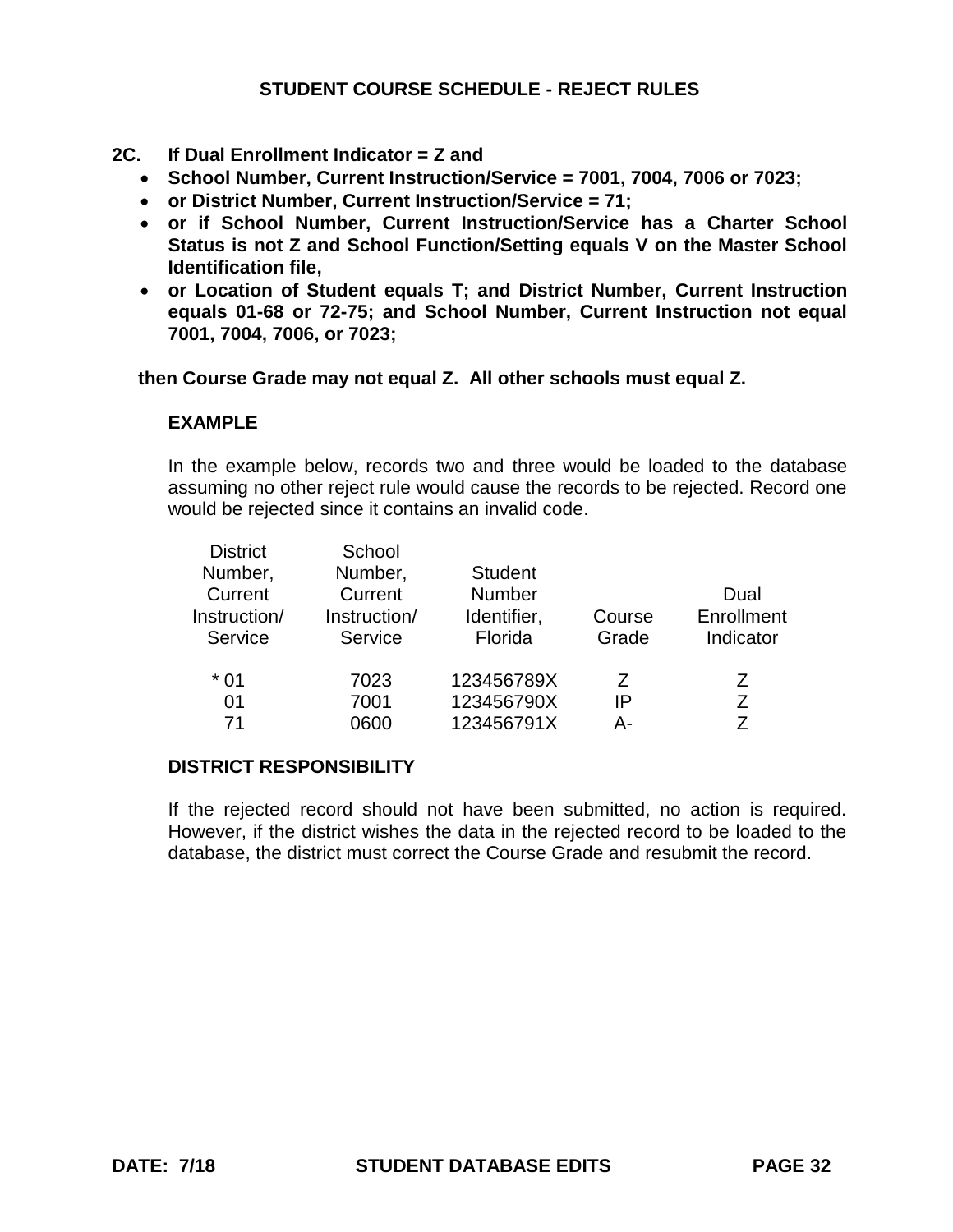## **2D. If**

- **Survey Period Code is 1, 2, 3 or 4;**
- **and Course Number is 8601210, 8601220, 8601230, 8709410, 8709420, 8709430, 8709440, 8709450, 8709460, 8709470, 8709480, 8709490, 8709491, 8709492, 8709493, 9504110, 9504120, 9504130, 9504140, 9504150, or 9504160;**
- **and District Number, Current Instruction/Service and School Number, Current Instruction/Service exists on the Non-fundable Automotive Service Technology file (F71340),**

**then FTE Reported, Course must be .0000. -record rejected-**

## **EXAMPLE**

The records listed below would be rejected because in each case District Number, Current Instruction/Service and School Number, Current Instruction/Service exists on Non-fundable Automotive Service Technology Program file (F#####).

| <b>District</b> | School       |               |            |
|-----------------|--------------|---------------|------------|
| Number,         | Number,      |               |            |
| Current         | Current      |               | <b>FTE</b> |
| Instruction/    | Instruction/ | Course        | Reported,  |
| Service         | Service      | <b>Number</b> | Course     |
| $*10$           | 0252         | 8709430       | 0035       |
| $*12$           | 0011         | 8709492       | 0024       |
| $*13$           | 7191         | 8709493       | 0005       |
|                 |              |               |            |

## **DISTRICT RESPONSIBILITY**

If the rejected records should not have been submitted, no action is required. However, if the district wishes the data in the rejected records to be loaded to the database, the district must correct FTE Reported, Course and resubmit the records.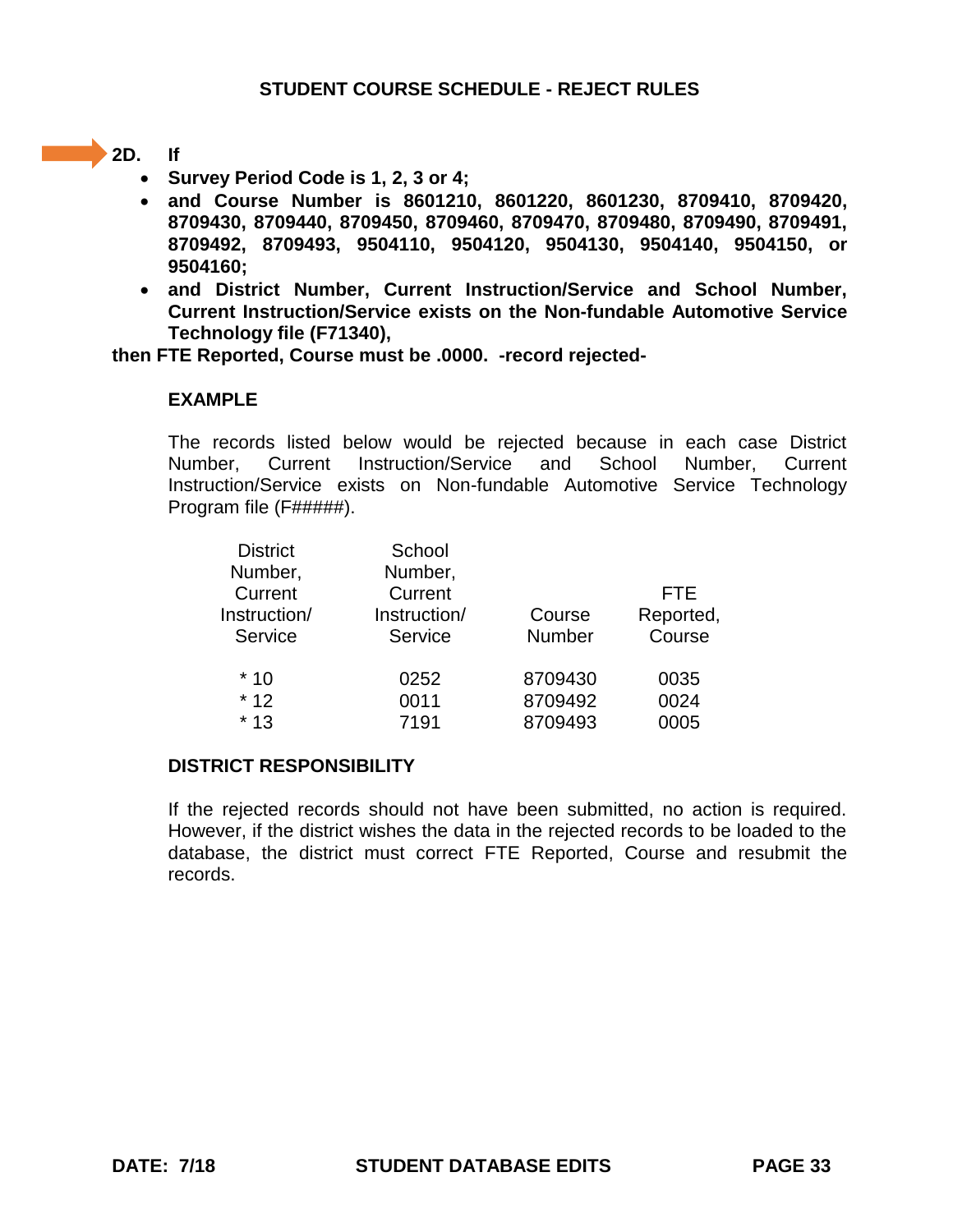**2E. If the School Number, Current Instruction/Service has a School Function Setting of V and Charter School Status not equal to Z on the Master School Identification file, then the Virtual Instruction Provider code must be a valid assigned code as specified in Appendix CC. -record rejected-**

#### **EXAMPLE**

The first two records listed below would be loaded to the database assuming no other reject rule would cause their rejection. The third record would be rejected because the Virtual Instruction Provider code is not valid.

#### *Student Course Schedule records*

| <b>District</b> | School       |        |                |             |
|-----------------|--------------|--------|----------------|-------------|
| Number,         | Number,      |        | <b>Student</b> |             |
| Current         | Current      | Survey | <b>Number</b>  | Virtual     |
| Instruction/    | Instruction/ | Period | Identifier,    | Instruction |
| Service         | Service      | Code   | Florida        | Provider    |
| 31              | 0301         | 2      | 123456789X     | 308         |
| 31              | 5001         | 2      | 123456790X     | 311         |
| * 31            | 0301         | 2      | 123456791X     | 989         |

*Master School Identification file records*

|                 |               | School   | Charter       |
|-----------------|---------------|----------|---------------|
| <b>District</b> | School        | Function | School        |
| <b>Number</b>   | <b>Number</b> | Setting  | <b>Status</b> |
| 31              | 0301          | V        | R             |
| 31              | 5001          | V        | R             |
| $*31$           | 0301          |          | R             |

#### **DISTRICT RESPONSIBILITY**

If the rejected record should not have been submitted, no action is required. However, if the district wishes the data in the rejected record to be loaded to the database, the district must correct the Virtual Instruction Provider code and resubmit the record.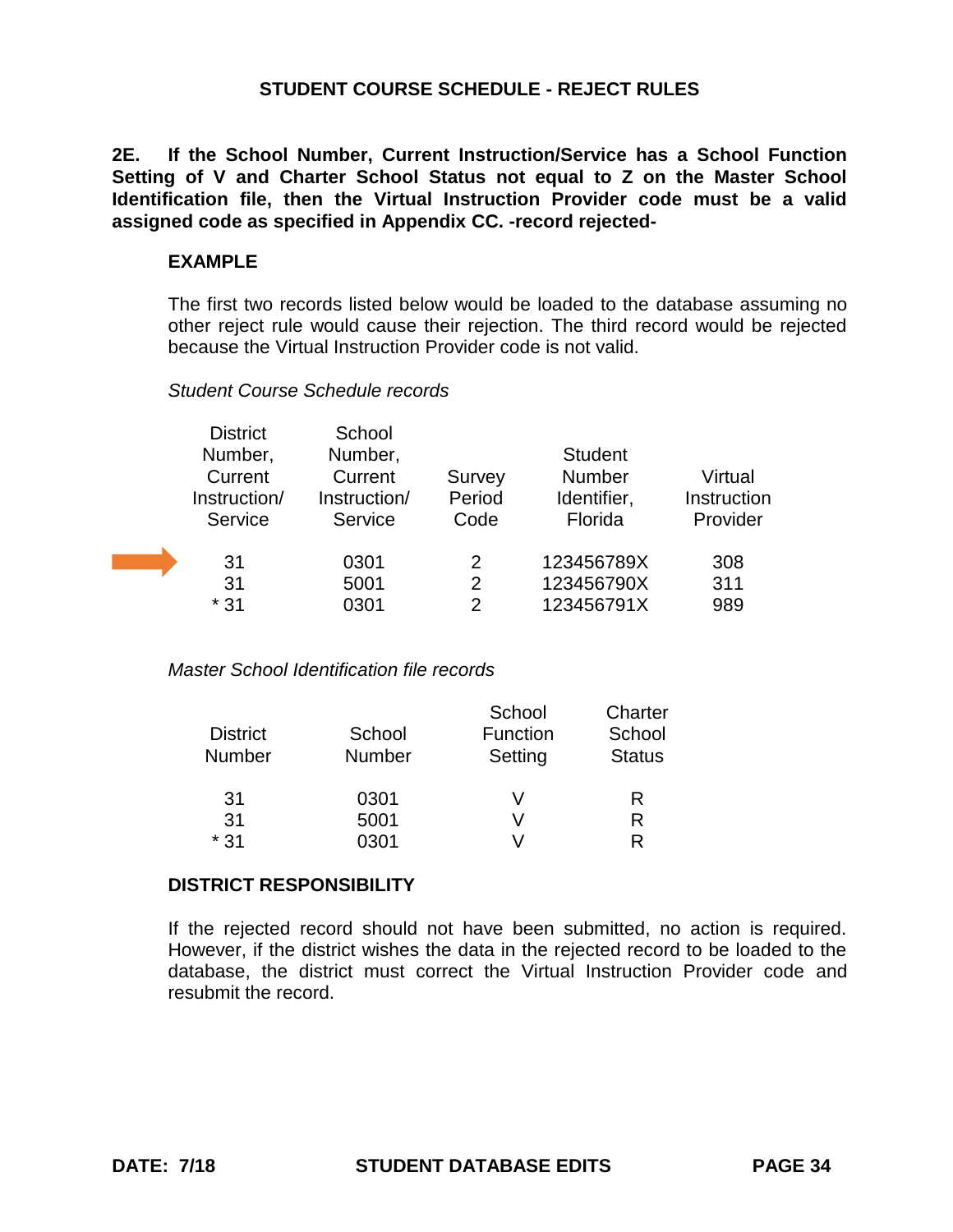**2F. If Dual Enrollment Indicator = Z, Course Number does not equal 2222222 and**

- **School Number, Current Instruction/Service = 7001, 7004, 7006 or 7023;**
- **or District Number, Current Instruction/Service = 71,**
- **or if School Number, Current Instruction/Service has a Charter School Status is not Z and School Function/Setting equals V on the Master School Identification file,**
- **or Location of Student equals T; and District Number, Current Instruction equals 01-68 or 72-75; and School Number, Current Instruction not equal 7001, 7004, 7006, or 7023;**
- **and Course Grade is F, I, IP, N, U, WP, FL, NG, W, or WF;**

#### **then FTE Reported, Course must be .0000. -record rejected-**

#### **EXAMPLE**

The first two records listed below would be loaded to the database assuming no other reject rule would cause their rejection. The fourth record would be rejected because FTE Reported, Course is greater than zero.

| <b>District</b> | School       |        |            |
|-----------------|--------------|--------|------------|
| Number,         | Number,      |        |            |
| Current         | Current      |        | <b>FTE</b> |
| Instruction/    | Instruction/ | Course | Reported,  |
| Service         | Service      | Grade  | Course     |
|                 |              |        |            |
| 02              | 0012         | A      | 0035       |
| 54              | 0301         | С      | 0024       |
| $*63$           | 0021         | IP     | 0025       |
| $*38$           | ን091         | F      |            |
|                 |              |        |            |

#### **DISTRICT RESPONSIBILITY**

If the rejected records should not have been submitted, no action is required. However, if the district wishes the data in the rejected records to be loaded to the database, the district must correct FTE Reported, Course and resubmit the records.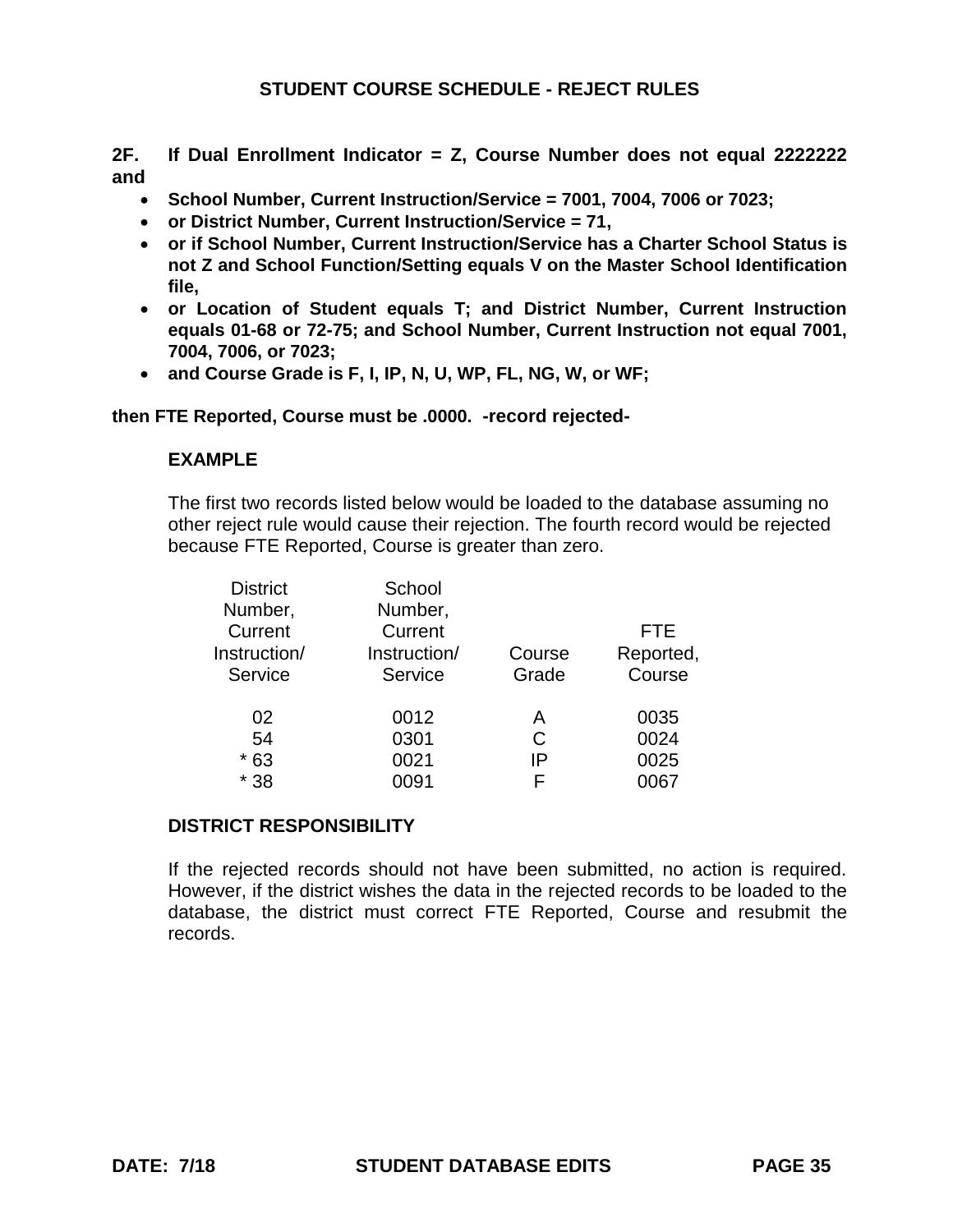**2G. If School Number, Current Instruction/Service is 7006, then the Online Course Provider code must be a valid code in Appendix GG. If School Number, Current Instruction/Service is not 7006, then the Online Course Provider code must be ZZZ. -record rejected-**

#### **EXAMPLE**

The first two records listed below would be loaded to the database assuming no other reject rule would cause their rejection. The third record would be rejected because the Online Course Provider code is not valid for the School Number, Current Instruction/Service.

a a shekara

| <b>District</b><br>Number,<br>Current<br>Instruction/<br>Service | School<br>Number,<br>Current<br>Instruction/<br>Service | Survey<br>Period<br>Code | <b>Student</b><br><b>Number</b><br>Identifier,<br>Florida | Course<br><b>Number</b> | Online<br>Course<br>Provider |
|------------------------------------------------------------------|---------------------------------------------------------|--------------------------|-----------------------------------------------------------|-------------------------|------------------------------|
| 31                                                               | 7006                                                    | 2                        | 123456789X                                                | 1001020                 | 314                          |
| 31                                                               | 7001                                                    | 2                        | 123456790X                                                | 1205010                 | ZZZ                          |
| $*31$                                                            | 7001                                                    | $\overline{2}$           | 123456791X                                                | 1303000                 | 316                          |

#### **DISTRICT RESPONSIBILITY**

If the rejected record should not have been submitted, no action is required. However, if the district wishes the data in the rejected record to be loaded to the database, the district must correct the Online Course Provider or the School Number, Current Instruction/Service and resubmit the record.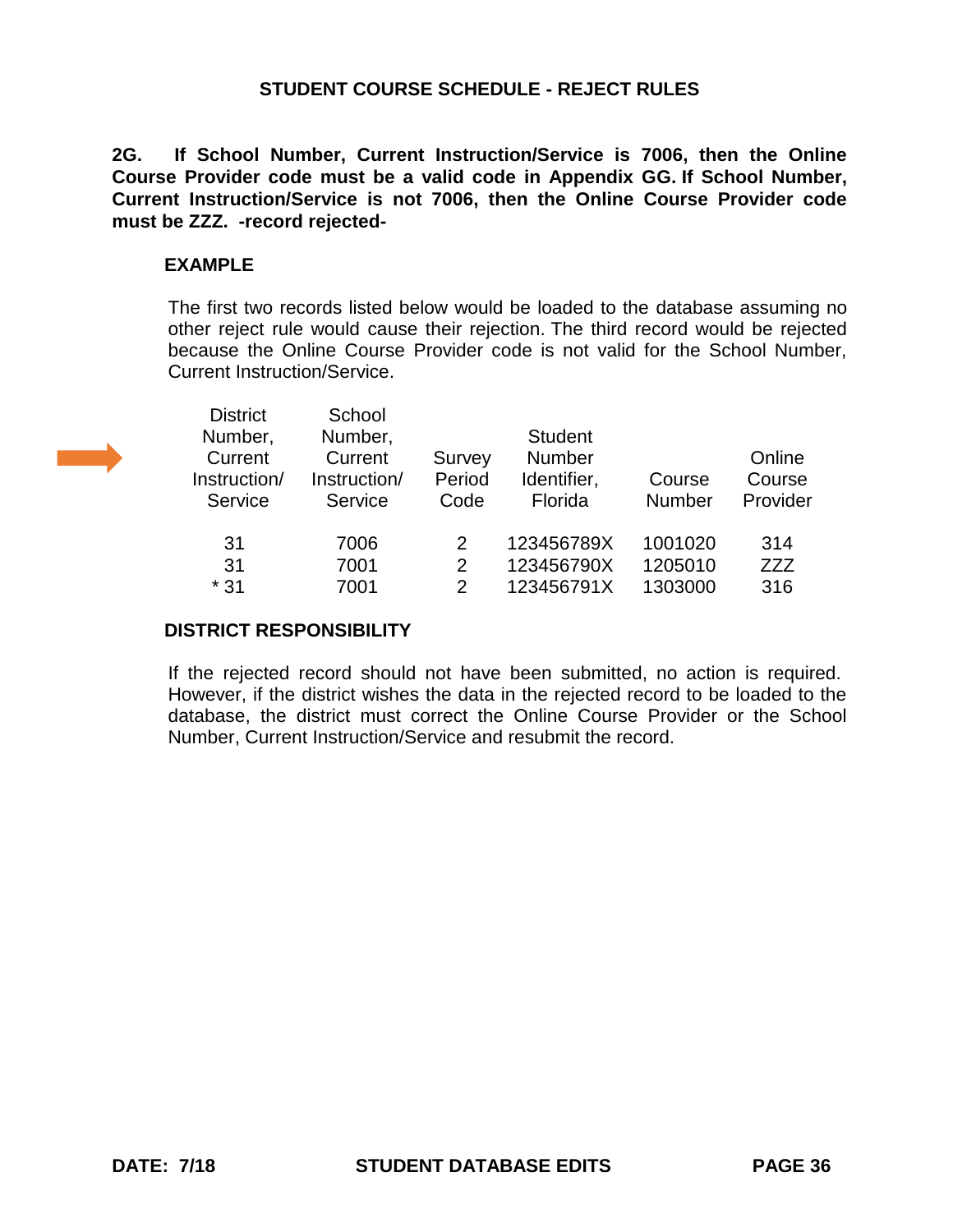- **2H. If Survey Period = 4 and** 
	- **School Number, Current Instruction/Service = 7001, 7004, 7006 or 7023;**
	- **or if District Number, Current Instruction/Service = 71 and School Number, Current Instruction/Service = 0300 or 0400;**
	- **or School Number, Current Instruction/Service has a Charter School Status other than Z and School Function/Setting equals V on the Master School Identification file,**
	- **or Location of Student equals T; and District Number, Current Instruction equals 01-68 or 72-75; and School Number, Current Instruction not equal 7001, 7004, 7006, or 7023;**

**then Course Grade must not equal IP. -record rejected-**

#### **EXAMPLE**

The first two records listed below would be loaded to the database assuming no other reject rule would cause their rejection. The third record would be rejected because Course Grade equals IP.

| <b>District</b> | School       |        |        |
|-----------------|--------------|--------|--------|
| Number,         | Number,      |        |        |
| Current         | Current      |        | Survey |
| Instruction/    | Instruction/ | Course | Period |
| Service         | Service      | Grade  | Code   |
| 02              | 7001         | А      | 4      |
| 71              | 0400         | в      | 4      |
| $*37$           | 7023         | IÞ     | 4      |

#### **DISTRICT RESPONSIBILITY**

If the rejected record should not have been submitted, no action is required. However, if the district wishes the data in the rejected record to be loaded to the database, the district must correct Course Grade and resubmit the record.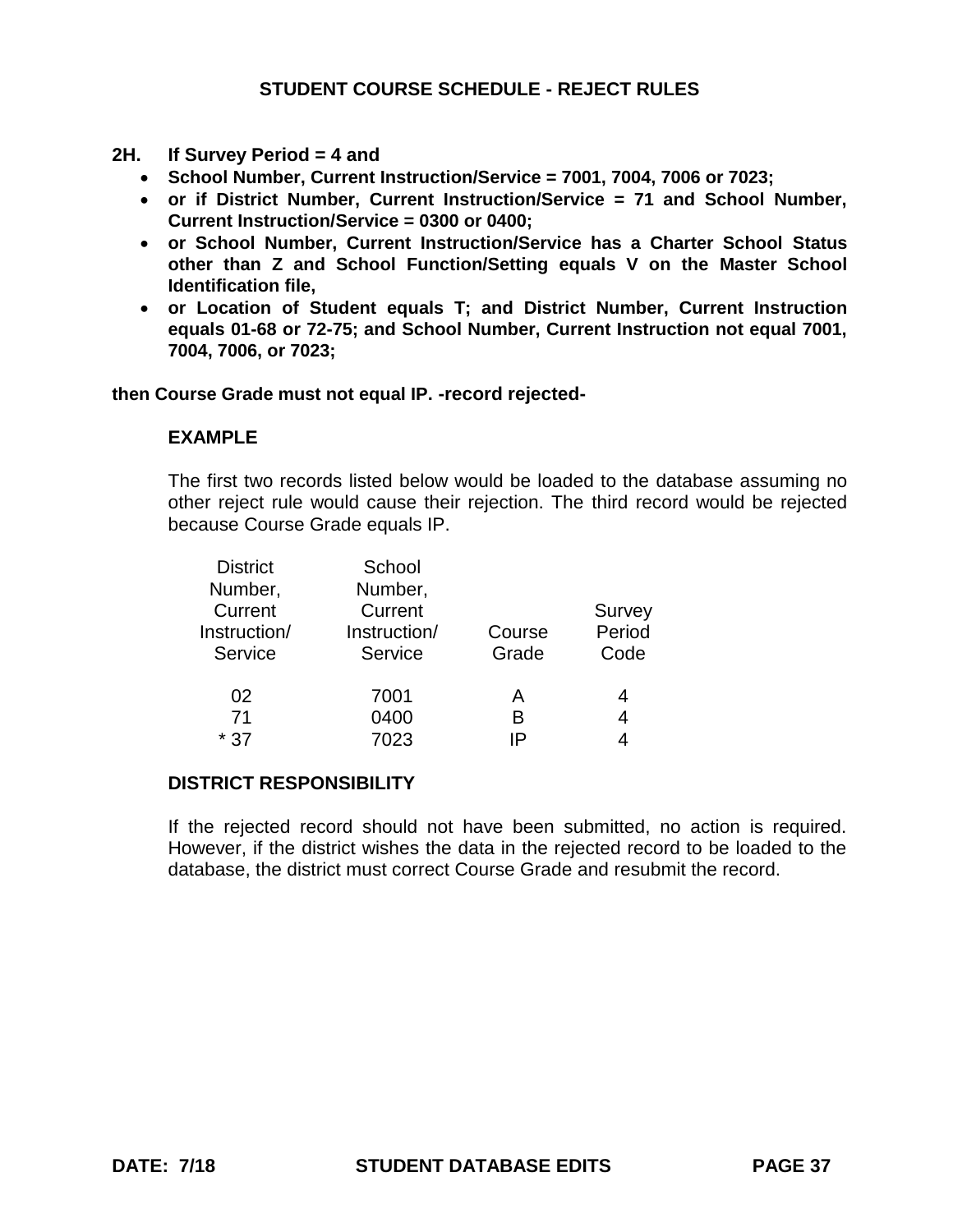### **2I. If**

- **School Number, Current Instruction/Service = 7001, 7004, 7006 or 7023;**
- **or District Number, Current Instruction/Service = 71;**
- **or if School Number, Current Instruction/Service has a Charter School Status other than Z and School Function/Setting equals V on the Master School Identification file;**
- **or Location of Student equals T; and District Number, Current Instruction equals 01-68 or 72-75; and School Number, Current Instruction not equal 7001, 7004, 7006, or 7023;**

**then Grade Level may not equal PK. –record rejected-**

### **EXAMPLE**

In the example below, records two and three would be loaded to the database assuming no other reject rule would cause the records to be rejected. Record one would be rejected since Grade Level = PK.

| <b>District</b> | School       |                |           |
|-----------------|--------------|----------------|-----------|
| Number,         | Number,      | <b>Student</b> |           |
| Current         | Current      | <b>Number</b>  |           |
| Instruction/    | Instruction/ | Identifier,    | Grade     |
| Service         | Service      | Florida        | Level     |
| * 01            | 7023         | 123456789X     | <b>PK</b> |
| 01              | 7001         | 123456790X     | 06        |
| 71              | າດດາ         | 123456791X     | 12        |

### **DISTRICT RESPONSIBILITY**

If the rejected record should not have been submitted, no action is required. However, if the district wishes the data in the rejected record to be loaded to the database, the district must correct the Grade Level and resubmit the record.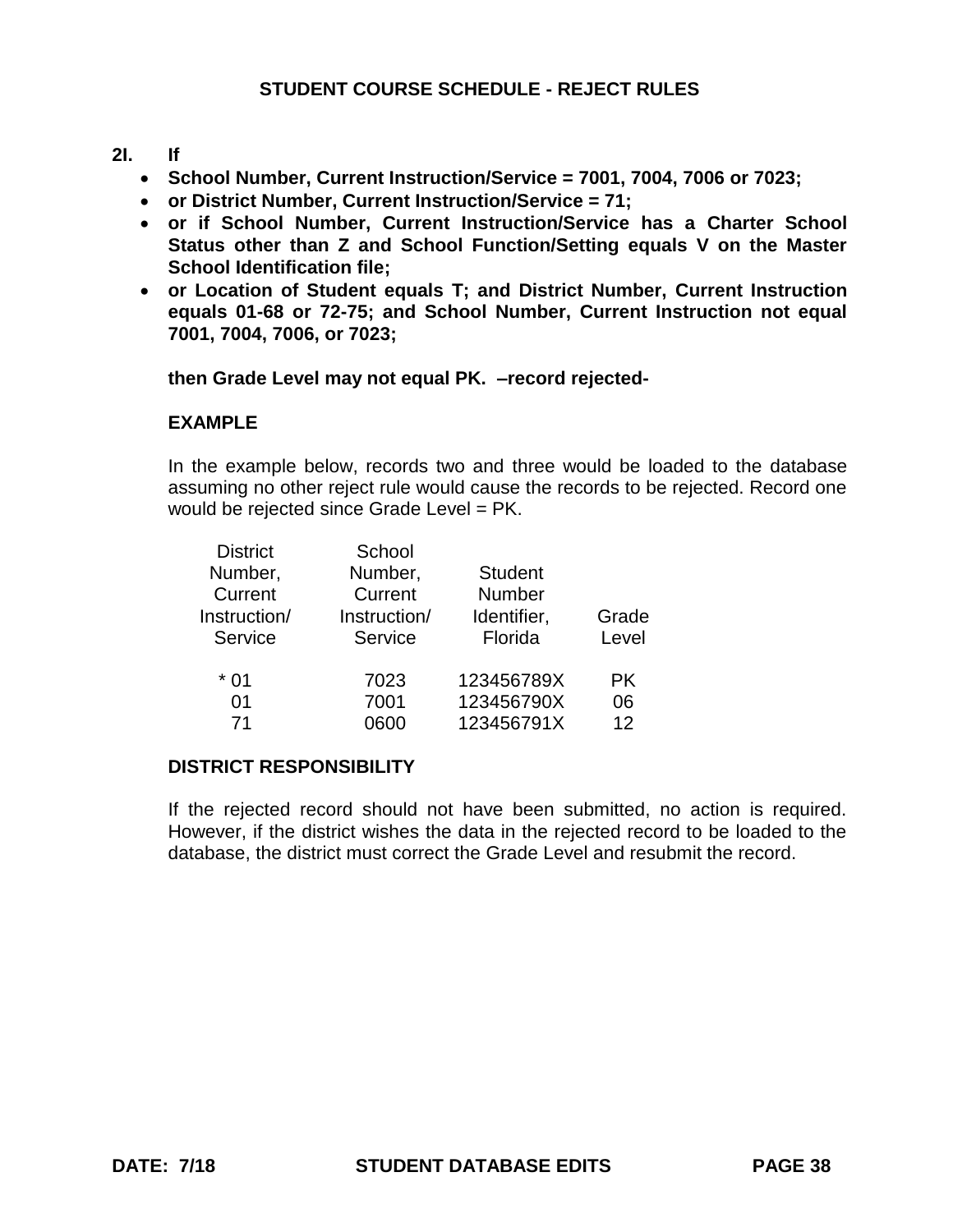### **2J. If Course Number equals 2222222 and School Number, Current Enrollment equals 3518, then Survey Period Code must equal 2 or 3. -record rejected-**

#### **EXAMPLE**

The first record listed below would not be loaded to the database because Survey Period Code is not correct. The second record would be loaded to the database assuming no other reject rule would cause it to reject.

| <b>Student</b><br><b>Number</b><br>Identifier,<br>Florida | District<br>Number,<br>Current<br>Instruction/<br>Service | School<br>Number,<br>Current<br>Enrollment | Course<br><b>Number</b> | Survey<br>Period<br>Code |
|-----------------------------------------------------------|-----------------------------------------------------------|--------------------------------------------|-------------------------|--------------------------|
| *123456789X                                               | 01                                                        | 0818                                       | 2222222                 | 4                        |
| 223456789X                                                | 41                                                        | 3518                                       | 2222222                 | 2                        |

District

#### **DISTRICT RESPONSIBILITY**

If the rejected record should not have been submitted, no action is required. However, if the district wishes the data in the rejected record to be loaded to the database, the district must correct the Survey Period Code and resubmit the record.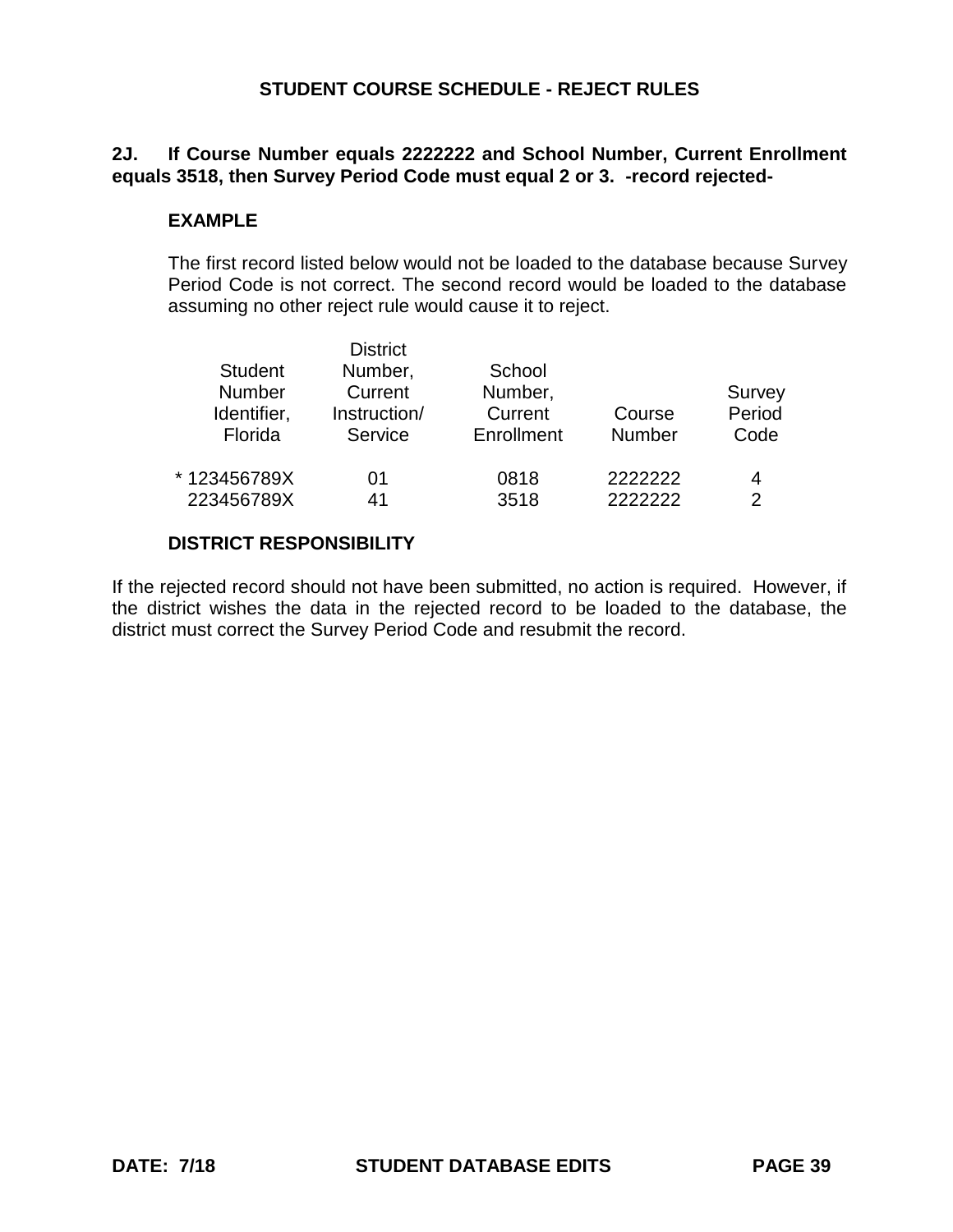**2L. If on the Master School Identification file the School Function/Setting equals D (DJJ) or J (County Jail/State Prison) then Grade Level may not equal PK. –record rejected-**

#### **EXAMPLE**

In the example below, records two and three would be loaded to the database assuming no other reject rule would cause the records to be rejected. The first record would be rejected since Grade Level = PK.

| <b>District</b> | School       |                |       |          |
|-----------------|--------------|----------------|-------|----------|
| Number,         | Number,      | <b>Student</b> |       |          |
| Current         | Current      | <b>Number</b>  |       | School   |
| Instruction/    | Instruction/ | Identifier,    | Grade | Function |
| Service         | Service      | Florida        | Level | Setting  |
| $*01$           | 0021         | 123456789X     | PK.   | D        |
| 01              | 9023         | 123456790X     | 06    | J        |
| 01              | 0600         | 123456791X     | 12    |          |

### **DISTRICT RESPONSIBILITY**

If the rejected record should not have been submitted, no action is required. However, if the district wishes the data in the rejected record to be loaded to the database, the district must correct the Grade Level and resubmit the record.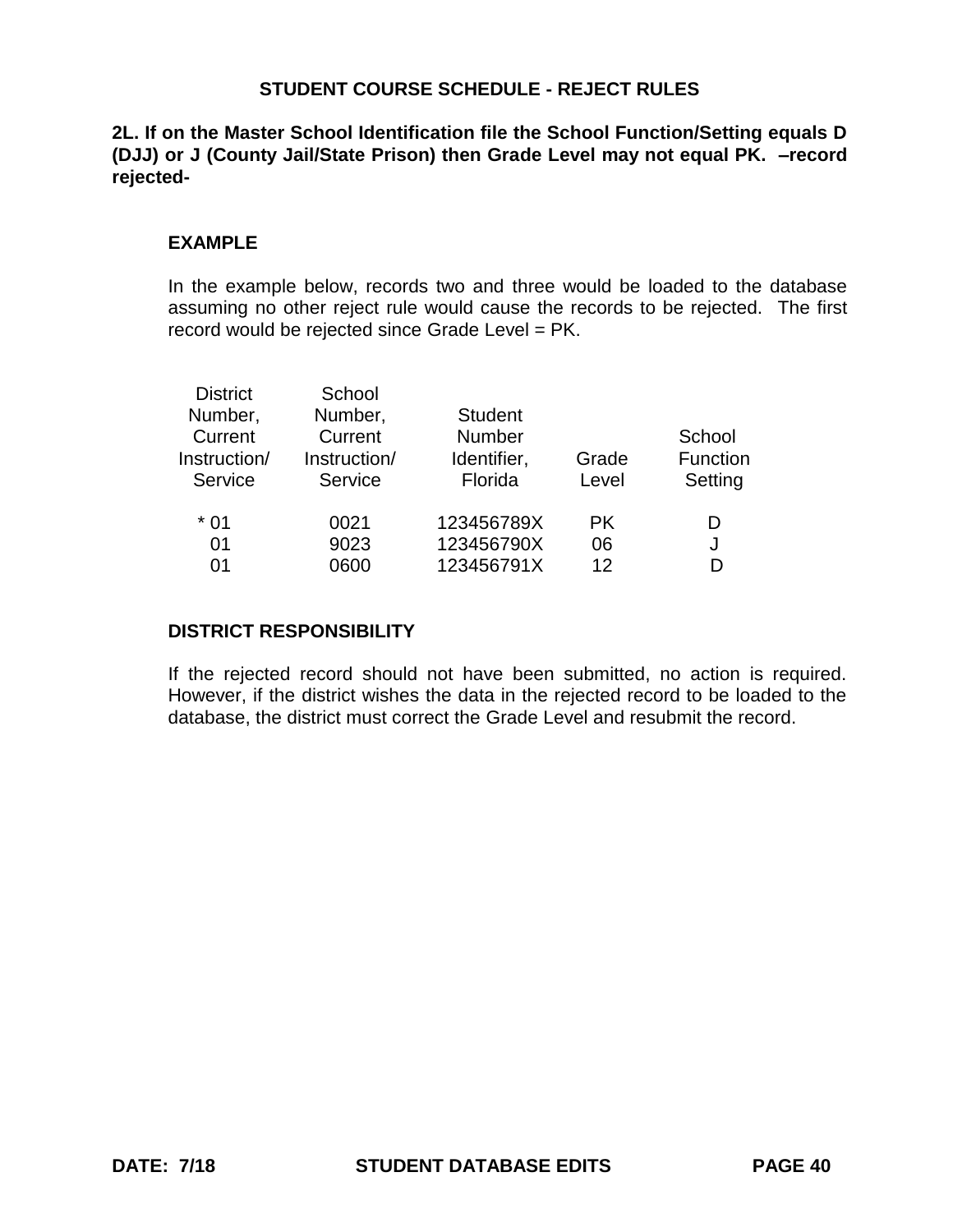### **30. If Survey Period Code = 1-4 and FEFP Program Number is 999, then FTE Reported, Course must be zero. -record rejected-**

**Note:** The use of the FEFP Program Number "999" is for individual students who are not eligible for FTE funding for reasons other than attendance or program membership. These students would include those pre-kindergarten students who are being served in a program for which the student cannot earn FTE.

#### **EXAMPLE**

The first, second, fifth and sixth records listed below would be loaded to the database assuming no other reject rule would cause their rejection. The third and fourth records would be rejected because FTE Reported, Course is not zero.

| <b>Student Number</b><br>Identifier, Florida | <b>Grade Level</b> | <b>FEFP</b> | FTE.<br>Program Number Reported, Course |
|----------------------------------------------|--------------------|-------------|-----------------------------------------|
| 630123454X                                   | PK.                | 999         | 0000                                    |
| 630123455X                                   | KG                 | 999         | 0000                                    |
| * 630123456X                                 | 01                 | 999         | 5000                                    |
| * 630123457X                                 | 07                 | 999         | 2500                                    |
| 630123458X                                   | 01                 | 999         | 0000                                    |
| 630123459X                                   | 12                 | 999         | 0000                                    |

#### **DISTRICT RESPONSIBILITY**

If the rejected records should not have been submitted, no action is required. However, if the district wishes the data in the rejected records to be loaded to the database, the district must correct the relationship between FEFP Program Number and FTE Reported, Course and resubmit the records.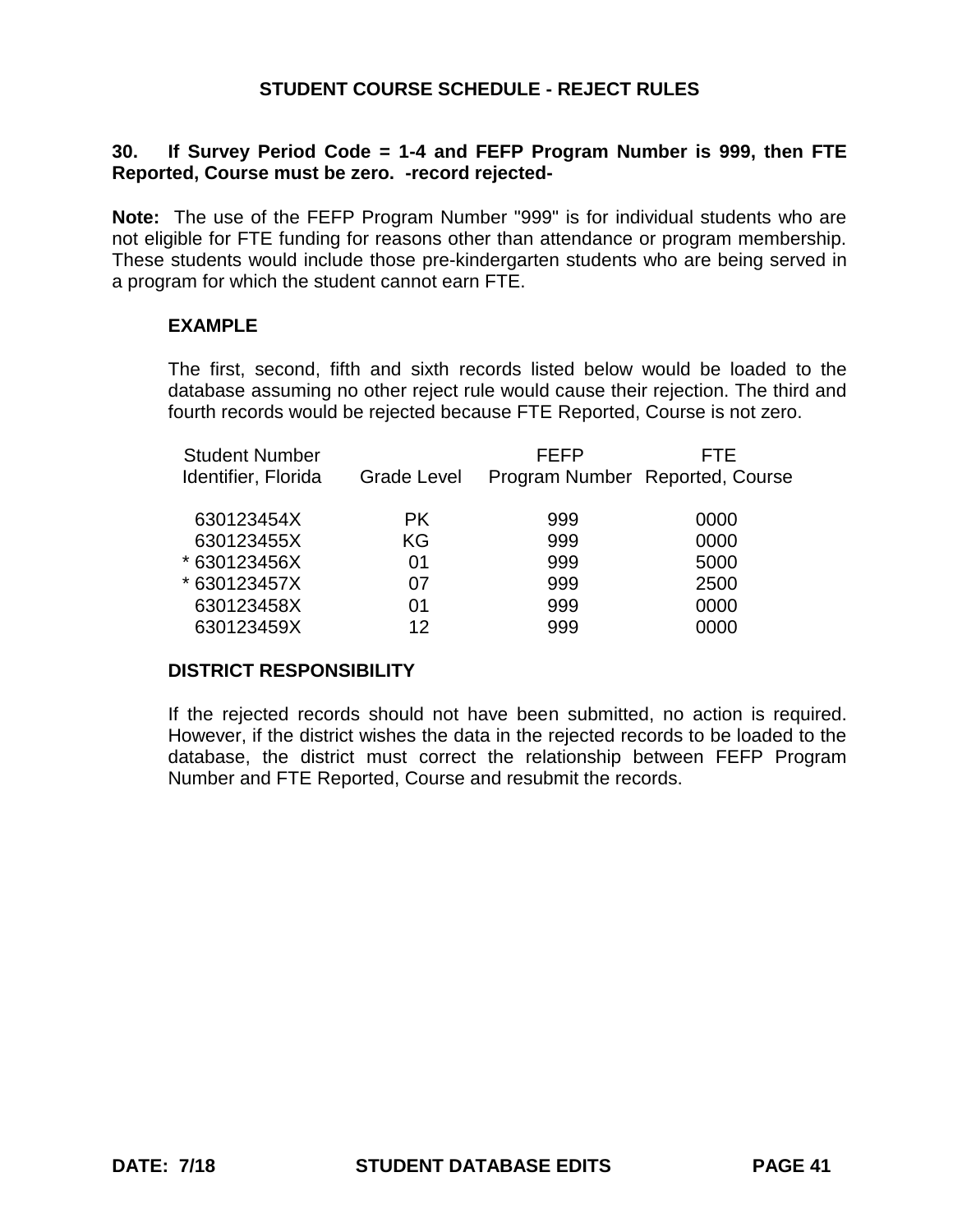**31. In surveys 1 through 4 if the FEFP Program Number is not 999, then there must be a valid association between the FEFP Program Number listed below and the student's Grade Level. -record rejected-**

| <b>FEFP Program Numbers</b> | <b>Grade Levels</b> |
|-----------------------------|---------------------|
|                             |                     |
|                             |                     |
|                             |                     |
|                             |                     |
|                             |                     |
|                             |                     |
|                             |                     |
|                             |                     |
|                             |                     |
|                             |                     |

#### **EXAMPLE**

The records below without an asterisk would be loaded to the database assuming no other reject rule would cause their rejection. The records below which are marked with an asterisk would be rejected because of the invalid association between the Grade Level of the student and the FEFP Program Number.

| <b>Student</b> | Dist. Number, | Sch. Number, |               |       |           |
|----------------|---------------|--------------|---------------|-------|-----------|
| <b>Number</b>  | Current       | Current      | <b>FEFP</b>   |       | FTE       |
| Identifier,    | Instruction/  | Instruction/ | Program       | Grade | Reported, |
| Florida        | Service       | Service      | <b>Number</b> | Level | Course    |
| *123456789X    | 01            | 0021         | 102           | KG    | 0834      |
| *123456788X    | 01            | 0021         | 102           | 12    | 0834      |
| 123456786X     | 01            | 0021         | 102           | 07    | 0834      |
| 123456785X     | 01            | 0021         | 102           | 08    | 0834      |
| *123456785X    | 01            | 0021         | 103           | 08    | 0834      |
| 123456784X     | 01            | 0021         | 102           | 07    | 0834      |
| *123456783X    | 01            | 0021         | 103           | 07    | 0834      |

#### **DISTRICT RESPONSIBILITY**

If the rejected records should not have been submitted, no action is required. However, if the district wishes the data in the rejected records to be loaded to the database, the district must correct the FEFP Program Number or the Grade Level so that there is a valid relationship between these two data elements and resubmit the records.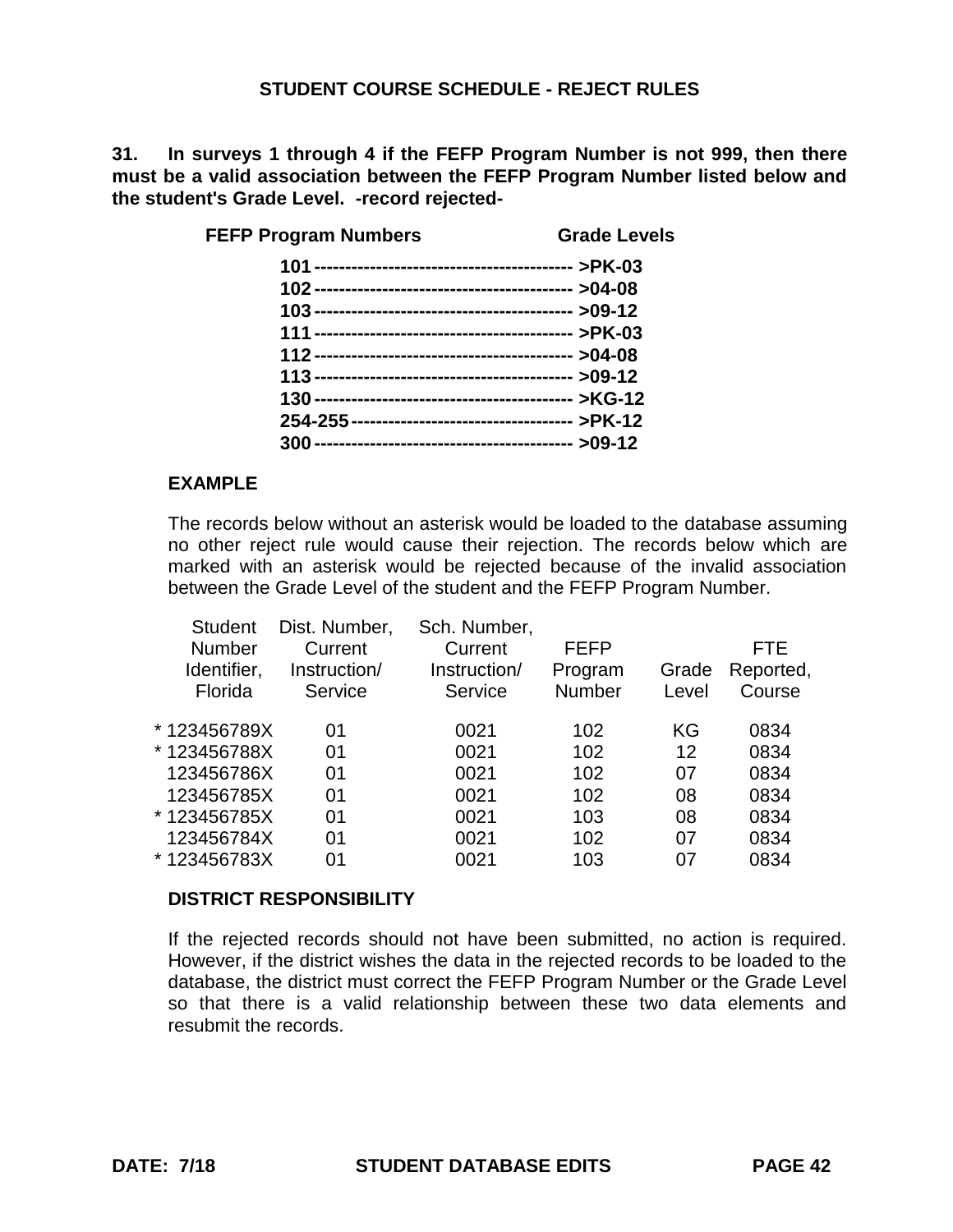**32. If Survey Period Code is 1-4, Grade Level is less than 06 and FTE Reported, Course is greater than zero, then School Number, Current Instruction/Service must not be a college or university (C901-C928, U970-U981 or P001-P999). -record rejected-**

#### **EXAMPLE**

The second and fourth records listed below would be loaded to the database assuming no other reject rule would cause their rejection. The first and third records would be rejected because FTE Reported, Course is greater than zero and the School Number, Current Instruction/Service is for a college or university and the Grade Level is less than 06.

| <b>Student</b><br><b>Number</b><br>Identifier,<br>Florida | School<br><b>Number</b><br>Current<br>Instruction/<br>Service | Section<br><b>Number</b> | Period<br>Number | <b>FEFP</b><br>Program<br><b>Number</b> | Grade<br>Level | FTE.<br>Reported,<br>Course |
|-----------------------------------------------------------|---------------------------------------------------------------|--------------------------|------------------|-----------------------------------------|----------------|-----------------------------|
| *123456786X                                               | U974                                                          | 00001                    | 0202             | 102                                     | 05             | 0834                        |
| 123456787X                                                | 0021                                                          | 00001                    | 0202             | 102                                     | 08             | 0834                        |
| *123456788X                                               | C901                                                          | 00001                    | 0202             | 102                                     | 05             | 0834                        |
| 123456789X                                                | 0021                                                          | 00001                    | 0202             | 102                                     | 07             | 0834                        |
|                                                           |                                                               |                          |                  |                                         |                |                             |

### **DISTRICT RESPONSIBILITY**

If the rejected records should not have been submitted, no action is required. However, if the district wishes the data in the rejected records to be loaded to the database, the district must correct the relationship between Grade Level; FTE Reported, Course and School Number Current Instruction/Service and resubmit the records.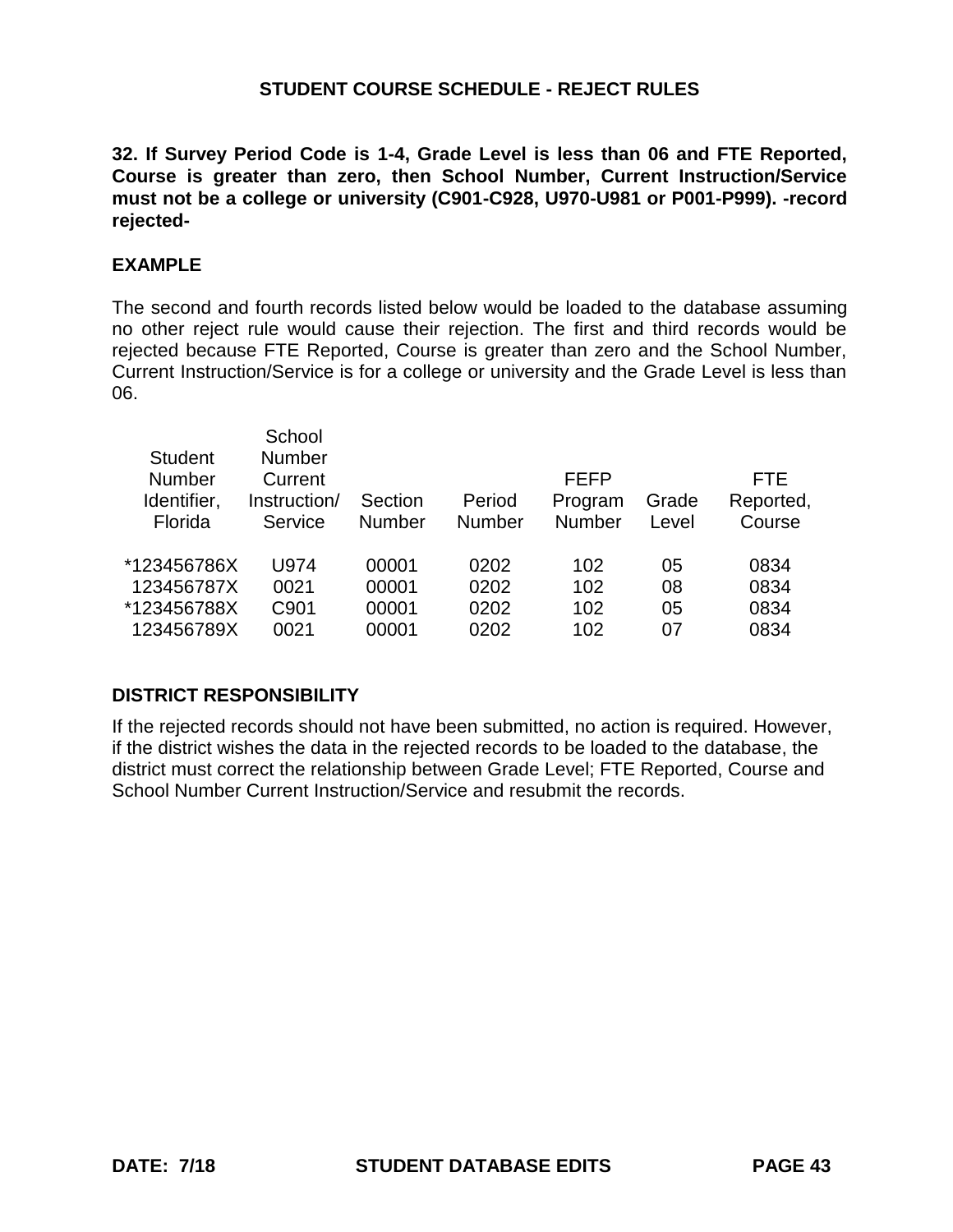#### **33. If Course Number is 5100580 then Survey Period code must be 2 or 3. –record rejected-**

#### **EXAMPLE**

The first two records listed below would be loaded to the database assuming no other reject rule would cause their rejection. The third record would be rejected because the student's Course Number is 5100580 and Survey Period Code is 4. The last record would be rejected because the student's Course Number is 5100580, and Survey Period Code is 1.

|           | Survey        |           | <b>FTE</b> |
|-----------|---------------|-----------|------------|
| Course    | Period        | Grade     | Reported,  |
| Number    | Code          | Level     | Course     |
| 5100580   | $\mathcal{P}$ | PK.       | 0000       |
| 5100580   | 3             | <b>PK</b> | 0000       |
| * 5100580 | 4             | <b>PK</b> | 0000       |
| * 5100580 | 1             | РK        | 0000       |

#### **DISTRICT RESPONSIBILITY**

If the rejected records should not have been submitted, no action is required. However, if the district wishes the data in the rejected records to be loaded to the database, the district must correct the Survey Period Code or Course Number and resubmit the records.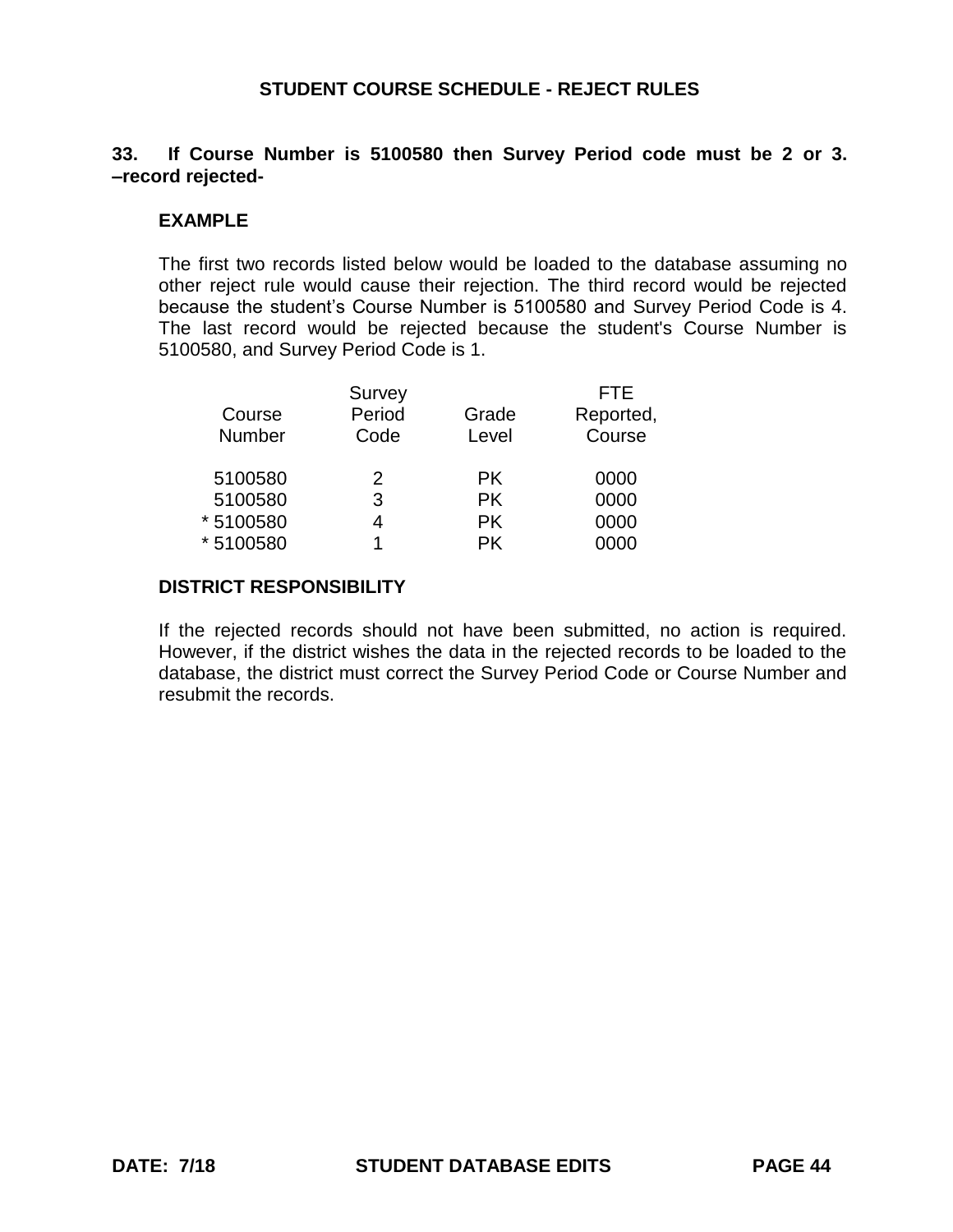#### **34. If Course Number is 5100590 then Survey Period Code must be 1 or 4. –record rejected-**

#### **EXAMPLE**

The first two records listed below would be loaded to the database assuming no other reject rule would cause their rejection. The third record would be rejected because the student's Course Number is 5100590 and Survey Period Code is 2. The last record would be rejected because the student's Course Number is 5100590, and Survey Period Code is 3.

|           | Survey |           | <b>FTE</b> |
|-----------|--------|-----------|------------|
| Course    | Period | Grade     | Reported,  |
| Number    | Code   | Level     | Course     |
| 5100590   | 1      | <b>PK</b> | 0000       |
| 5100590   | 4      | <b>PK</b> | 0000       |
| * 5100590 | 2      | <b>PK</b> | 0000       |
| * 5100590 | 3      | РK        | )000       |

#### **DISTRICT RESPONSIBILITY**

If the rejected records should not have been submitted, no action is required. However, if the district wishes the data in the rejected records to be loaded to the database, the district must correct the Survey Period Code or Course Number and resubmit the records.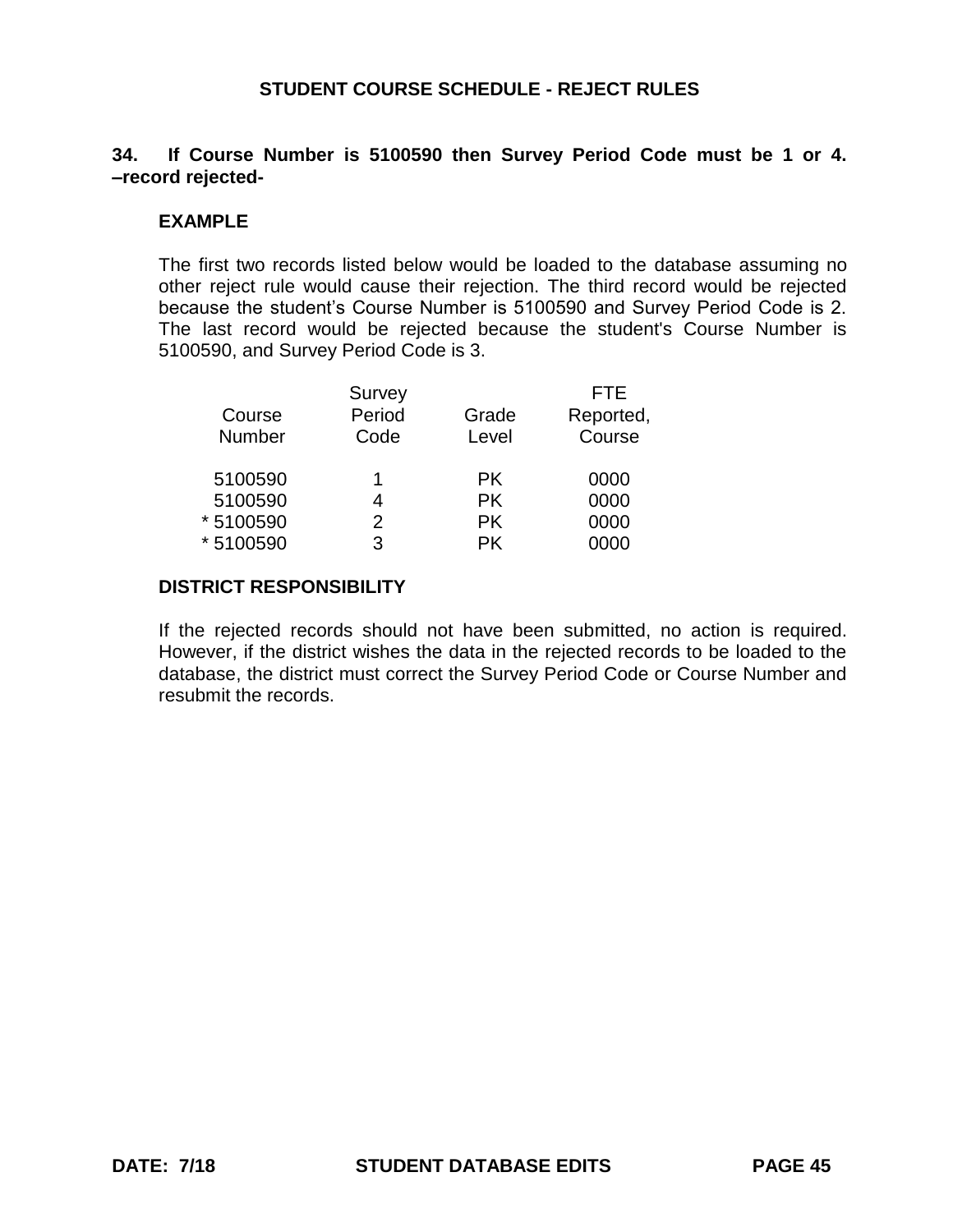#### **35. Term must be either 1-9, B-O or S-X. -record rejected-**

#### **EXAMPLE**

The records in the first and third examples listed below would be rejected because the Term code is invalid. The second record would be rejected because the Term code was left bank.

| <b>Student Number</b><br>Identifier, Florida | Course<br><b>Number</b> | Term |
|----------------------------------------------|-------------------------|------|
| *240123457X                                  | 1200310                 | P    |
| *240123458X                                  | 1001310                 |      |
| *240123459X                                  | 2000310                 | А    |

#### **DISTRICT RESPONSIBILITY**

If the rejected records should not have been submitted, no action is required. However, if the district wishes the data in the rejected records to be loaded to the database, the district must correct the Term and resubmit the record.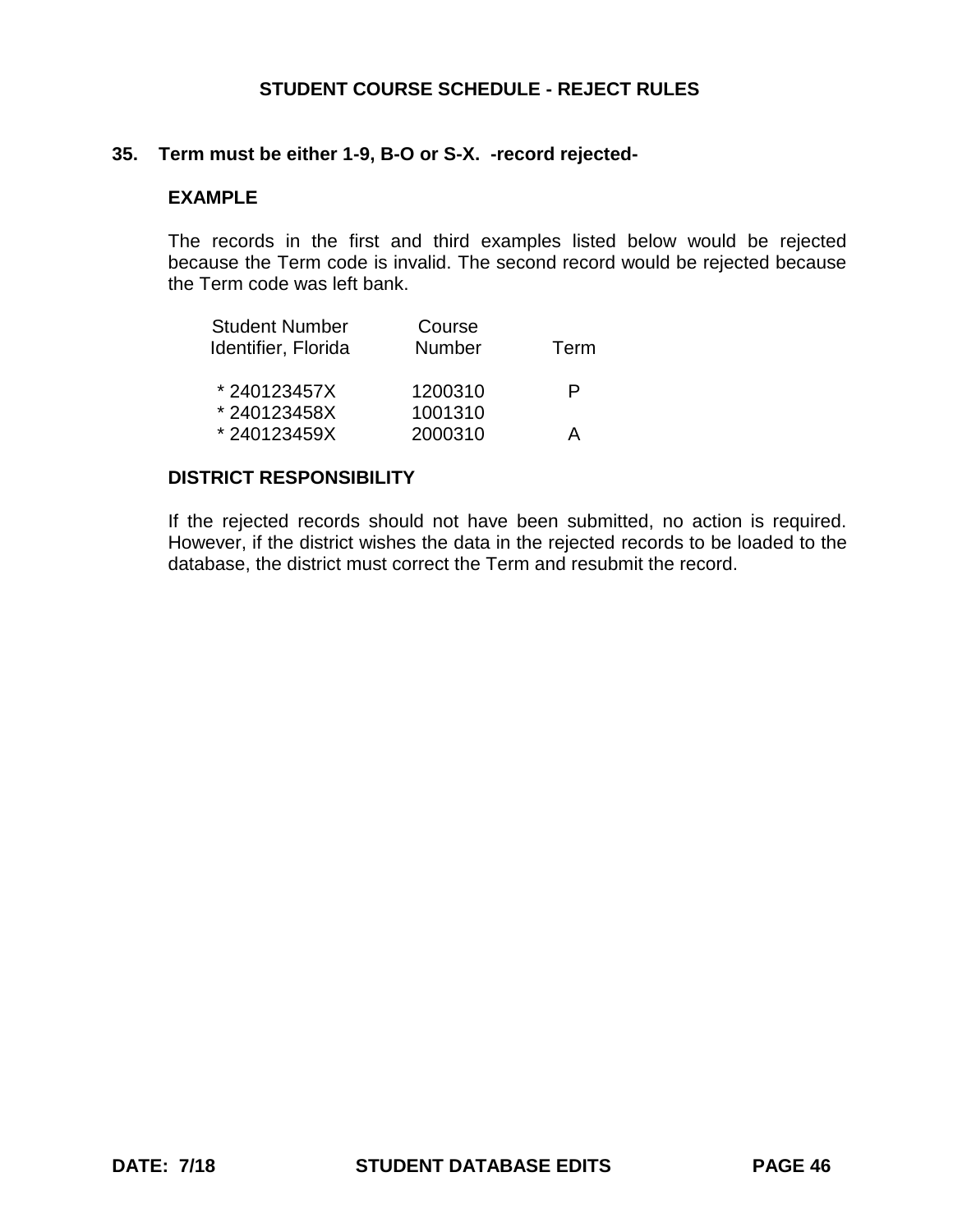# **36. English Language Learners: Instructional Model must be E, S, I, C, O, T, or Z. -record rejected-**

#### **EXAMPLE**

The first and third records listed below would be loaded to the database assuming no other reject rule would cause their rejection. The second record would be rejected because English Language Learners: Instructional Model is invalid. The fourth record would be rejected because English Language Learners: Instructional Model is blank.

| <b>District</b> |                |               |               |
|-----------------|----------------|---------------|---------------|
| Number,         | <b>Student</b> |               |               |
| Current         | <b>Number</b>  |               | ELL:          |
| Instruction/    | Identifier,    | Course        | Instructional |
| Service         | Florida        | <b>Number</b> | Model         |
|                 |                |               |               |
| 01              | 123456786X     | 5100070       | Е             |
| $*01$           | 123456787X     | 5100070       | А             |
| 04              | 123456788X     | 5100070       | C             |
| $*08$           | 123456789X     | 5100070       |               |
|                 |                |               |               |

#### **DISTRICT RESPONSIBILITY**

If the rejected records should not have been submitted, no action is required. However, if the district wishes the data in the rejected records to be loaded to the database, the district must correct the English Language Learners: Instructional Model and resubmit the records.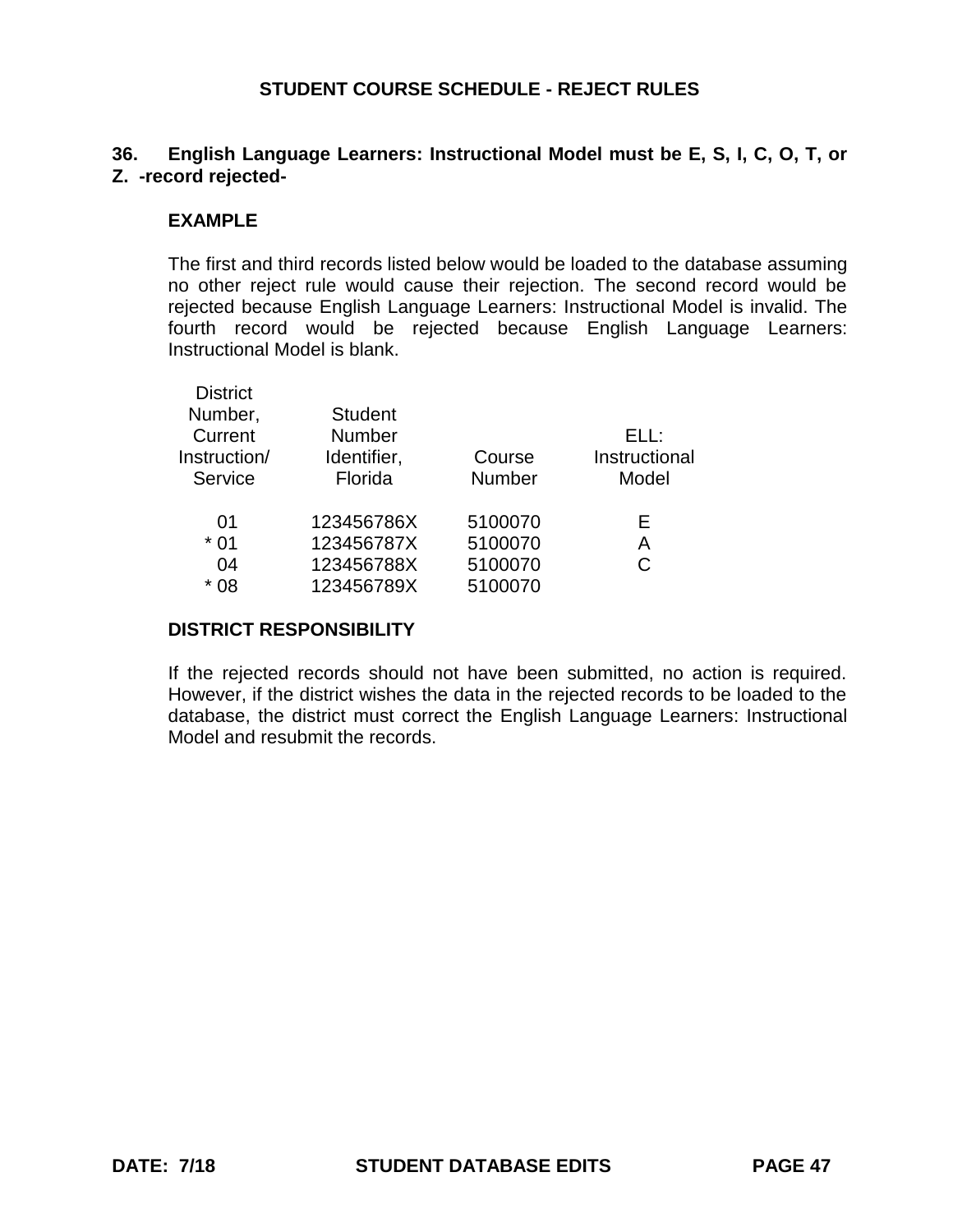# **37. Year-Round/Extended School Year FTE Indicator must be A, B or Z. -record rejected-**

#### **EXAMPLE**

The first two records listed below would be loaded to the database assuming no other reject rule would cause their rejection. The third and fourth records would be rejected because the Year-Round/Extended School Year FTE Indicator codes are not valid.

| <b>District</b><br>Number,<br>Current<br>Instruction/<br>Service | <b>Student</b><br><b>Number</b><br>Identifier,<br>Florida | Course<br><b>Number</b> | Survey<br>Period<br>Code | Year-Round/<br><b>Extended School</b><br>Year FTE<br>Indicator |
|------------------------------------------------------------------|-----------------------------------------------------------|-------------------------|--------------------------|----------------------------------------------------------------|
| 01                                                               | 0123456786X                                               | 5100070                 | 2                        | А                                                              |
| 01                                                               | 0123456787X                                               | 5100070                 | 2                        | Ζ                                                              |
| $*01$                                                            | 0123456788X                                               | 5100070                 | $\overline{2}$           | E                                                              |
| $*01$                                                            | 0123456789X                                               | 5100070                 | 2                        |                                                                |

#### **DISTRICT RESPONSIBILITY**

If the rejected records should not have been submitted, no action is required. However, if the district wishes the data in the rejected records to be loaded to the database, the district must correct the Year-Round/Extended School Year FTE Indicator codes and resubmit the records.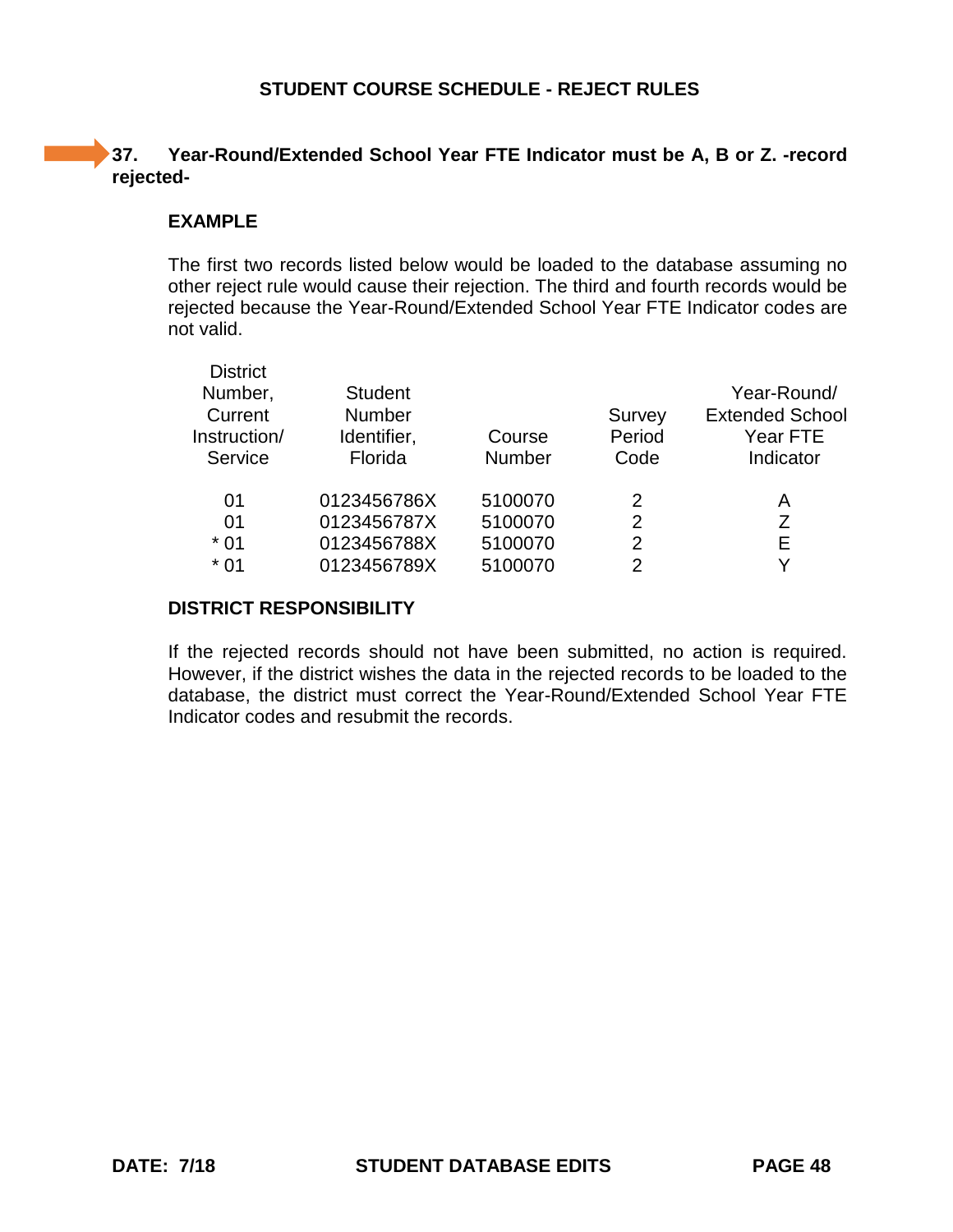**38. The Student Number Identifier, Local may be any combination of letters, numbers and blanks. (All blanks are allowable.) It must be left-justified with trailing blanks. -record rejected-**

#### **EXAMPLE**

The first three records listed below would be loaded to the database assuming no other edit would cause their rejection. The fourth record would be rejected because the Student Number Identifier, Local contains a symbol (@). The fifth record would be rejected because it is right-justified rather than left-justified.

| <b>District</b> | <b>Student</b> |
|-----------------|----------------|
| Number,         | Number         |
| Current         | Identifier,    |
| Enrollment      | Local          |
| 01              | 0123456789     |
| 0 <sub>1</sub>  | ABC123DEF9     |
| 01              | 3001 28K       |
| 0 <sub>1</sub>  | 2121@xyz       |
|                 | 123456         |
|                 |                |

#### **DISTRICT RESPONSIBILITY**

If the rejected records should not have been submitted, no action is required. However, if the district wishes the data in the rejected records to be loaded to the database, the district must correct the Student Number Identifier, Local and resubmit the records.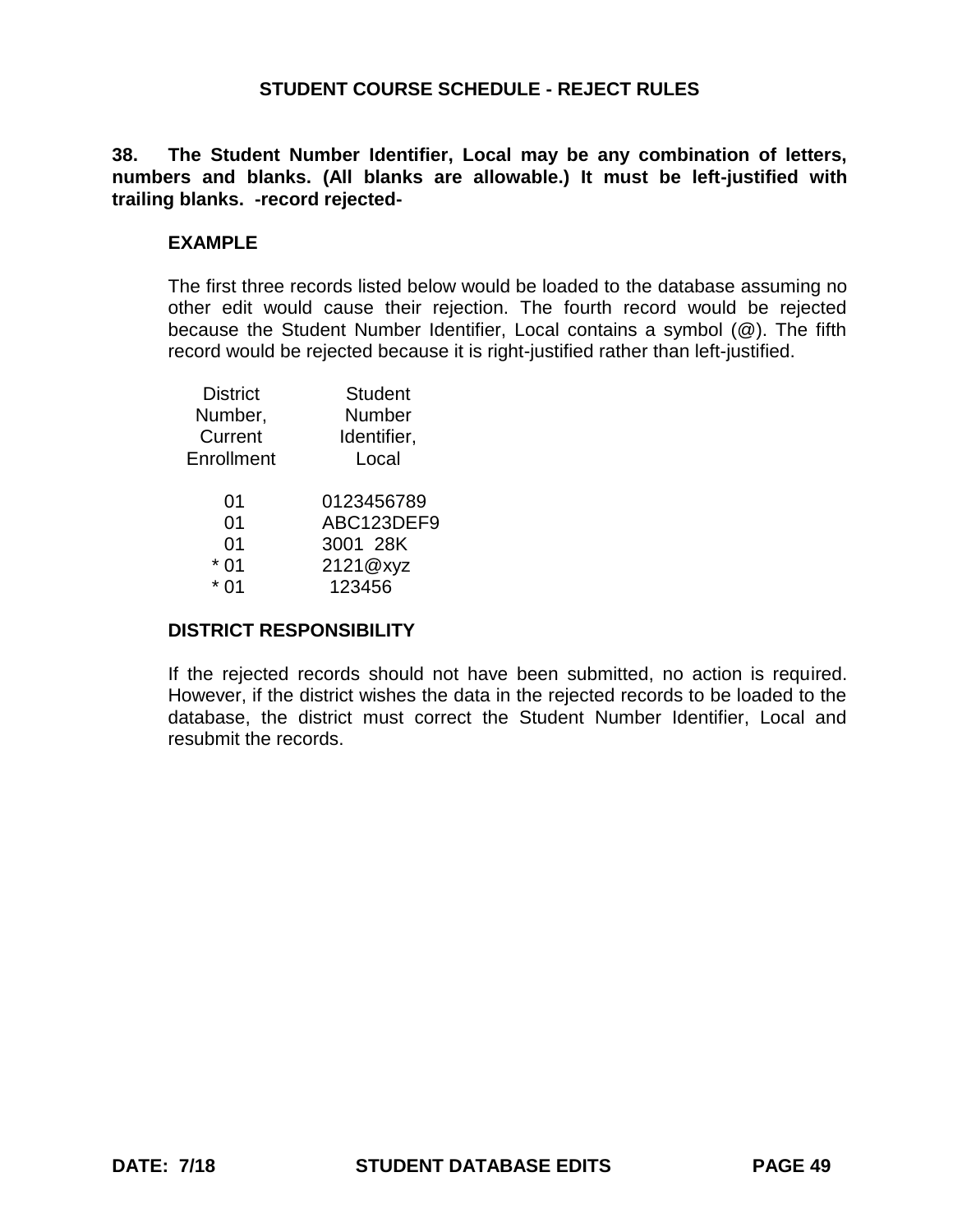**39. If Survey Period is 2 or 3, and**

**If Dual Enrollment Indicator is not B or C, and**

- **District Number, Current Instruction/Service = 71 and School Number, Current Instruction/Service = 0300, 0400 or 0801; or**
- **if School Number, Current Instruction/Service is**
- **7001 (district virtual instruction program contracted provider), or**
- **7004 (franchise of Florida Virtual School), or**
- **7006 (KG-12 virtual course offerings), or**
- **7023 (district virtual instruction program district provider), or**
- **Location of Student = T; and District Number, Current Instruction equals 01-68 or 72-75; and School Number Current Instruction not equal 7001, 7004, 7006 or 7023,**

 **then FTE Reported, Course must be 0000.** 

**If Survey Period is 2 or 3 and** 

- **The School Number, Current Instruction/Service has a School Function Setting of V on the Master School Identification file and**
- **The School Number, Current Instruction/Service has a Charter School Status not equal to Z on the Master School Identification file and**
- **Dual Enrollment Indicator is not "B" or "C",**

 **then FTE Reported, Course must be 0000.** 

**-record rejected-**

### **EXAMPLE**

The third and fourth records below would be loaded to the database assuming no other reject rule would cause their rejection. The first and second records below which are marked with an asterisk would be rejected because the FTE Reported, Course is not zero.

| <b>Student</b> | Dist. Number, | Sch. Number, |             |        |            |
|----------------|---------------|--------------|-------------|--------|------------|
| <b>Number</b>  | Current       | Current      | <b>FEFP</b> |        | <b>FTE</b> |
| Identifier,    | Instruction/  | Instruction/ | Program     | Survey | Reported,  |
| Florida        | Service       | Service      | Number      | Period | Course     |
|                |               |              |             |        |            |
| * 123456789X   | 01            | 7001         | 101         | 2      | 0834       |
| * 123456788X   | 01            | 7001         | 103         | 2      | 0834       |
| 123456786X     | 01            | 7001         | 102         | 2      | 0000       |
| 123456785X     | 01            | 7001         | 102         | 2      | 0000       |
|                |               |              |             |        |            |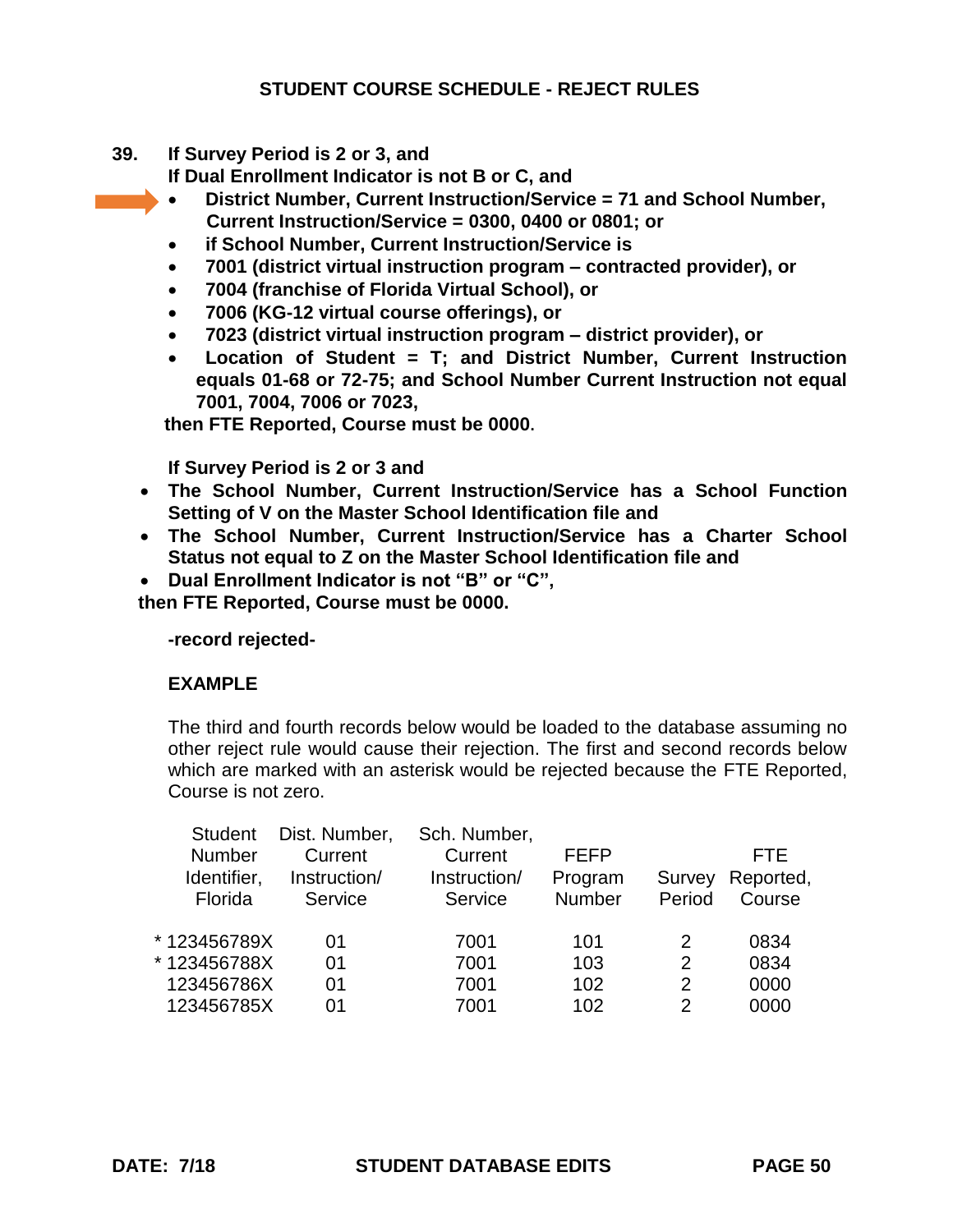#### **DISTRICT RESPONSIBILITY**

If the rejected records should not have been submitted, no action is required. However, if the district wishes the data in the rejected records to be loaded to the database, the district must correct the School Number, Current Instruction/Service or the FTE Reported, Course and resubmit the records.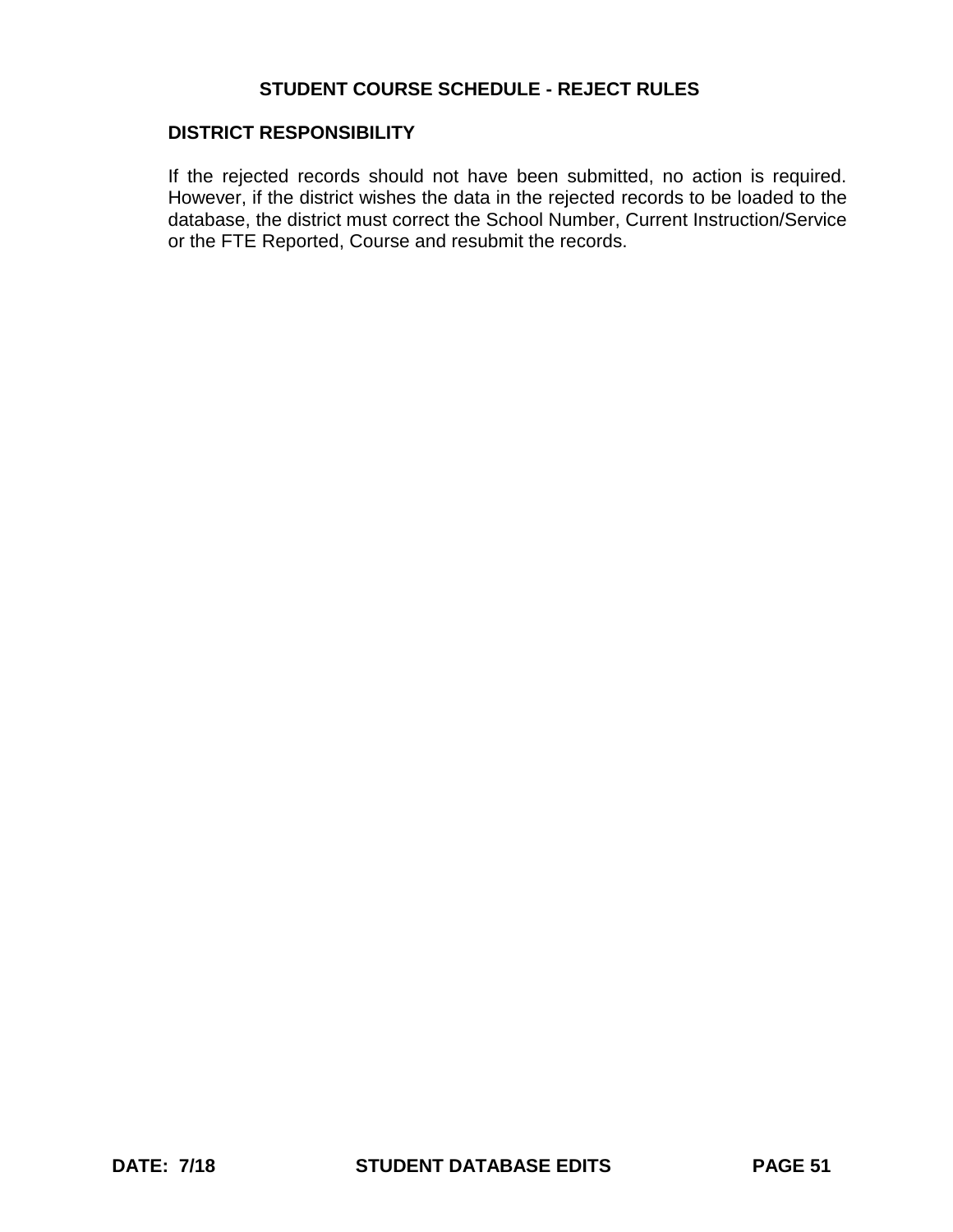#### **NEW EDIT FOR 1819**

#### **3A. If Year-Round/Extended School Year FTE Indicator is B, then Survey Period Code must be 1 or 4. -record rejected-**

#### **EXAMPLE**

The first two records listed below would be loaded to the database assuming no other reject rule would cause their rejection. The third record would be rejected because the Survey Period Code is not valid for the Year-Round/Extended School Year FTE Indicator.

| <b>District</b> |                |               |        |                        |
|-----------------|----------------|---------------|--------|------------------------|
| Number,         | <b>Student</b> |               |        | Year-Round/            |
| Current         | Number         |               | Survey | <b>Extended School</b> |
| Instruction/    | Identifier,    | Course        | Period | Year FTE               |
| Service         | Florida        | <b>Number</b> | Code   | Indicator              |
| 01              | 0123456786X    | 5100070       | 1      | в                      |
| 01              | 0123456787X    | 5100070       | 4      | в                      |
| * 01            | 0123456788X    | 5100070       | 2      | R                      |
|                 |                |               |        |                        |

#### **DISTRICT RESPONSIBILITY**

If the rejected record should not have been submitted, no action is required. However, if the district wishes the data in the rejected record to be loaded to the database, the district must correct the Year-Round/Extended School Year FTE Indicator code and resubmit the record.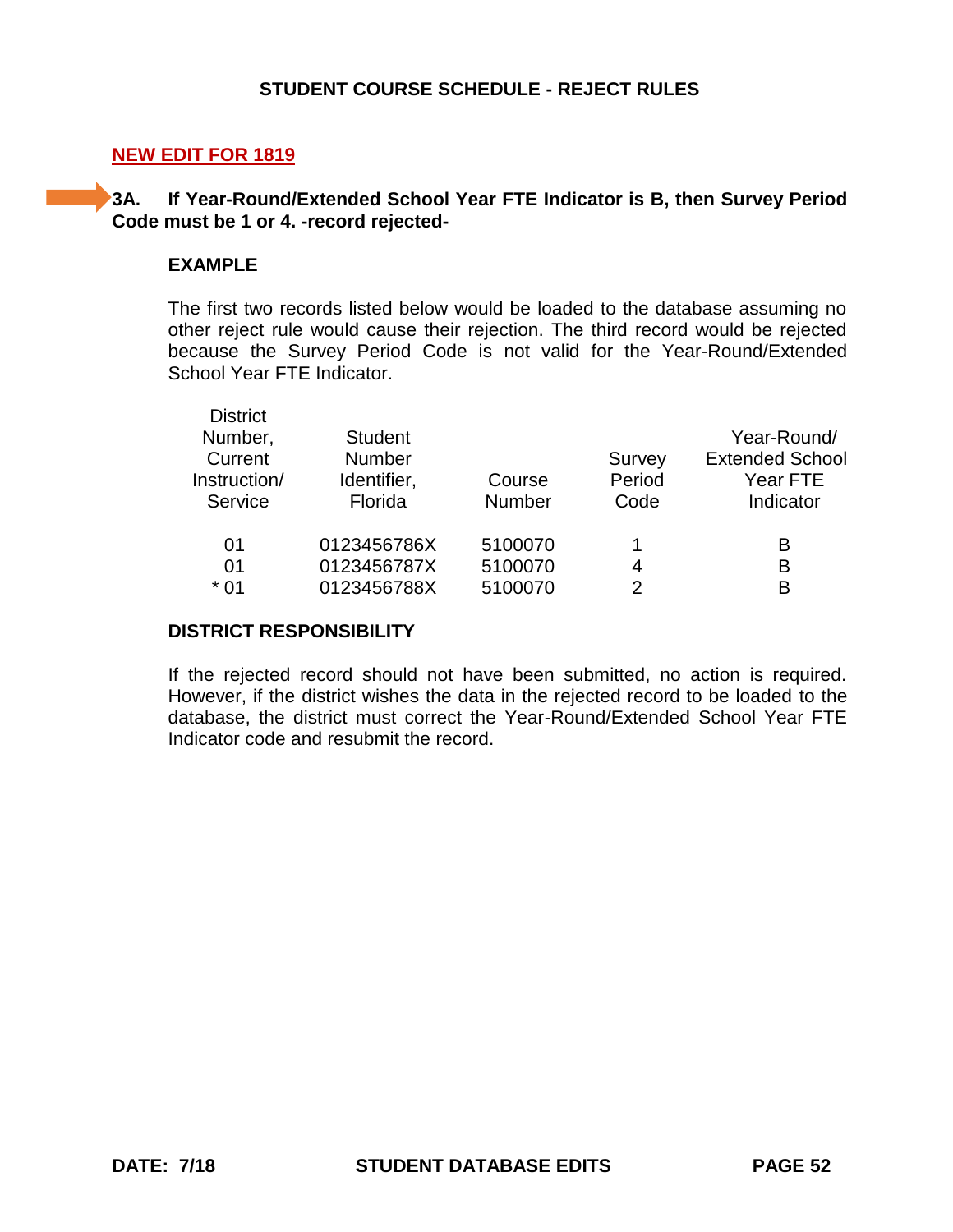**40. If the School Number, Current Enrollment is not N998 or N999, then it must exist on the Master School Identification File as a valid active number in the District Number, Current Enrollment. -record rejected-**

**NOTE: If Survey Period Code is 2 or 3 and the student is being reported for the McKay Scholarship Program for students with disabilities, School Number, Current Enrollment must be 3518.**

#### **EXAMPLE**

The records listed below would be rejected because the School Number, Current Enrollment is not on the Master School Identification File as a valid active school number in the District Number, Current Enrollment.

| District Number,<br><b>Current Enrollment</b> | School Number,<br><b>Current Enrollment</b> |
|-----------------------------------------------|---------------------------------------------|
| * በ1                                          | 8311                                        |
| * 06                                          | 0001                                        |
| $*$ 09                                        | 9999                                        |
|                                               |                                             |

#### **DISTRICT RESPONSIBILITY**

If the rejected records should not have been submitted, no action is required. However, if the district wishes the data in the rejected records to be loaded to the database, the district must correct the School Number, Current Enrollment and resubmit the records.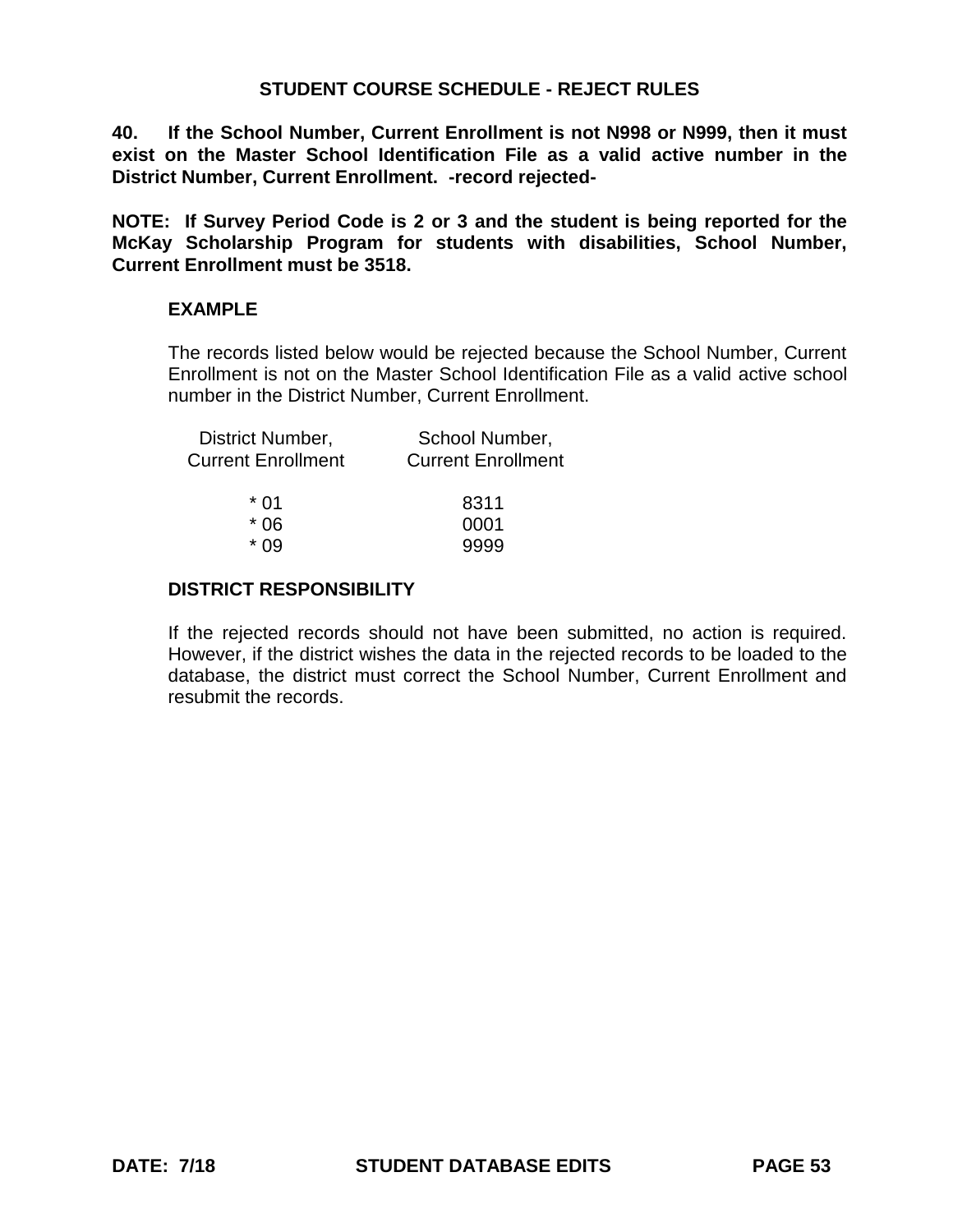**41. The Career and Technical Education/Adult General Education Program Code must be a program number from the Career and Technical Education/Adult General Education Program Edit file (F61730) or must be zero-filled. -record rejected-**

**Note: For more information on Vocational/Adult General Education Program Codes refer to the Career and Technical Education Database Handbook Appendices.**

#### **EXAMPLE**

The first and second records listed below would be loaded to the database assuming no other reject rule would cause their rejection. The third record would be rejected because the Vocational/Adult General Education Program Code is not a valid program number.

|                       |               | <b>Career and Technical</b> |
|-----------------------|---------------|-----------------------------|
|                       |               | <b>Education/ Adult</b>     |
| <b>Student Number</b> | Course        | <b>General Education</b>    |
| Identifier, Florida   | <b>Number</b> | Program Code                |
| 630123457X            | 8772010       | 8772000                     |
| 630123458X            | 1480201       | 1480201                     |
| * 630123459X          | 8506310       | 5806310                     |

#### **DISTRICT RESPONSIBILITY**

If the rejected record should not have been submitted, no action is required. However, if the district wishes the data in the rejected record to be loaded to the database, the district must correct the Career and Technical Education**/**Adult General Education Program Code and resubmit the record.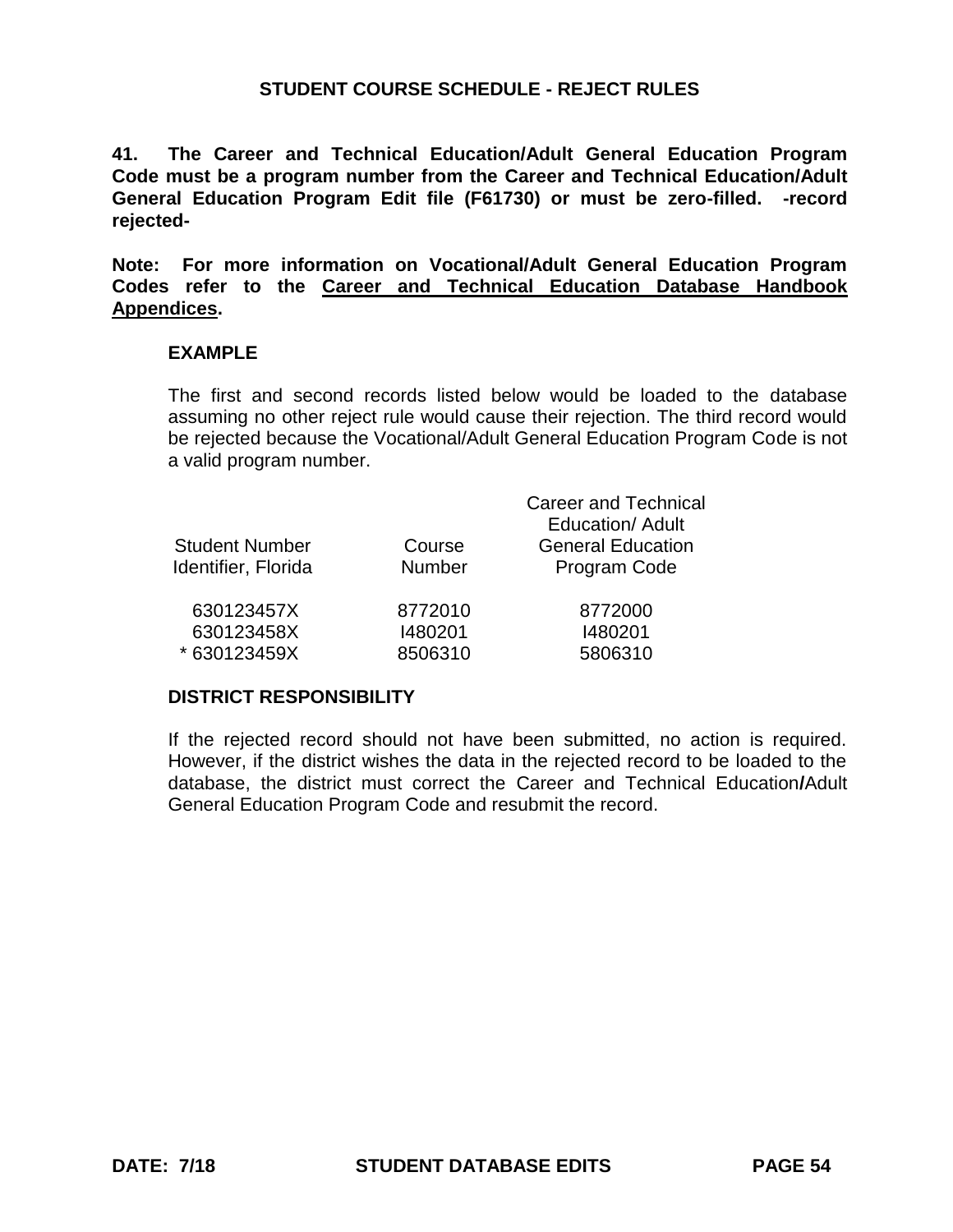**42. School Number, Current Instruction/Service must exist on the Master School Identification File as a valid active number in the District Number, Current Instruction/Service or it must be C901-C928, U970-U981, P001-P999, or 9996. If Survey Period Code = 2 or 3, then School Number, Current Instruction/Service may be a private school number anywhere in Florida. -record rejected-**

**NOTE: If School Number, Current Instruction/Service is a private school number Course Number must be 2222222.**

#### **EXAMPLE**

The last three records listed below would be loaded to the database assuming no other reject rule would cause their rejection. The first two records would fail this edit because they do not exist on the Master School Identification File as a valid and active number for the District Number, Current Instruction. The third record would fail this edit because it is not in the valid range for alphanumeric numbers.

| District Number,     | School Number,              | Survey         |                |
|----------------------|-----------------------------|----------------|----------------|
| Current Instruction/ | <b>Current Instruction/</b> | Period         | Course         |
| Service              | Service                     | Code           | Number         |
| $*09$                | 8131                        | 2              | 1001010        |
| $*13$                | 0021                        | 2              | 5012000        |
| $*15$                | C999                        | 2              | <b>SPN2010</b> |
| 57                   | 0051                        | 2              | 5012000        |
| 63                   | 0031                        | $\overline{2}$ | 5012000        |
| 67                   | C904                        | 2              | <b>SPN2010</b> |
|                      |                             |                |                |

#### **DISTRICT RESPONSIBILITY**

If the rejected records should not have been submitted, no action is required. However, if the district wishes the data in the rejected records to be loaded to the database, the district must correct the School Number, Current Instruction/Service so that it exists as a valid and active number in the District Number, Current Instruction/Service or is a valid and active alphanumeric school number and resubmit the records.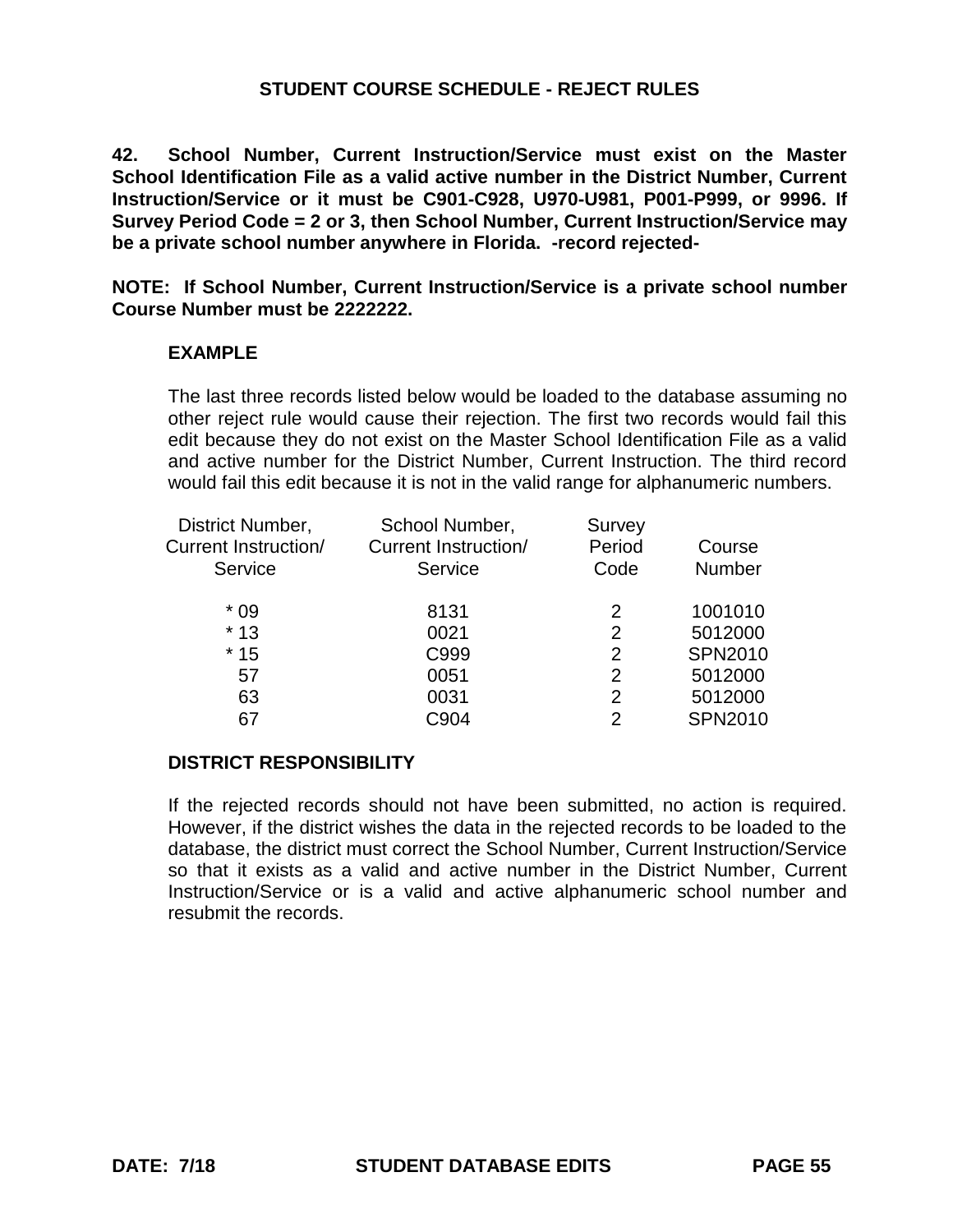**43. All numeric Course Numbers must be on the Course Code Directory file unless School Number, Current Instruction/Service begins with P. If Survey Period Code = 2, or 3 and School Number, Current Instruction/Service is a private school number, Course Number must be 2222222. -record rejected-**

#### **EXAMPLE**

The first, fifth and sixth records listed below would be loaded to the database assuming no other reject rule would cause their rejection. The second, third and fourth records would be rejected because the numeric Course Numbers are not on the Course Code Directory file.

| <b>District</b> | School     | <b>Student</b> |               |                |
|-----------------|------------|----------------|---------------|----------------|
| Number,         | Number,    | <b>Number</b>  |               | Survey         |
| Current         | Current    | Identifier,    | Course        | Period         |
| Enrollment      | Enrollment | Florida        | <b>Number</b> | Code           |
| 01              | 0021       | 379873674X     | 0200300       | 2              |
| $*01$           | 0021       | 379873675X     | 0801300       | 2              |
| $*01$           | 0021       | 379873676X     | 0708301       | $\overline{2}$ |
| $*01$           | 0021       | 379873677X     | 1004820       | $\overline{2}$ |
| 01              | 0021       | 379873698X     | 1008320       | 2              |
| 01              | 0021       | 379873679X     | 1200310       | 2              |
|                 |            |                |               |                |

### **DISTRICT RESPONSIBILITY**

If the rejected records should not have been submitted, no action is required. However, if the district wishes the data in the rejected records to be loaded to the database, the district must correct the Course Number and resubmit the records.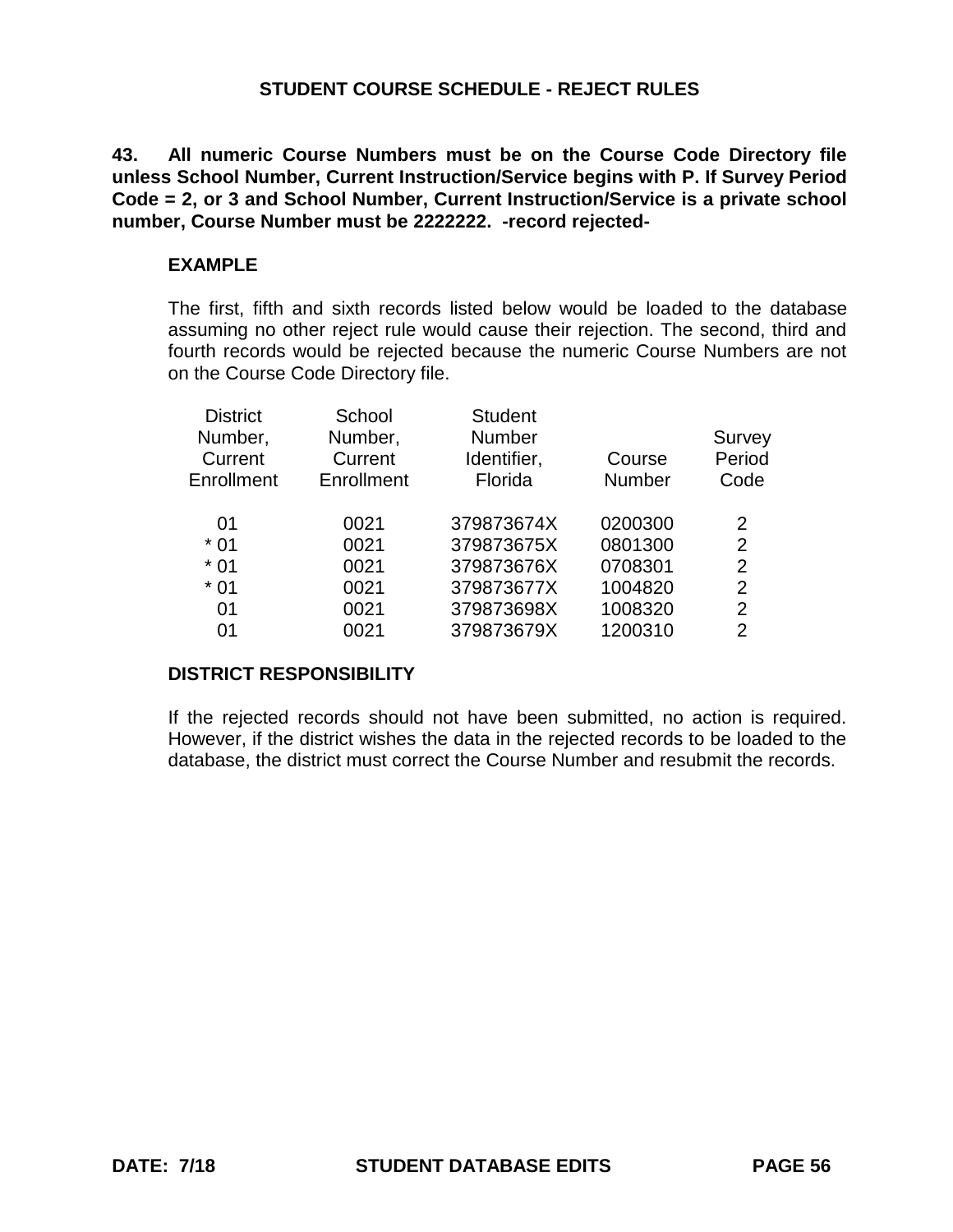## **44. If Grade Level equals PK-05, then the Dual Enrollment Indicator must equal Z. -record rejected-**

#### **EXAMPLE**

The first record listed below would pass this edit. The second record would be rejected because the Grade Level is 5 and the Dual Enrollment Indicator is C.

| <b>Student</b><br><b>Number</b><br>Identifier,<br>Florida | Grade<br>Level | Dual<br>Enrollment<br>Indicator |
|-----------------------------------------------------------|----------------|---------------------------------|
| 630123457X                                                | 4              | 7                               |
| * 630123458X                                              | 5              |                                 |

#### **DISTRICT RESPONSIBILITY**

If the rejected record should not have been submitted, no action is required. However, if the district wishes the data in the rejected record to be loaded to the database, the district must correct the relationship between the Grade Level and the Dual Enrollment Indicator and resubmit the record.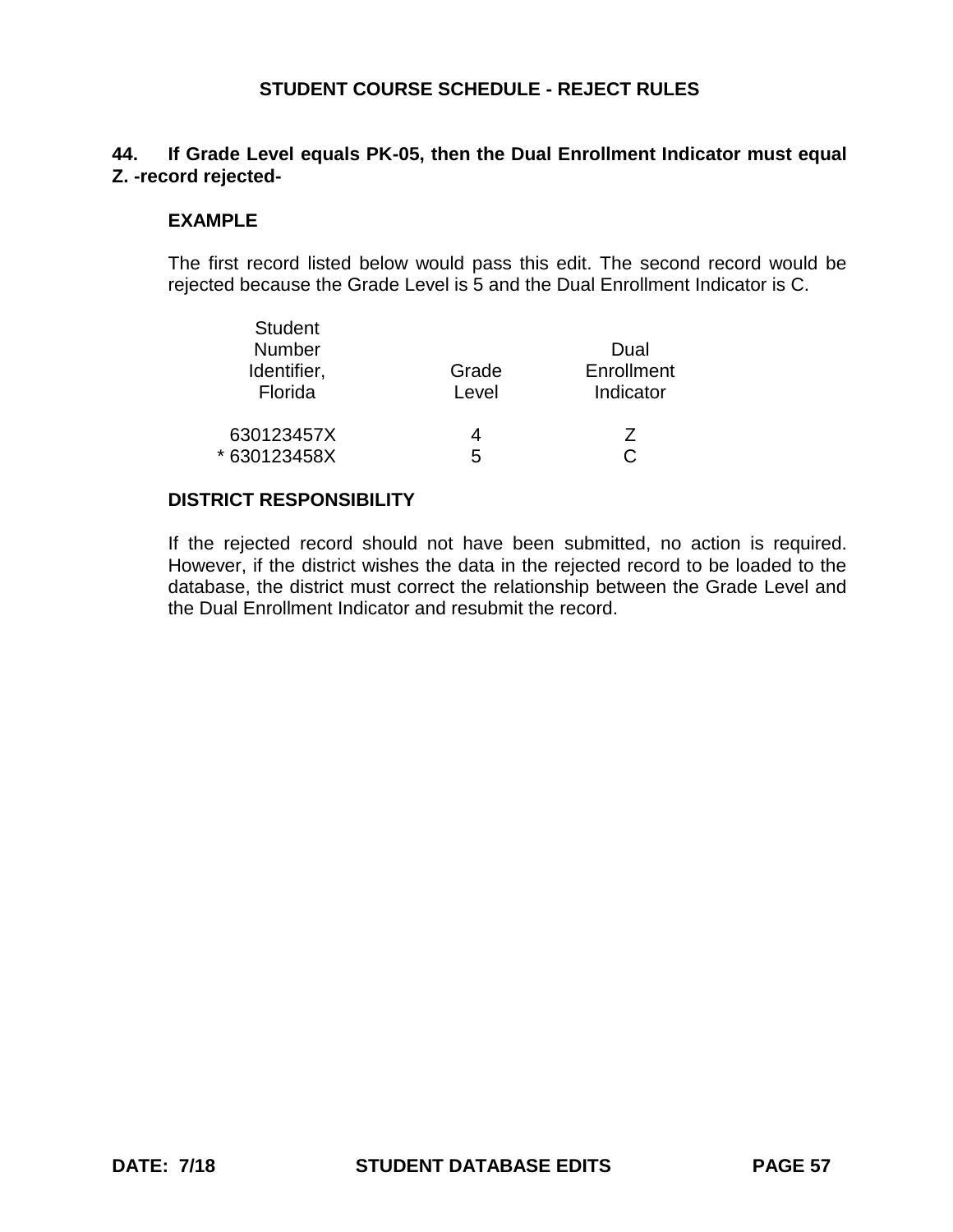**45. If the Course Number begins with an alpha character and is on the Course Code Directory file, and the School Number, Current Instruction/Service does not begin with P, the FEFP Program Number must be 102, 103, 112 or 113. -record rejected-**

**Note: Enrollment of secondary students in postsecondary vocational courses must be reported in the Workforce Development Information System. The parallel allowable dual enrollment hours at the high school are to be reported under the same postsecondary vocational course number, but must be funded under the basic program weights of 102, 103, 112 or 113.**

### **EXAMPLE**

The records listed below would be rejected because the Course Number is for a postsecondary course (begins with an alpha character and the School Number, Current Instruction/Service does not begin with a P) and the FEFP Program Number is not 102, 103, 112 or 113.

|                | School<br>Student Number,                                              |                                           |       |      |      |    |        |
|----------------|------------------------------------------------------------------------|-------------------------------------------|-------|------|------|----|--------|
| Number         | Current                                                                |                                           |       |      | FFFP |    | FTF.   |
|                | Identifier, Instruction/ Course Section Period Program Grade Reported, |                                           |       |      |      |    |        |
| <b>Florida</b> |                                                                        | Service Number Number Number Number Level |       |      |      |    | Course |
|                |                                                                        |                                           |       |      |      |    |        |
| * 123456787X   | 0021                                                                   | A010304                                   | 00100 | 0202 | 300  | 12 | 0834   |
| *123456788X    | 0021                                                                   | B070401                                   | 00100 | 0202 | 300  | 30 | 0834   |

### **DISTRICT RESPONSIBILITY**

If the rejected records should not have been submitted, no action is required. However, if the district wishes the data in the rejected records to be loaded to the database, the district must correct the Course Number and/or the FEFP Program Number and resubmit the records.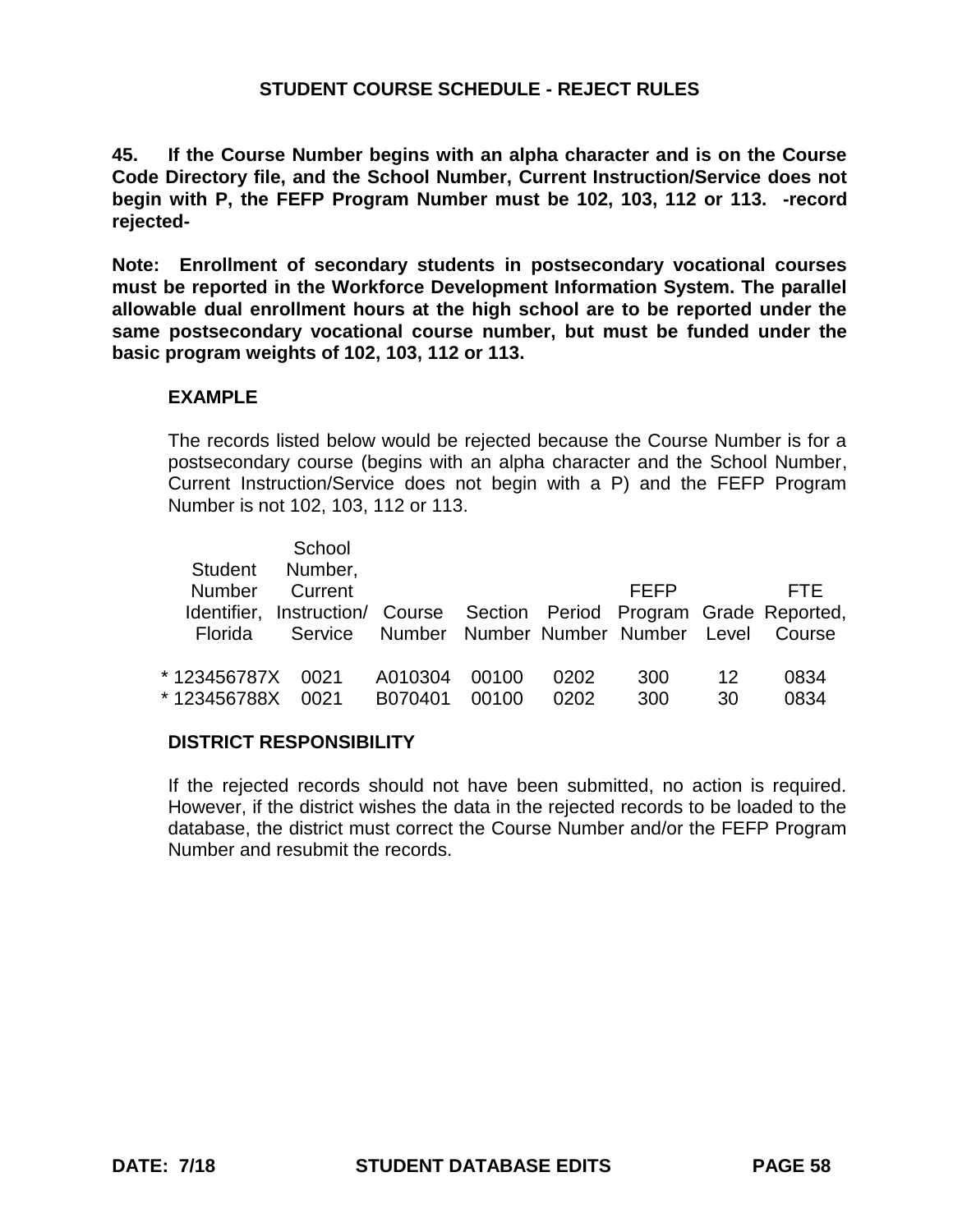**46. The first two digits of the Period Number must be 00-80 while the last two digits must be 00-80, or 88 and be greater than or equal to the first two digits. For Survey 4, period 9800 may also be reported. -record rejected-**

**Note: For more information on Period number refer to the DOE Information Database Requirements: Volume I -- Automated Student Information System manual.**

#### **EXAMPLE**

The first three Student Course records listed below would be loaded to the database assuming no other reject rule caused their rejection. The fourth record would be rejected because the Period Number has an ending period with a value less than the beginning period. The last record would be rejected because the last two digits of Period Number are not in the acceptable range.

| <b>Student</b><br><b>Number</b><br>Identifier,<br>Florida | Course<br><b>Number</b> | Section<br><b>Number</b> | Period<br><b>Number</b> | FTE.<br>Reported,<br>Course |
|-----------------------------------------------------------|-------------------------|--------------------------|-------------------------|-----------------------------|
| 371234564X                                                | 8772030                 | B0100                    | 0101                    | 0834                        |
| 371234565X                                                | 8754500                 | B0100                    | 0909                    | 0834                        |
| 371234566X                                                | 8754500                 | B0300                    | 0405                    | 1667                        |
| *371234567X                                               | 8727210                 | E0100                    | 8070                    | 2000                        |
| *371234568X                                               | 8727210                 | E9900                    | 8098                    | 2000                        |
|                                                           |                         |                          |                         |                             |

#### **DISTRICT RESPONSIBILITY**

If the rejected records should not have been submitted, no action is required. However, if the district wishes the data in the rejected records to be loaded to the database, the district must correct the Period Number and resubmit the records.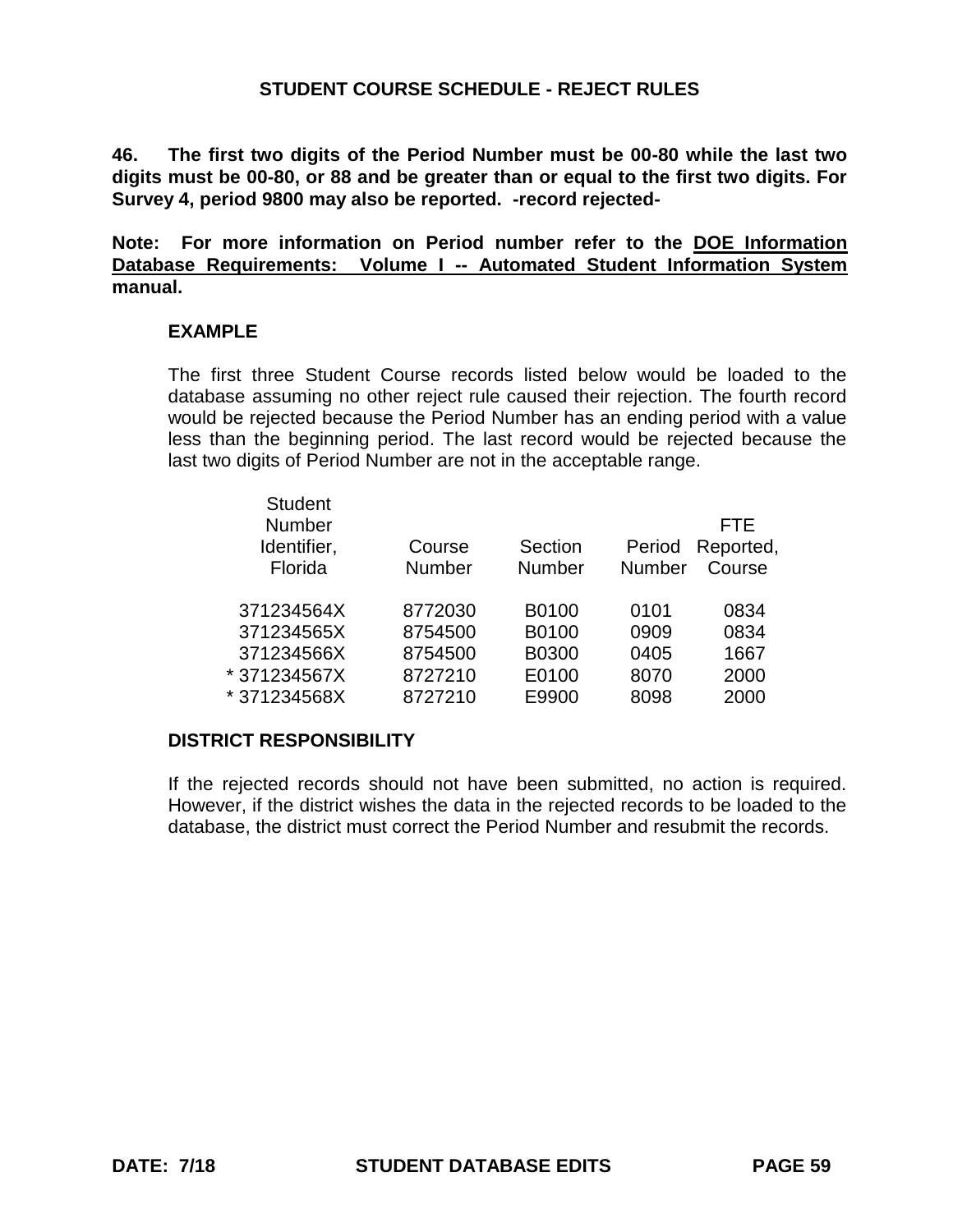### **47. If Dual Enrollment Indicator code does not equal Z, then Grade Level must equal 06-12. -record rejected-**

#### **EXAMPLE**

The first record listed below would pass this edit. The second record would be rejected because the Grade Level is 5 and the Dual Enrollment Indicator is C.

| <b>Student</b><br><b>Number</b><br>Identifier,<br>Florida | Grade<br>Level | Dual<br>Enrollment<br>Indicator |
|-----------------------------------------------------------|----------------|---------------------------------|
| 630123457X                                                | 12             | А                               |
| *630123458X                                               | 5              |                                 |

#### **DISTRICT RESPONSIBILITY**

If the rejected record should not have been submitted, no action is required. However, if the district wishes the data in the rejected record to be loaded to the database, the district must correct the relationship between the Grade Level and the Dual Enrollment Indicator and resubmit the record.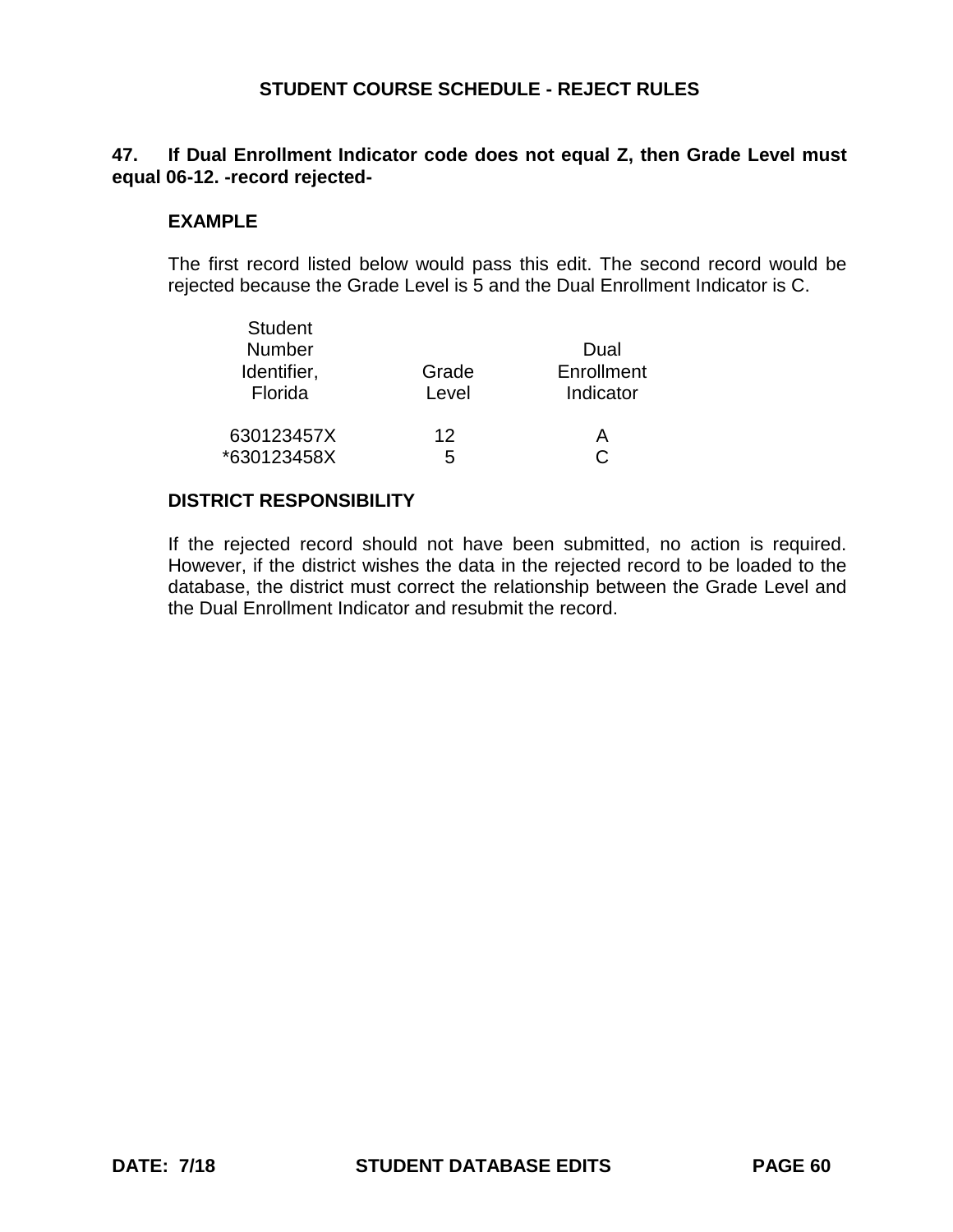**48. If Dual Enrollment Indicator equals E, then School Number, Current Instruction/Service must be C901-C928, U970-U981 or P001-P999, or a school on the Master School Identification file that has School Function Setting equal to T. -record rejected-**

#### **EXAMPLE**

The first two records listed below would be loaded to the database assuming no other reject rule would cause their rejection. The third record would be rejected since the School Number, Current Instruction/Service is not in the appropriate range.

| School Number,<br><b>Current Enrollment</b> | <b>School Number Current,</b><br><b>Instruction/Service</b> | <b>Dual Enrollment</b><br>Indicator |
|---------------------------------------------|-------------------------------------------------------------|-------------------------------------|
| 0021                                        | C <sub>901</sub>                                            | ⊢                                   |
| 0051                                        | P999                                                        | E                                   |
| $*0204$                                     | በ204                                                        |                                     |

### **DISTRICT RESPONSIBILITY**

If the rejected record should not have been submitted, no action is required. However, if the district wishes the data in the rejected record to be loaded to the database, the district must correct the School Number, Current Instruction/Service or the Dual Enrollment Indicator code and resubmit the record.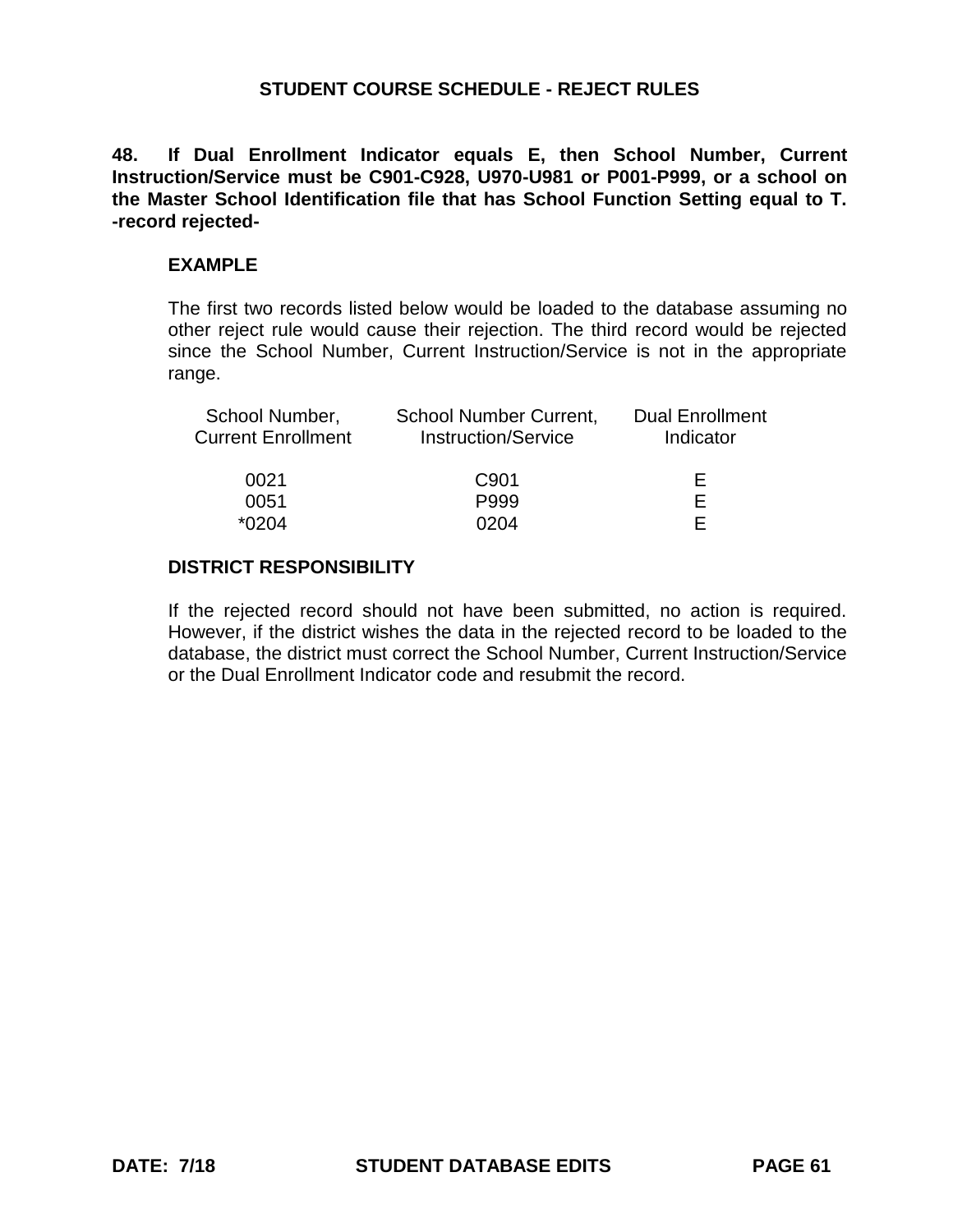### **49. Days Per Week must be 1-7. If Period Number is 9800, Days Per Week must equal zero. -record rejected-**

#### **EXAMPLE**

The first and third records listed below would be loaded to the database assuming no other reject rule would cause their rejection. The second record would be rejected because Days Per Week is zero.

| Per<br>Week |
|-------------|
| 5           |
| 0           |
| 5           |
| Minutes,    |

#### **DISTRICT RESPONSIBILITY**

If the rejected record should not have been submitted, no action is required. However, if the district wishes the data in the rejected record to be loaded to the database, the district must correct the Days Per Week and resubmit the record.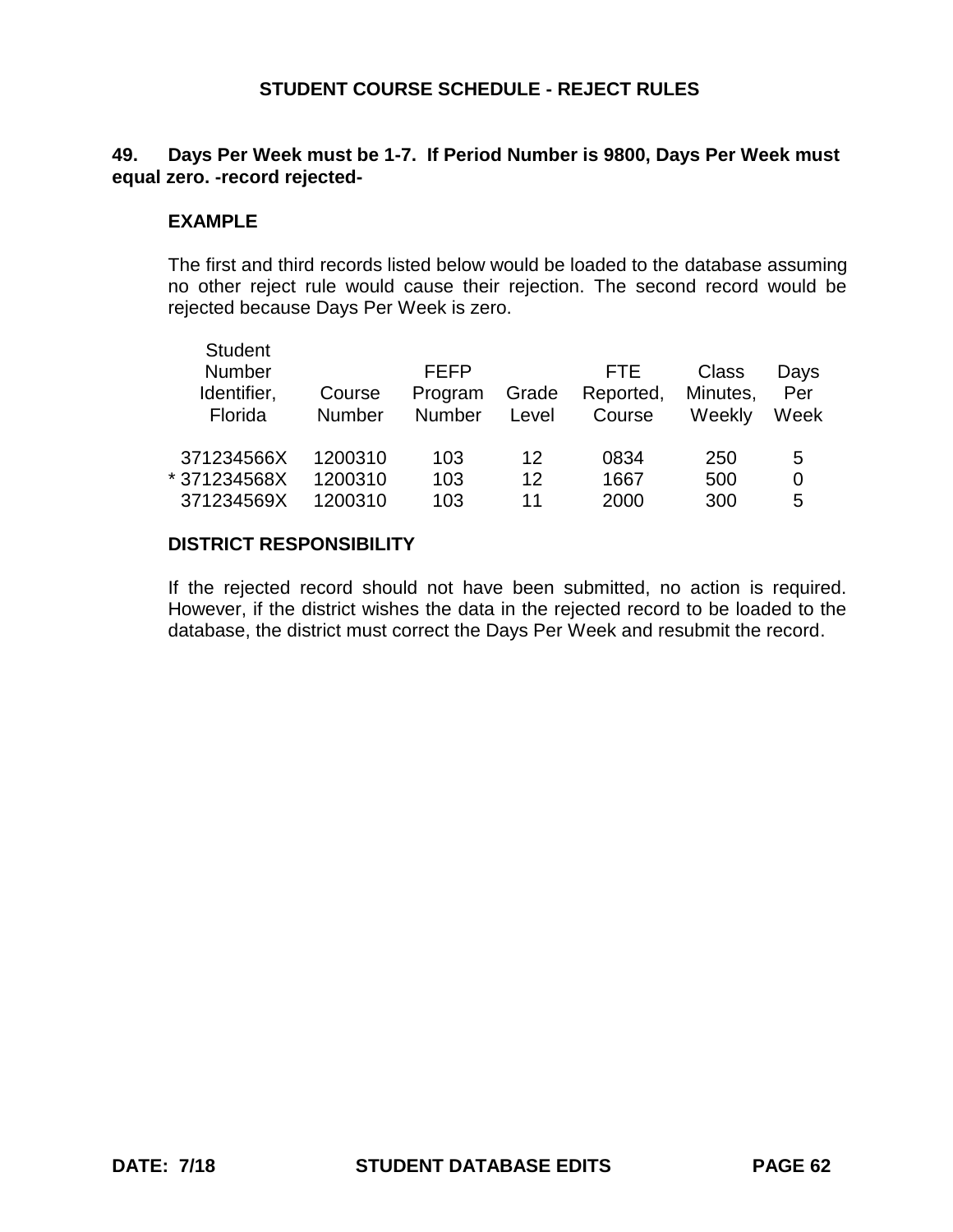**4A. If Course Number = 9900130-9900135 (GED Prep courses), then School Number, Current Instruction/Service must be a valid active school on the Master School Identification (MSID) file with School Function/Setting = D (DJJ). -record rejected-**

#### **EXAMPLE**

The second Student Course Schedule record listed below would be loaded to the database assuming no other reject rule would cause its rejection. The first and third records would be rejected because the School Function/Setting is not D (DJJ) on the MSID.

*Student Course Schedule Records MSID*

| <b>District</b><br>Number,<br>Current<br>Instruc./<br>Service | School<br>Number,<br>Current<br>Instruc.<br>Service | <b>Student</b><br>Number<br>Identifier,<br>Florida | Course<br><b>Number</b> | <b>District</b><br><b>Number</b> | School<br><b>Number</b> | School<br>Function/<br>Setting |
|---------------------------------------------------------------|-----------------------------------------------------|----------------------------------------------------|-------------------------|----------------------------------|-------------------------|--------------------------------|
| $*49$                                                         | 0201                                                | 123456789X                                         | 9900133                 | 49                               | 0201                    | 7                              |
| 49                                                            | 9031                                                | 123456790X                                         | 9900132                 | 49                               | 9031                    | D                              |
| $*49$                                                         | 9013                                                | 123456791X                                         | 9900130                 | 49                               | 9013                    | М                              |

### **DISTRICT RESPONSIBILITY**

If the rejected records should not have been submitted, no action is required. However, if the district wishes the data in the rejected records to be loaded to the database, the district must correct the Course Numbers on the Student Course Schedule records or the school type on the Master School Identification file and resubmit the records for processing.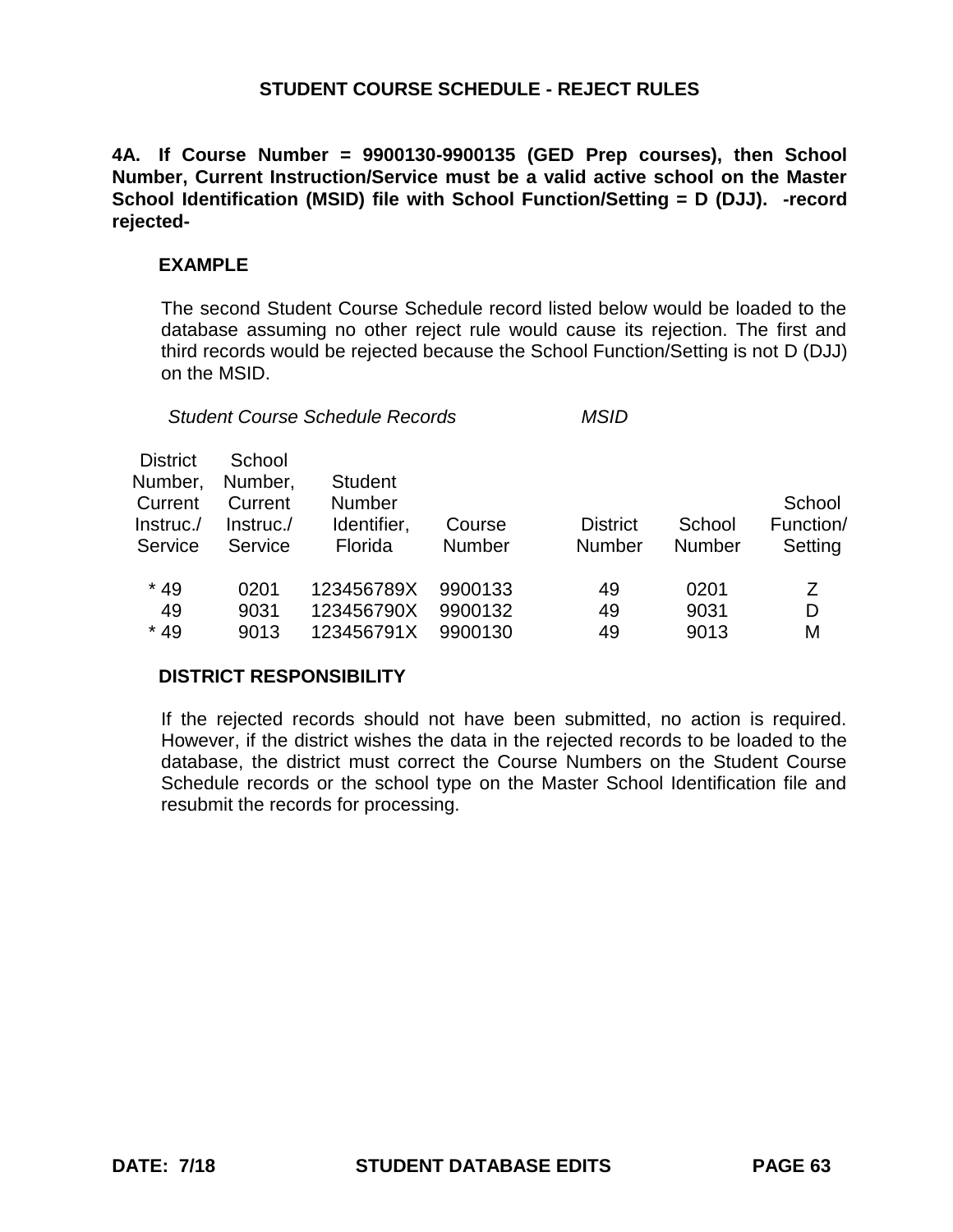#### **4B. Location of Student must be N, S, T or Z. -record rejected-**

#### **EXAMPLE**

The first two records listed below would be loaded to the database assuming no other reject rule would cause their rejection. The third record would be rejected because the Location of Student code is not valid.

| <b>District</b> | School       |        |                |               |                |
|-----------------|--------------|--------|----------------|---------------|----------------|
| Number,         | Number,      |        | <b>Student</b> |               |                |
| Current         | Current      | Survey | <b>Number</b>  |               | Location       |
| Instruction/    | Instruction/ | Period | Identifier,    | Course        | Ωf             |
| Service         | Service      | Code   | Florida        | <b>Number</b> | <b>Student</b> |
|                 |              |        |                |               |                |
| 31              | 7004         | 2      | 123456789X     | 0706320       | N              |
| 31              | 0291         | 2      | 123456790X     | 1209800       | 7              |
| $*31$           | 7004         | 2      | 123456791X     | 0706320       | P              |
|                 |              |        |                |               |                |

#### **DISTRICT RESPONSIBILITY**

If the rejected record should not have been submitted, no action is required. However, if the district wishes the data in the rejected record to be loaded to the database, the district must correct the Location of Student code and resubmit the record.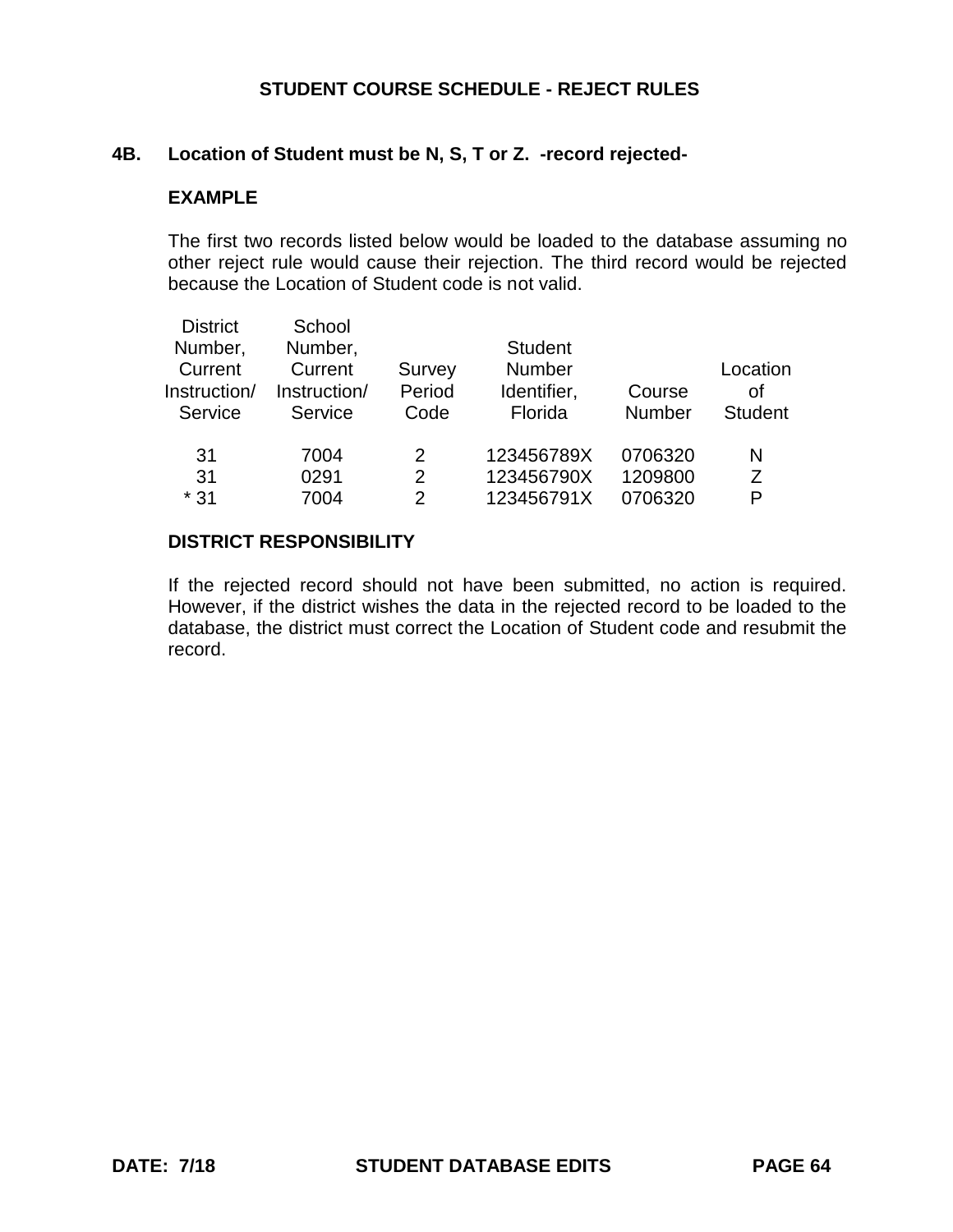**4C. Florida Education Identifier (FLEID) is alphanumeric and must be entered as "FL" in the first 2 positions followed by twelve numeric digits. No blanks, spaces or all zeros for the twelve numeric digits are allowable. -record rejected-**

#### **EXAMPLE**

The first two records listed below would be loaded to the database assuming no other reject rule would cause their rejection. The third record would be rejected because the Florida Education Identifier (FLEID) is not a valid FLEID.

| District Number,<br><b>Current Enrollment</b> | <b>Student Number</b><br>Identifier, Florida | <b>Florida Education</b><br><b>Identifier</b> |
|-----------------------------------------------|----------------------------------------------|-----------------------------------------------|
| 01                                            | 012345677X                                   | FL340945895734                                |
| O1                                            | 012345678X                                   | FL004583948567                                |
| * በ1                                          | 012345679X                                   | FL000000000000                                |

#### **DISTRICT RESPONSIBILITY**

If the rejected record should not have been submitted, no action is required. However, if the district wishes the data in the rejected record to be loaded to the database, the district must correct the Florida Education Identifier and resubmit the record for processing.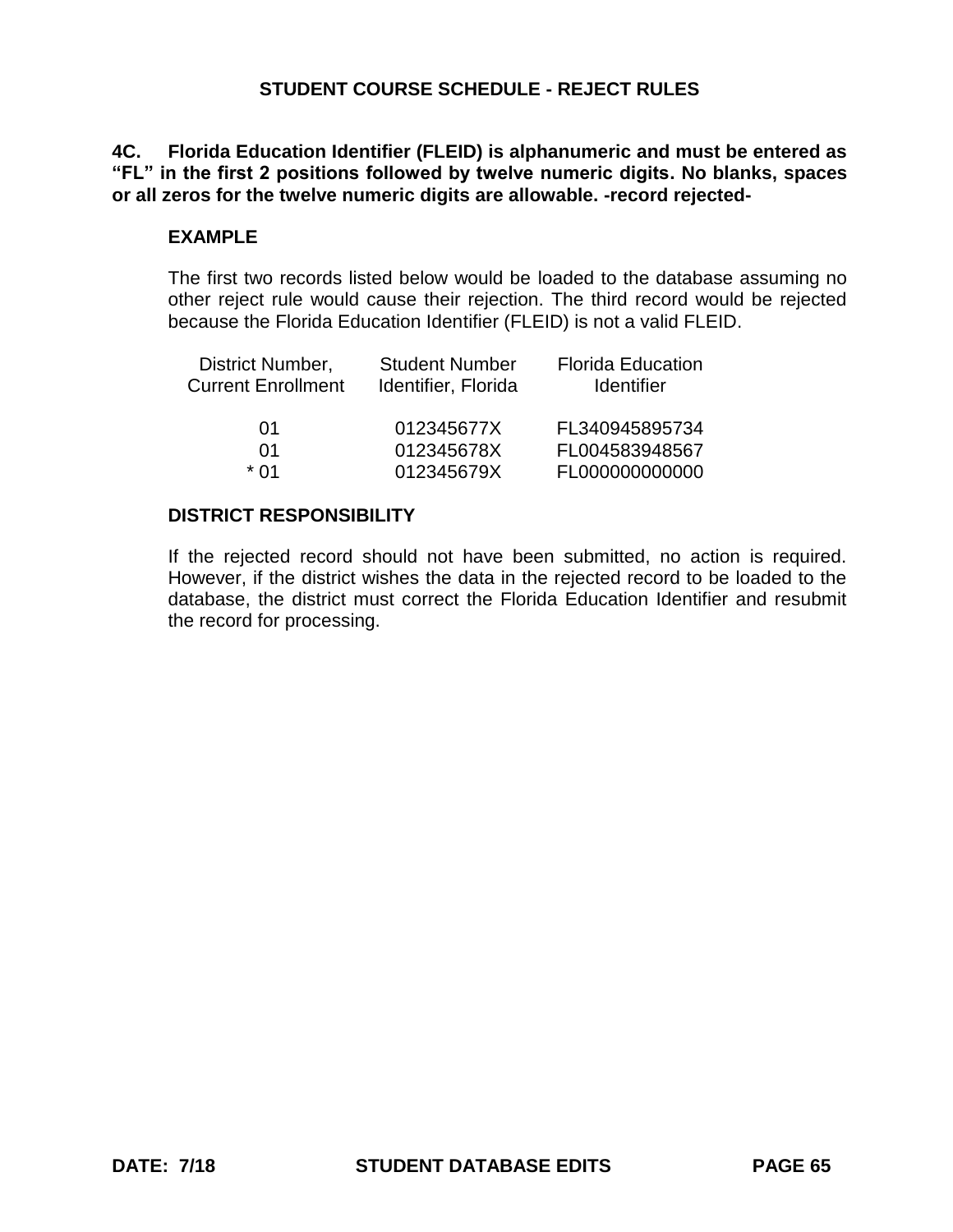**4D. If Period Number is 9800, Course Number must be 1200310, 1200330, 2000310, 1206310 or 2100310 and FEFP Program Number must be 102 or 103. record rejected-**

#### **EXAMPLE**

The first two records listed below would be loaded to the database assuming no other reject rule would cause their rejection. The third record would be rejected because the Course Number is not valid.

| <b>District</b> | School       |        |               |         |               |
|-----------------|--------------|--------|---------------|---------|---------------|
| Number,         | Number,      |        |               |         |               |
| Current         | Current      | Survey |               |         | <b>FEFP</b>   |
| Instruction/    | Instruction/ | Period | Period        | Course  | Program       |
| Service         | Service      | Code   | <b>Number</b> | Number  | <b>Number</b> |
|                 |              |        |               |         |               |
| 15              | 0021         | 4      | 9800          | 1200310 | 103           |
| 15              | 0021         | 4      | 9800          | 1206310 | 103           |
| $*15$           | 0021         | 4      | 9800          | 1200320 | 103           |

#### **DISTRICT RESPONSIBILITY**

If the rejected record should not have been submitted, no action is required. However, if the district wishes the data in the rejected record to be loaded to the database, the district must correct the Course Number and resubmit the record for processing.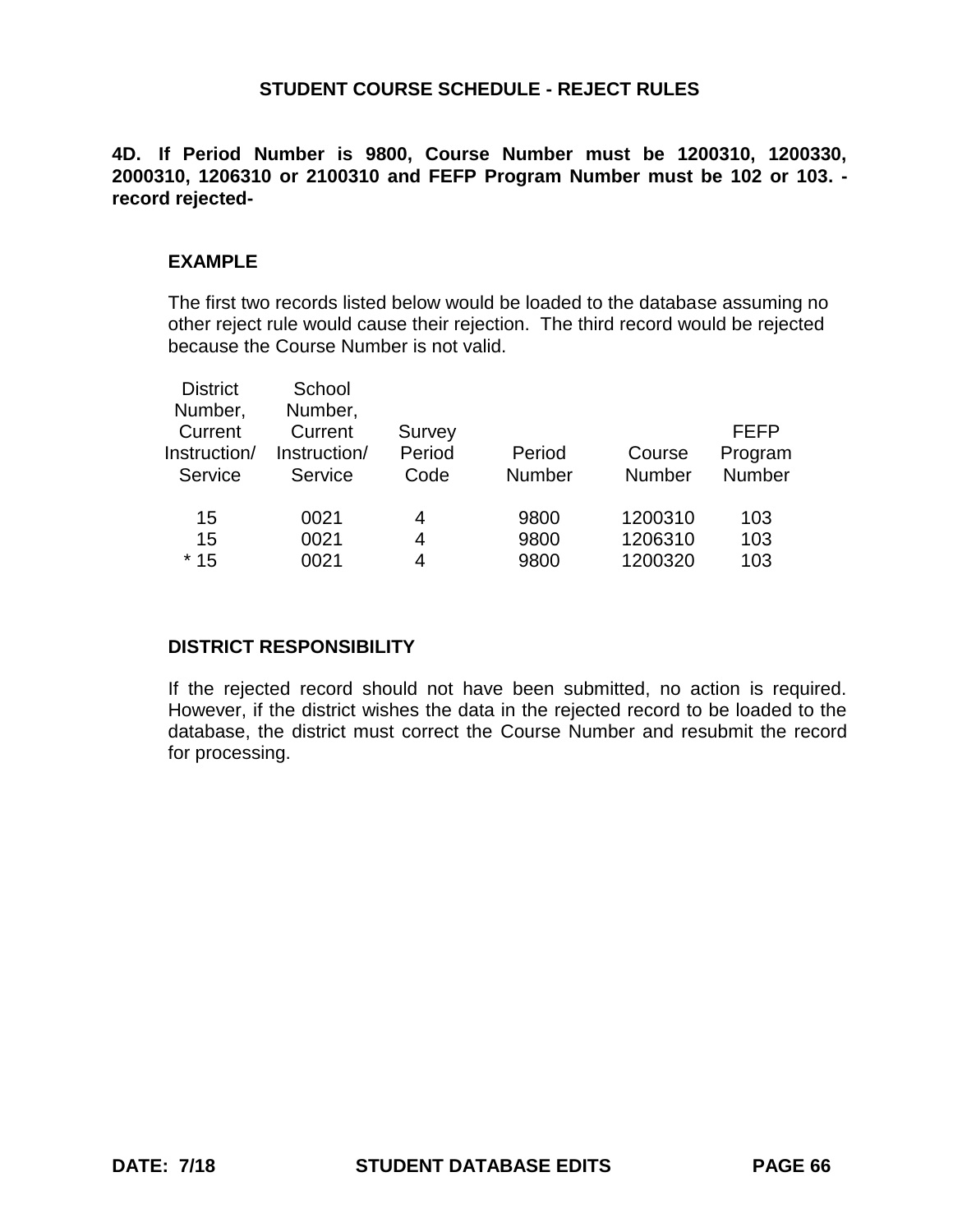**4E.** In Surveys 2, 3 and 4 and

- **If School Number, Current Instruction/Service equals 7006**
- **and Online Course Provider equals 312, 314, 315, or 316**
- **then the Course Number must be on the Virtual Online Course Provider Reference file – F71485.**

**The match should be made using Fiscal Year; Online Course Provider Identifier; and Course Number. –record rejected–**

#### **EXAMPLE**

The first two records listed below would be loaded to the database assuming no other reject rule would cause their rejection. The third record would be rejected because the Couse Number listed does not match a Course Number for the Online Course Provider (312) in the Virtual Online Course Provider Reference file.

#### *Student Course Schedule records*

| <b>District</b> | School       |                |            |         |        |
|-----------------|--------------|----------------|------------|---------|--------|
| <b>Number</b>   | Number,      | <b>Student</b> | Online     |         |        |
| Current         | Current      | <b>Number</b>  | Course     |         |        |
| Instruction     | Instruction/ | Identifier,    | Provider   | Course  | Fiscal |
| Service         | Service      | Florida        | Identifier | Number  | Year   |
| 01              | 7006         | 0123456786X    | 315        | 0800300 | ****   |
| 01              | 7006         | 0123456787X    | 312        | 1205070 | ****   |
| $*01$           | 7006         | 0123456788X    | 312        | 0708340 | ****   |
|                 |              |                |            |         |        |

*Virtual Online Course Provider Reference File records*

| Year            | Online<br>Course<br>Provider<br><b>Identifier</b> | Course<br><b>Number</b> |  |
|-----------------|---------------------------------------------------|-------------------------|--|
| ****            | 315                                               | 0800300                 |  |
| ****            | 312                                               | 1205070                 |  |
| ****<br>$\star$ | 314                                               | 0708340                 |  |

\*\*\*\*=Valid fiscal year for data submission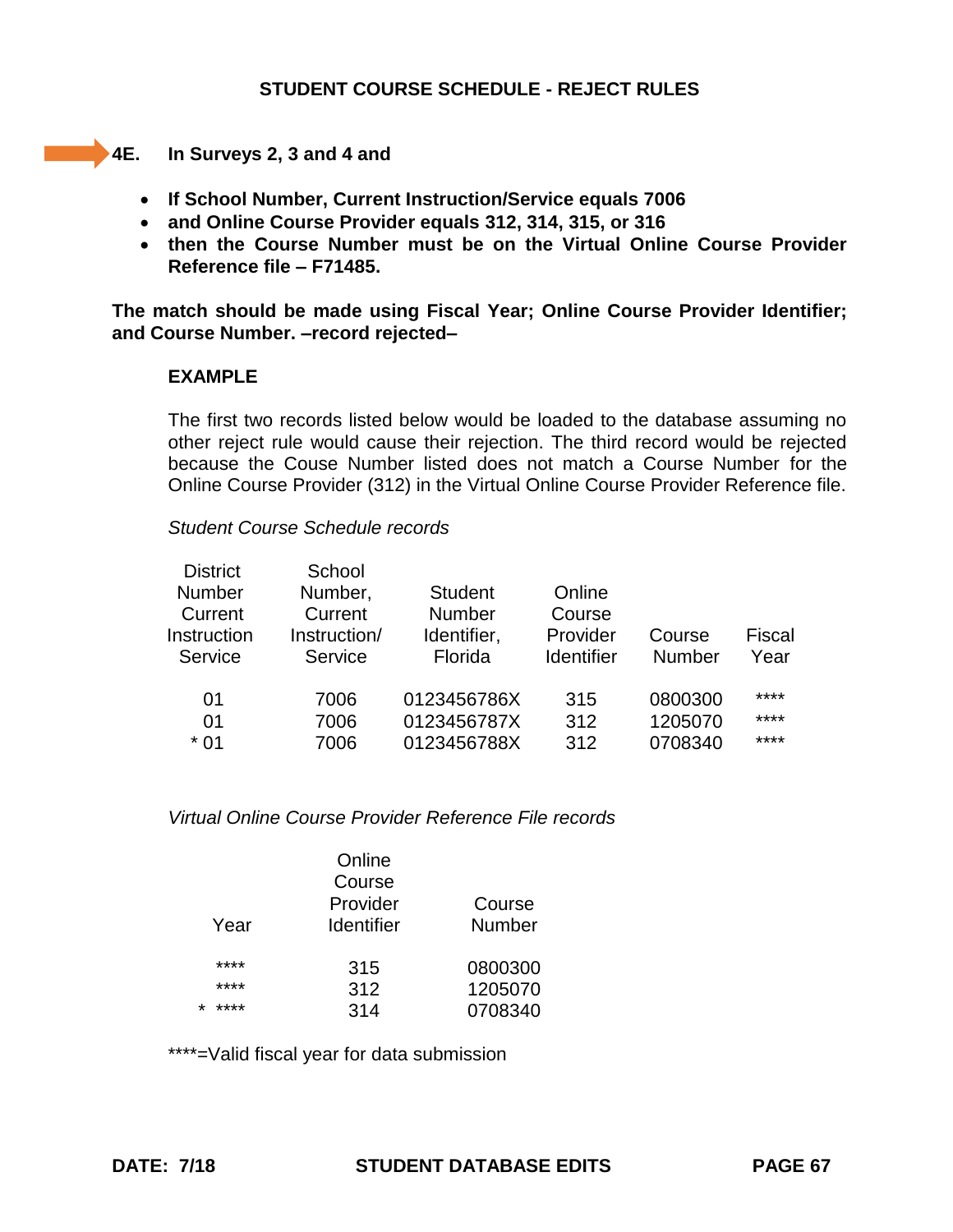#### **DISTRICT RESPONSIBILITY**

The district must correct the Student Course Schedule record so that the appropriate relationship exists between the Virtual Online Course Reference file Course Number and Student Course Schedule Course Number.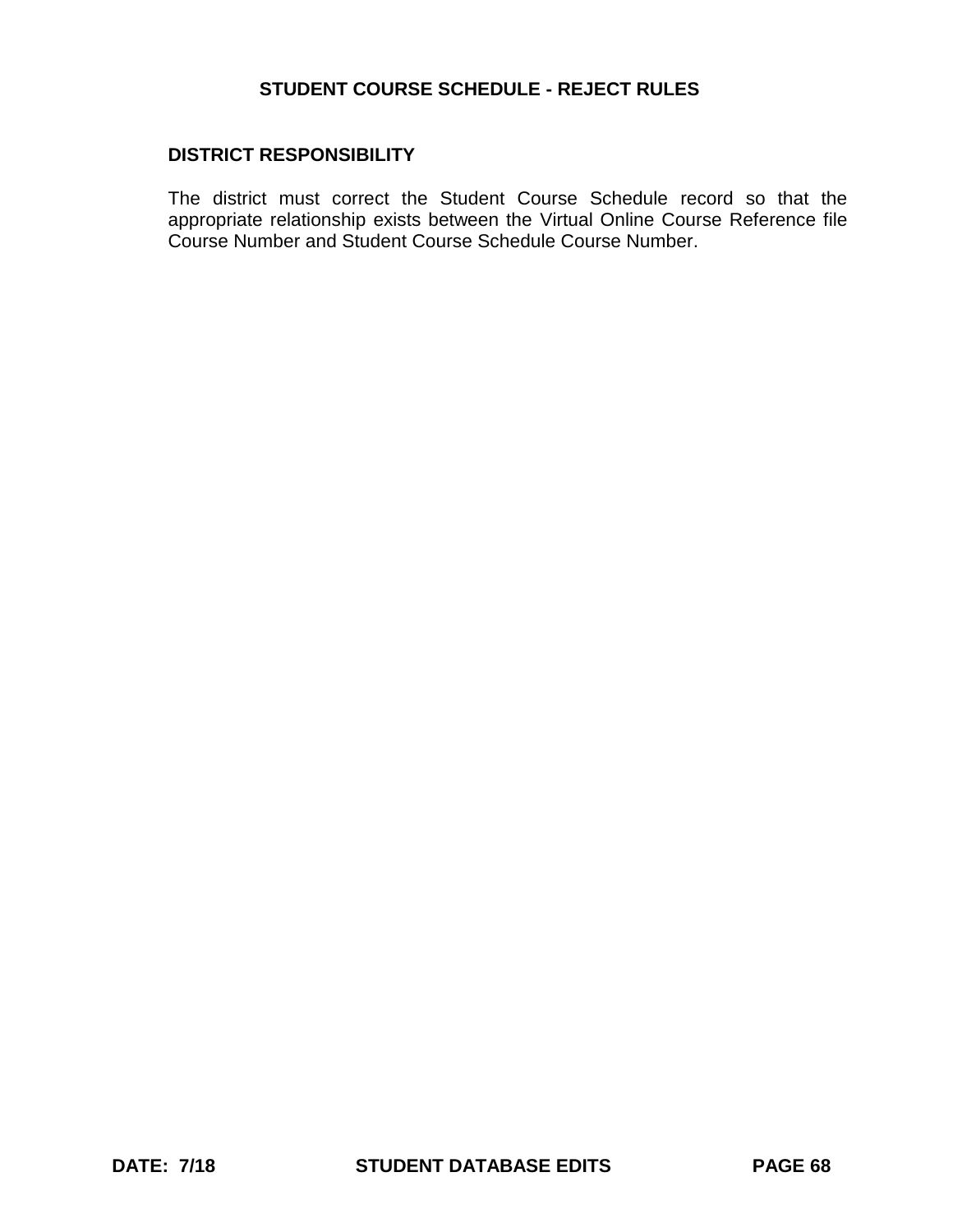#### **4F. If Period Number is 9800, then all of the following must be N:**

 **Day of Week Scheduled, Monday, Day of Week Scheduled, Tuesday, Day of Week Scheduled, Wednesday, Day of Week Scheduled, Thursday, Day of Week Scheduled, Friday, Day of Week Scheduled, Saturday. -record rejected-**

#### **EXAMPLE**

The first two records listed below would be loaded to the database assuming no other reject rule would cause their rejection. The third record would be rejected because the Day of Week Scheduled, Monday is not valid.

| <b>District</b> | School       |        |               |               |            |
|-----------------|--------------|--------|---------------|---------------|------------|
| Number,         | Number,      |        |               |               | Day of     |
| Current         | Current      | Survey |               |               | Week       |
| Instruction/    | Instruction/ | Period | Period        | Course        | Scheduled, |
| Service         | Service      | Code   | <b>Number</b> | <b>Number</b> | Monday     |
|                 |              |        |               |               |            |
| 54              | 0301         | 4      | 9800          | 1200310       | N          |
| 54              | 0301         | 4      | 9800          | 1206310       | N          |
| $*54$           | 0301         | 4      | 9800          | 2000310       | v          |

#### **DISTRICT RESPONSIBILITY**

If the rejected record should not have been submitted, no action is required. However, if the district wishes the data in the rejected record to be loaded to the database, the district must correct the Day of Week Scheduled, Monday and resubmit the record for processing.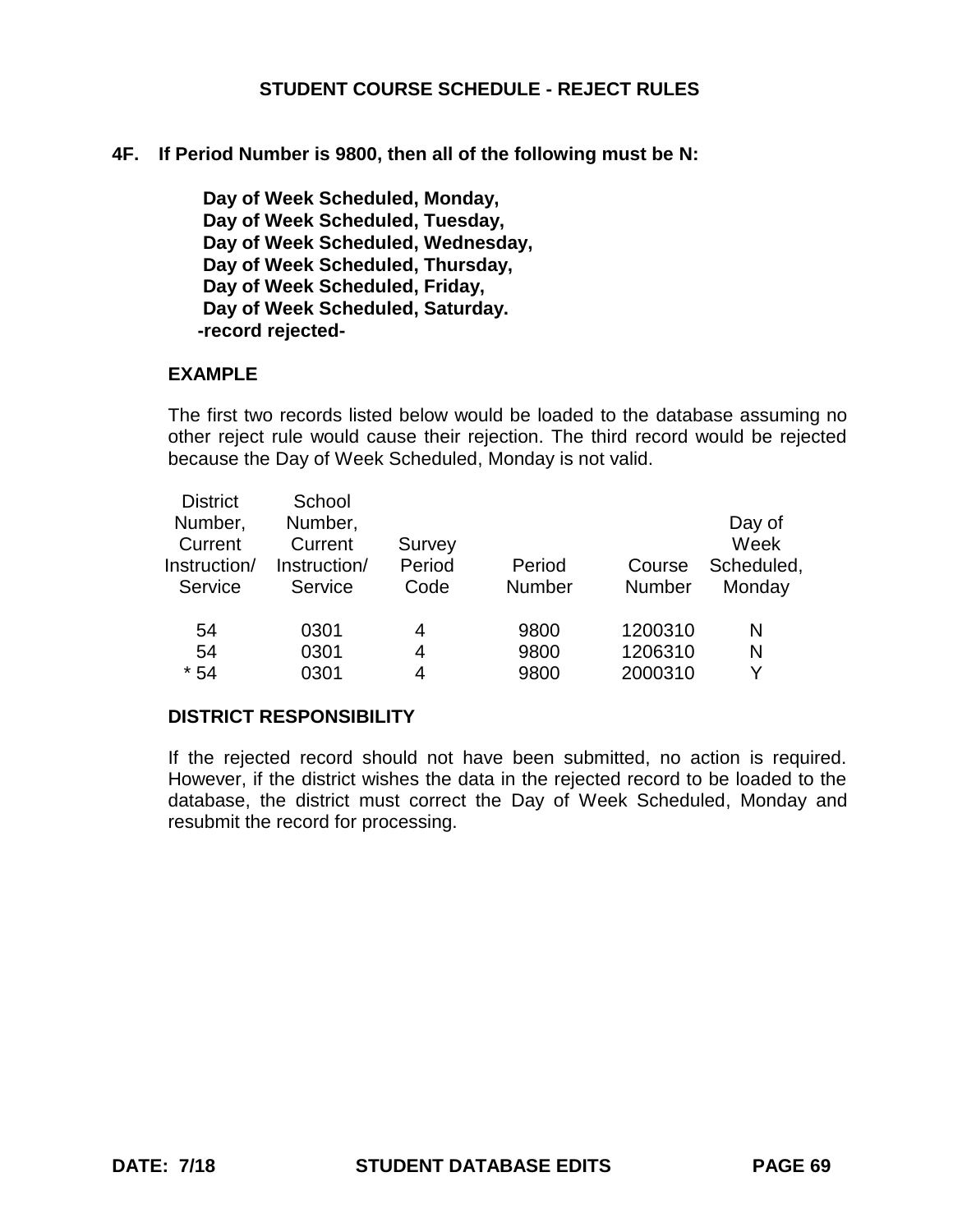### **4G. If Period Number is 9800, Day of Week Scheduled, Alternate Date Certain must be Z. -record rejected-**

#### **EXAMPLE**

The first two records listed below would be loaded to the database assuming no other reject rule would cause their rejection. The third record would be rejected because the Day of Week Scheduled, Alternate Date Certain is not valid.

| <b>District</b><br>Number,<br>Current<br>Instruction/<br>Service | School<br>Number,<br>Current<br>Instruction/<br>Service | Survey<br>Period<br>Code | Period<br>Number | Course<br><b>Number</b> | Day of<br>Week<br>Scheduled,<br>Alternate<br>Date Certain |
|------------------------------------------------------------------|---------------------------------------------------------|--------------------------|------------------|-------------------------|-----------------------------------------------------------|
| 63                                                               | 0021                                                    | 4                        | 9800             | 1200310                 | 7                                                         |
| 63                                                               | 0021                                                    | 4                        | 9800             | 1206310                 | 7                                                         |
| $*63$                                                            | 0021                                                    | 4                        | 9800             | 2000310                 | N                                                         |

#### **DISTRICT RESPONSIBILITY**

If the rejected record should not have been submitted, no action is required. However, if the district wishes the data in the rejected record to be loaded to the database, the district must correct the Day of Week Scheduled, Alternate Date Certain and resubmit the record for processing.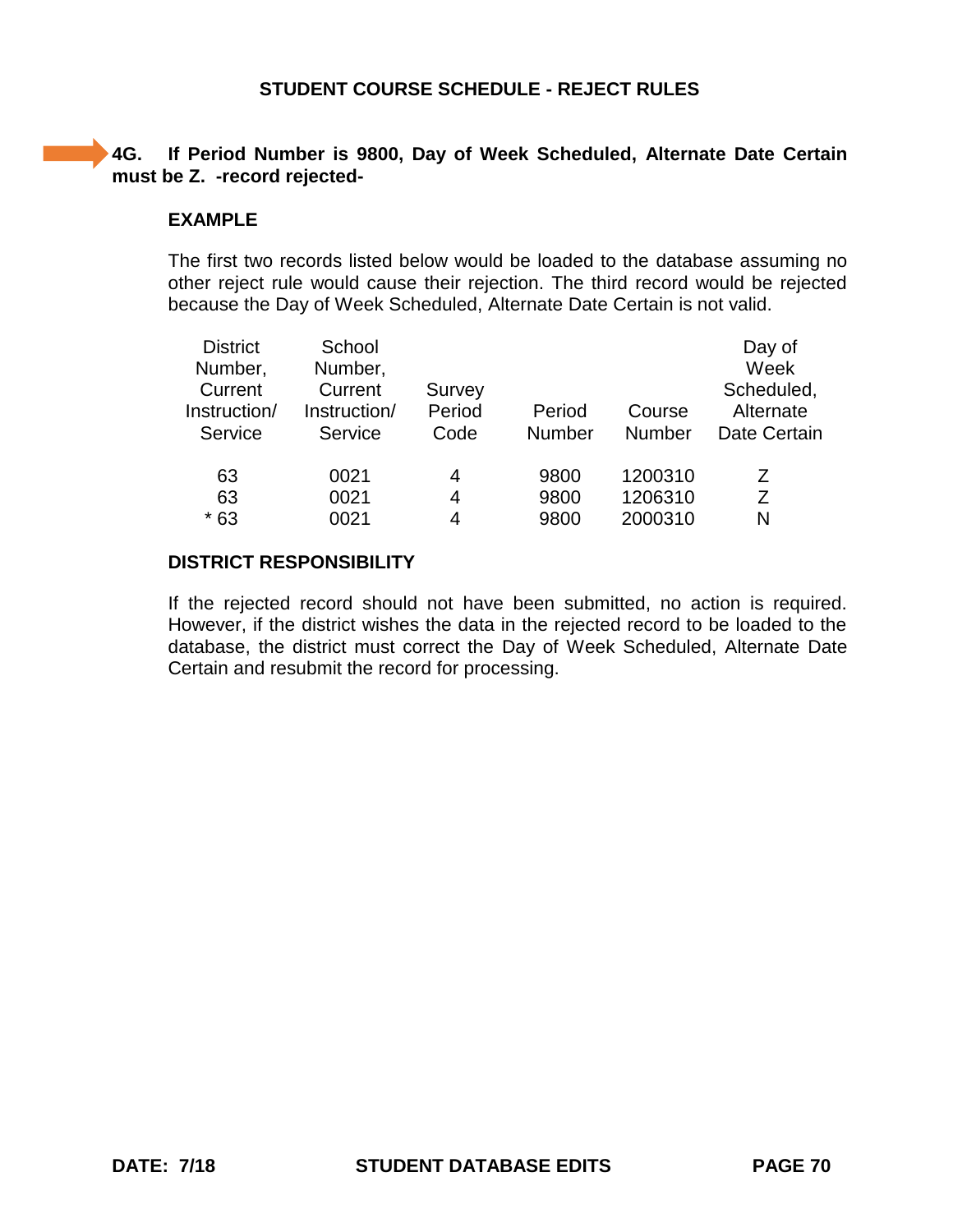- **4H. If School Number Current Instruction/Service** 
	- **equals 7001, 7004, 7006, or 7023;**
	- **or if District Number Current Instruction/Service equals 71;**
	- **or District Number, Current Instruction/Service=50 and School Number, Current Instruction/Service = 7079;**
	- **or Charter School Status is not Z and School Function/Setting = V on the Master School Identification file,**

**then Location of Student must be N or S. All other schools must be T or Z. – record rejected -**

# **EXAMPLE**

The first four records listed below would be loaded to the database assuming no other reject rule would cause their rejection. The fifth record would be rejected because the Location of Student code is not valid for the School Number, Current Instruction/Service.

| <b>District</b> | School        |        |                |               |                |
|-----------------|---------------|--------|----------------|---------------|----------------|
| Number,         | <b>Number</b> |        | <b>Student</b> |               |                |
| Current         | Current       | Survey | <b>Number</b>  |               | Location       |
| Instruction/    | Instruction/  | Period | Identifier,    | Course        | οf             |
| Service         | Service       | Code   | Florida        | <b>Number</b> | <b>Student</b> |
|                 |               |        |                |               |                |
| 31              | 7004          | 2      | 123456789X     | 0706320       | S              |
| 71              | 0500          | 4      | 123456790X     | 1209800       | N              |
| 71              | 0600          | 3      | 123456791X     | 1209800       | S              |
| 01              | 0300          | 3      | 123456792X     | 0706320       | 7              |
| $*31$           | 0021          | 2      | 123456793X     | 0706320       | S              |

### **DISTRICT RESPONSIBILITY**

The district must review the Location of Student code and the School Number and correct the item that is in error.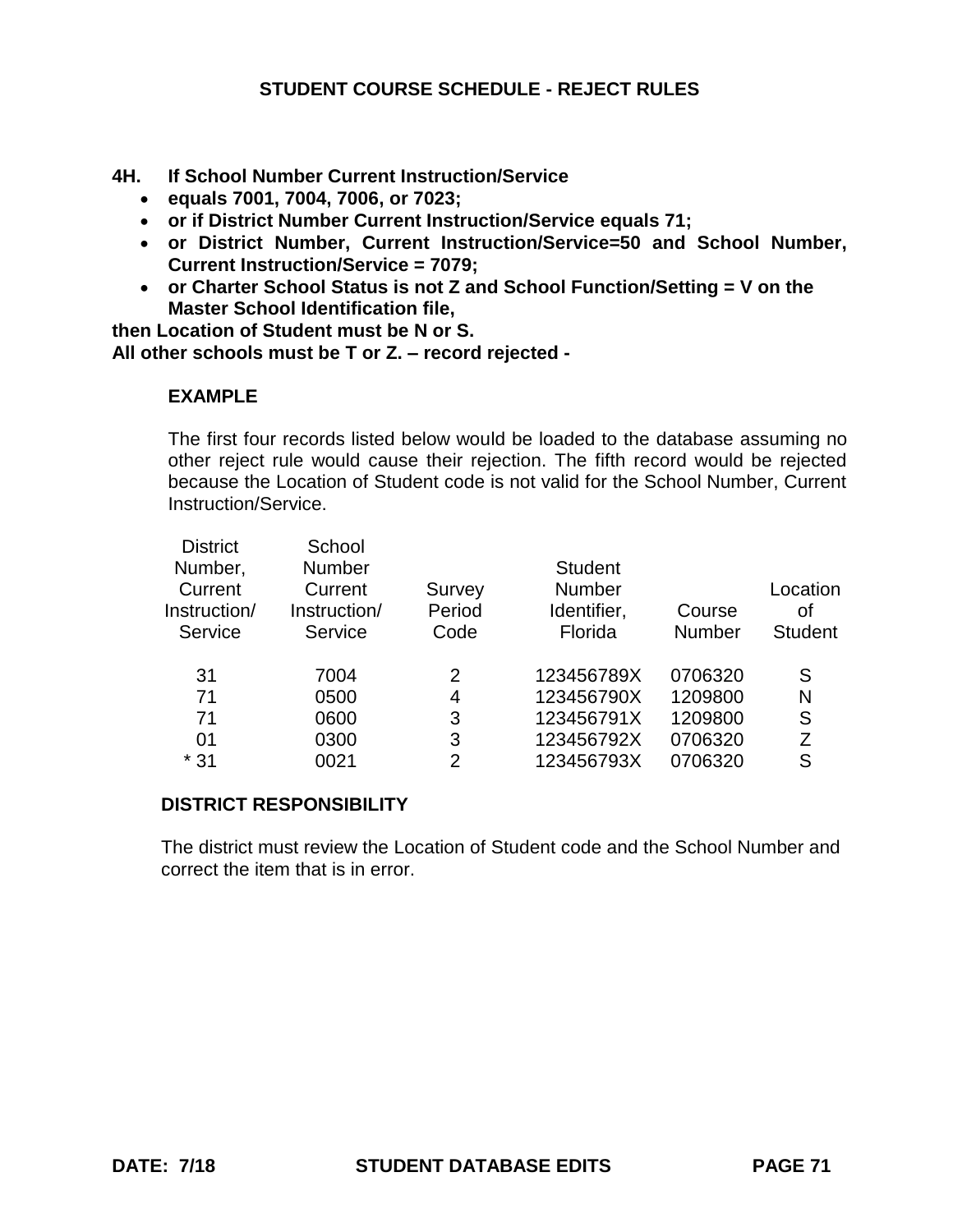### **50. If Course Number is 2400200 (M/J Homeroom) then FEFP must equal 999 and FTE Reported, Course must be 0000. –record rejected-**

#### **EXAMPLE**

The first record listed below would be loaded to the database assuming no other reject rule would cause its rejection. The second record would be rejected because the student's Course Number is 2400200 and FEFP Program Number is 102. The last record would be rejected because the student's Course Number is 2400200, and FTE Reported, Course is 0834.

|          | FEFP    | FTE       |
|----------|---------|-----------|
| Course   | Program | Reported, |
| Number   | Number  | Course    |
| 2400200  | 999     | 0000      |
| *2400200 | 102     | 0000      |
| *2400200 | 999     | 0834      |

### **DISTRICT RESPONSIBILITY**

If the rejected records should not have been submitted, no action is required. However, if the district wishes the data in the rejected records to be loaded to the database, the district must correct the Course Number; FEFP Program Number and/or the FTE Reported, Course and resubmit the records.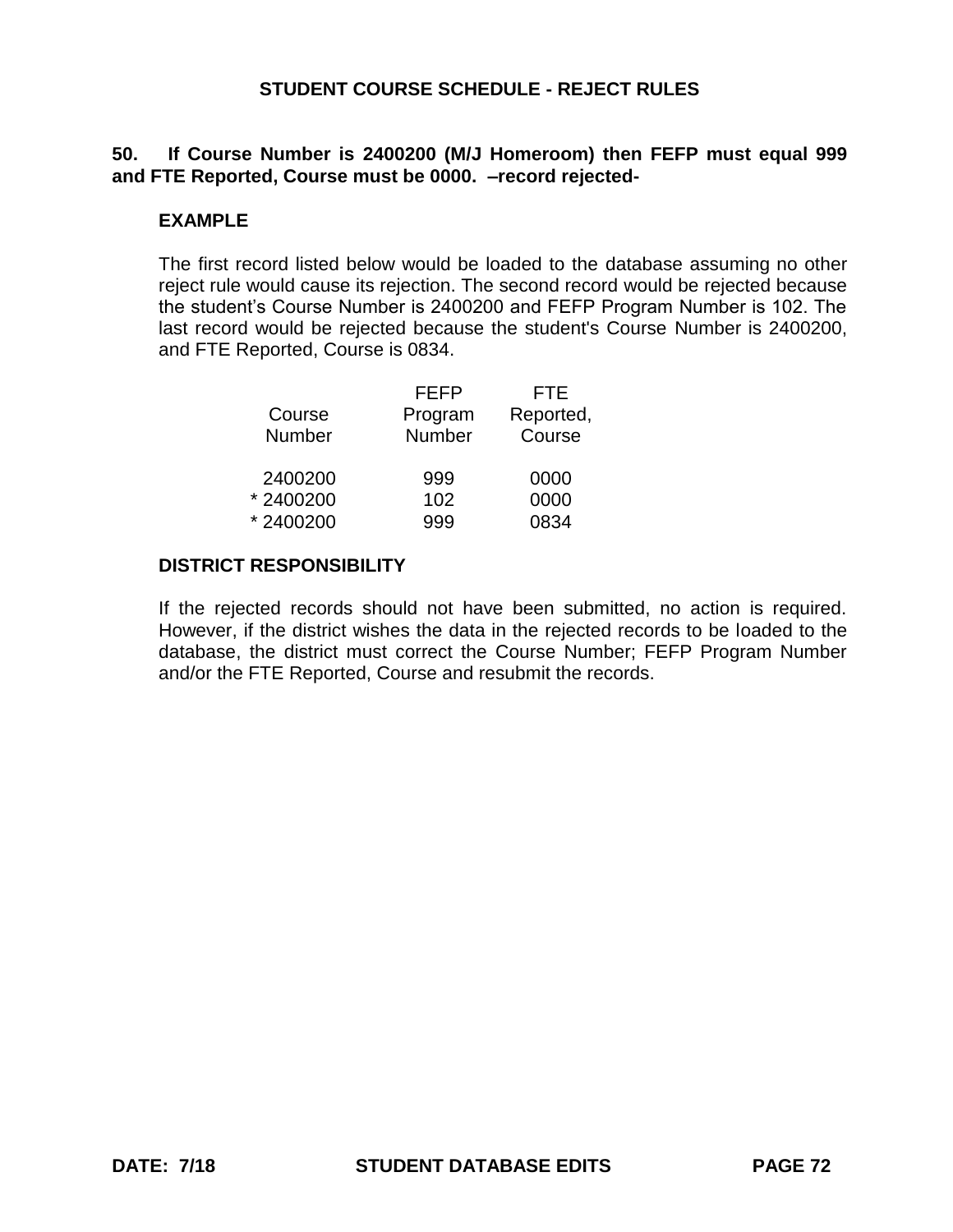# **51. If Survey Period = 1-4 and the student's Grade Level is 7-12, Class Minutes, Weekly must be greater than zero. If Period Number is 9800, Class Minutes, Weekly must be equal to zero. -record rejected-**

## **EXAMPLE**

The first and fourth records below would be loaded to the database assuming no other reject rule would cause their rejection. The second and third records would be rejected because the appropriate relationship between Grade Level and Class Minutes, Weekly is not present.

| <b>Student</b><br>Number<br>Identifier,<br>Florida | <b>FEFP</b><br>Program<br><b>Number</b> | Grade<br>Level    | <b>FTE</b><br>Reported,<br>Course | Class<br>Minutes,<br>Weekly |
|----------------------------------------------------|-----------------------------------------|-------------------|-----------------------------------|-----------------------------|
| 371234566X                                         | 102                                     | 05                | 0834                              | 0000                        |
| * 371234567X                                       | 103                                     | $12 \overline{ }$ | 0834                              | 0000                        |
| * 371234568X                                       | 300                                     | 10                | 1667                              | 0000                        |
| 371234569X                                         | 103                                     | 11                | 2000                              | 0600                        |
|                                                    |                                         |                   |                                   |                             |

## **DISTRICT RESPONSIBILITY**

If the rejected records should not have been submitted, no action is required. However, if the district wishes the data in the rejected records to be loaded to the database, the district must correct the relationships between Grade Level and Class Minutes, Weekly and resubmit the records.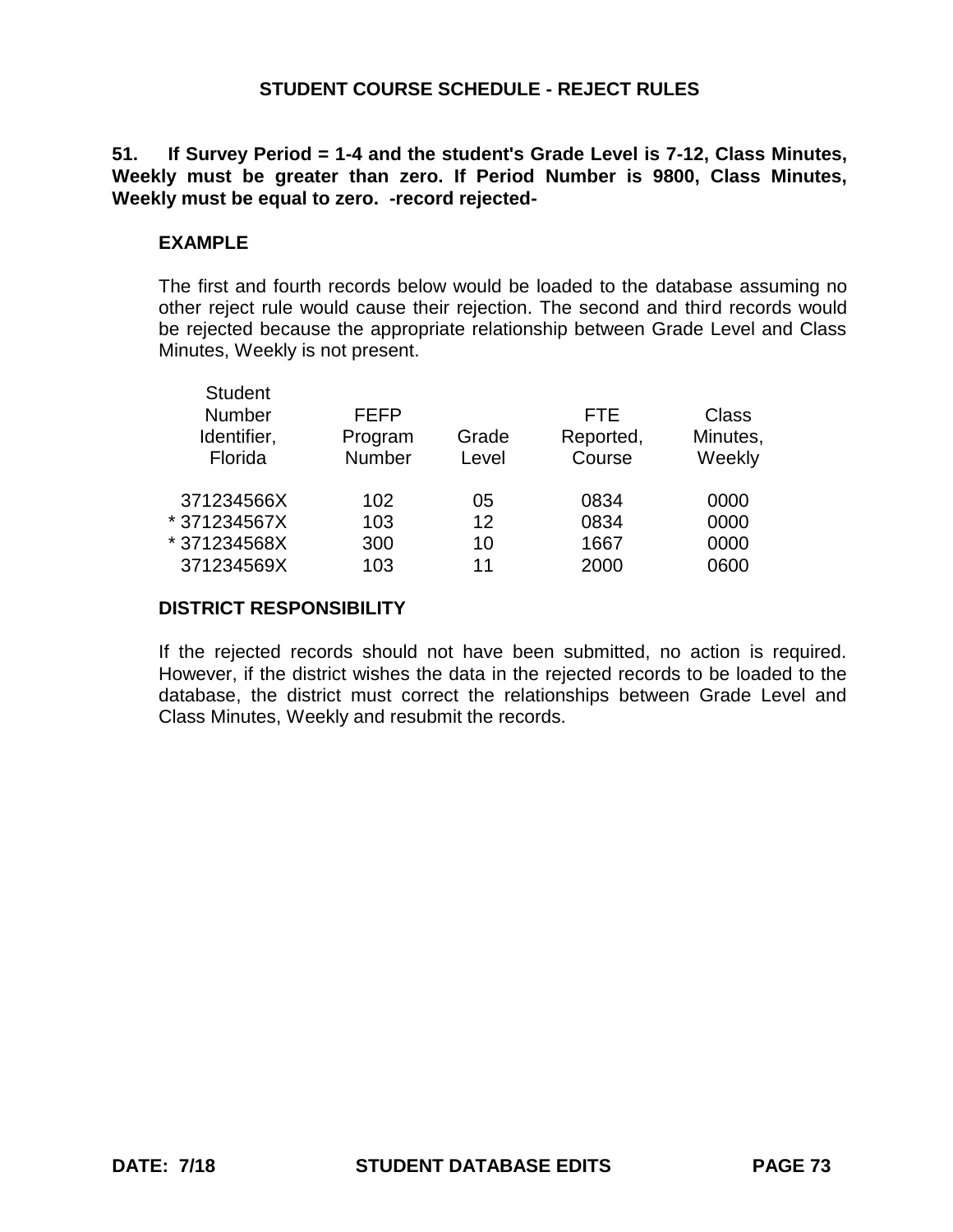# **52. If the School Number, Current Enrollment is N998 (home education) or N999 (private school), then Dual Enrollment Indicator must be Z. -record rejected-**

# **EXAMPLE**

The first two records listed below would be loaded to the database assuming no other reject rule would cause their rejection. The third record would be rejected because the Dual Enrollment Indicator is not Z for a home education student (school of enrollment of N998). The fourth record would be rejected because the Dual Enrollment Indicator is not Z for a private school student (school of enrollment of N999).

| School      |               | <b>Student</b> |               |                |
|-------------|---------------|----------------|---------------|----------------|
| Number,     | Survey        | <b>Number</b>  |               | Dual           |
| Current     | Period        | Identifier,    | Course        | Enrollment     |
| Enrollment  | Code          | Florida        | <b>Number</b> | Indicator      |
|             |               |                |               |                |
| N998        | $\mathcal{P}$ | 123456789X     | 1007350       | Z              |
| N999        | $\mathcal{P}$ | 123456790X     | 1209800       | $\overline{z}$ |
| <b>N998</b> | 2             | 123456791X     | PHY1050       | А              |
| N999        | $\mathcal{P}$ | 123456792X     | 1007350       | А              |
|             |               |                |               |                |

# **DISTRICT RESPONSIBILITY**

If the rejected record should not have been submitted, no action is required. However, if the district wishes the data in the rejected record to be loaded to the database, the district must correct the Dual Enrollment Indicator or the School Number, Current Enrollment and resubmit the record.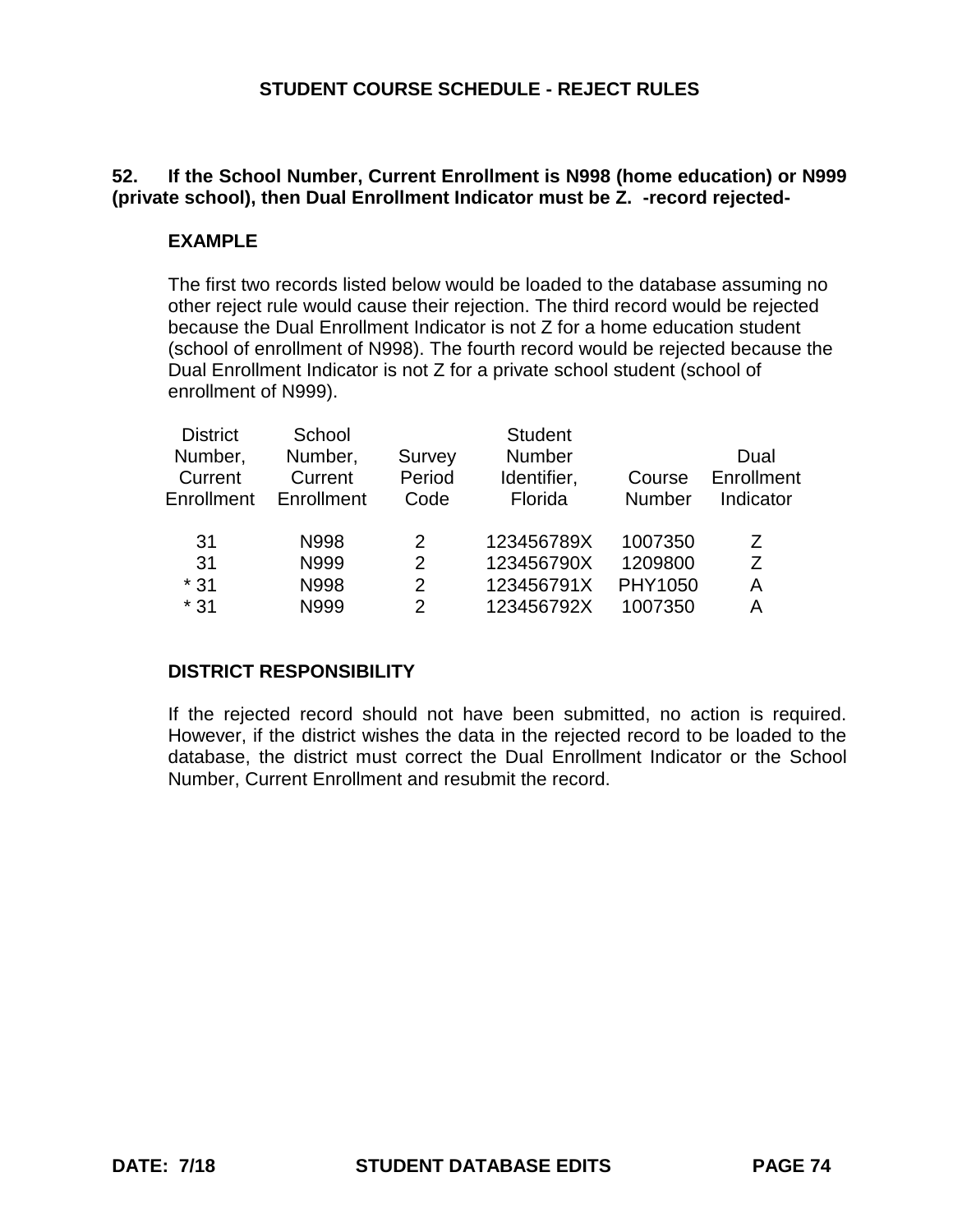- **53. If Course Number begins with a number; and**
	- **is a course number from the Career and Technical Education/Adult General Education Program Edit file (F61730); and**
	- **is not 1006300, 2001310, 2001340, 2003310, 2102360, 2102365, 2102370, 3027010, 3027020, 2000350 or 2000360 with an FEFP Program Number other than 300;**
	- **then the Career and Technical Education/Adult General Education Program Code must be a valid program number for the Course Number submitted, as listed in file F61730.**

**If Course Number begins with three alphabetic characters followed by a zero in the fourth position, and** 

- **is a course number from the Career and Technical Education/Adult General Education Program Edit file (F61730);**
- **then the Career and Technical Education/Adult General Education Program Code must be a valid program number for the Course Number submitted, as listed in file F61730.**

**If Course Number begins with one alphabetic character, and** 

- **is a course number from the Career and Technical Education/Adult General Education Program Edit file (F61730);**
- **then the Career and Technical Education/Adult General Education Program Code must be the same as the Course Number.**

 **–record rejected-**

#### **EXAMPLE**

The first and second records listed below would be loaded to the database assuming no other reject rule would cause their rejection. The third record would be rejected because the Vocational/Adult General Education Program Code is not a valid program number.

| <b>Student Number</b><br>Identifier, Florida | Course<br><b>Number</b> | Vocational/Adult<br><b>General Education</b><br>Program Code |
|----------------------------------------------|-------------------------|--------------------------------------------------------------|
| 630123457X                                   | 8772010                 | 8772000                                                      |
| 630123458X                                   | <b>ACR0041</b>          | C400100                                                      |
| * 630123459X                                 | RTT0532                 | 0000000                                                      |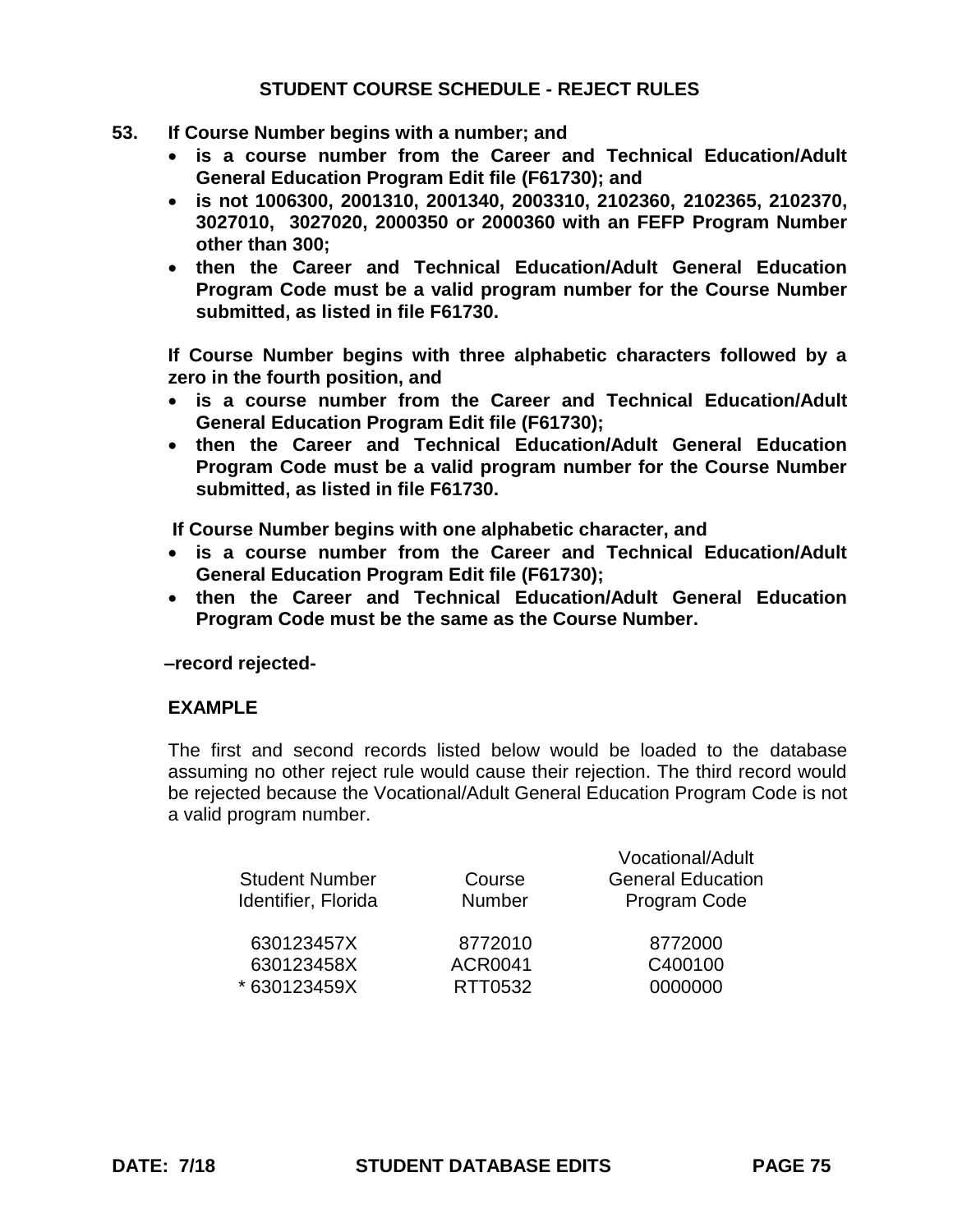### **DISTRICT RESPONSIBILITY**

If the rejected record should not have been submitted, no action is required. However, if the district wishes the data in the rejected record to be loaded to the database, the district must correct the Career and Technical Education/Adult General Education Program Code and resubmit the record.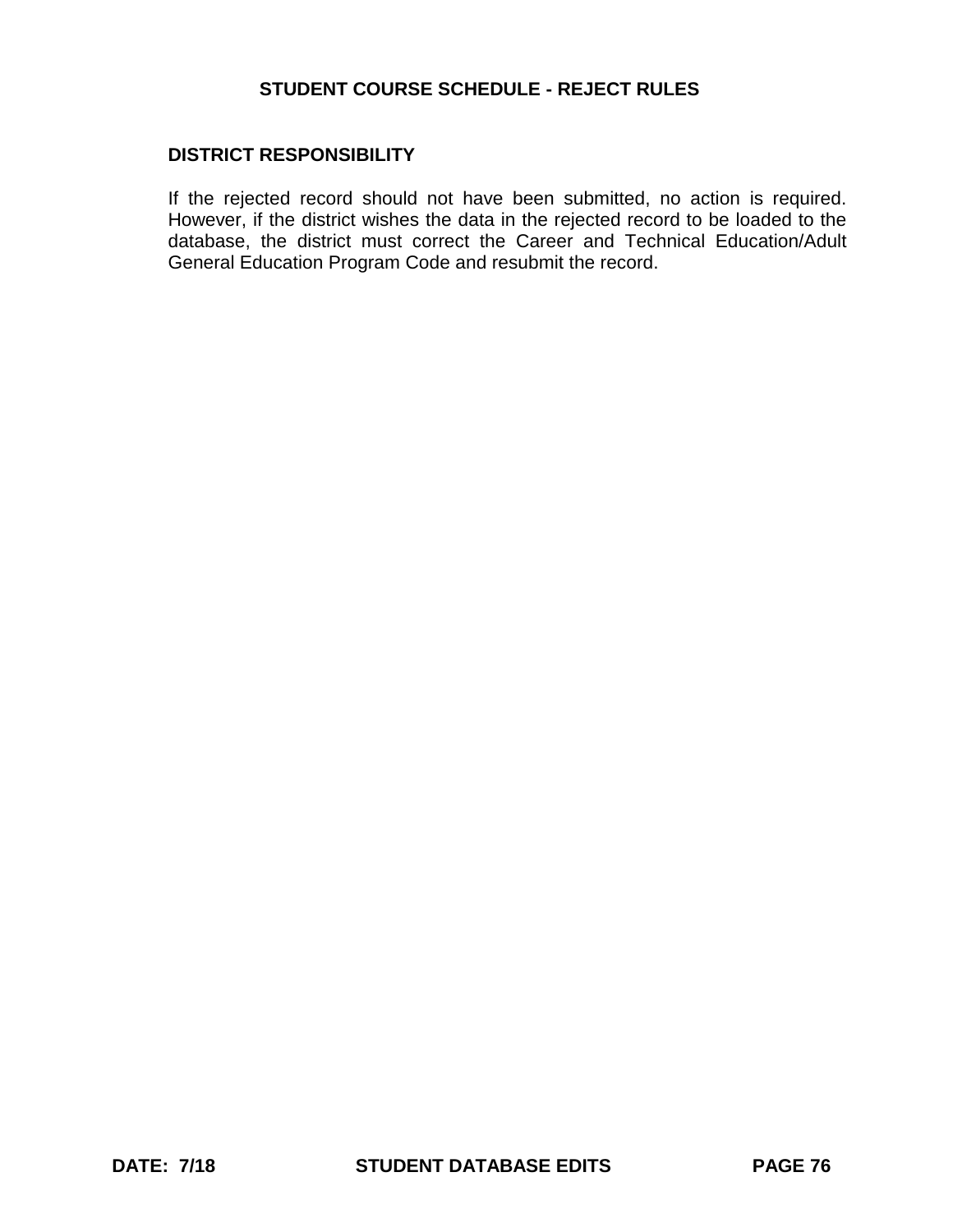- 
- **54. If the Virtual Instruction Provider code is:** 
	- **071 (Florida Virtual School) then Grade Level must be KG-12.**
	- **302 (K12 Florida, LLC) then Grade Level must be KG-12.**
	- **308 (Somerset Academy, Inc.) then Grade Level must be 06-12.**
	- **309 (Edgenuity) then Grade Level must be 06-12.**
	- **311 (Mater Virtual Academy) then Grade Level must be 06-12.**
	- **313 (District VIP – Florida Connections Academy, LLC) then Grade Level must be KG-12.**

# **EXAMPLE**

The first two records listed below would be loaded to the database assuming no other reject rule would cause their rejection. The third record would be rejected because the Grade Level is not valid for the Virtual Instruction Provider code.

| <b>District</b> | School       |        |                |       |             |
|-----------------|--------------|--------|----------------|-------|-------------|
| Number,         | Number,      |        | <b>Student</b> |       |             |
| Current         | Current      | Survey | <b>Number</b>  |       | Virtual     |
| Instruction/    | Instruction/ | Period | Identifier,    | Grade | Instruction |
| Service         | Service      | Code   | Florida        | Level | Provider    |
|                 |              |        |                |       |             |
| 31              | 7001         | 2      | 123456789X     | 04    | 302         |
| 31              | 7001         | 2      | 123456790X     | 09    | 071         |
| $*31$           | 7001         | 2      | 123456791X     | 04    | 308         |
|                 |              |        |                |       |             |

# **DISTRICT RESPONSIBILITY**

If the rejected record should not have been submitted, no action is required. However, if the district wishes the data in the rejected record to be loaded to the database, the district must correct the Virtual Instruction Provider or the Grade Level and resubmit the record.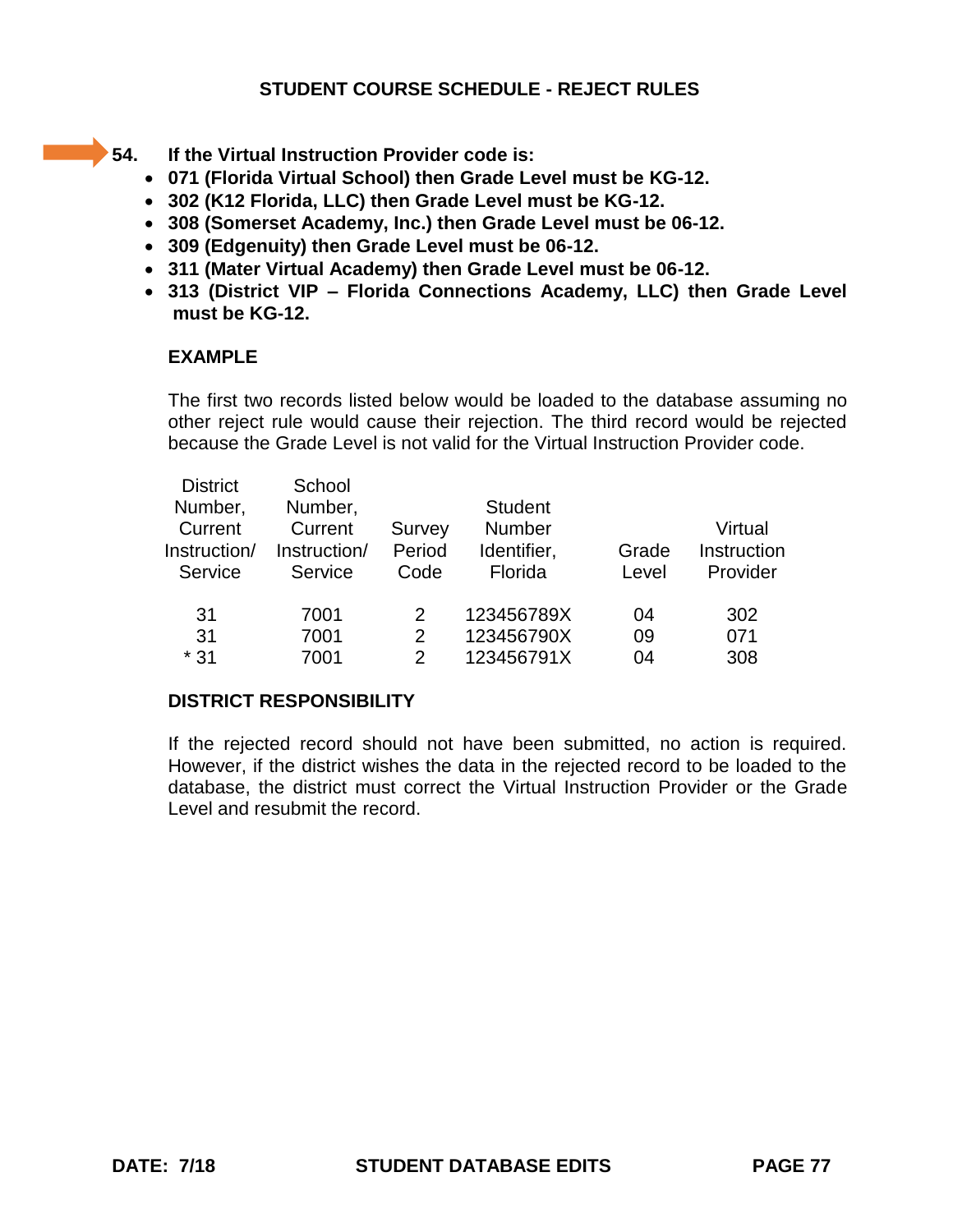- **55. If District Number, Current Instruction is 01-68, 72-75 and** 
	- **School Number, Current Instruction is not 7001, 7004, 7006, or 7023 and**
	- **if Term equals 4, 5, or S,**

**then Survey Period Code must be 1 or 4.**

**If District Number, Current Instruction is 71 and**

- **School Number, Current Instruction equals 0500, 0600 or 0700 and**
- **if Term equals 4, 5, or S,**

**then Survey Period Code must be 1, 2, 3 or 4.**

**If District Number, Current Instruction is 71 and School Number, Current Instruction equals 0300 or 400,**

- **Or If District Number, Current Instruction is 01-68, 72-75 and if School Number, Current Instruction is 7001, 7004, 7006, or 7023 and**
- **if Term equals 4, 5 or S**

**then Survey Period Code must be 4.**

**-record rejected-**

#### **EXAMPLE**

The first two records listed below would be loaded to the database assuming no other reject rule would cause their rejection. The third and fourth records would be rejected because the Term code is not valid for the Survey Period Code.

| <b>District</b> |                |               |        |      |
|-----------------|----------------|---------------|--------|------|
| Number,         | <b>Student</b> |               |        |      |
| Current         | <b>Number</b>  |               | Survey |      |
| Instruction/    | Identifier,    | Course        | Period |      |
| Service         | Florida        | <b>Number</b> | Code   | Term |
| 01              | 0123456786X    | 5100070       | 1      | 4    |
| 01              | 0123456787X    | 5100070       | 4      | 5    |
| $*01$           | 0123456788X    | 5100070       | 2      | S    |
| * 01            | 0123456789X    | 5100070       | 3      | S    |
|                 |                |               |        |      |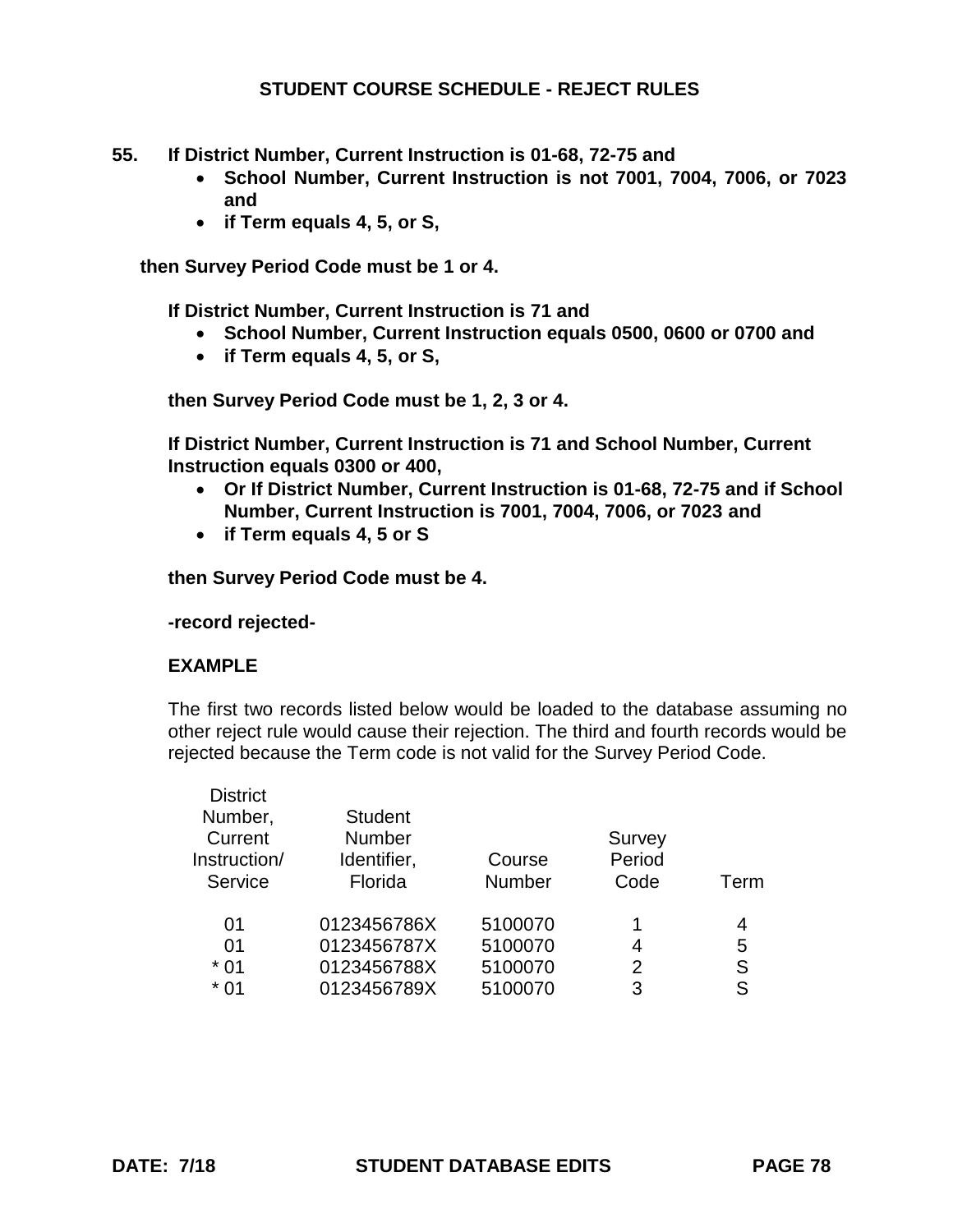## **DISTRICT RESPONSIBILITY**

If the rejected records should not have been submitted, no action is required. However, if the district wishes the data in the rejected records to be loaded to the database, the district must correct the Term or Survey Period Code and resubmit the records.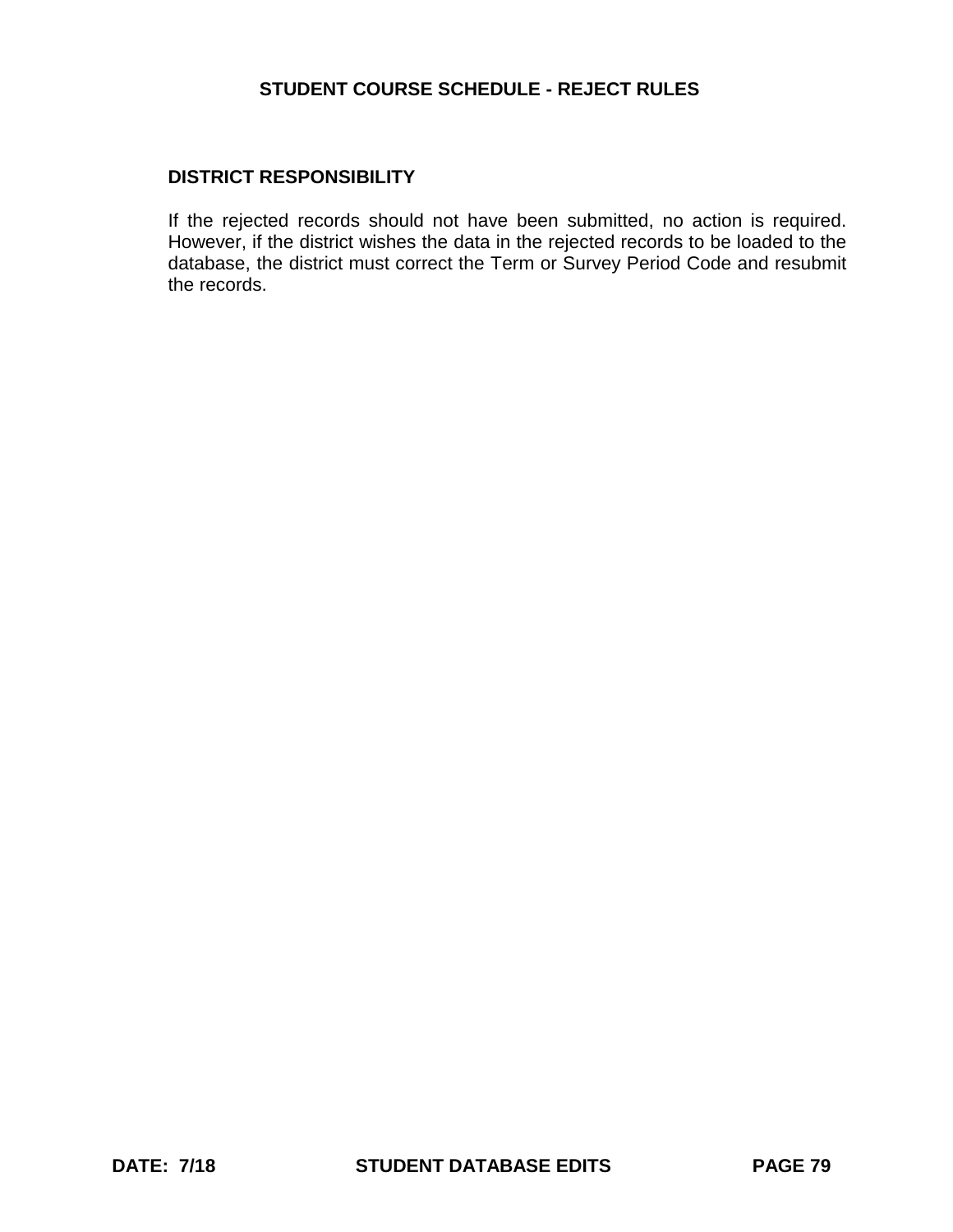# **56. If Grade Level code is PK and the FEFP Program Number is not 111, 254 or 255, then FEFP Program Number must be 101 or 999. -record rejected-**

## **EXAMPLE**

The first two records listed below would be loaded to the database assuming no other reject rule would cause their rejection. The last record would be rejected because the student's Grade Level code is PK, the student is not exceptional and the FEFP Program Number is not 101 or 999.

| <b>Student</b><br><b>Number</b><br>Identifier,<br>Florida | <b>FEFP</b><br>Program<br>Number | Grade<br>Level | FTE<br>Reported,<br>Course |
|-----------------------------------------------------------|----------------------------------|----------------|----------------------------|
| 381234566X                                                | 254                              | PK.            | 0834                       |
| 381234567X                                                | 999                              | <b>PK</b>      | 0000                       |
| *381234568X                                               | 102                              | <b>PK</b>      | 0834                       |

## **DISTRICT RESPONSIBILITY**

If the rejected record should not have been submitted, no action is required. However, if the district wishes the data in the rejected record to be loaded to the database, the district must correct either the Grade Level or the FEFP Program Number and resubmit the record.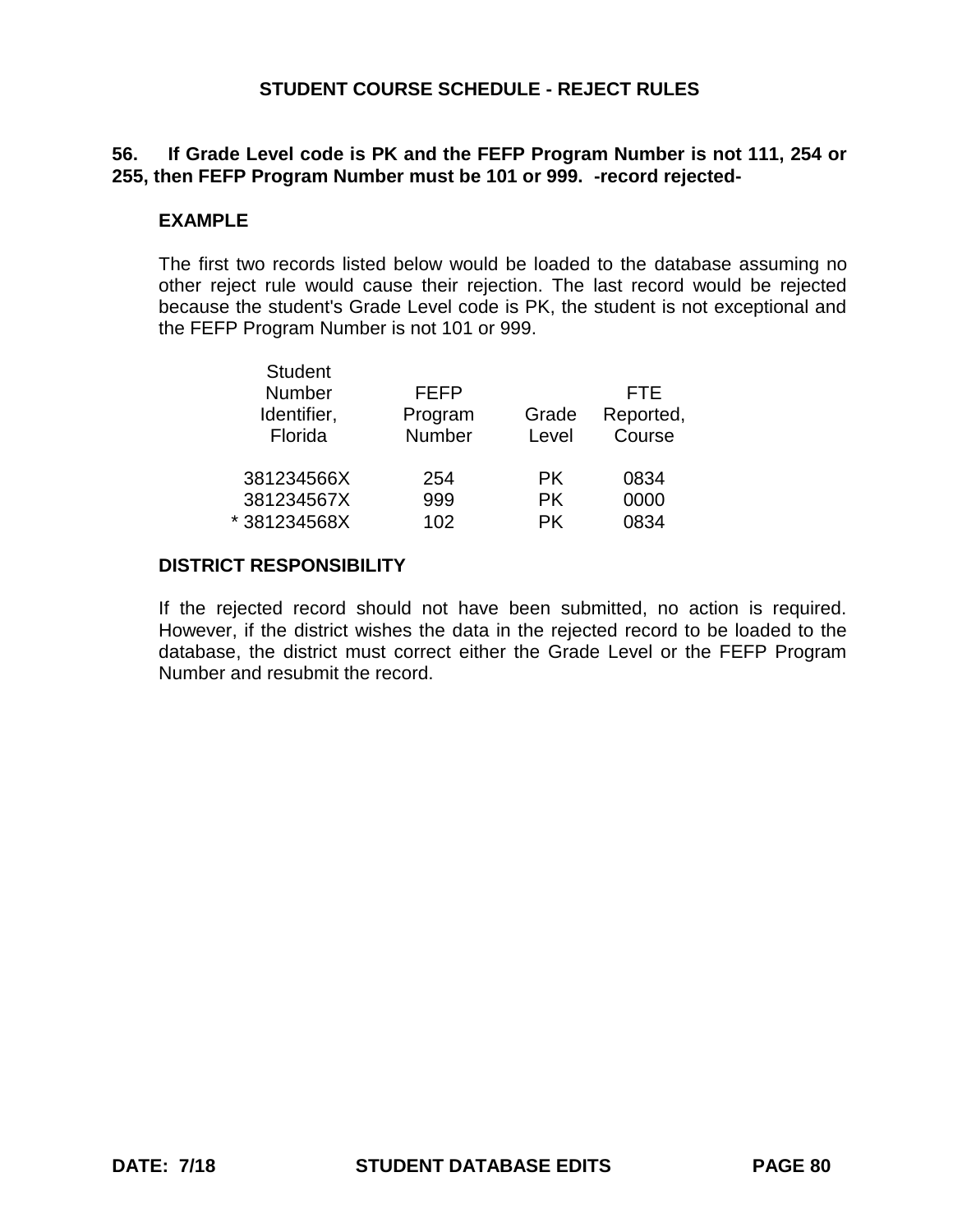**57. If School Number, Current Instruction/Service is 7001, then the Virtual Instruction Provider code must be a valid code in Appendix CC.** 

**All other schools except Virtual Charter Schools (where on the Master School ID file School Function Setting = V and Charter School Status is not equal to Z) must be ZZZ. -record rejected-**

# **EXAMPLE**

The first two records listed below would be loaded to the database assuming no other reject rule would cause their rejection. The third record would be rejected because the Virtual Instruction Provider code is not valid for the School Number, Current Instruction/Service.

| <b>District</b> | School       |                |                |               |             |
|-----------------|--------------|----------------|----------------|---------------|-------------|
| Number,         | Number,      |                | <b>Student</b> |               |             |
| Current         | Current      | Survey         | Number         |               | Virtual     |
| Instruction/    | Instruction/ | Period         | Identifier,    | Course        | Instruction |
| Service         | Service      | Code           | Florida        | <b>Number</b> | Provider    |
|                 |              |                |                |               |             |
| 31              | 7001         | 2              | 123456789X     | 1001020       | 302         |
| 31              | 0521         | $\overline{2}$ | 123456790X     | 1205010       | ZZZ         |
| $*31$           | 7001         | 2              | 123456791X     | 1303000       | 777         |

# **DISTRICT RESPONSIBILITY**

If the rejected record should not have been submitted, no action is required. However, if the district wishes the data in the rejected record to be loaded to the database, the district must correct the Virtual Instruction Provider or the School Number, Current Instruction/Service and resubmit the record.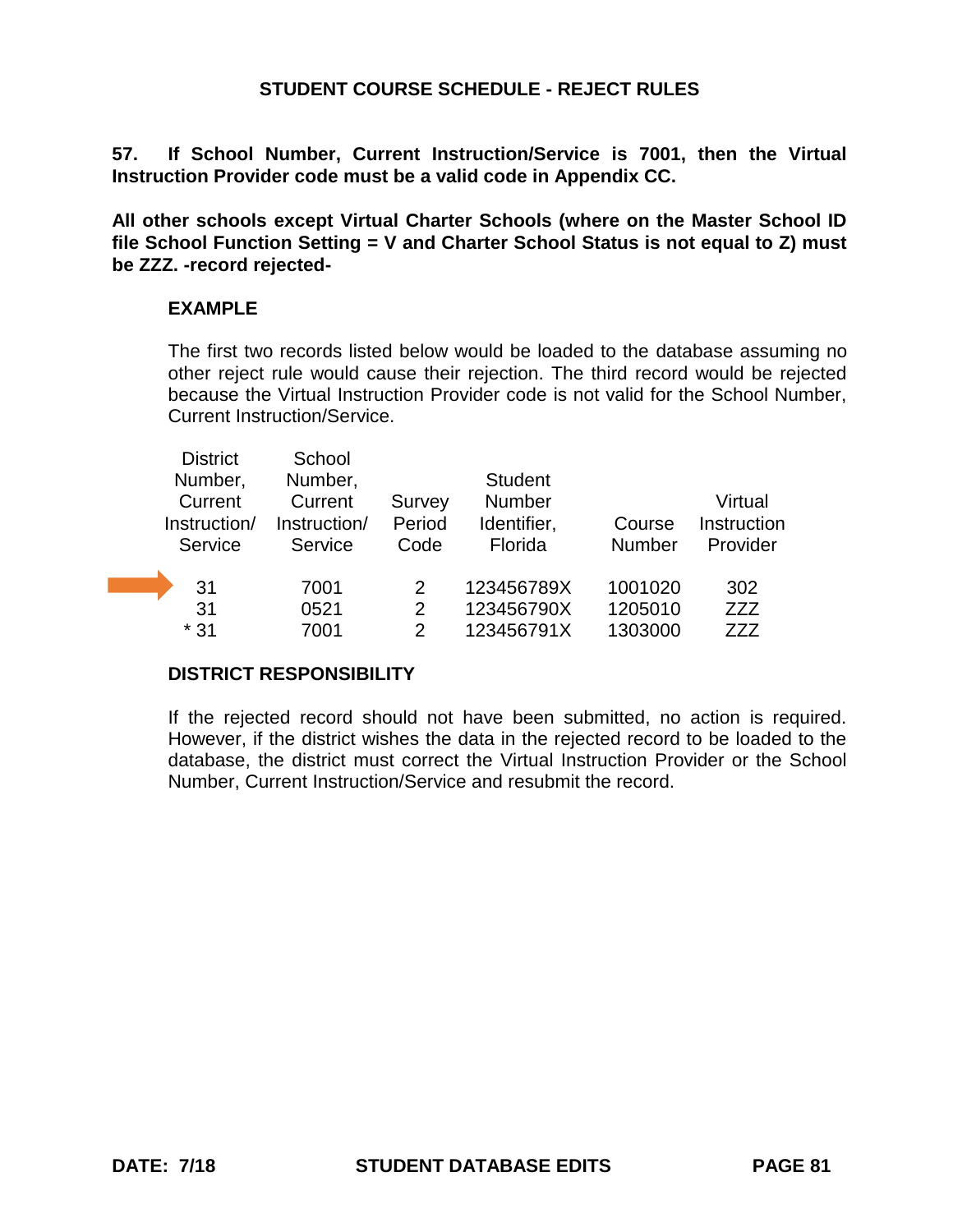**59. If Year-Round/Extended School Year FTE Indicator is A then the Year Round School code on the Master School Identification file must be S or M for the reported School Number, Current Instruction/Service. Match to the Master School Identification file using District Number, Current Instruction/Service and School Number, Current Instruction/Service. -record rejected-**

## **EXAMPLE**

The first two records listed below would be loaded to the database assuming no other reject rule would cause their rejection. The third record would be rejected because the Year-Round/Extended School Year FTE Indicator code is not valid for the School Number, Current Instruction/Service.

## *Student Course Schedule records*

| <b>District</b> |                | School        |        |                        |
|-----------------|----------------|---------------|--------|------------------------|
| Number,         | <b>Student</b> | <b>Number</b> |        | Year-Round/            |
| Current         | <b>Number</b>  | Current       | Survey | <b>Extended School</b> |
| Instruction/    | Identifier,    | Instruction/  | Period | Year FTE               |
| Service         | Florida        | Service       | Code   | Indicator              |
| 01              | 0123456786X    | 0021          | 2      | A                      |
| 01              | 0123456787X    | 0551          | 2      | А                      |
| * 01            | 0123456788X    | 2031          | 2      | А                      |

*Master School Identification file records*

|                 |        | Year   |
|-----------------|--------|--------|
| <b>District</b> | School | Round  |
| <b>Number</b>   | Number | School |
| 01              | 0021   | S      |
| 01              | 0551   | S      |
| * በ1            | 2031   | 7      |

# **DISTRICT RESPONSIBILITY**

If the rejected record should not have been submitted, no action is required. However, if the district wishes the data in the rejected record to be loaded to the database, the district must correct the Year-Round/Extended School Year FTE Indicator code or the Year Round School code on the Master School Identification file and resubmit the record.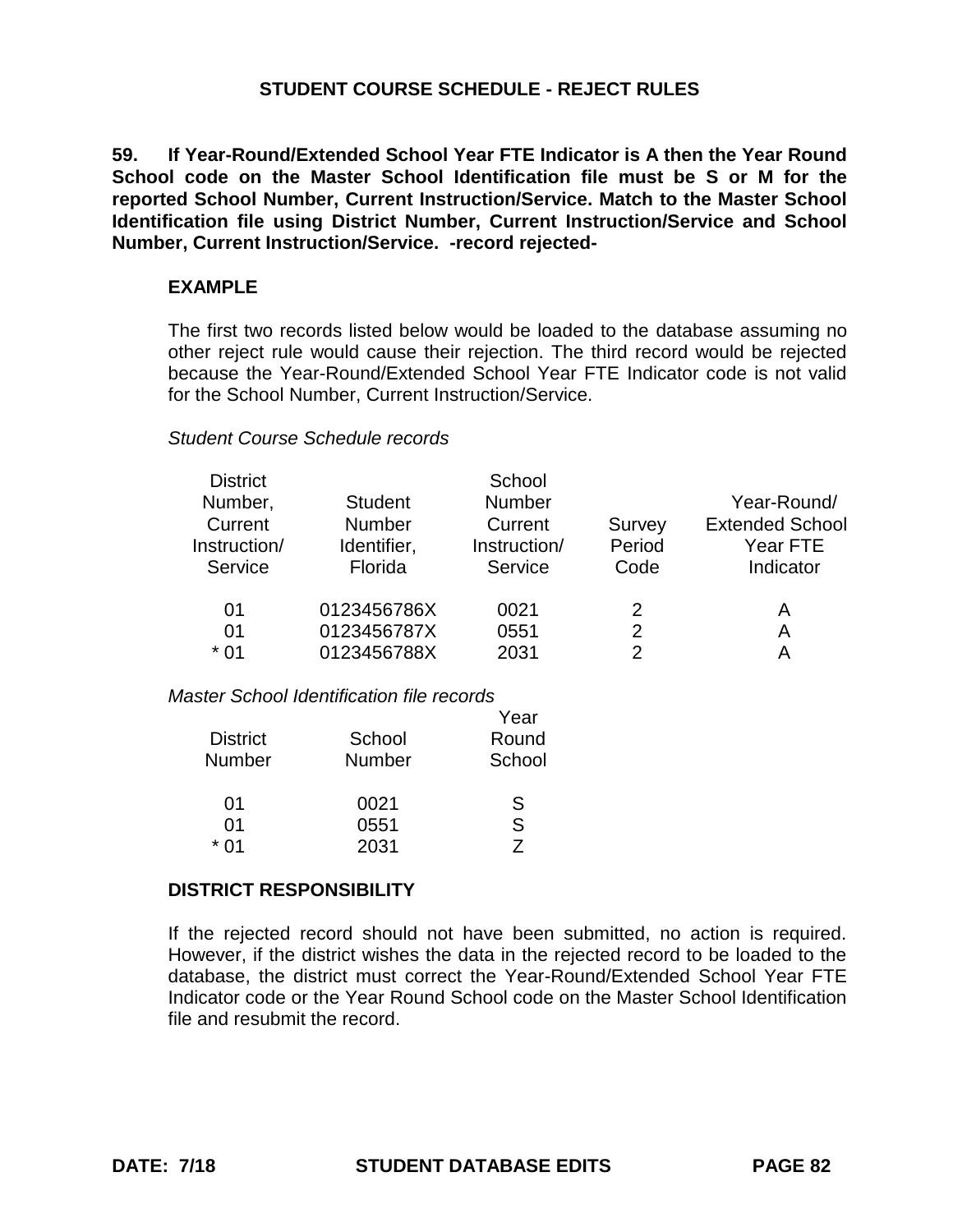**5B. If Grade Level = 06-12 and Course Number contains an alpha character in the first position, then Dual Enrollment Indicator must be other than Z. -record rejected-**

## **EXAMPLE**

The first record listed below would pass this edit. The second record would be rejected because the Grade Level is 12 and the Course Number contains an alpha character, but the dual Enrollment Indicator is Z.

| <b>Student</b><br>Number<br>Identifier,<br>Florida | Course<br><b>Number</b> | Grade<br>Level | Dual<br>Enrollment<br>Indicator |
|----------------------------------------------------|-------------------------|----------------|---------------------------------|
| 630123457X                                         | B070401                 | 12             | C                               |
| * 630123458X                                       | A010304                 | 12             | 7                               |

## **DISTRICT RESPONSIBILITY**

If the rejected record should not have been submitted, no action is required. However, if the district wishes the data in the rejected record to be loaded to the database, the district must correct the relationship between Course Number, Grade Level, and Dual Enrollment Indicator and resubmit the record.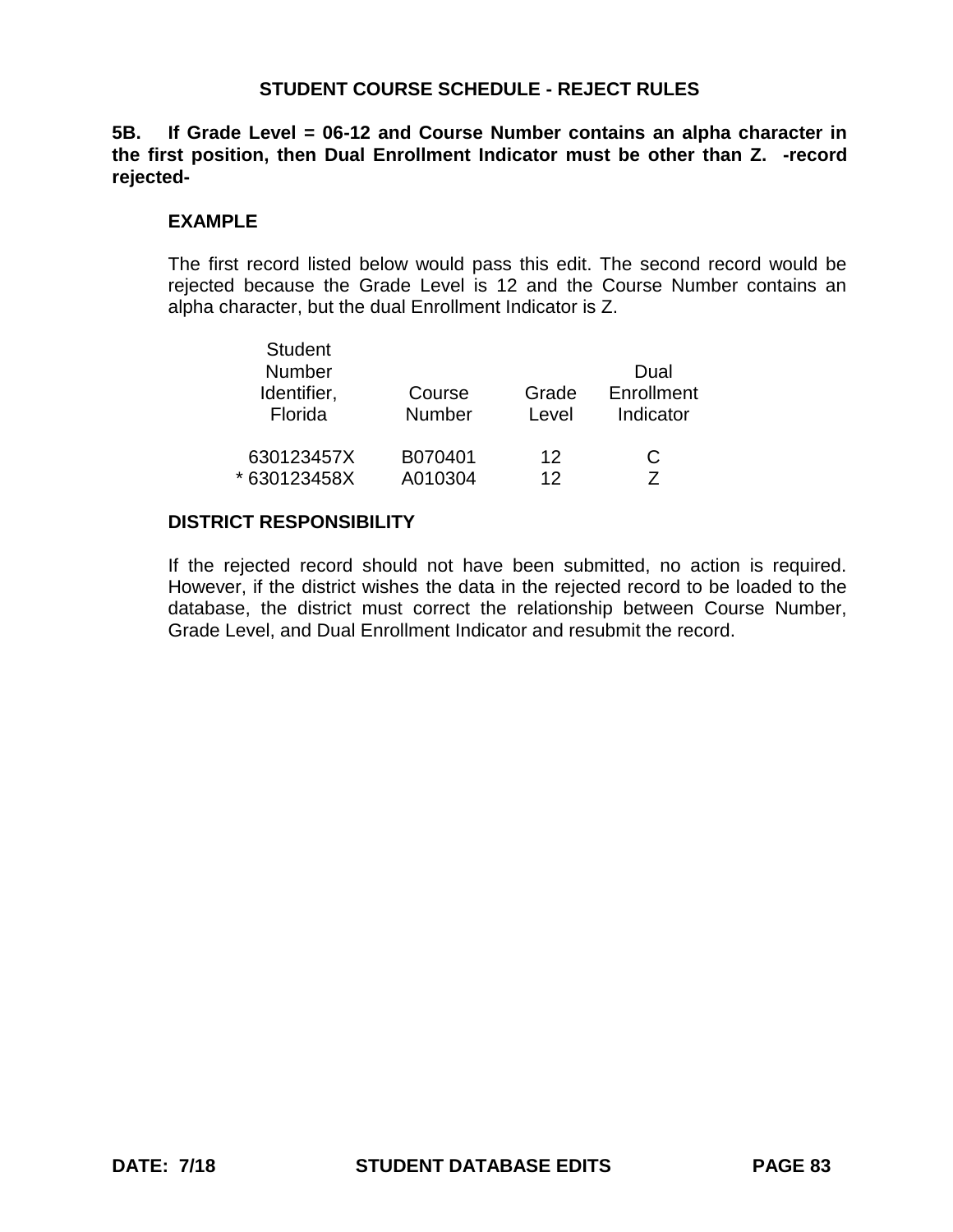**5C. If FEFP Program Number is 130, English Language Learners: Instructional Model code must be C, E, I, O, S, or T unless School Number, Current Enrollment equals 3518. -record rejected-**

## **EXAMPLE**

The first and second records listed below would be loaded to the database assuming no other reject rule would cause their rejection. The third record would be rejected because the relationship between the FEFP Program Number and the English Language Learners: Instructional Model is not valid.

| <b>Student</b><br>Number<br>Identifier,<br>Florida | School<br>Number,<br>Current<br>Enrollment | <b>FEFP</b><br>Program<br><b>Number</b> | English Language<br>Learners:<br>Instructional<br>Model |
|----------------------------------------------------|--------------------------------------------|-----------------------------------------|---------------------------------------------------------|
| 123456789X<br>123456780X                           | 0021<br>3518                               | 130<br>130                              | С                                                       |
| * 123456790X                                       | 0021                                       | 130                                     |                                                         |

## **DISTRICT RESPONSIBILITY**

If the rejected record should not have been submitted, no action is required. However, if the district wishes the data in the rejected record to be loaded to the database, the district must correct either the FEFP Program Number or the English Language Learners: Instructional Model and resubmit the record.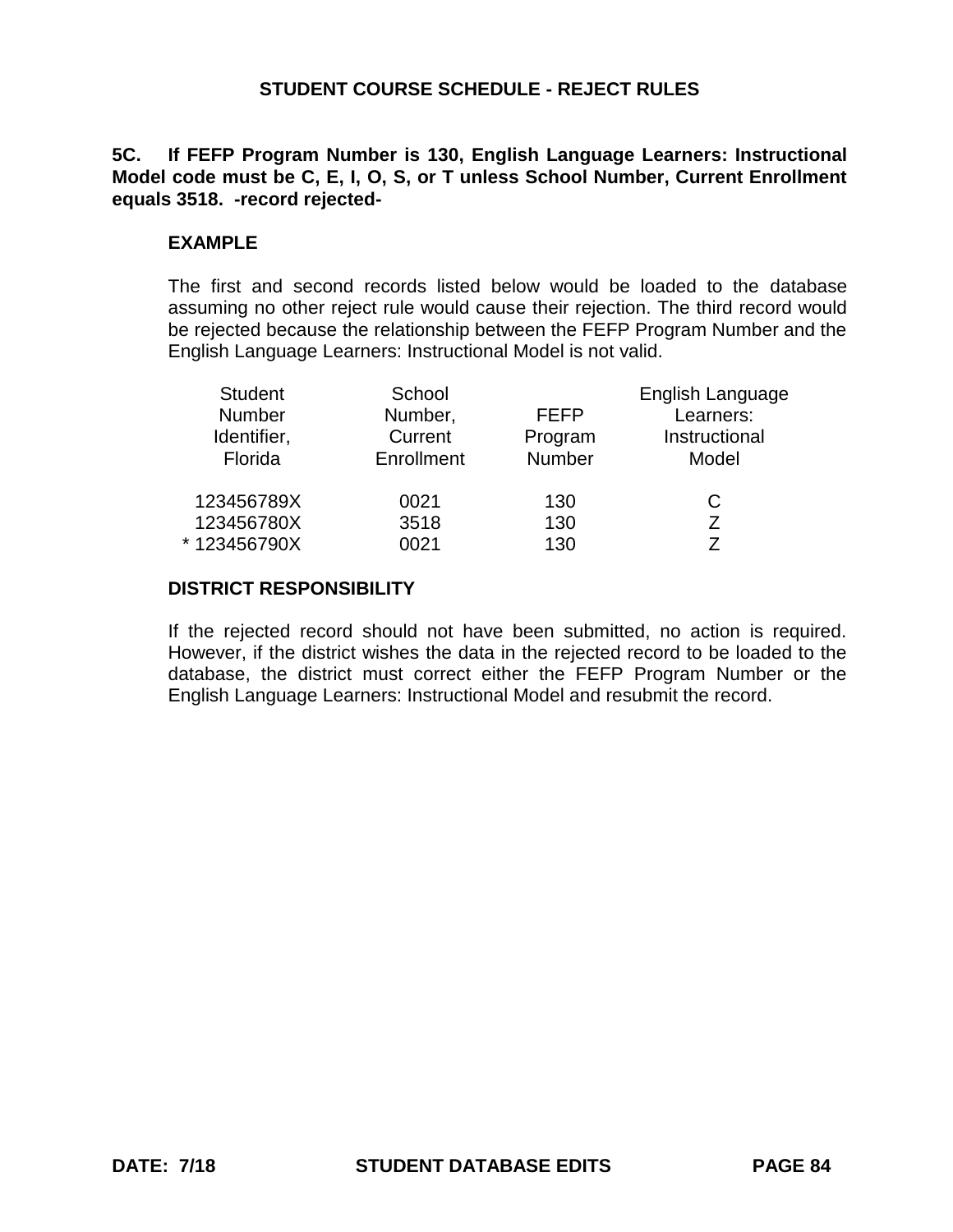# **5D. If Survey Period Code is 2 or 3, then Day of Week Scheduled, Monday must be Y or N. -record rejected-**

### **EXAMPLE**

The first and third records listed below would be loaded to the database assuming no other reject rule would cause their rejection. The second record would be rejected because Day of Week Scheduled, Monday is invalid.

| <b>Student</b> |         |      | Day of     |        |
|----------------|---------|------|------------|--------|
| Number         |         | Days | Week       | Survey |
| Identifier,    | Course  | Per  | Scheduled, | Period |
| Florida        | Number  | Week | Monday     | Code   |
| 371234566X     | 1200310 | 5    | Y          | 2      |
| * 371234568X   | 1200310 |      | 7          | 2      |
| 371234569X     | 1200310 | っ    | N          | 2      |

#### **DISTRICT RESPONSIBILITY**

If the rejected record should not have been submitted, no action is required. However, if the district wishes the data in the rejected records to be loaded to the database, the district must correct the Day of Week Scheduled, Monday and resubmit the record.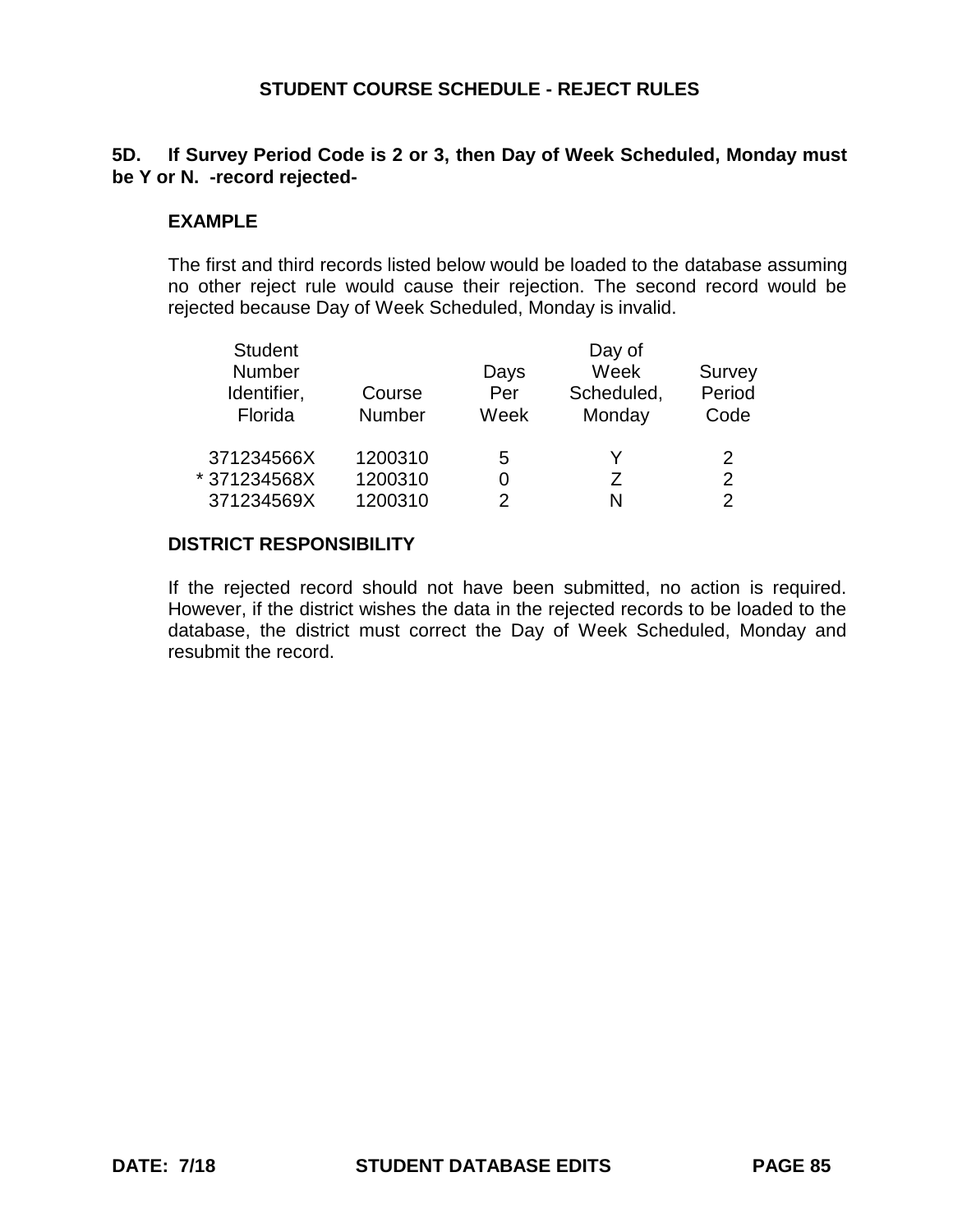# **5E. If Survey Period Code is 2 or 3, then Day of Week Scheduled, Tuesday must be Y or N. -record rejected-**

### **EXAMPLE**

The first and third records listed below would be loaded to the database assuming no other reject rule would cause their rejection. The second record would be rejected because Day of Week Scheduled, Tuesday is invalid.

| <b>Student</b> |         |      | Day of     |        |
|----------------|---------|------|------------|--------|
| Number         |         | Days | Week       | Survey |
| Identifier,    | Course  | Per  | Scheduled, | Period |
| Florida        | Number  | Week | Tuesday    | Code   |
| 371234566X     | 1200310 | 5    | Y          | 2      |
| * 371234568X   | 1200310 |      | 7          | 2      |
| 371234569X     | 1200310 | っ    | N          | 2      |

#### **DISTRICT RESPONSIBILITY**

If the rejected record should not have been submitted, no action is required. However, if the district wishes the data in the rejected records to be loaded to the database, the district must correct the Day of Week Scheduled, Tuesday and resubmit the record.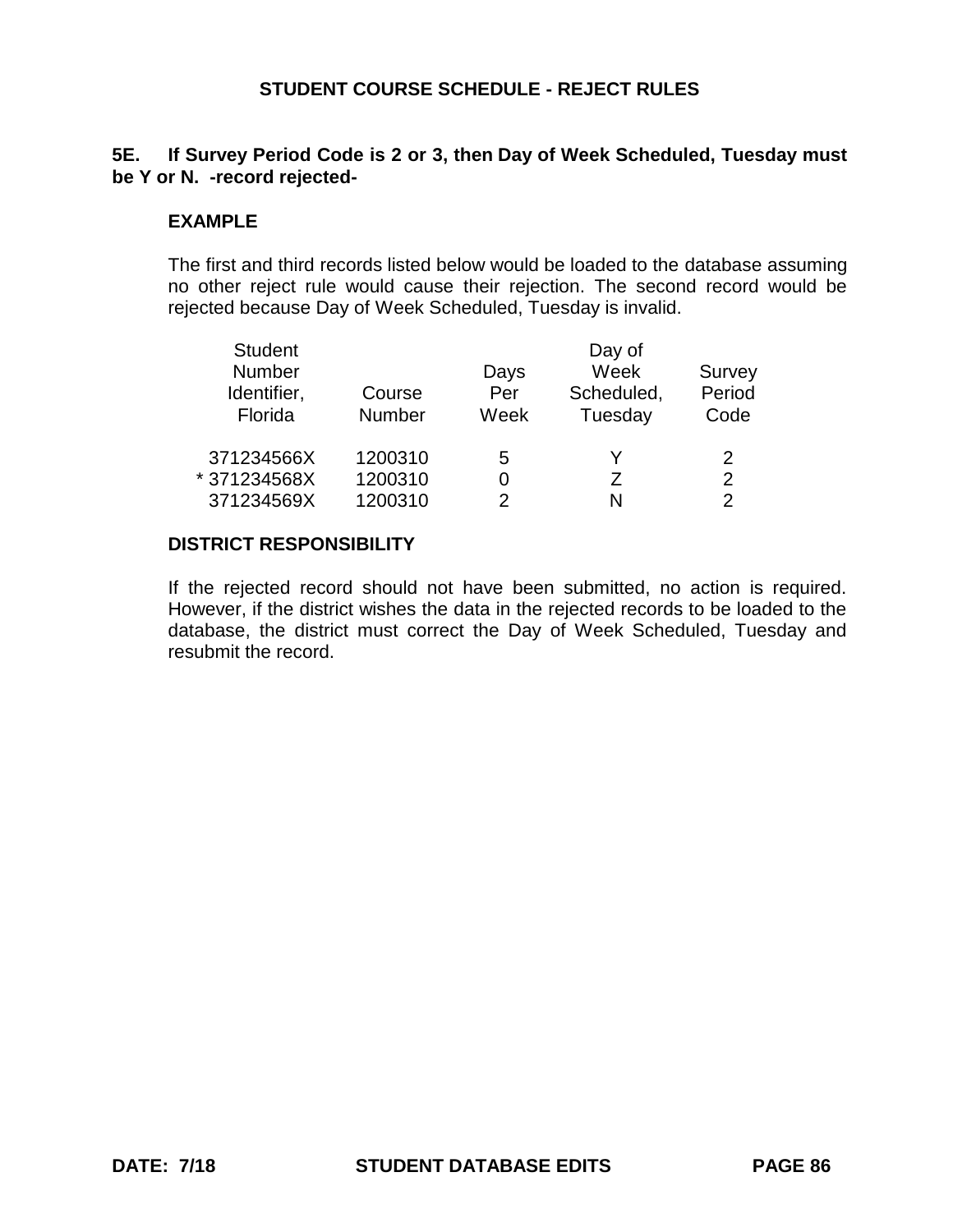# **5F. If Survey Period Code is 2 or 3, then Day of Week Scheduled, Wednesday must be Y or N. -record rejected-**

### **EXAMPLE**

The first and third records listed below would be loaded to the database assuming no other reject rule would cause their rejection. The second record would be rejected because Day of Week Scheduled, Wednesday is invalid.

| <b>Student</b> |         | Day of |            |        |  |
|----------------|---------|--------|------------|--------|--|
| Number         |         | Days   | Week       | Survey |  |
| Identifier,    | Course  | Per    | Scheduled, | Period |  |
| Florida        | Number  | Week   | Wednesday  | Code   |  |
| 371234566X     | 1200310 | 5      | Y          | 2      |  |
| * 371234568X   | 1200310 |        | 7          | 2      |  |
| 371234569X     | 1200310 | 2      | N          | 2      |  |

#### **DISTRICT RESPONSIBILITY**

If the rejected record should not have been submitted, no action is required. However, if the district wishes the data in the rejected records to be loaded to the database, the district must correct the Day of Week Scheduled, Wednesday and resubmit the record.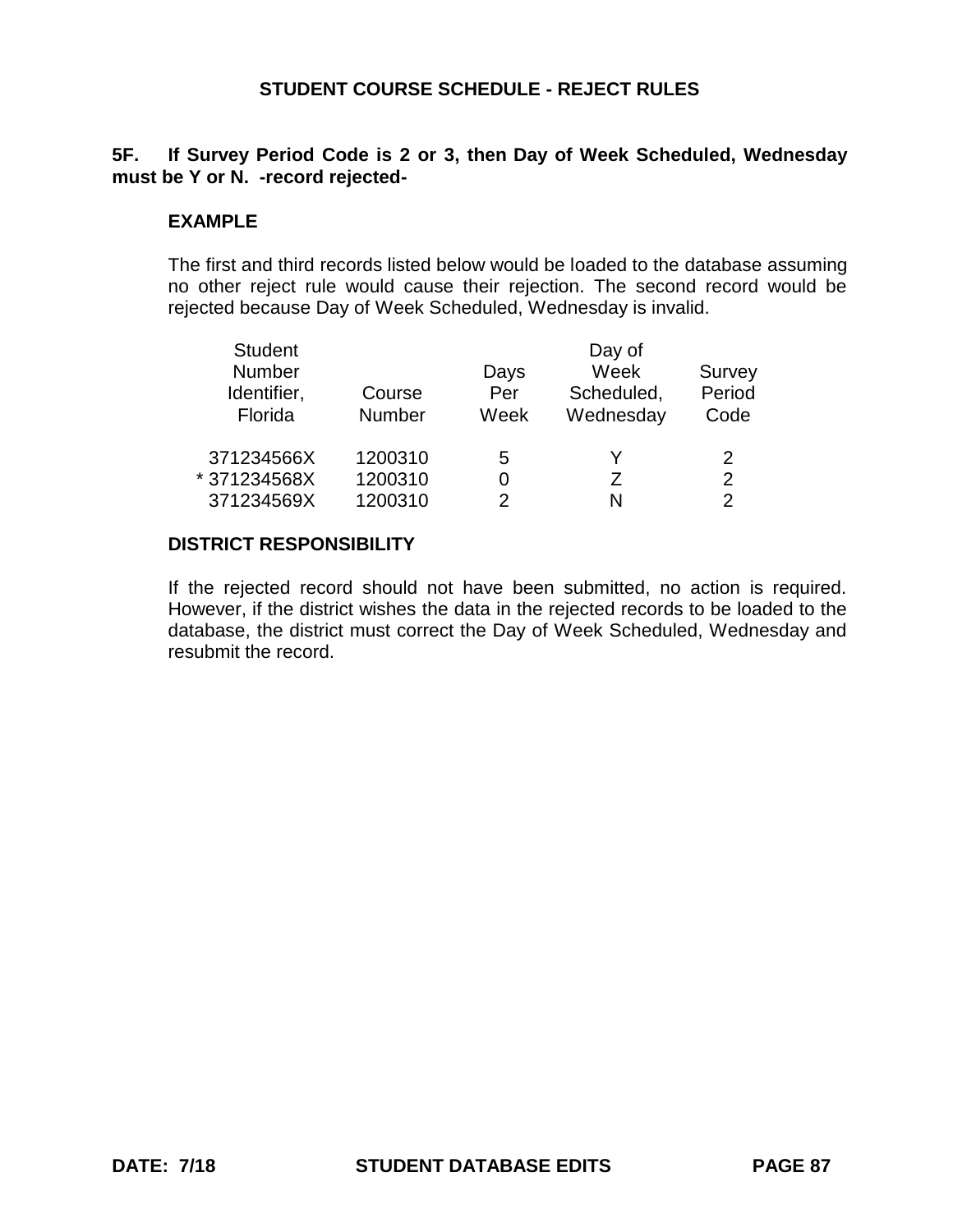# **5G. If Survey Period Code is 2 or 3, then Day of Week Scheduled, Thursday must be Y or N. -record rejected-**

#### **EXAMPLE**

The first and third records listed below would be loaded to the database assuming no other reject rule would cause their rejection. The second record would be rejected because Day of Week Scheduled, Thursday is invalid.

| <b>Student</b> |               |      | Day of     |        |
|----------------|---------------|------|------------|--------|
| Number         |               | Days | Week       | Survey |
| Identifier,    | Course        | Per  | Scheduled, | Period |
| Florida        | <b>Number</b> | Week | Thursday   | Code   |
|                |               |      |            |        |
| 371234566X     | 1200310       | 5    | v          | 2      |
| *371234568X    | 1200310       |      | 7          | 2      |
| 371234569X     | 1200310       |      | N          | 2      |

#### **DISTRICT RESPONSIBILITY**

If the rejected record should not have been submitted, no action is required. However, if the district wishes the data in the rejected records to be loaded to the database, the district must correct the Day of Week Scheduled, Thursday and resubmit the record.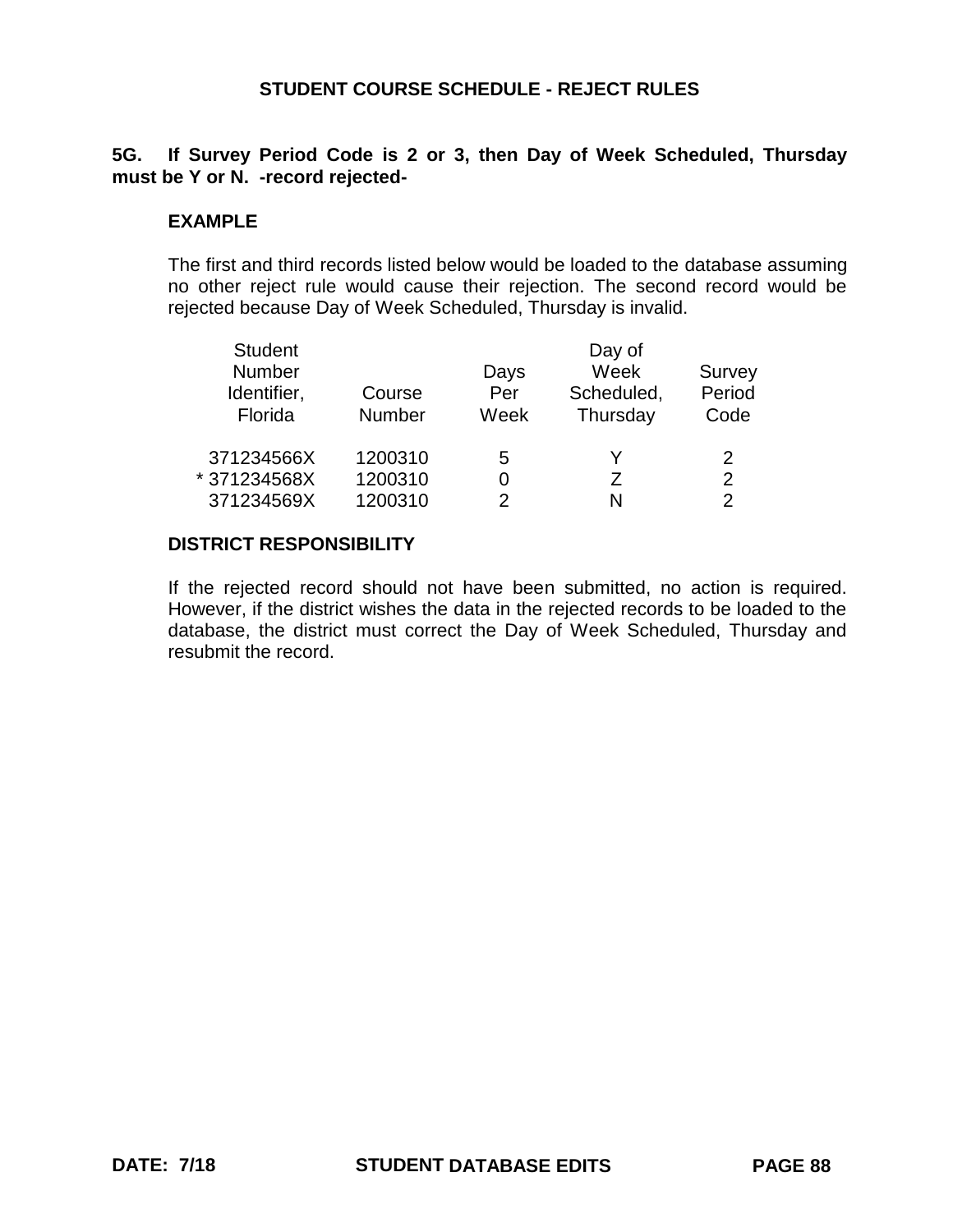# **5H. If Survey Period Code is 2 or 3, then Day of Week Scheduled, Friday must be Y or N. -record rejected-**

## **EXAMPLE**

The first and third records listed below would be loaded to the database assuming no other reject rule would cause their rejection. The second record would be rejected because Day of Week Scheduled, Friday is invalid.

| <b>Student</b> |         |      | Day of     |        |
|----------------|---------|------|------------|--------|
| Number         |         | Days | Week       | Survey |
| Identifier,    | Course  | Per  | Scheduled, | Period |
| Florida        | Number  | Week | Friday     | Code   |
| 371234566X     | 1200310 | 5    | Y          | 2      |
| * 371234568X   | 1200310 |      | 7          | 2      |
| 371234569X     | 1200310 | っ    | N          | 2      |

#### **DISTRICT RESPONSIBILITY**

If the rejected record should not have been submitted, no action is required. However, if the district wishes the data in the rejected records to be loaded to the database, the district must correct the Day of Week Scheduled, Friday and resubmit the record.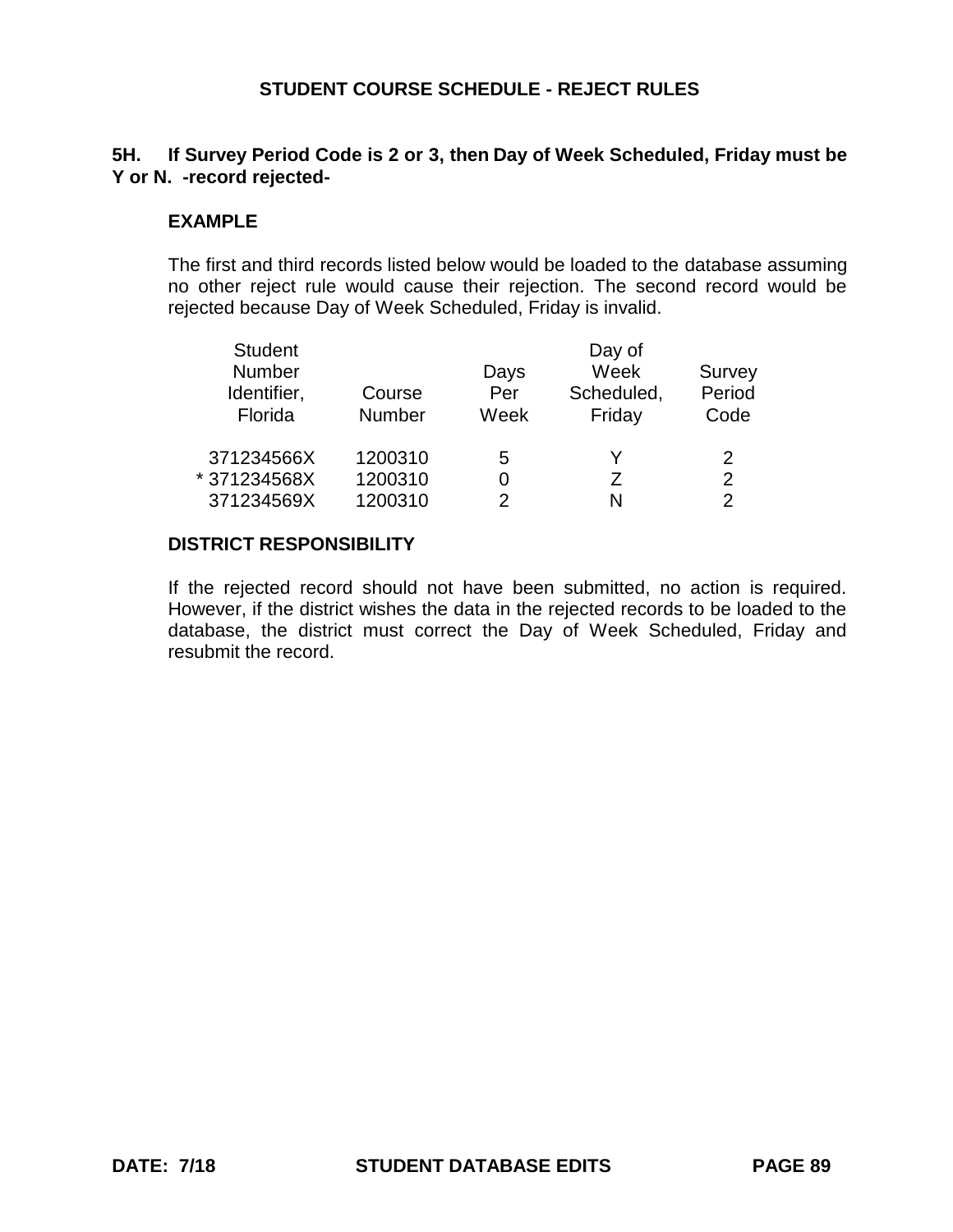# **5I. If Survey Period Code is 2 or 3, then Day of Week Scheduled, Saturday must be Y or N. -record rejected-**

### **EXAMPLE**

The first and third records listed below would be loaded to the database assuming no other reject rule would cause their rejection. The second record would be rejected because Day of Week Scheduled, Saturday is invalid.

| <b>Student</b> |         | Day of |            |        |  |
|----------------|---------|--------|------------|--------|--|
| Number         |         | Days   | Week       | Survey |  |
| Identifier,    | Course  | Per    | Scheduled, | Period |  |
| Florida        | Number  | Week   | Saturday   | Code   |  |
| 371234566X     | 1200310 | 5      | Y          | 2      |  |
| * 371234568X   | 1200310 |        | 7          | 2      |  |
| 371234569X     | 1200310 | 2      | N          | 2      |  |

#### **DISTRICT RESPONSIBILITY**

If the rejected record should not have been submitted, no action is required. However, if the district wishes the data in the rejected records to be loaded to the database, the district must correct the Day of Week Scheduled, Saturday and resubmit the record.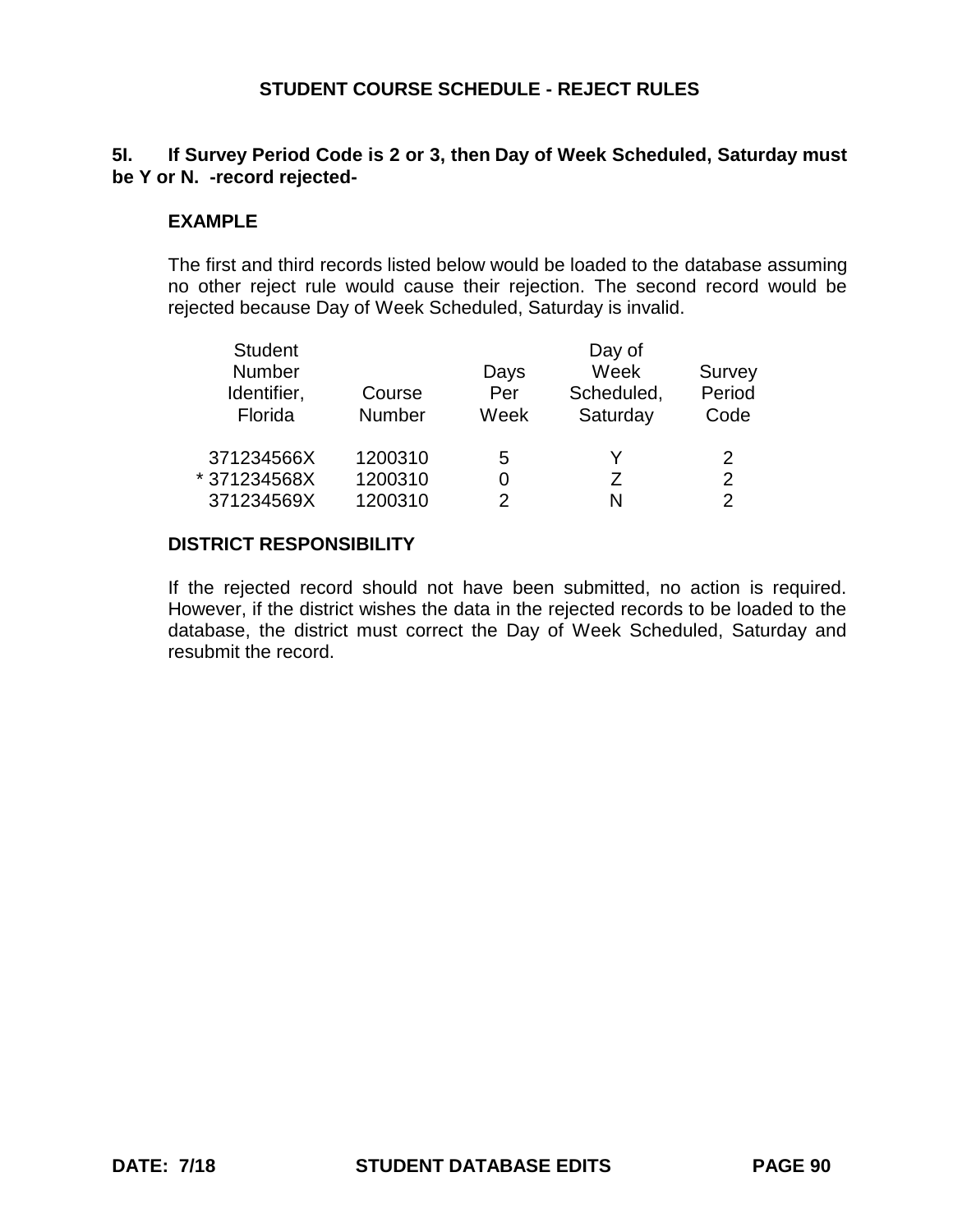## **5K. If Survey Period Code is 2 or 3, and**

**If School Number, Current Enrollment does not equal 3518; or the School Number, Current Instruction/Service is not 7001, 7004, 7006 or 7023; or the School Number, Current Instruction/Service has a School Function Setting of V and a Charter School Status not equal to Z on the Master School Identification file,** 

**then at least one of the following must be Y: Day of Week Scheduled, Monday; Day of Week Scheduled, Tuesday; Day of Week Scheduled, Wednesday; Day of Week Scheduled, Thursday; Day of Week Scheduled, Friday or Day of Week Scheduled, Saturday . -record rejected-**

#### **EXAMPLE**

The first and third records listed below would be loaded to the database assuming no other reject rule would cause their rejection. The second record would be rejected because none of the Day of Week Scheduled elements are coded Y.

|                |       |        | Day  | Day   | Day  | Day                                              | Day  | Day  |                  |
|----------------|-------|--------|------|-------|------|--------------------------------------------------|------|------|------------------|
| <b>Student</b> | Sch.  |        | οf   | Ωf    | Ωf   | Ωf                                               | Ωf   | Ωf   |                  |
| <b>Number</b>  | Num., | Days   | Week | Week  | Week | Week                                             |      |      | Week Week Survey |
| Identifier.    | Curr. | Per    |      |       |      | Schd., Schd., Schd., Schd., Schd., Schd., Period |      |      |                  |
| Florida        | Enr   | Week   | Mon. | Tues. |      | Wed. Thurs.                                      | Fri. | Sat. | Code             |
| 371234566X     |       |        |      |       |      |                                                  |      |      |                  |
| * 371234568X   | 0411  | 5<br>3 |      |       |      |                                                  |      |      | 2                |
|                | 0411  |        | N    |       | N.   |                                                  | N    |      |                  |
| 371234569X     | 3518  | 0      | N    | N     | N.   | N                                                | N    | N    | 2                |

## **DISTRICT RESPONSIBILITY**

If the rejected record should not have been submitted, no action is required. However, if the district wishes the data in the rejected records to be loaded to the database, the district must correct at least one Day of Week Scheduled and resubmit the record.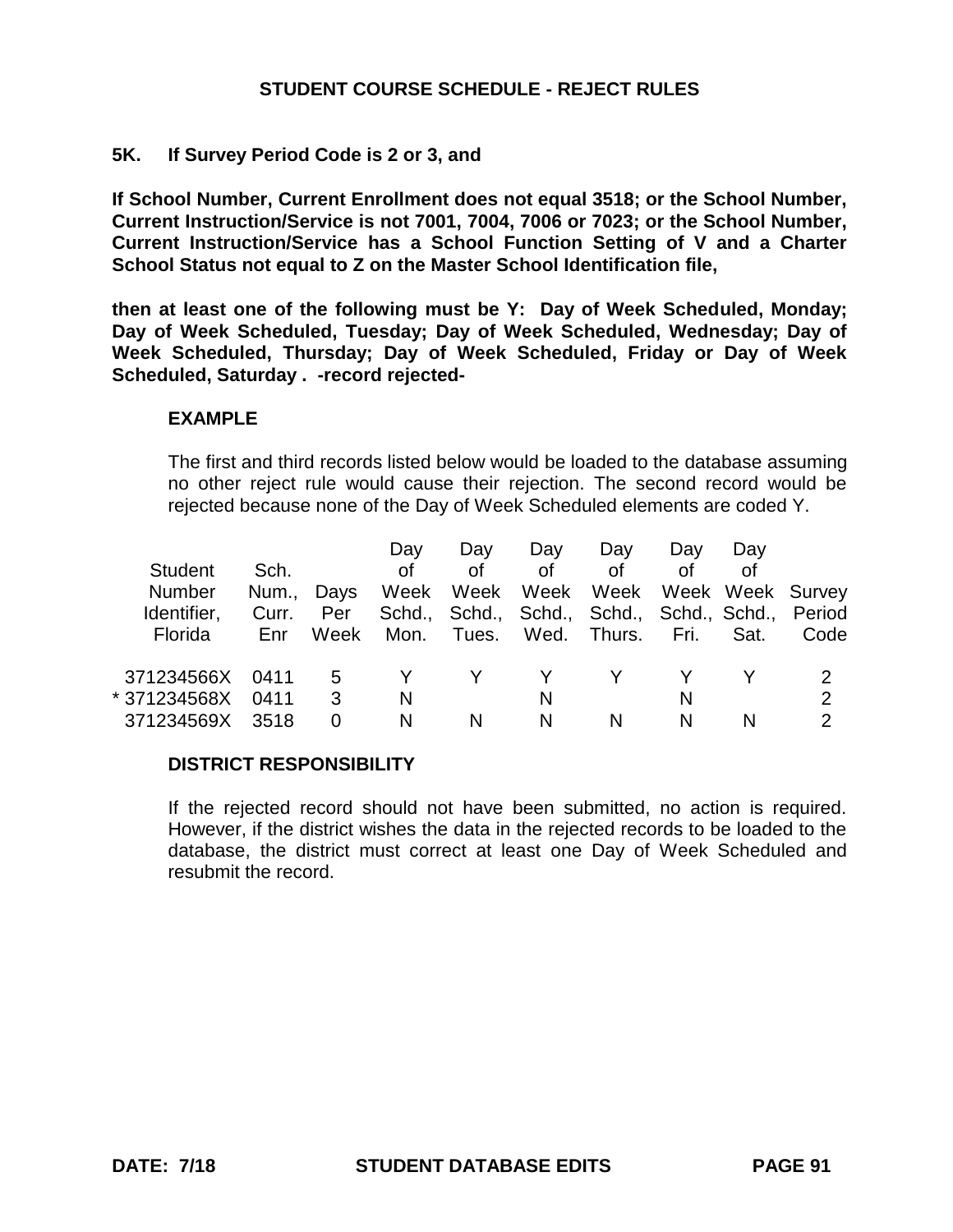# **5L.** If Survey Period Code is 2 or 3, then Day of Week Scheduled, Alternate Date **Certain must be Y, N or Z. -record rejected-**

### **EXAMPLE**

The first and third records listed below would be loaded to the database assuming no other reject rule would cause their rejection. The second record would be rejected because Day of Week Scheduled, Alternate Date Certain is blank.

| <b>Student</b><br><b>Number</b> |                         | Days        | Day of<br>Week<br>Scheduled, | Survey         |
|---------------------------------|-------------------------|-------------|------------------------------|----------------|
| Identifier,<br>Florida          | Course<br><b>Number</b> | Per<br>Week | Alternate<br>Date Certain    | Period<br>Code |
| 371234566X                      | 1200310                 | 5           |                              | 2              |
| *371234568X                     | 1200310                 | 0           |                              | 2              |
| 371234569X                      | 1200310                 |             | N                            | 2              |

# **DISTRICT RESPONSIBILITY**

If the rejected record should not have been submitted, no action is required. However, if the district wishes the data in the rejected records to be loaded to the database, the district must correct the Day of Week Scheduled, Alternate Date Certain and resubmit the record.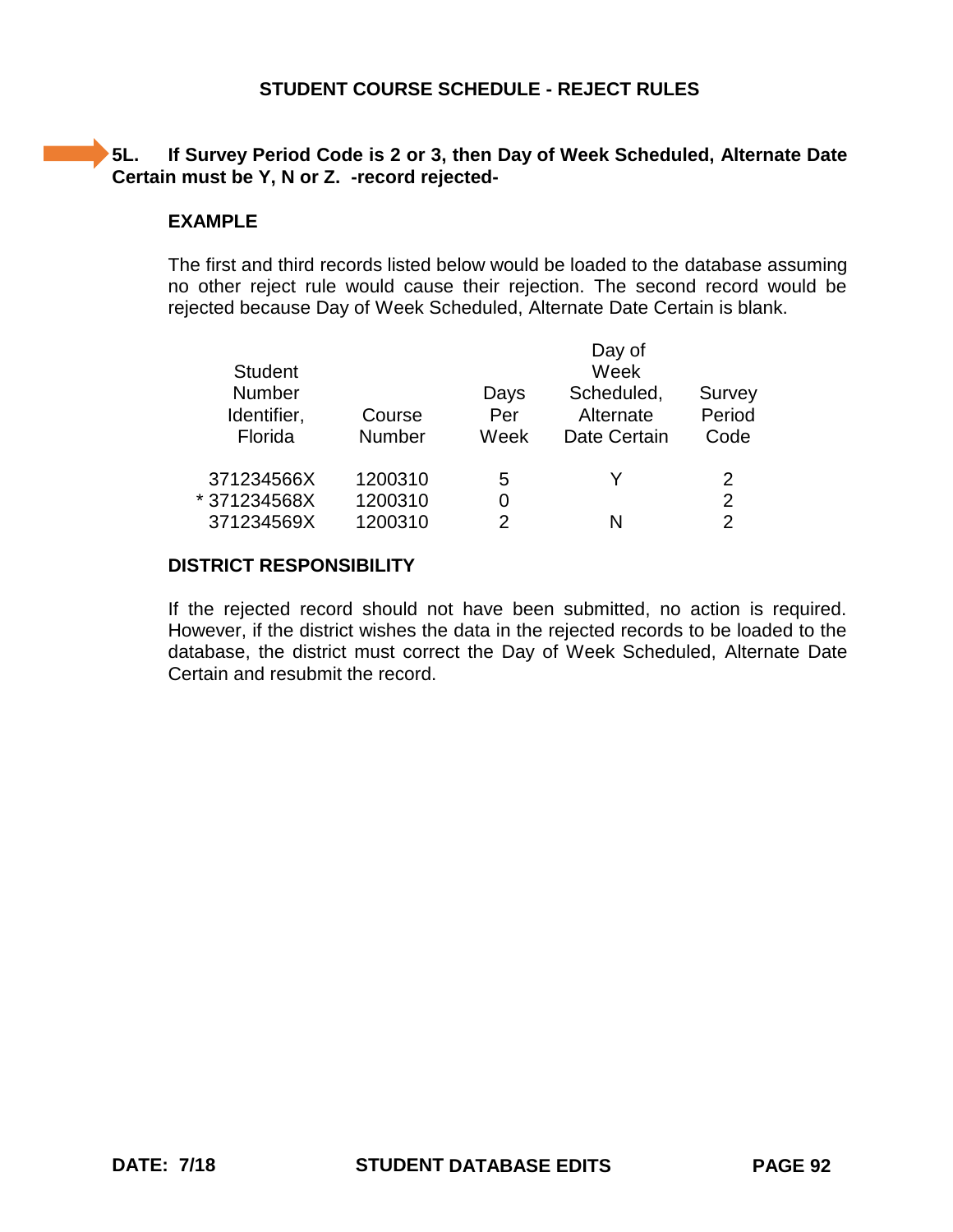# **5M. If Survey Period code is 2 or 3 and Day of Week, Scheduled Friday is Y, then Day of Week Scheduled, Alternate Date Certain must be N or Z. –record rejected-**

## **EXAMPLE**

The first, second and fourth records listed below would be loaded to the database assuming no other reject rule would cause their rejection. The third record would be rejected because the correct relationship between Day of Week Scheduled, Friday and Day of Week Scheduled, Date Certain does not exist.

**Note: In the fourth record below, although Day of Week Scheduled, Friday is N, it is not automatically assumed that Day of Week Scheduled, Alternate Date Certain is Y unless all of the students in the entire school are not scheduled in any core classes (See Appendix S) on Friday.** 

|                |         |                |            | Day of       |
|----------------|---------|----------------|------------|--------------|
| <b>Student</b> |         |                | Day of     | Week         |
| Number         |         | Days           | Week       | Scheduled,   |
| Identifier,    | Course  | Per            | Scheduled, | Alternate    |
| Florida        | Number  | Week           | Friday     | Date Certain |
|                |         |                |            |              |
| 12345678X      | 1200310 | 5              | Y          | N            |
| 22345678X      | 1200310 | $\overline{2}$ | N          | Y            |
| *32345678X     | 1200310 | 2              | Y          | Y            |
| 42345678X      | 1200310 | 4              | N          | N            |
|                |         |                |            |              |

#### **DISTRICT RESPONSIBILITY**

If the rejected record should not have been submitted, no action is required. However, if the district wishes the data in the rejected record to be loaded to the database, the district must correct the record so that the correct relationship exists between Day of Week Scheduled, Friday and Day of Week Scheduled, Alternate Date Certain and resubmit the record.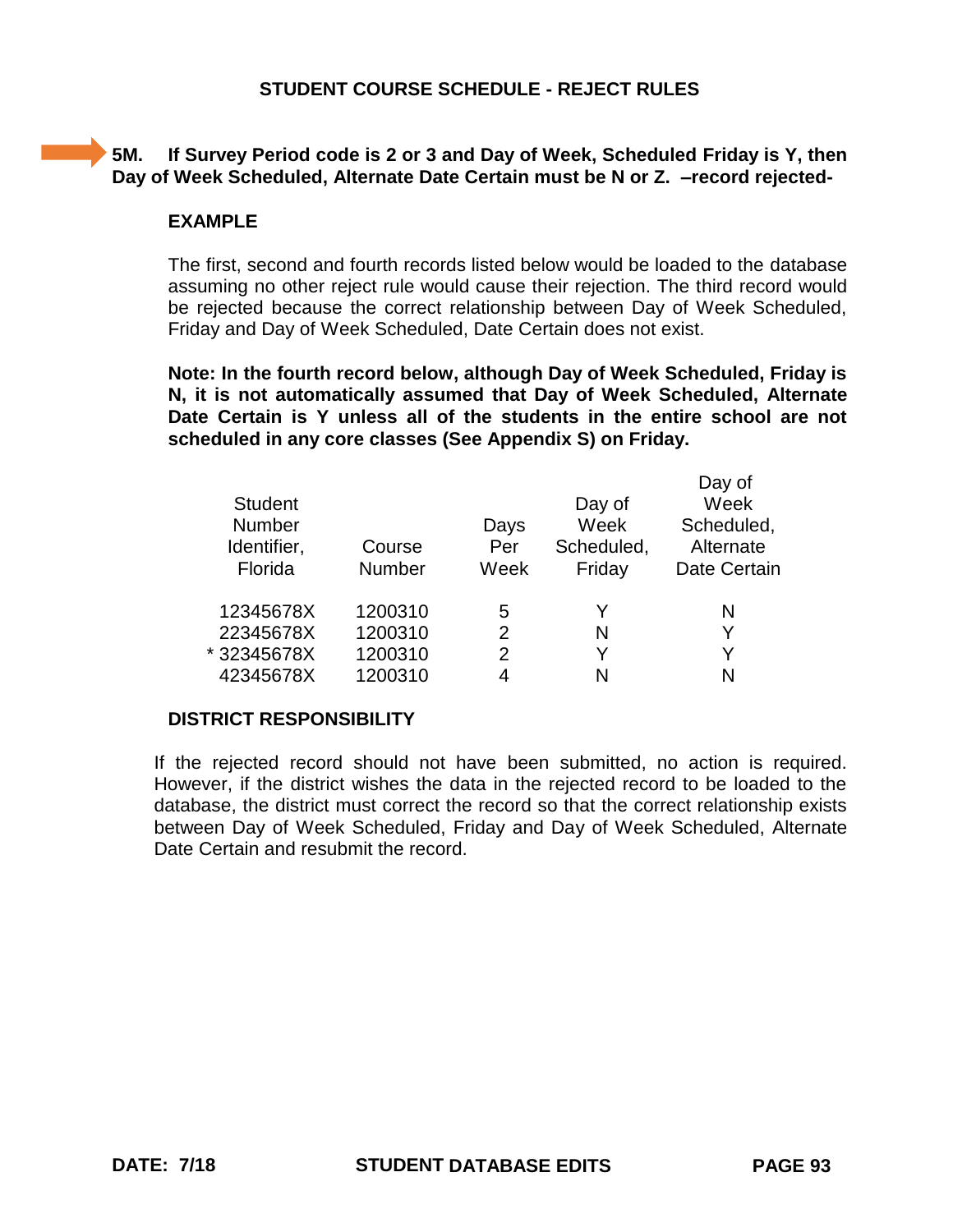# **5O. If Course Number equals 2222222, then School Number, Current Enrollment must be 3518. -record rejected-**

## **EXAMPLE**

The first record listed below would not be loaded to the database because School Number, Current Enrollment is not 3518. The second record would be loaded to the database assuming no other reject rule would cause it to reject.

|                | <b>District</b> |            |         |
|----------------|-----------------|------------|---------|
| <b>Student</b> | Number,         | School     |         |
| <b>Number</b>  | Current         | Number,    |         |
| Identifier,    | Instruction/    | Current    | Course  |
| Florida        | Service         | Enrollment | Number  |
| *123456789X    | 01              | 0818       | 2222222 |
| 223456789X     | 41              | 3518       | 2222222 |

#### **DISTRICT RESPONSIBILITY**

If the rejected record should not have been submitted, no action is required. However, if the district wishes the data in the rejected record to be loaded to the database, the district must correct either the School Number, Current Enrollment or the Course Number and resubmit the record.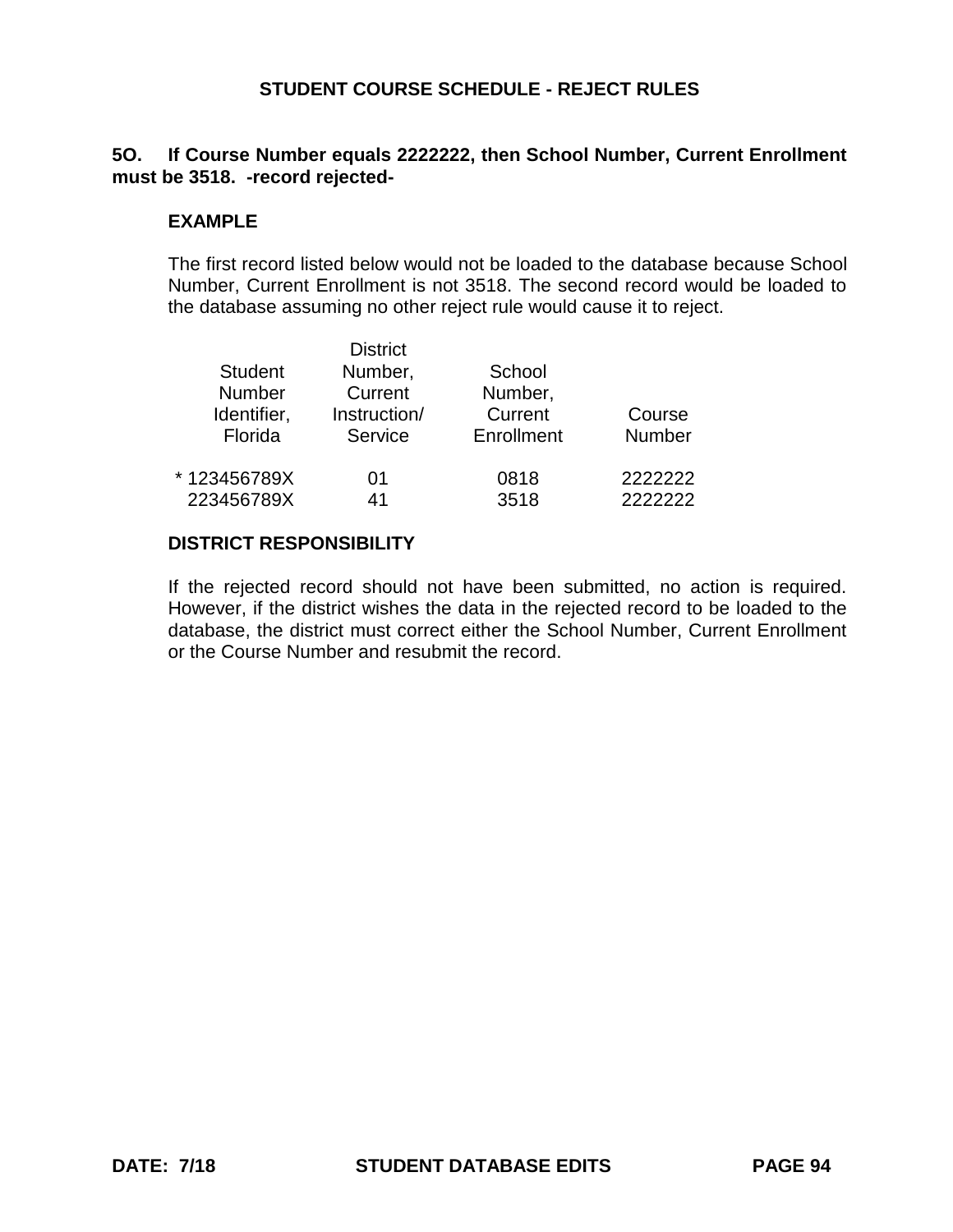**5P. If District Number, Current Instruction/Service is equal to 71 and School Number, Current Instruction/Service equals 0500, 0600, or 0700 then FEFP Program Number must equal 101, 102, 103, 111, 112, 113 or 300. -record rejected-**

### **EXAMPLE**

The first record listed below would be loaded to the database assuming no other reject rule would cause it rejection. The second record would be rejected because FEFP Program Number does not equal 101, 102, 103, 111, 112, 113 or 300.

| <b>District</b><br>Number,<br>Current<br>Enrollment | <b>District</b><br>Number,<br>Current<br>Instruction/<br>Service | <b>Student</b><br><b>Number</b><br>Identifier,<br>Florida | Course<br><b>Number</b> | <b>FEFP</b><br>Program<br><b>Number</b> | School<br>Number,<br>Current<br>Instruction/<br>Service |
|-----------------------------------------------------|------------------------------------------------------------------|-----------------------------------------------------------|-------------------------|-----------------------------------------|---------------------------------------------------------|
| 23                                                  | 71                                                               | 234567889X                                                | 2109370                 | 103                                     | 0500                                                    |
| $*23$                                               | 71                                                               | 123456790X                                                | 2109370                 | 254                                     | 0500                                                    |

## **DISTRICT RESPONSIBILITY**

If the rejected record should not have been submitted, no action is required. However, if the district wishes the data in the rejected record to be loaded to the database, the district must correct the FEFP Program Number and resubmit the record.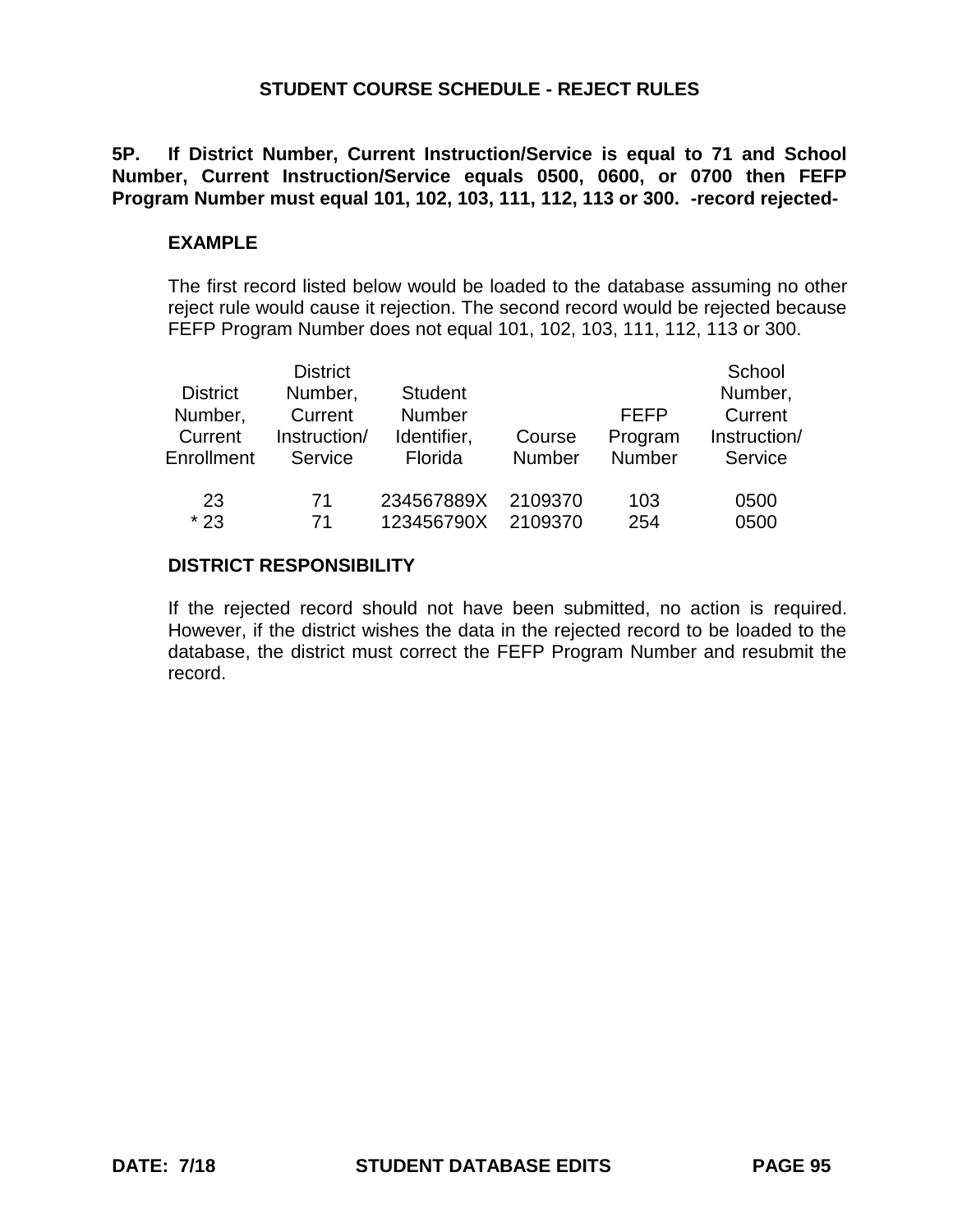**5Q. If School Number, Current Instruction/Service is equal to 7004 and School Number, Current Enrollment is not equal to 7004, then FEFP Program Number must be, 101, 102, 103, 111, 112, 113, or 300. -record rejected-**

## **EXAMPLE**

The first two records listed below would be loaded to the database assuming no other reject rule would cause their rejection. The third record would be rejected because FEFP Program Number does not equal 101, 102, 103, 111, 112, 113 or 300.

|                 | School       |                |               |               |           |
|-----------------|--------------|----------------|---------------|---------------|-----------|
| <b>District</b> | Number,      | <b>Student</b> |               |               |           |
| Number,         | Current      | <b>Number</b>  |               | FEFP          | FTF.      |
| Current         | Instruction/ | Identifier,    | Course        | Program       | Reported, |
| Enrollment      | Service      | Florida        | <b>Number</b> | <b>Number</b> | Course    |
|                 |              |                |               |               |           |
| 06              | 7004         | 234567889X     | 2109370       | 103           | 0834      |
| 06              | 7004         | 234567890X     | 2109370       | 101           | 0834      |
| $*06$           | 7004         | 234567891X     | 0200050       | 130           | 0834      |
|                 |              |                |               |               |           |

#### **DISTRICT RESPONSIBILITY**

If the rejected record should not have been submitted, no action is required. However, if the district wishes the data in the rejected record to be loaded to the database, the district must correct the FEFP Program Number and resubmit the record.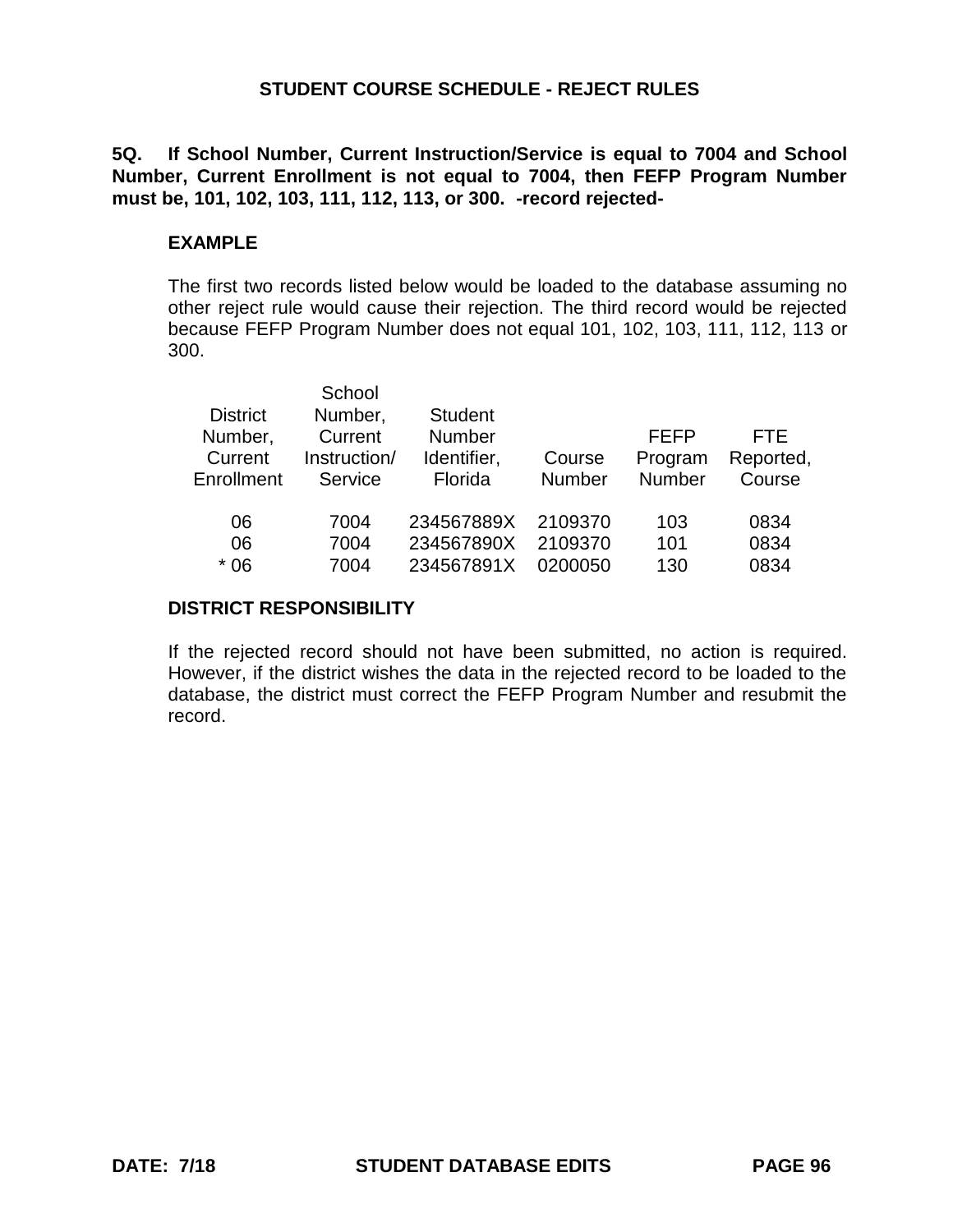## **5S. If Course Number is 5100580 or 5100590 then FEFP Program Number must be 999 and FTE Reported, Course must be 0000 and Grade Level must be PK. – record rejected-**

## **EXAMPLE**

The first two records listed below would be loaded to the database assuming no other reject rule would cause their rejection. The third record would be rejected because the student's Course Number is 5100590 and FEFP Program Number is 101. The last record would be rejected because the student's Course Number is 5100580, and FTE Reported, Course is 0834.

|           | <b>FEFP</b> |           | FTE       |
|-----------|-------------|-----------|-----------|
| Course    | Program     | Grade     | Reported, |
| Number    | Number      | Level     | Course    |
|           |             |           |           |
| 5100580   | 999         | <b>PK</b> | 0000      |
| 5100590   | 999         | <b>PK</b> | 0000      |
| * 5100590 | 101         | <b>PK</b> | 0000      |
| *5100580  | 999         | <b>PK</b> | 0834      |

## **DISTRICT RESPONSIBILITY**

If the rejected records should not have been submitted, no action is required. However, if the district wishes the data in the rejected records to be loaded to the database, the district must correct the FEFP Program Number and the FTE Reported, Course and resubmit the records.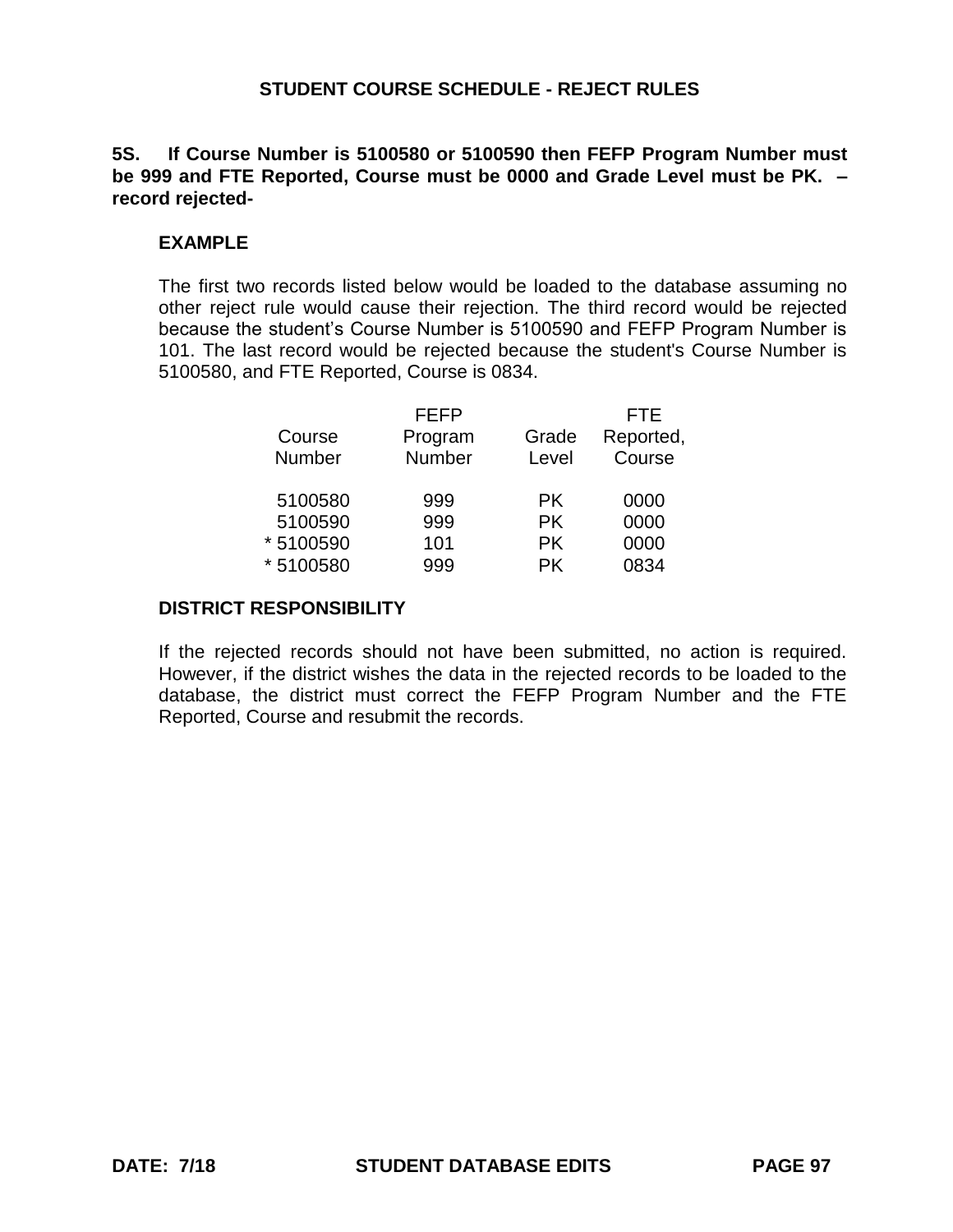**5U. If Survey Period Code is 2 or 3 and if School Number, Current Enrollment is not 3518 and if FEFP Program Number is 130, then the Course Number must be a course in Appendix DD. -record rejected-**

### **EXAMPLE**

The first two records listed below would be loaded to the database assuming no other reject rule would cause their rejection. The third record would be rejected because the FEFP Program Number is 130 and the Course Number is not in Appendix DD.

| <b>District</b>            | <b>Student</b> |             |         |
|----------------------------|----------------|-------------|---------|
| Number,                    | <b>Number</b>  | <b>FEFP</b> |         |
| Current                    | Identifier,    | Program     | Course  |
| <b>Instruction/Service</b> | Florida        | Number      | Number  |
|                            |                |             |         |
| 01                         | 123456789X     | 130         | 1001040 |
| 01                         | 123456780X     | 130         | 1002000 |
| * በ1                       | 123456791X     | 130         | 1301000 |

## **DISTRICT RESPONSIBILITY**

If the rejected record should not have been submitted, no action is required. However, if the district wishes the data in the rejected record to be loaded to the database, the district must correct either the Course Number or the FEFP Program Number and resubmit the record.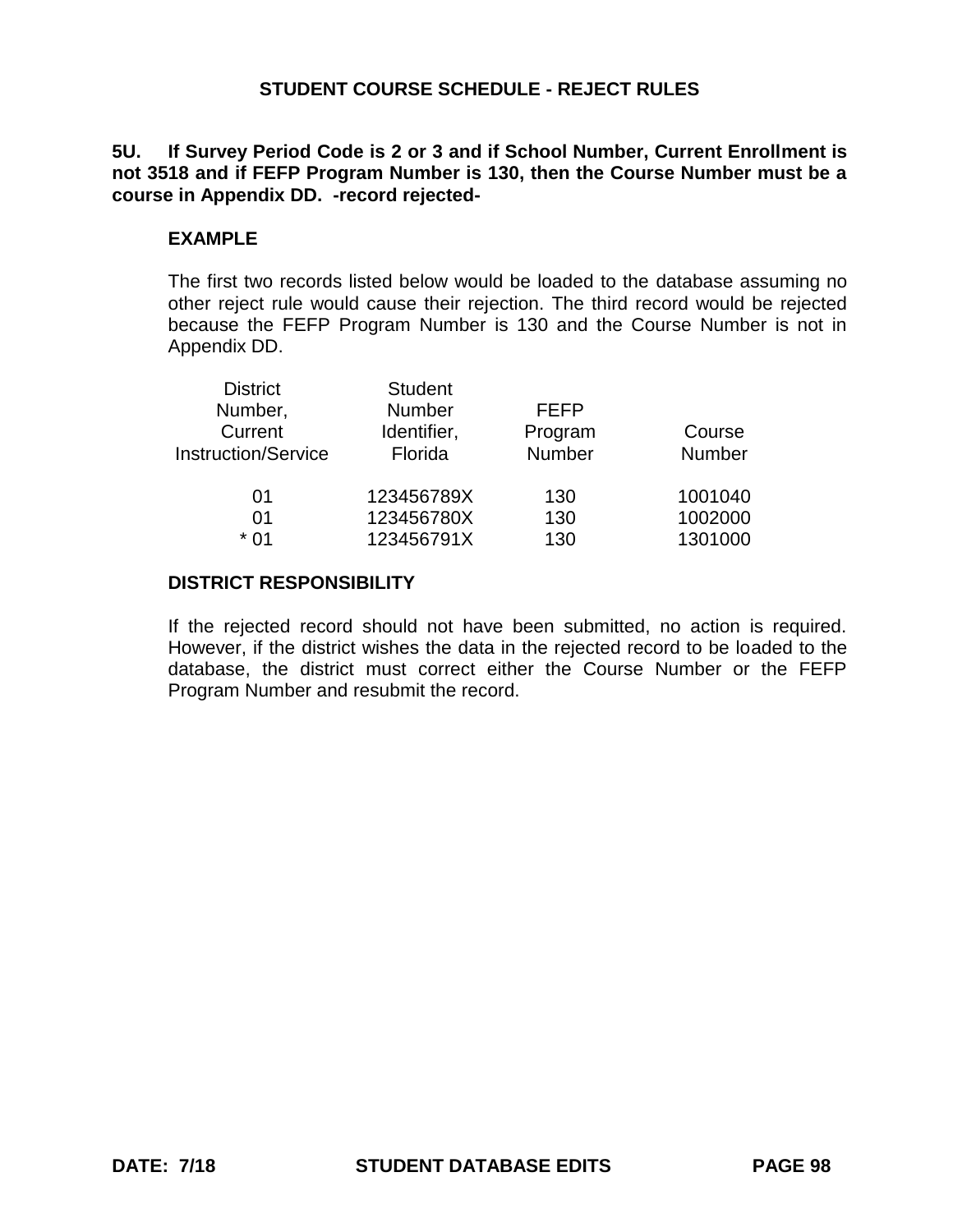**5V. If Survey Period is 2, 3 or 4 and if English Language Learners: Instructional Model is S or C, then Course Number must be a Mathematics, Science, Social Studies or Computer Education course in Appendix DD.**

**If Survey Period is 1 and if English Language Learners: Instructional Model is S or C, then Course Number must be a Mathematics, Science, Social Studies or Computer Education course in the current or prior year in Appendix DD. -record rejected-**

## **EXAMPLE**

The first two records listed below would be loaded to the database assuming no other reject rule would cause their rejection. The third record would be rejected since Course Number 1000010 is not a Science, Social Studies, or Computer Literacy course in Appendix DD.

|                | English       |         |
|----------------|---------------|---------|
| <b>Student</b> | Language      |         |
| Number         | Learners:     |         |
| Identifier,    | Instructional | Course  |
| Florida        | Model         | Number  |
| 012345671X     | S             | 2100310 |
| 012345672X     | C             | 2002480 |
| 012345673X     | ς             | 1000010 |
|                |               |         |

#### **DISTRICT RESPONSIBILITY**

If the rejected record should not have been submitted, no action is required. However, if the district wishes the data in the rejected record to be loaded to the database, the district must correct either the English Language Learners: Instructional Model code or the Course Number and resubmit the record.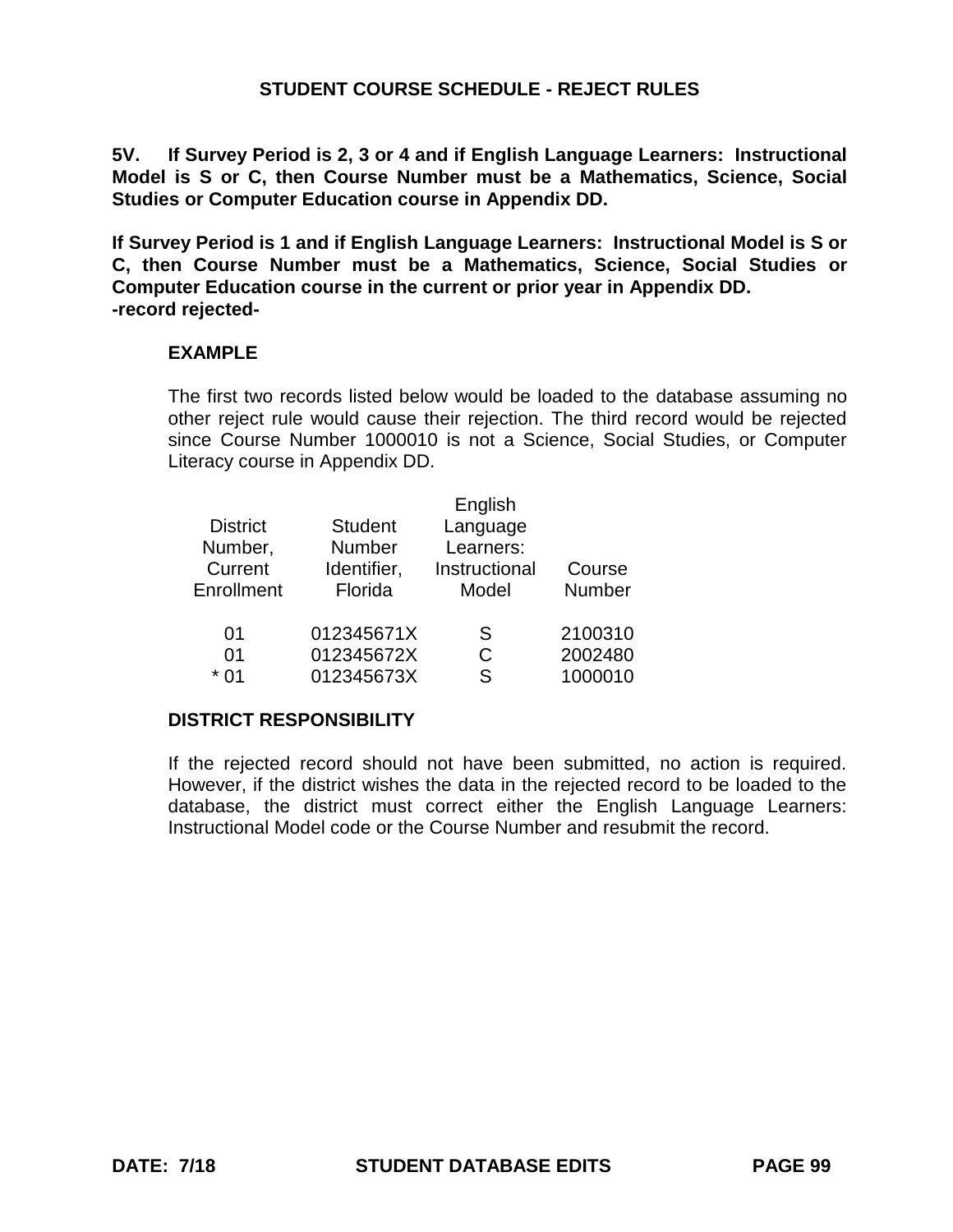**5W. If Survey Period is 2, 3 or 4 and if English Language Learners: Instructional Model is E or I, then Course Number must be a Language Arts Course Number in Appendix DD.** 

**If Survey Period is 1 and if English Language Learners: Instructional Model is E or I, then Course Number must be a Language Arts Course Number in the current or prior year in Appendix DD. -record rejected-**

## **EXAMPLE**

The first two records listed below would be loaded to the database assuming no other reject rule would cause their rejection. The third record would be rejected since Course Number 1204000 is not a Language Arts course in Appendix DD.

|                 | English        |               |               |
|-----------------|----------------|---------------|---------------|
| <b>District</b> | <b>Student</b> | Language      |               |
| Number,         | <b>Number</b>  | Learners:     |               |
| Current         | Identifier,    | Instructional | Course        |
| Enrollment      | Florida        | Model         | <b>Number</b> |
| 01              | 012345671X     | F             | 1000000       |
| 01              | 012345672X     |               | 1000010       |
| * በ1            | 012345673X     | F             | 1204000       |

#### **DISTRICT RESPONSIBILITY**

If the rejected record should not have been submitted, no action is required. However, if the district wishes the data in the rejected record to be loaded to the database, the district must correct either the English Language Learners: Instructional Model code or the Course Number and resubmit the record.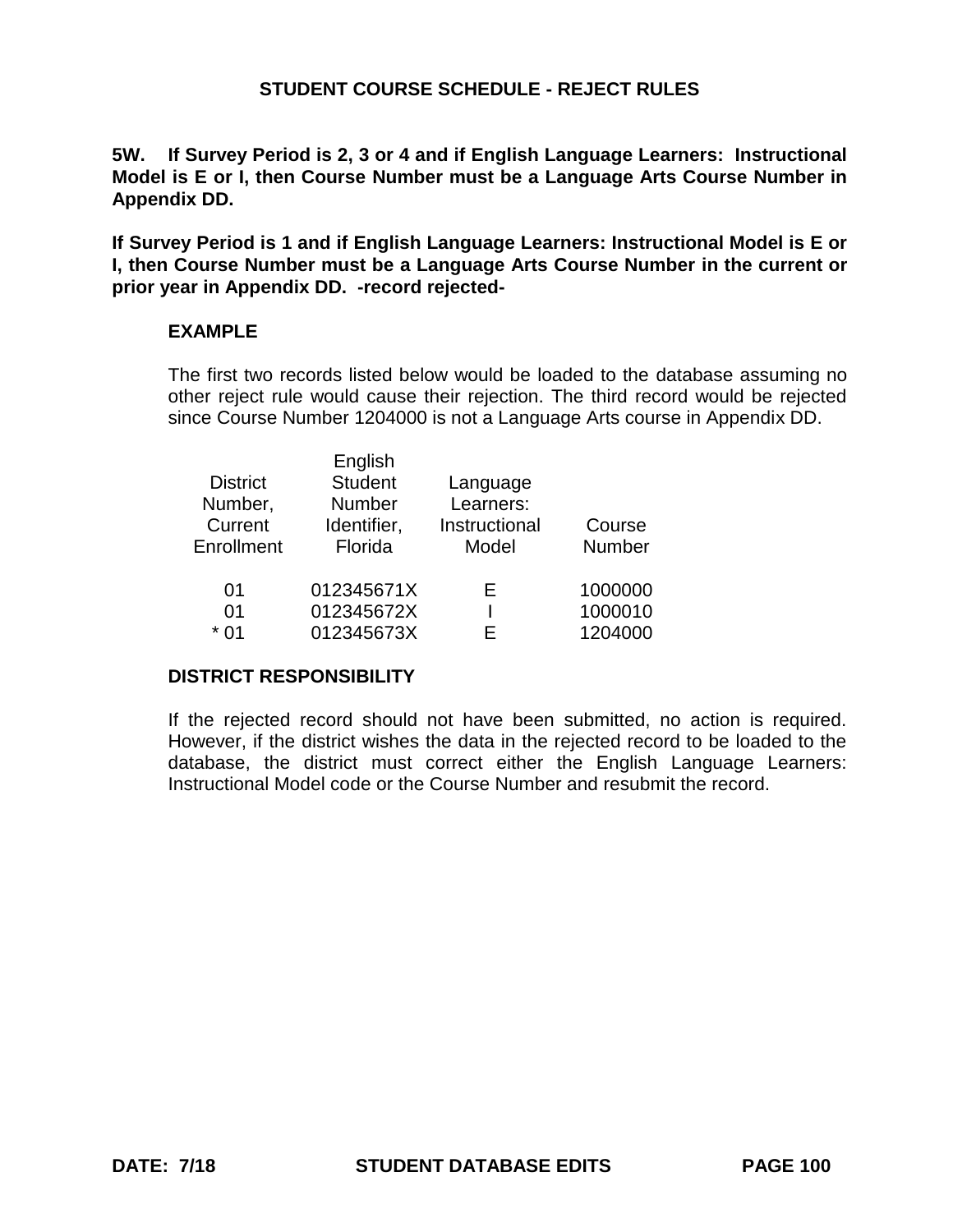**5Y. If School Number, Current Enrollment is not equal to 7001 or 7023 and if School Number, Current Instruction/Service is equal to 7001 or 7023, then FEFP Program Number must be 101, 102, 103, 111, 112, 113, or 300. -record rejected-**

### **EXAMPLE**

The first two records listed below would be loaded to the database assuming no other reject rule would cause their rejection. The third record would be rejected because FEFP Program Number is not valid for the school number reported.

|                 | School       |                |               |               |           |
|-----------------|--------------|----------------|---------------|---------------|-----------|
| <b>District</b> | Number,      | <b>Student</b> |               |               |           |
| Number,         | Current      | <b>Number</b>  |               | <b>FEFP</b>   | FTF       |
| Current         | Instruction/ | Identifier,    | Course        | Program       | Reported, |
| Enrollment      | Service      | Florida        | <b>Number</b> | <b>Number</b> | Course    |
|                 |              |                |               |               |           |
| 06              | 7001         | 234567889X     | 2109370       | 103           | 0834      |
| 06              | 7001         | 234567890X     | 2109370       | 111           | 0834      |
| $*06$           | 7001         | 234567891X     | 0200050       | 130           | 0834      |
|                 |              |                |               |               |           |

#### **DISTRICT RESPONSIBILITY**

If the rejected record should not have been submitted, no action is required. However, if the district wishes the data in the rejected record to be loaded to the database, the district must correct the FEFP Program Number or School Number, Current Instruction/Service and resubmit the record.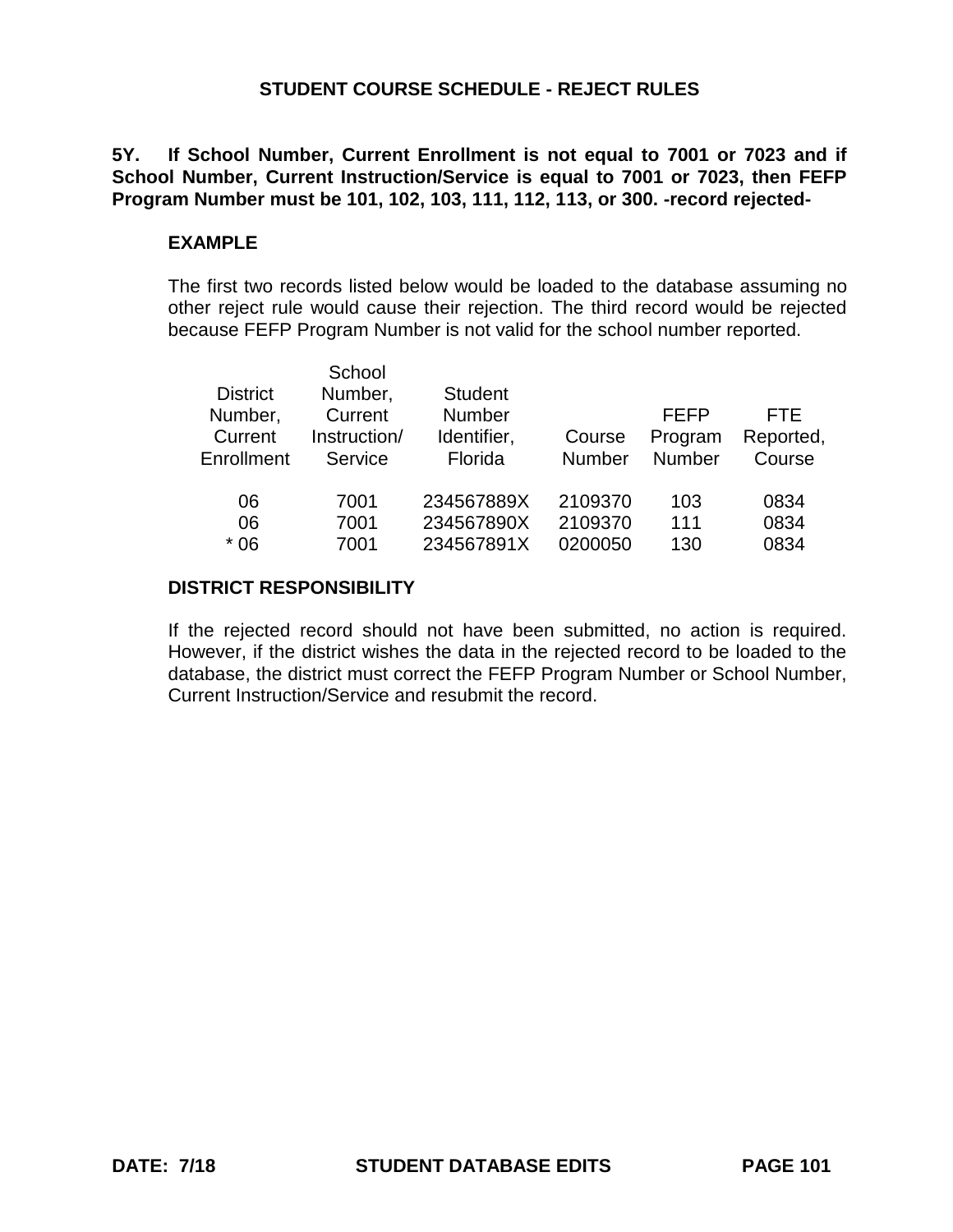## **5Z. If the School Number, Current Instruction/Service is C901-C928, U970-U981, or P001-P999, then the Dual Enrollment Indicator must be other than Z. -record rejected-**

## **EXAMPLE**

The first two records listed below would be loaded to the database assuming no other reject rule would cause their rejection. The third record would be rejected because the Dual Enrollment Indicator is code Z.

| School Number,<br><b>Current Enrollment</b> | <b>School Number Current,</b><br><b>Instruction/Service</b> | <b>Dual Enrollment</b><br>Indicator |  |  |
|---------------------------------------------|-------------------------------------------------------------|-------------------------------------|--|--|
| 0021                                        | C <sub>901</sub>                                            | A                                   |  |  |
| 0051                                        | P999                                                        |                                     |  |  |
| $*0204$                                     | U970.                                                       |                                     |  |  |

#### **DISTRICT RESPONSIBILITY**

If the rejected record should not have been submitted, no action is required. However, if the district wishes the data in the rejected record to be loaded to the database, the district must correct the Dual Enrollment Indicator and resubmit the record.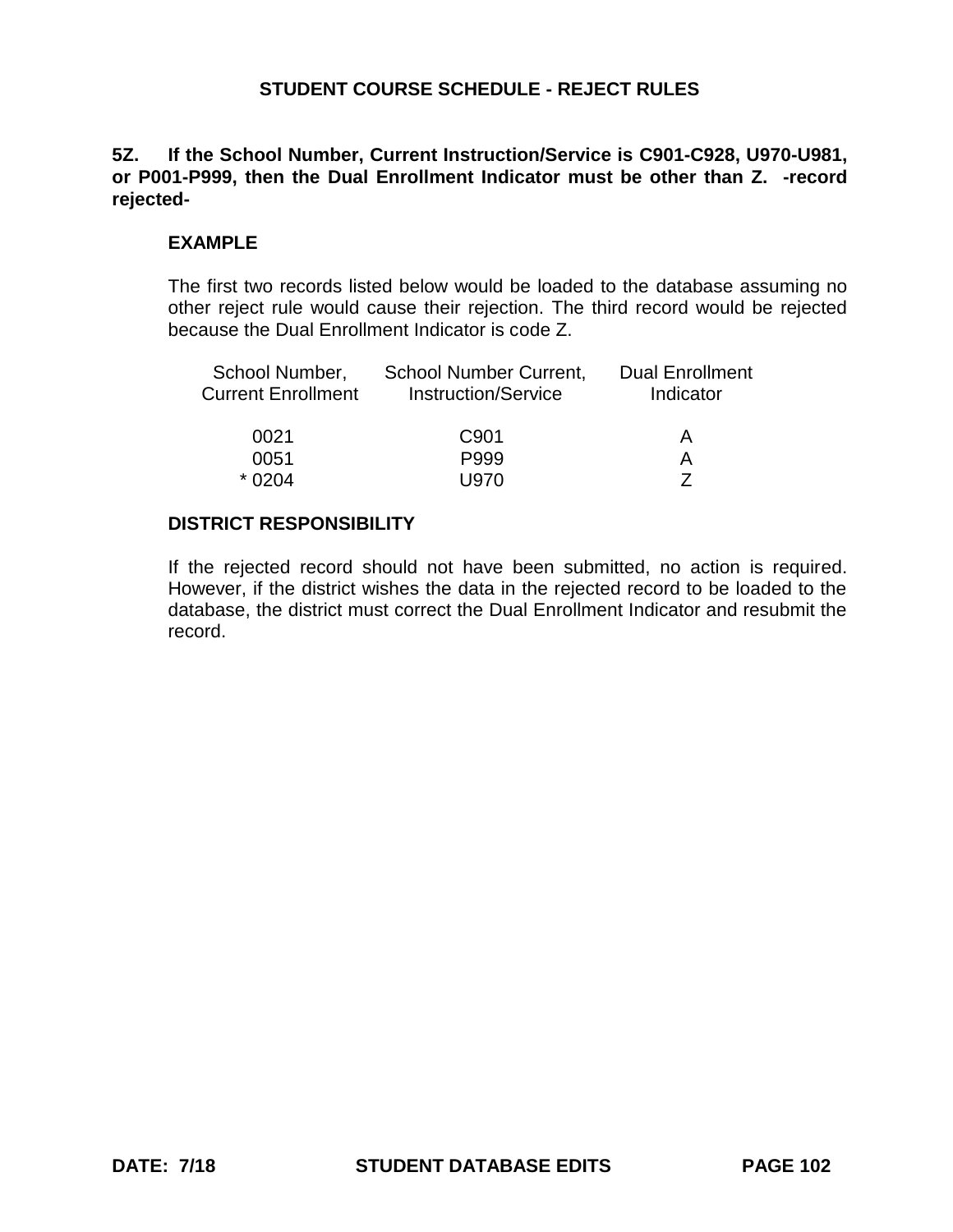**60. The student's Grade Level on the Student Course record must agree with the Grade Level on the Student Demographic record submitted by the district of instruction unless Year-Round/Extended School Year FTE Indicator on the Student Course record = A or if Survey Period Code = 1 or 4. -state validation/NULL-**

**\*\*FTE Reported, Course on all Student Course records set to NULL value for these records at the close of the State Records Processing Cycle.\*\***

## **EXAMPLE**

The first and third Student Course records listed below would pass this edit. The second and fourth records would not pass the edit because the Grade Level codes on the Student Demographic records and Student Course records do not agree. (The FTE Reported, Course on the Student Course records would be set to a null value at the close of the State Records Processing Cycle.)

*Student Demographic Records Student Course Records*

| <b>District</b><br>Number,<br>Current<br>Instruc./<br>Service | <b>Student</b><br><b>Number</b><br>Identifier,<br>Florida | Grade<br>Level | <b>District</b><br>Number,<br>Current<br>Instruc./<br>Service | <b>Student</b><br><b>Number</b><br>Identifier,<br>Florida | Grade<br>Level |
|---------------------------------------------------------------|-----------------------------------------------------------|----------------|---------------------------------------------------------------|-----------------------------------------------------------|----------------|
| 49                                                            | 491234566X                                                | 12             | 49                                                            | 491234566X                                                | 12             |
| 49                                                            | 491234567X                                                | 11             | $*49$                                                         | 491234567X                                                | 12             |
| 49                                                            | 491234568X                                                | 11             | 49                                                            | 491234568X                                                | 11             |
| 49                                                            | 491234569X                                                | 12             | $*49$                                                         | 491234569X                                                | 10             |

#### **DISTRICT RESPONSIBILITY**

The Grade Level codes which do not agree must be corrected. If the Grade Level code on the Student Demographic record is correct, then the Grade Level code on the Student Course record must be updated so that it agrees. If the Grade Level code on the Student Course record is correct, then the Student Demographic record must be updated so that the Grade Level codes agree.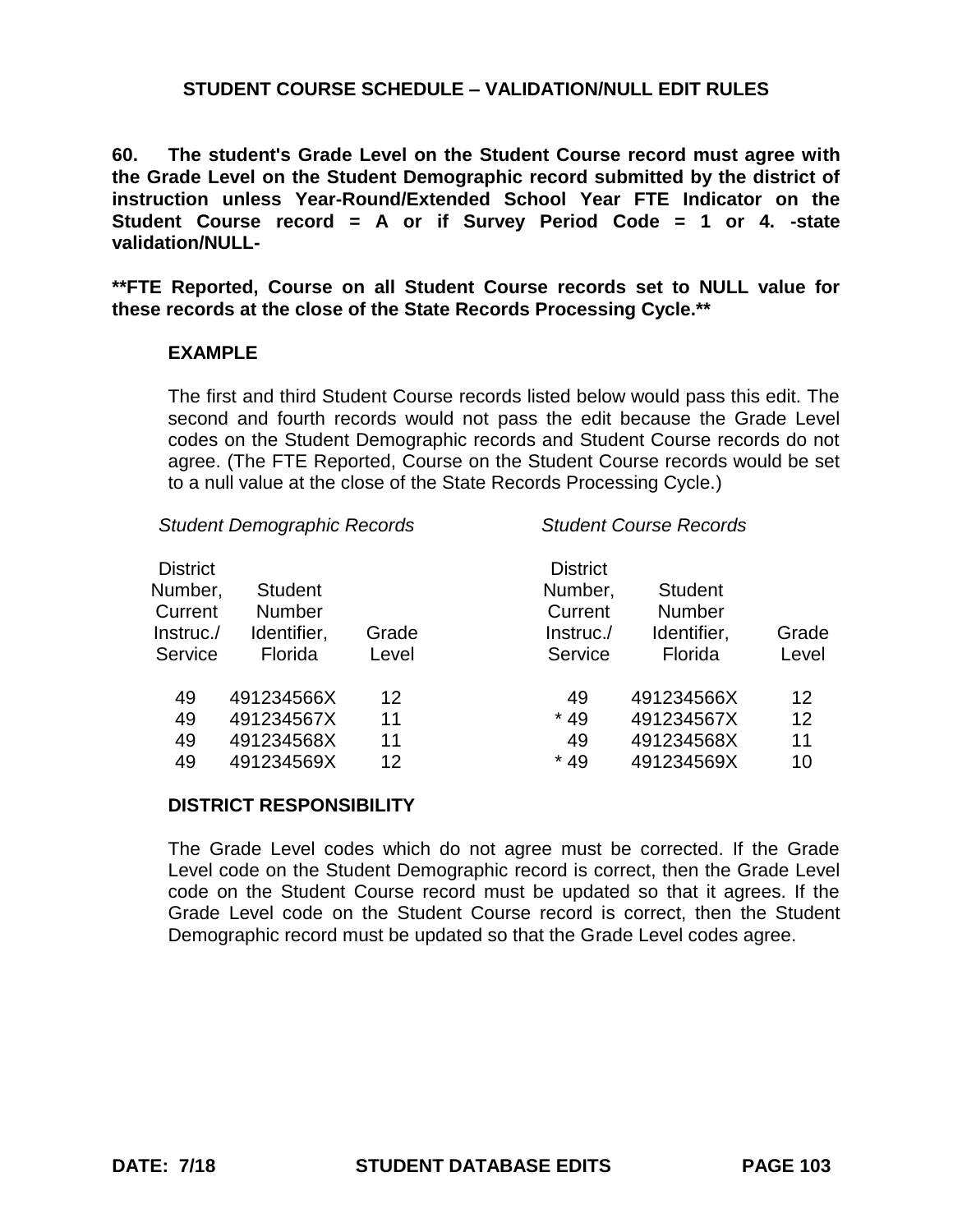**61. During Surveys 1 through 4 if FTE Reported, Course is greater than zero and the student is less than 3 years old, then Grade Level must be PK and FEFP Program Number must be 101, 111 or 254-255. -state validation/NULL-**

**\*\*FTE Reported, Course set to NULL after the close of the State Records Processing Cycle\*\***

## **EXAMPLE**

Student

If the Birth Date on the matching Student Demographic records for each of the Student Course records listed below indicates that the student's age is less than 3, then the record marked with an asterisk would fail the edit because the correct relationship between Grade Level code, FEFP Program Number and FTE Reported, Course does not exist.

| Student<br>Number<br>Identifier,<br>Florida | Section<br><b>Number</b> | <b>FEFP</b><br>Program<br>Number | <b>FTE</b><br>Reported,<br>Course | Grade<br>Level |
|---------------------------------------------|--------------------------|----------------------------------|-----------------------------------|----------------|
| 111234563X                                  | 00100                    | 254                              | 0834                              | PK.            |
| 111234564X                                  | 00200                    | 101                              | 0012                              | <b>PK</b>      |
| * 111234565X                                | 00500                    | 999                              | 0834                              | <b>PK</b>      |
| 111234566X                                  | A1500                    | 111                              | 0834                              | <b>PK</b>      |
|                                             |                          |                                  |                                   |                |

#### **DISTRICT RESPONSIBILITY**

The district must correct the records so that the correct relationship between Grade Level, FEFP Program Number and FTE Reported, Course exists.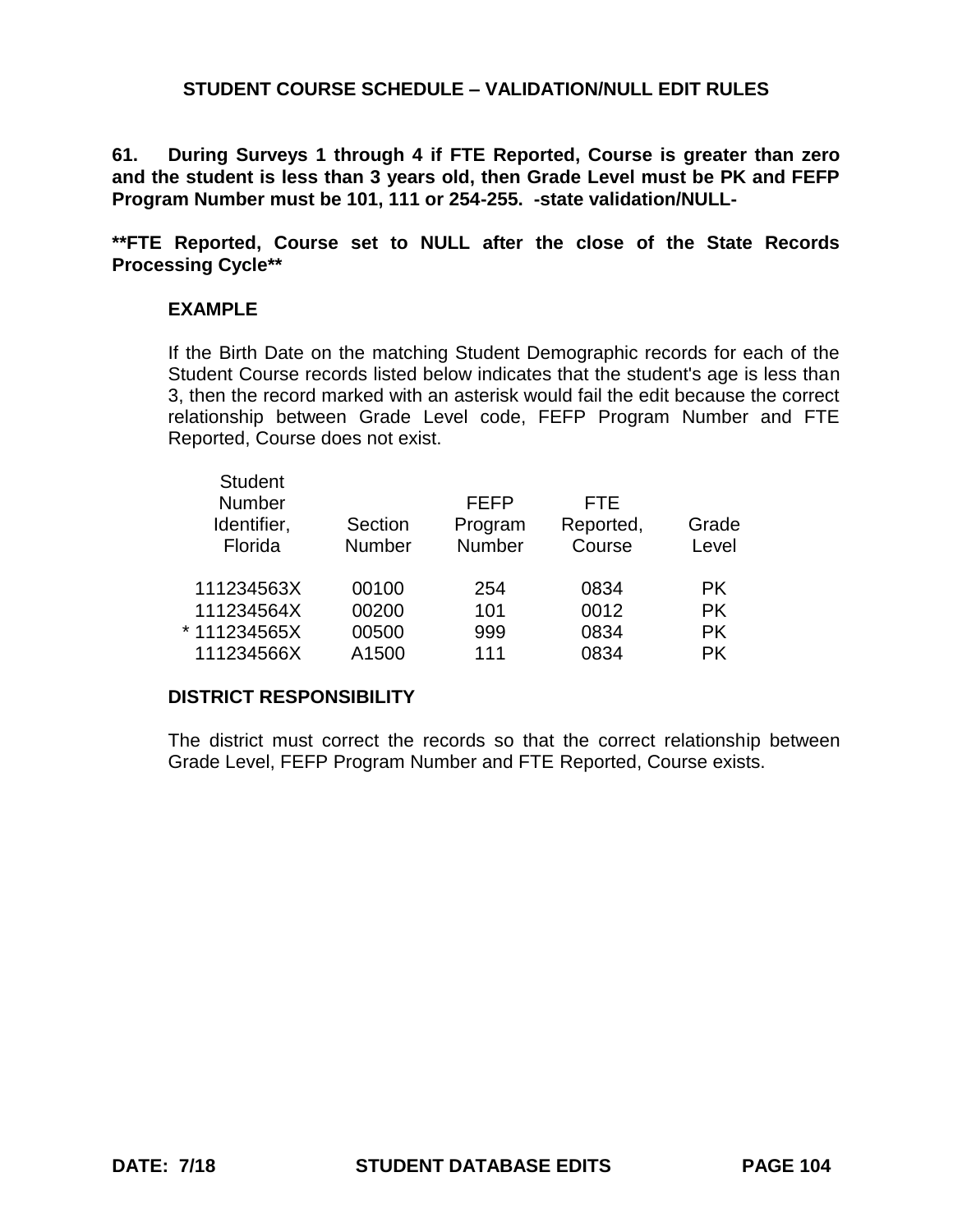# **62. If Survey Period Code equals 2 or 3 and**

- **Course Number equals 2222222, and**
- **School Number, Current Enrollment equals 3518,**

#### **then FTE Reported Course must be equal to or less than 5000. -state validation -**

## **EXAMPLE**

The first record listed below which is marked with an asterisk would cause a message to be generated because the FTE Reported, Course is greater than 5000.

|                | <b>District</b> |            |         |               |           |
|----------------|-----------------|------------|---------|---------------|-----------|
| <b>Student</b> | Number,         | School     |         |               |           |
| <b>Number</b>  | Current         | Number,    |         | Survey        | FTE       |
| Identifier,    | Instruction/    | Current    | Course  | Period        | Reported, |
| Florida        | Service         | Enrollment | Number  | Code          | Course    |
|                |                 |            |         |               |           |
| *123456789X    | 01              | 3518       | 2222222 | $\mathcal{P}$ | 5834      |
| 543216789X     | 41              | 3518       | 2222222 | 3             | 0178      |
| 987654321X     | 41              | 3518       | 222222  | 3             | 5000      |
|                |                 |            |         |               |           |

# **DISTRICT RESPONSIBILITY**

**The district must review the Course Number; School Number, Current Enrollment and FTE Reported Course and correct the data that is in error.**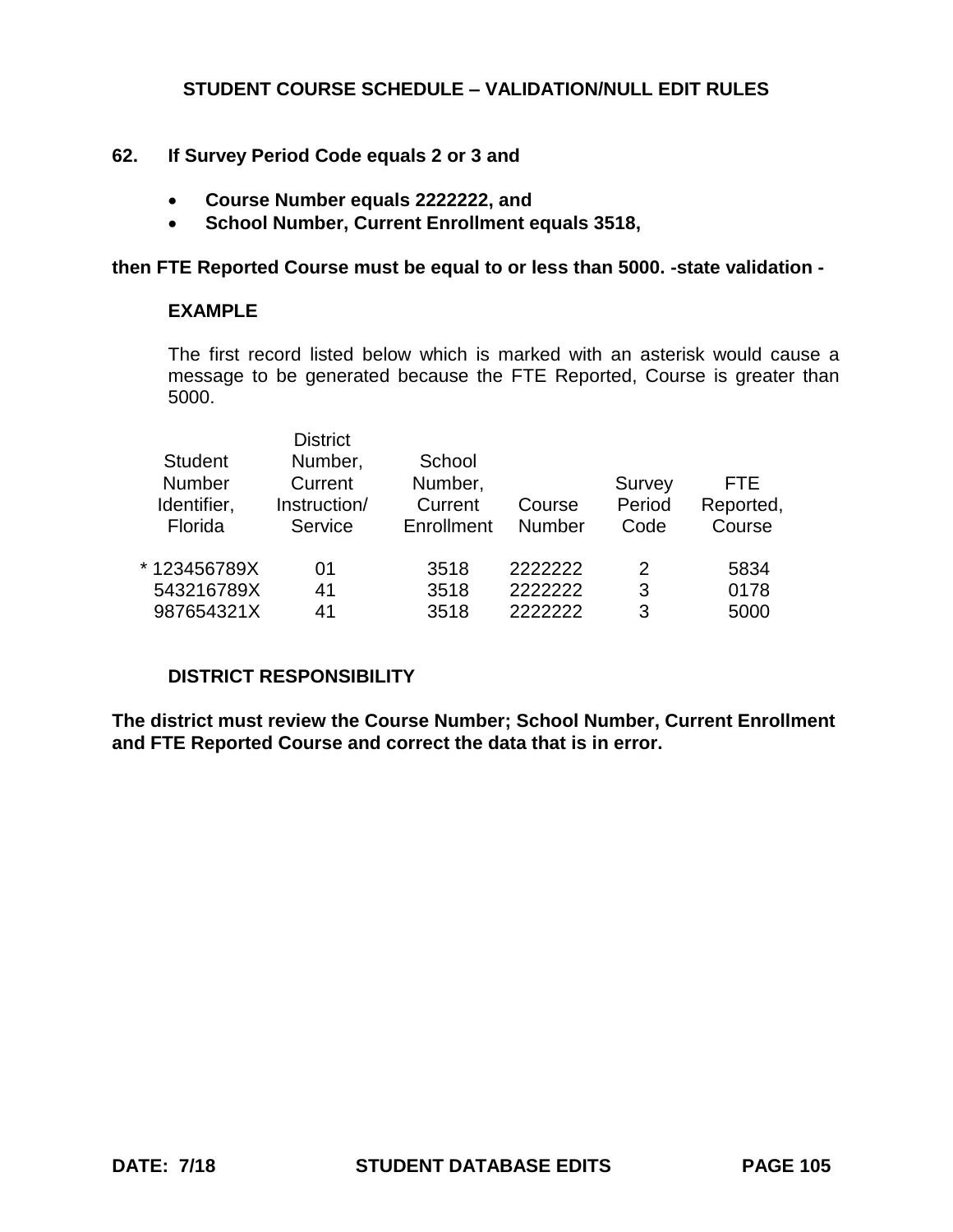### **66. If Period Number is not 9800 and**

**If School Number, Current Instruction/Service is not a private school number on a record with Survey Period Code = 2 or 3,** 

**Then each Student Course record must have a matching Teacher Course record based on the key fields of District Number, Current Instruction/Service; School Number, Current Instruction/ Service; Survey Period Code; Fiscal Year; Course Number; Section Number; Period Number; and Term. -state validation/NULL-**

**\*\*FTE Reported, Course set to NULL following the close of the State Records Processing Cycle\*\***

#### **EXAMPLE**

The first and second Student Course records listed below would pass this edit. The third Student Course Schedule would be flagged in error because of the failure to have a matching Teacher Course Schedule based on the keys of District Number, Current Instruction/Service; School Number, Current Instruction/Service; Survey Period Code; Fiscal Year; Course Number; Section Number; Period Number; and Term.

#### *Student Course Records*

| <b>District</b> | School       |                |        |        |         |       |                 |  |
|-----------------|--------------|----------------|--------|--------|---------|-------|-----------------|--|
| Number,         | Number,      | <b>Student</b> |        |        |         |       |                 |  |
| Current         | Current      | <b>Number</b>  | Survey |        |         |       |                 |  |
| Instruction/    | Instruction/ | Identifier,    | Period | Fiscal | Course  | Sec.  | Period          |  |
| Service         | Service      | Florida        | Code   | Year   | Number  |       | No. Number Term |  |
|                 |              |                |        |        |         |       |                 |  |
| 01              | 0421         | 012345679X     | 2      | ****   | 1200330 | 00200 | 0404            |  |
| 01              | 0421         | 012345678X     | 2      | ****   | 1200330 | 00200 | 0404            |  |
| $*01$           | 0421         | 012345677X     | 2      | ****   | 1200330 | 00100 | 0303            |  |
|                 |              |                |        |        |         |       |                 |  |

*Teacher Course Records*

| <b>District</b><br>Number,<br>Current<br>Services | School<br>Number,<br>Current<br>Instruction/ Instruction/<br>Services | Survey<br>Period<br>Code |      | Fiscal Course<br>Year Number Number Number | Section | Period | Term | Social<br>Security<br><b>Number</b> |
|---------------------------------------------------|-----------------------------------------------------------------------|--------------------------|------|--------------------------------------------|---------|--------|------|-------------------------------------|
| 01                                                | 0421                                                                  | 2                        | **** | 1200330                                    | 00200   | 0404   |      | 0000291125                          |
| 01                                                | 0421                                                                  | $\mathcal{P}$            | **** | 1200330                                    | 00100   | 0202   |      | 0000291125                          |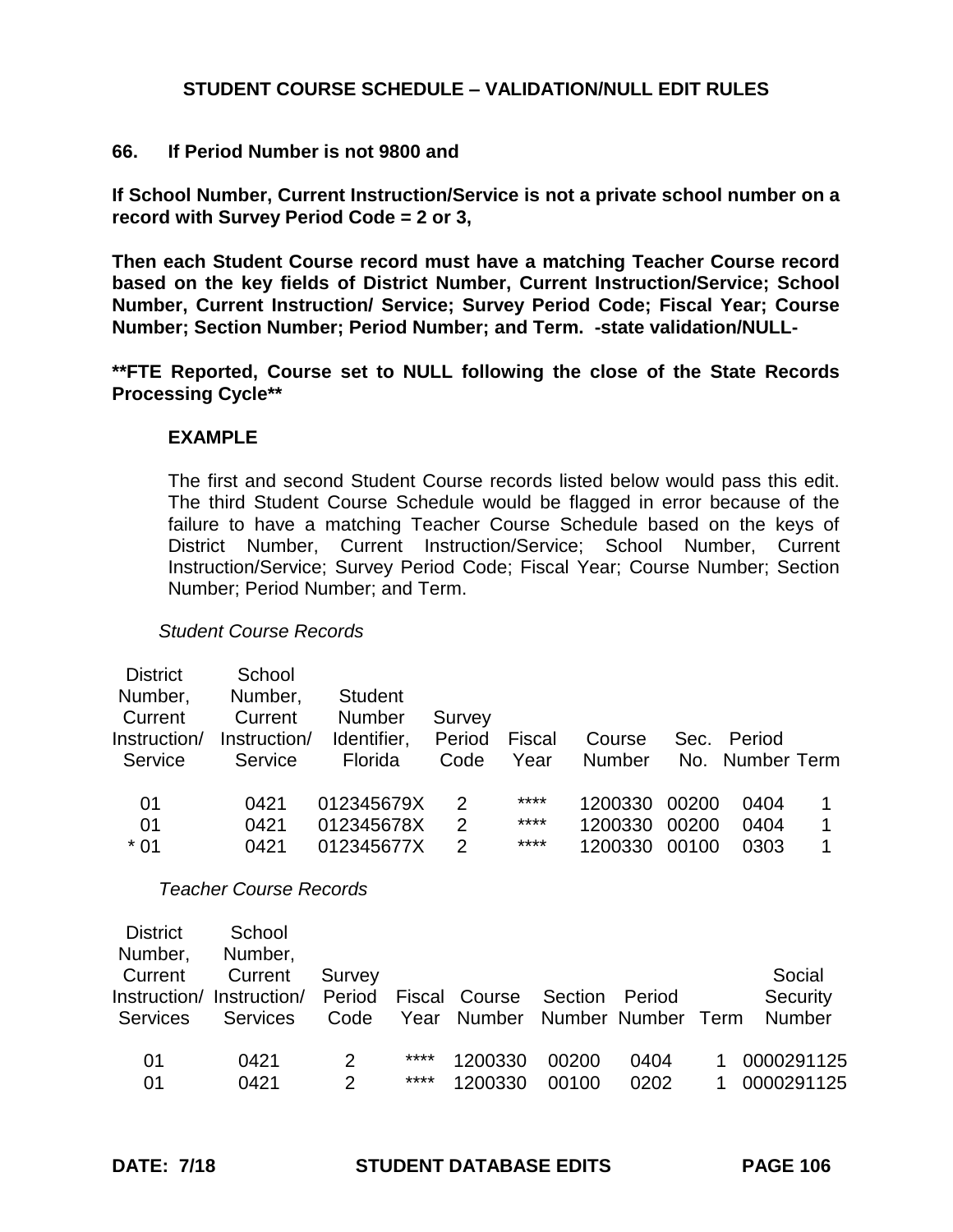\*\*\*\* = Valid fiscal year for data submission.

## **DISTRICT RESPONSIBILITY**

If the Student Course record is valid, submit the Matching Teacher Course Schedule record for that class. If the Student Course record is invalid, delete the record from the database. If an error has been made in one or more of the data elements required to match on either the Student Course record or the Teacher Course record, then the record(s) should be corrected so that the two types of records match for each of the data elements of District Number, Current Instruction/Service; School Number, Current Instruction/Service; Survey Period Code; Fiscal Year; Course Number; Section Number; Period Number; and Term.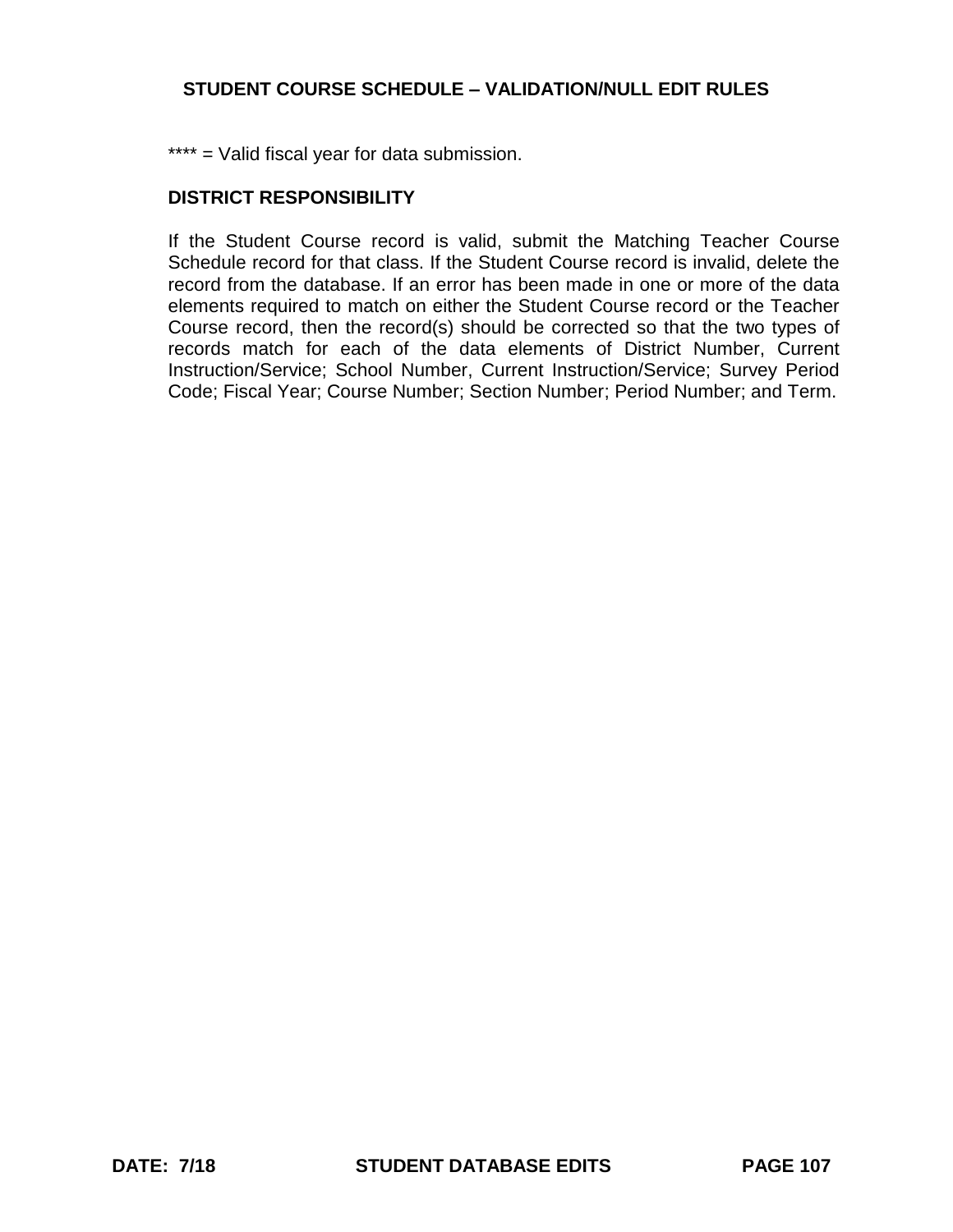**67. Each Student Course Schedule must have a matching Student Demographic record based on District Number, Current Enrollment; School Number, Current Enrollment; Student Number Identifier, Florida; Survey Period Code; Fiscal Year; and District Number, Current Instruction/Service. -state validation/NULL-**

**\*\*FTE Reported, Course set to NULL for ALL Student Course Schedule records for this student\*\***

## **EXAMPLE**

The Student Course Schedule listed below which is marked with an asterisk would fail the edit above because it does not have a matching Student Demographic record.

#### *Student Demographic records*

| <b>District</b><br>Number,<br>Current<br>Instruction/<br>Service | <b>District</b><br>Number,<br>Current<br>Enrollment | <b>Student</b><br><b>Number</b><br>Identifier,<br>Florida | School<br>Number,<br>Current<br>Enrollment                | Survey<br>Period<br>Code | <b>Fiscal</b><br>Year |
|------------------------------------------------------------------|-----------------------------------------------------|-----------------------------------------------------------|-----------------------------------------------------------|--------------------------|-----------------------|
| 01<br>01<br>01                                                   | 01<br>01<br>01                                      | 019876544X<br>019876545X<br>019876546X                    | 0021<br>0021<br>0021                                      | 3<br>3<br>3              | ****<br>****<br>****  |
|                                                                  | <b>Student Course records</b>                       |                                                           |                                                           |                          |                       |
| <b>District</b><br>Number,<br>Current<br>Instruction/<br>Service | <b>District</b><br>Number,<br>Current<br>Enrollment | School<br>Number,<br>Current<br>Enrollment                | <b>Student</b><br><b>Number</b><br>Identifier,<br>Florida | Survey<br>Period<br>Code | Fiscal<br>Year        |
| 01<br>01<br>$*01$                                                | 01<br>01<br>01                                      | 0021<br>0021<br>0321                                      | 019876544X<br>019876545X<br>019876546X                    | 3<br>3<br>3              | ****<br>****<br>****  |

\*\*\*\* = Valid fiscal year for data submission.

## **DISTRICT RESPONSIBILITY**

The district must verify the various key comparisons from the Student Course record, correct those in error and resubmit the correction. For more detailed explanation of the proper submission of the various keys, consult the front pages of both the Student Demographic Information and Student Course Schedule formats.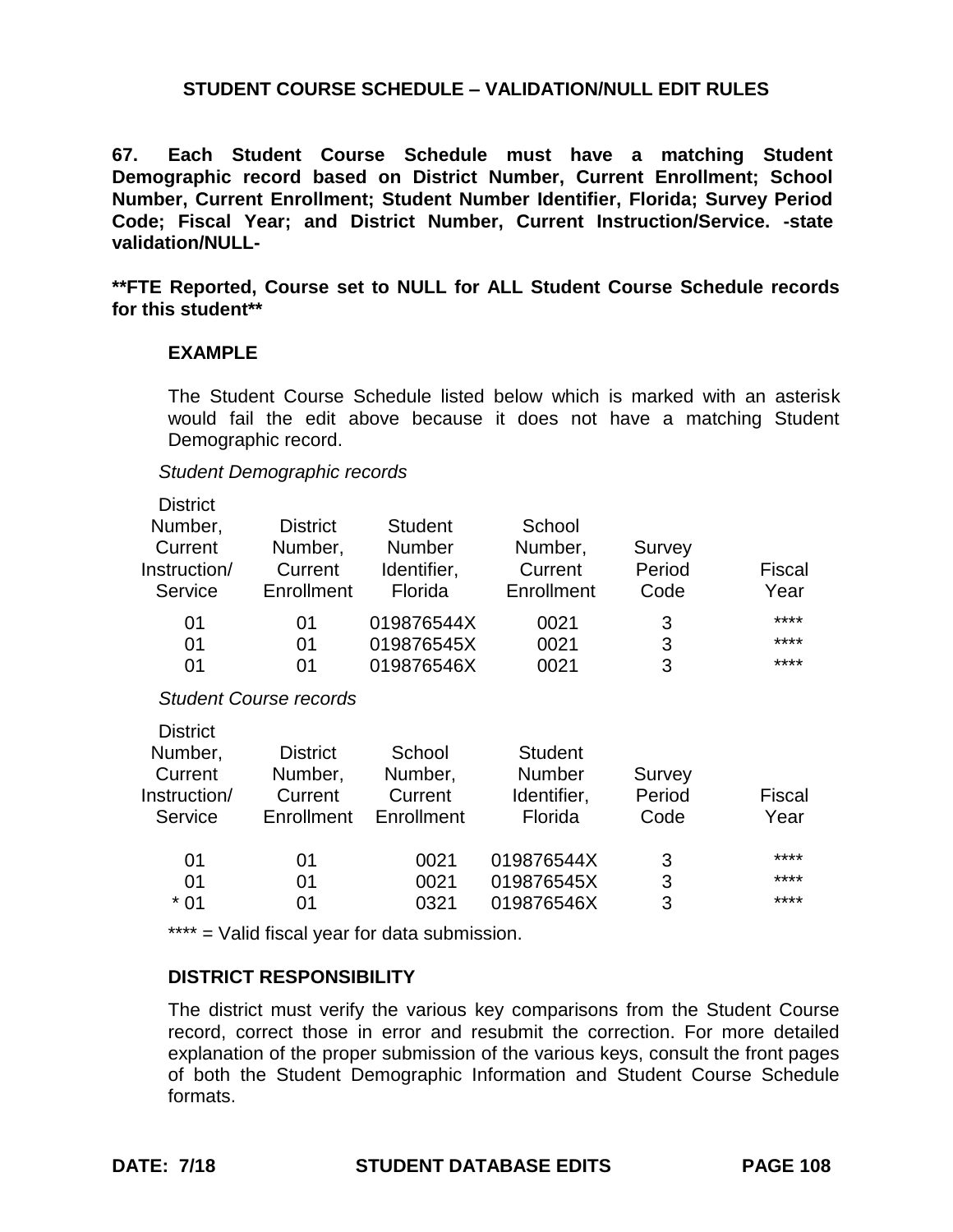**69. If Survey Period Code = 1-4, each Student Course Schedule record with FEFP Program Number equal to 111-113 or 254-255 must have a matching Exceptional Student record based on District Number, Current Enrollment; School Number, Current Enrollment; Student Number Identifier, Florida; Survey Period Code and Fiscal Year unless Survey Period Code = 2 or 3 and School Number, Current Instruction/Service is a private school number. -state validation/NULL-**

**\*\*FTE Reported, Course set to NULL for all Student Course Schedule records for this student\*\***

## **EXAMPLE**

The Student Course Schedule listed below which is marked with an asterisk would fail the edit above because it does not have a matching Exceptional Student record.

### *Exceptional Student records*

| School<br>Number,<br>Current<br>Enrollment | <b>Student</b><br><b>Number</b><br>Identifier,<br>Florida | Survey<br>Period<br>Code | Fiscal<br>Year |
|--------------------------------------------|-----------------------------------------------------------|--------------------------|----------------|
| 0021                                       | 019876544X                                                | 2                        | ****           |
| 0021                                       | 019876545X                                                | 2                        | ****           |
| 0021                                       | 019876546X                                                | 2                        | ****           |
|                                            |                                                           |                          |                |

### *Student Course Schedule records*

| <b>District</b> | School     | <b>Student</b> |               |        |             |
|-----------------|------------|----------------|---------------|--------|-------------|
| Number,         | Number,    | <b>Number</b>  | Survey        |        | <b>FEFP</b> |
| Current         | Current    | Identifier,    | Period        | Fiscal | Program     |
| Enrollment      | Enrollment | Florida        | Code          | Year   | Number      |
| 01              | 0021       | 019876544X     | $\mathcal{P}$ | ****   | 111         |
| 01              | 0021       | 019876545X     | 2             | ****   | 112         |
| 01              | 0021       | 019876546X     | 2             | ****   | 113         |
| $*01$           | 0021       | 019876547X     | $\mathcal{P}$ | ****   | 254         |

\*\*\*\* = Valid fiscal year for data submission.

### **DISTRICT RESPONSIBILITY**

If the Student Course Schedule record is valid, the district must submit the matching Exceptional Student record. If the Student Course Schedule record is invalid, the district must either delete the record or correct the invalid elements.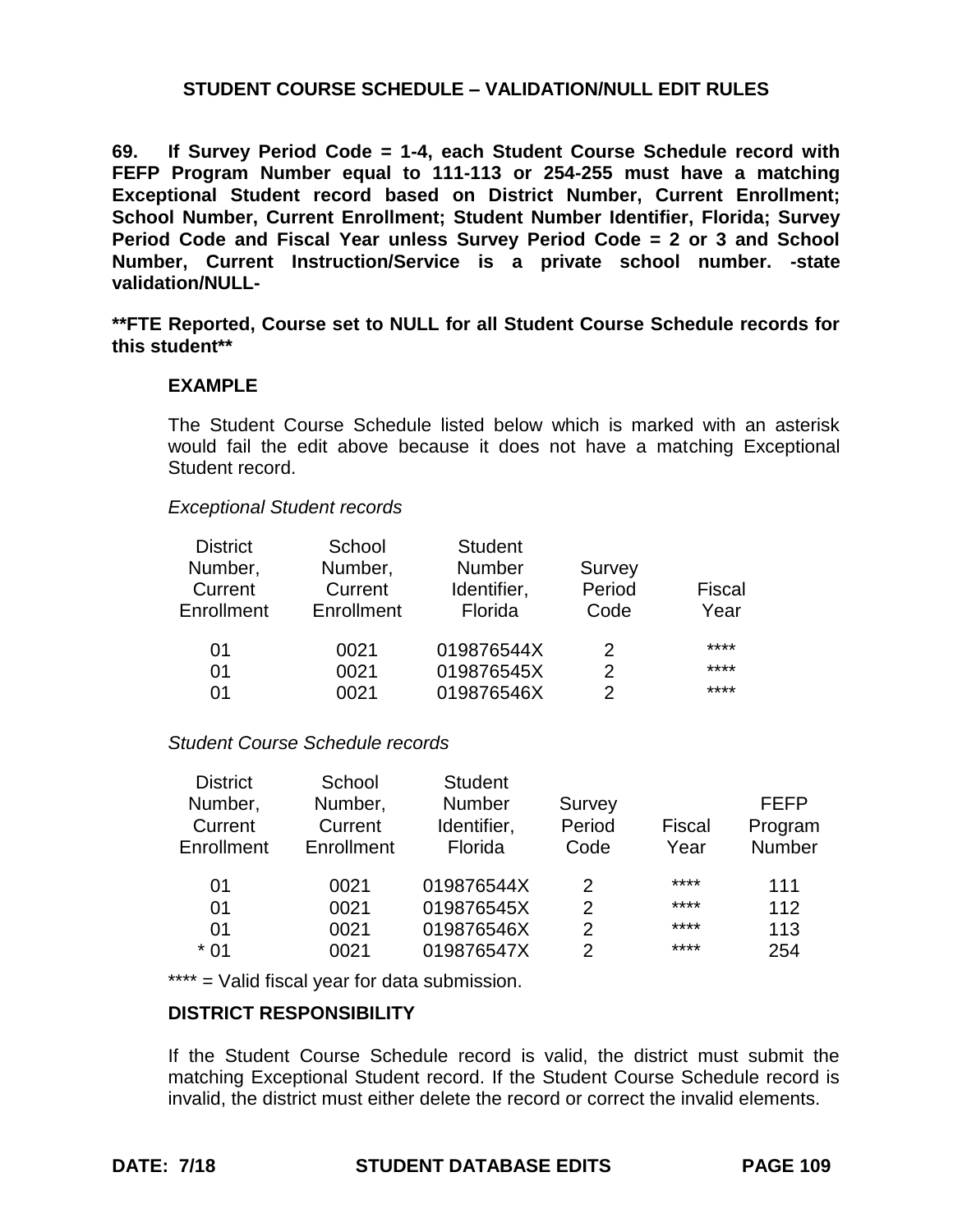**72. If FEFP Program Number equals 130, then English Language Learners, PK-12 on the Student Demographic Information record (matched on District Number, Current Enrollment; School Number, Current Enrollment; Student Number Identifier, Florida; Survey Period Code; Fiscal Year; and District Number, Current Instruction/Service) must equal LY or LP. –state validation/NULL-**

**\*\*FTE Reported, Course set to NULL after the close of the State Records Processing cycle.\*\*** 

## **EXAMPLE**

The second and third records below would pass this edit. The first and fourth records listed below and flagged with asterisks would cause error messages to be generated because the English Language Learners, PK-12 code does not equal LY or LP. If the error is not corrected by the end of the state processing period, the FTE Reported, Course will be sent to NULL.

*Student Course Schedule records*

Student Student Student

| Student       |         |               |
|---------------|---------|---------------|
| <b>Number</b> | FEFP    |               |
| Identifier,   | Program | Course        |
| Florida       | Number  | <b>Number</b> |
| * 661234566X  | 130     | 1200310       |
| 661234567X    | 130     | 1200310       |
| 661234568X    | 130     | 1200310       |
| * 661234569X  | 130     | 1200310       |

### *Student Demographic Information records*

| <b>Student</b> | English      |
|----------------|--------------|
| Number         | Language     |
| Identifier,    | Learners,    |
| Florida        | <b>PK-12</b> |
| * 661234566X   | l F          |
| 661234567X     | LY           |
| 661234568X     | ΙP           |
| * 661234569X   | I N          |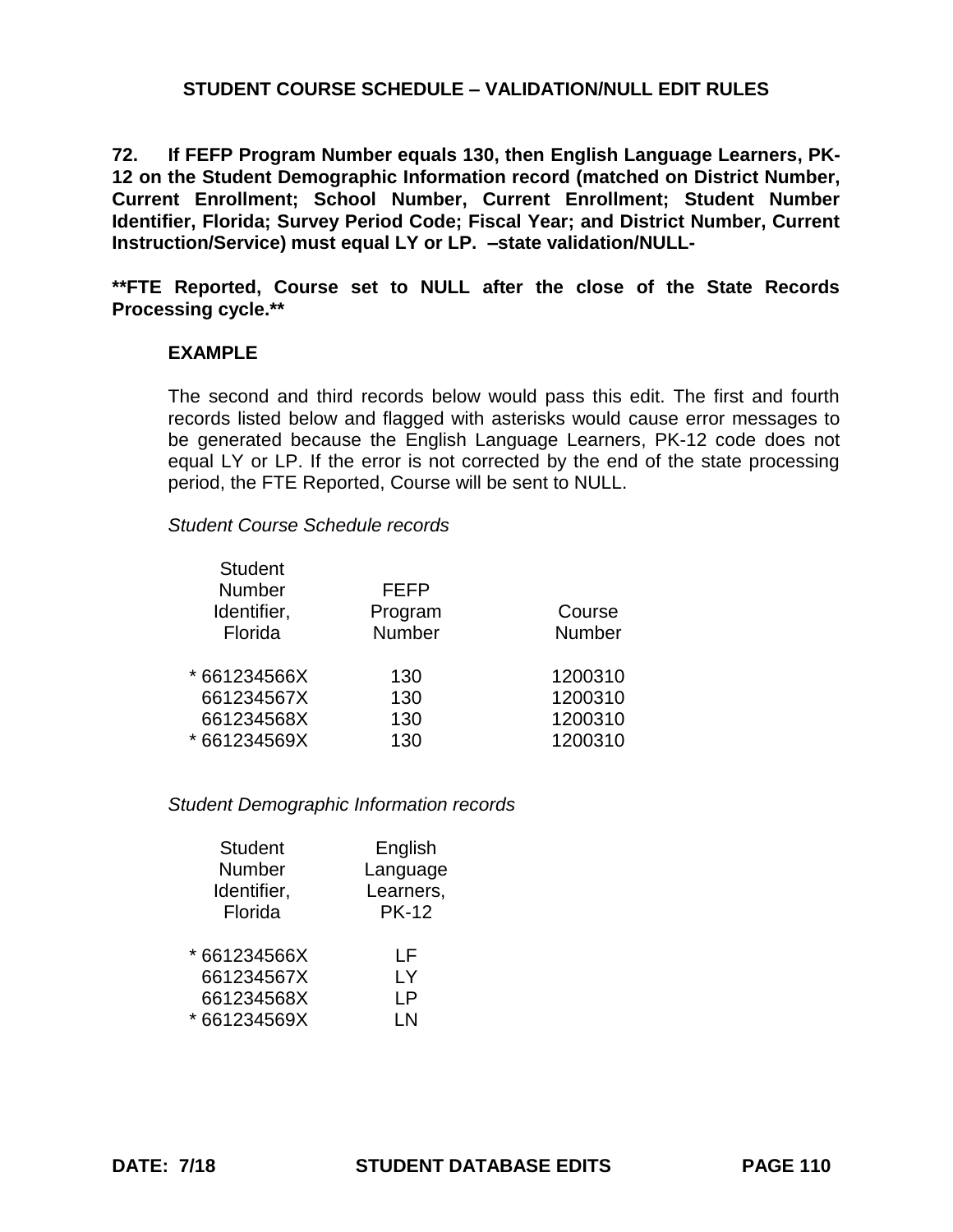## **DISTRICT RESPONSIBILITY**

The district must review the FEFP Program Number and English Language Learners, PK-12 codes and correct the codes that are in error. If the end of the state processing cycle has occurred and the FTE Reported, Course has been changed to a NULL value, then the district must also resubmit the Student Course Schedule record with the proper FTE Reported, Course.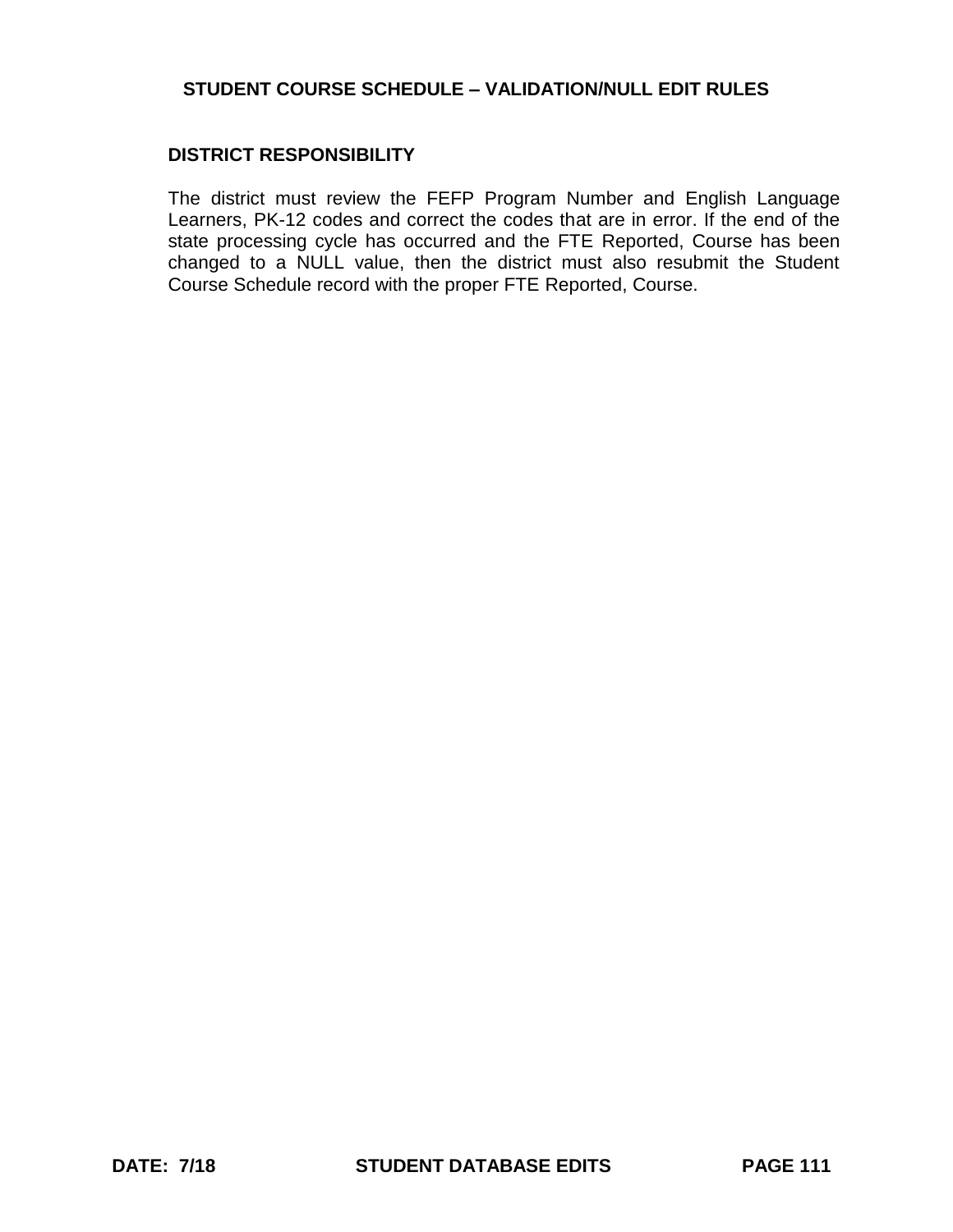# **73. For Surveys 2 and 3;**

- **if School Number, Current Enrollment is not 3518, N998, or N999; and**
- **if School Number, Current Instruction/Service is not 0500, 0600 or 0700 within District Number, Current Instruction/Service 71, and**
- **if FTE Reported, Course is greater than zero, and**
- **if the student has a Withdrawal Code, PK-12 of DNE on a Prior School Status/Student Attendance record, or if there is no matching Prior School Status/Student Attendance record,**

**then FTE Reported, Course is set to NULL after the close of the state records processing cycle.** 

**The match should be made using Year (School and Fiscal), Survey Period Code, District Number, Current Enrollment and Student Number Identifier, Florida. If the student has more than one Prior School Status/Student Attendance record, the match should be made to the record with the most recent Entry (Re-entry) Date. -state validation/NULL-**

# **EXAMPLE**

In the example below all FTE Reported, Course amounts would be set to null after the end of the state processing period except for the FTE Reported in the third record. Student Course Schedule records should not be submitted for a student with a "Did Not Enter" Withdrawal Code.

### *Prior School Status/Student Attendance records:*

|                                         |                | <b>District</b> | <b>Student</b><br><b>Number</b> | Withdrawal    |           |
|-----------------------------------------|----------------|-----------------|---------------------------------|---------------|-----------|
|                                         | Survey         | Number,         |                                 |               |           |
| School                                  | Period         | Current         | Identifier,                     | Code          |           |
| Year                                    | Code           | Enrollment      | Florida                         | <b>PK-12</b>  |           |
| ****                                    | $\overline{2}$ | 03              | 111234563X                      | <b>DNE</b>    |           |
| ****                                    | $\overline{2}$ | 03              | 111234564X                      | <b>DNE</b>    |           |
| ****                                    | $\overline{2}$ | 03              | 111234565X                      | ZZZ           |           |
| ****                                    | $\overline{2}$ | 03              | 111234566X                      | <b>DNE</b>    |           |
| <b>Student Course Schedule records:</b> |                |                 |                                 |               |           |
|                                         |                | <b>Student</b>  |                                 |               |           |
|                                         | Survey         | <b>Number</b>   |                                 | <b>FEFP</b>   | FTE       |
| Fiscal                                  | Period         | Identifier,     | Section                         | Program       | Reported, |
| Year                                    | Code           | Florida         | <b>Number</b>                   | <b>Number</b> | Course    |
| ****                                    | 2              | *111234563X     | 00100                           | 103           | 0834      |
| ****                                    | $\overline{2}$ | * 111234564X    | 00200                           | 101           | 0012      |
| ****                                    | $\overline{2}$ | 111234565X      | 00500                           | 102           | 0834      |
| ****                                    | $\overline{2}$ | *111234566X     | A1500                           | 111           | 0834      |
|                                         |                |                 |                                 |               |           |

\*\*\*\* = a valid School or Fiscal Year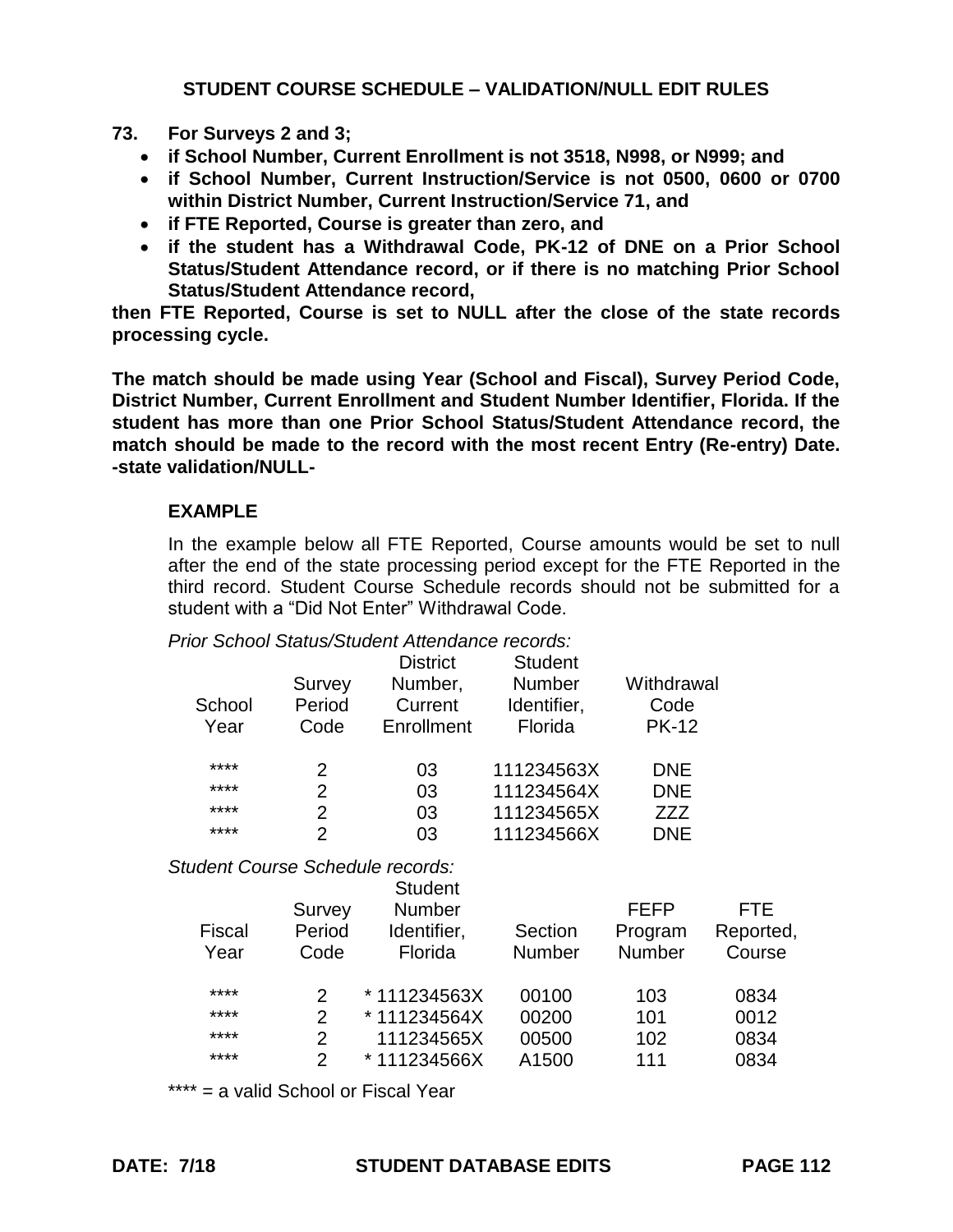## **DISTRICT RESPONSIBILITY**

The district must delete the Student Course Schedule records if they were submitted in error or change the DNE Withdrawal Code if it is incorrect.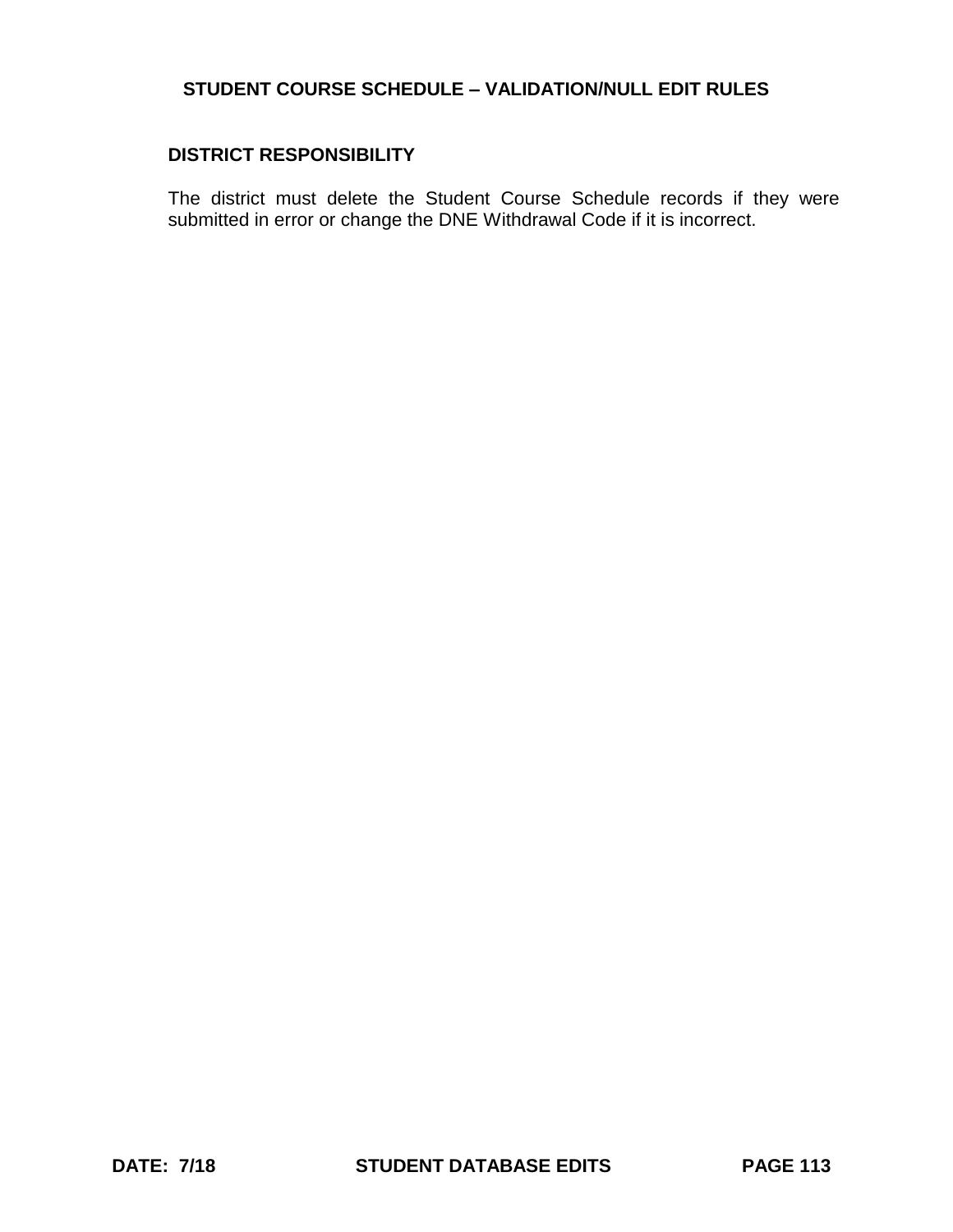**75. If Course Number is 7650030 (Prekindergarten Disabilities: Age 0-2) then the student must be 0-2 years old. Age is determined using the student's Birth Date on the Student Demographic Information record and the Friday of Survey Week. Match the Student Course Schedule record with the Student Demographic Information record using the following fields: District Number, Current Enrollment; School Number, Current Enrollment; Student Number Identifier, Florida; Survey Period Code; Fiscal Year; and District Number, Current Instruction/Service. -state validation-**

## **EXAMPLE**

The Student Course Schedule record listed below which is marked with an asterisk would cause a message to be generated because the Course Number is incorrect for the age of the student.

### *Student Course Schedule records*

|      | <b>Student</b> |        |         |
|------|----------------|--------|---------|
|      | Number         | Survey |         |
|      | Identifier,    | Period | Course  |
| Year | Florida        | Code   | Number  |
| 0910 | 123456780X     | 2      | 7650030 |
| 0910 | 223456780X     | 2      | 7650030 |
| 0910 | 476543210X     | 2      | 7650030 |
|      |                |        |         |

### *Student Demographic Information records*

|                           |                       | Survey        |              |
|---------------------------|-----------------------|---------------|--------------|
| District Number,          | <b>Student Number</b> | Period        | <b>Birth</b> |
| <b>Current Enrollment</b> | Identifier, Florida   | Code          | Date         |
| 36                        | 123456780X            | 2             | 08202009     |
| 36                        | 223456780X            | $\mathcal{P}$ | 12152006     |
| 36                        | 476543210X            | 2             | 06152009     |

### **DISTRICT RESPONSIBILITY**

The district must review both records and correct the record that is in error so that the appropriate relationship exists between Course Number and Birth Date.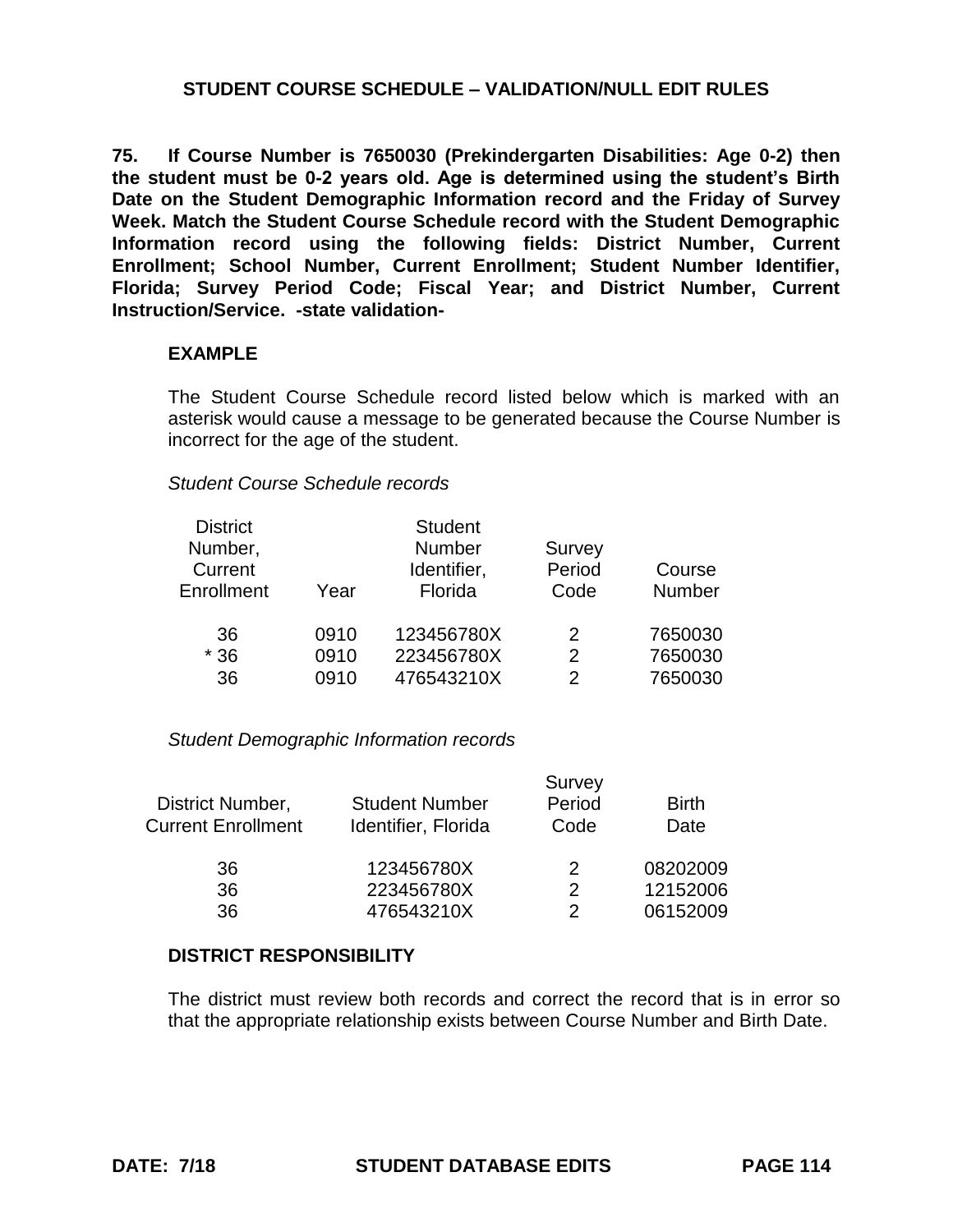**80. If the School Number, Current Instruction/Service does not begin with "P" and the Course Number is a vocational secondary Course Number (begins with 8 or 9) except for Course Number 8502000, then the FEFP Program Number must be 300, 102, 103, 112-113 or 254-255. -exception report-**

## **EXAMPLE**

The first record listed below meets the criteria specified in the above edit. The second and third records would cause a message to be generated because the FEFP Program Number is not the expected FEFP Program Number for the Course Number reported.

| <b>Student</b> | Dist.<br>Num. | Sch.<br>Num. |                |               |               |               |             |             |
|----------------|---------------|--------------|----------------|---------------|---------------|---------------|-------------|-------------|
| Number         | Curr.         | Curr.        | Svy.           |               |               |               |             | <b>FEFP</b> |
| Identifier,    | $\ln$ st./    | Inst./       | Per.           | <b>Fiscal</b> | Course        | Section       | Period      | Prog.       |
| Florida        | Serv.         | Serv.        | Code           | Year          | <b>Number</b> | <b>Number</b> | Number Num. |             |
|                |               |              |                | ****          |               |               |             |             |
| 012345679X     | 01            | 0421         | 2              |               | 8500310       | 00200         | 0404        | 300         |
| * 012345678X   | 01            | 0421         | $\overline{2}$ | ****          | 8206300       | 00200         | 0404        | 101         |
| * 012345677X   | 01            | 0421         | 2              | ****          | 8500380       | 00100         | 0505        | 111         |
|                |               |              |                |               |               |               |             |             |

\*\*\*\* = Valid fiscal year for data submission.

# **DISTRICT RESPONSIBILITY**

The district should verify the FEFP Program Number and the Course Number and correct if in error.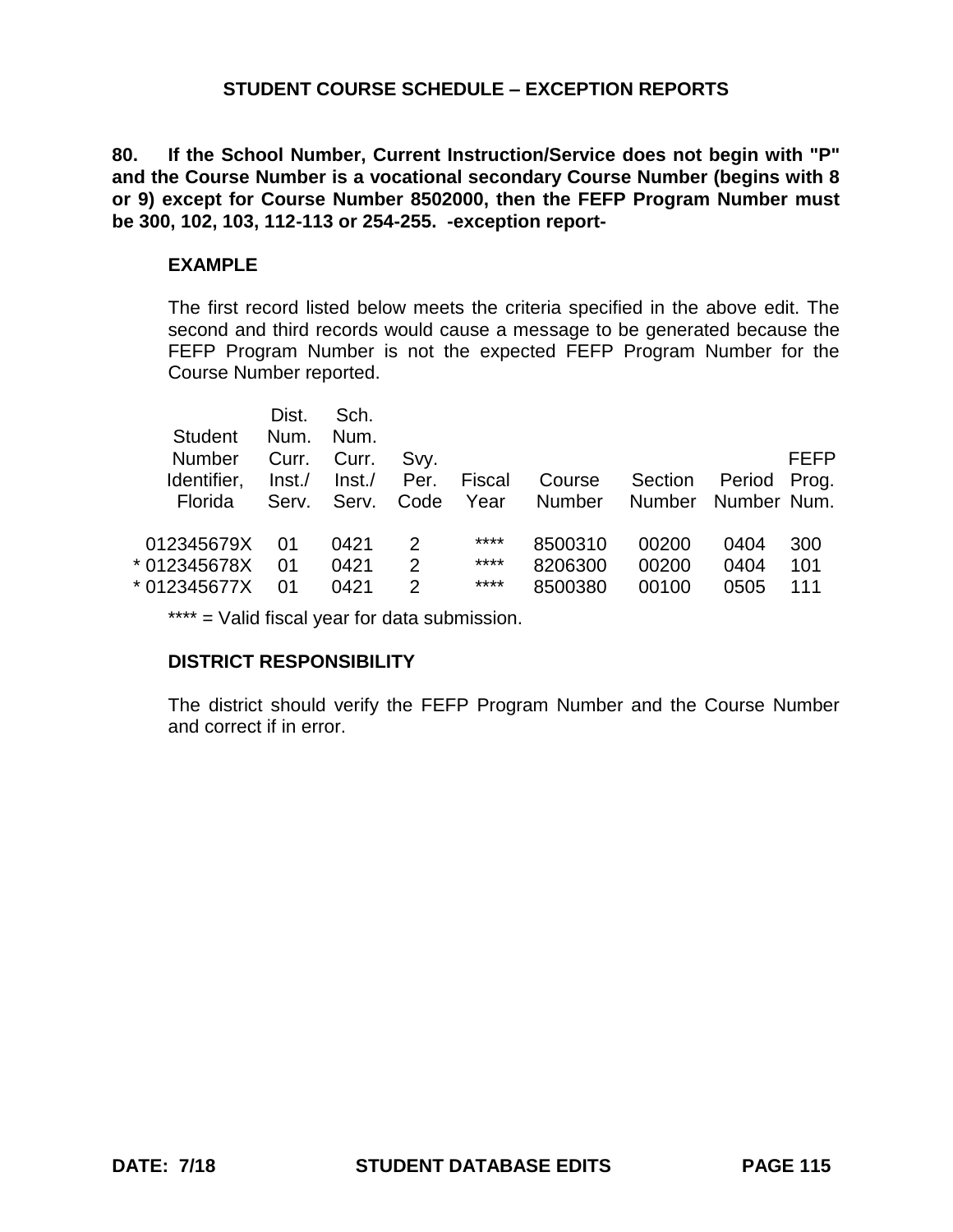## **81. Class Minutes, Weekly must not be greater than 2400. -exception report-**

#### **EXAMPLE**

The first record listed below would pass this edit. The last three records would cause a message to be generated because Class Minutes, Weekly is greater than 2400.

|                | Dist.  | Sch.   |        |               |               |               |          |
|----------------|--------|--------|--------|---------------|---------------|---------------|----------|
| <b>Student</b> | Num.,  | Num.,  |        |               |               |               |          |
| <b>Number</b>  | Curr.  | Curr.  |        |               |               |               | Class    |
| Identifier,    | Inst./ | Inst./ | Fiscal | Course        | Section       | Period        | Minutes, |
| Florida        | Serv.  | Serv.  | Year   | <b>Number</b> | <b>Number</b> | <b>Number</b> | Weekly   |
|                |        |        |        |               |               |               |          |
| 012345676X     | 01     | 0431   | ****   | 1211300       | 00100         | 0401          | 2400     |
| * 012345677X   | 01     | 0431   | ****   | 1211300       | 00100         | 0101          | 2500     |
| * 012345678X   | 01     | 0431   | ****   | 1211300       | 00100         | 0101          | 4800     |
| * 012345679X   | 01     | 0431   | ****   | 1211300       | 00100         | 0101          | 2424     |
|                |        |        |        |               |               |               |          |

\*\*\*\* = Valid fiscal year for data submission.

## **DISTRICT RESPONSIBILITY**

The district should verify the Class Minutes, Weekly and correct if in error.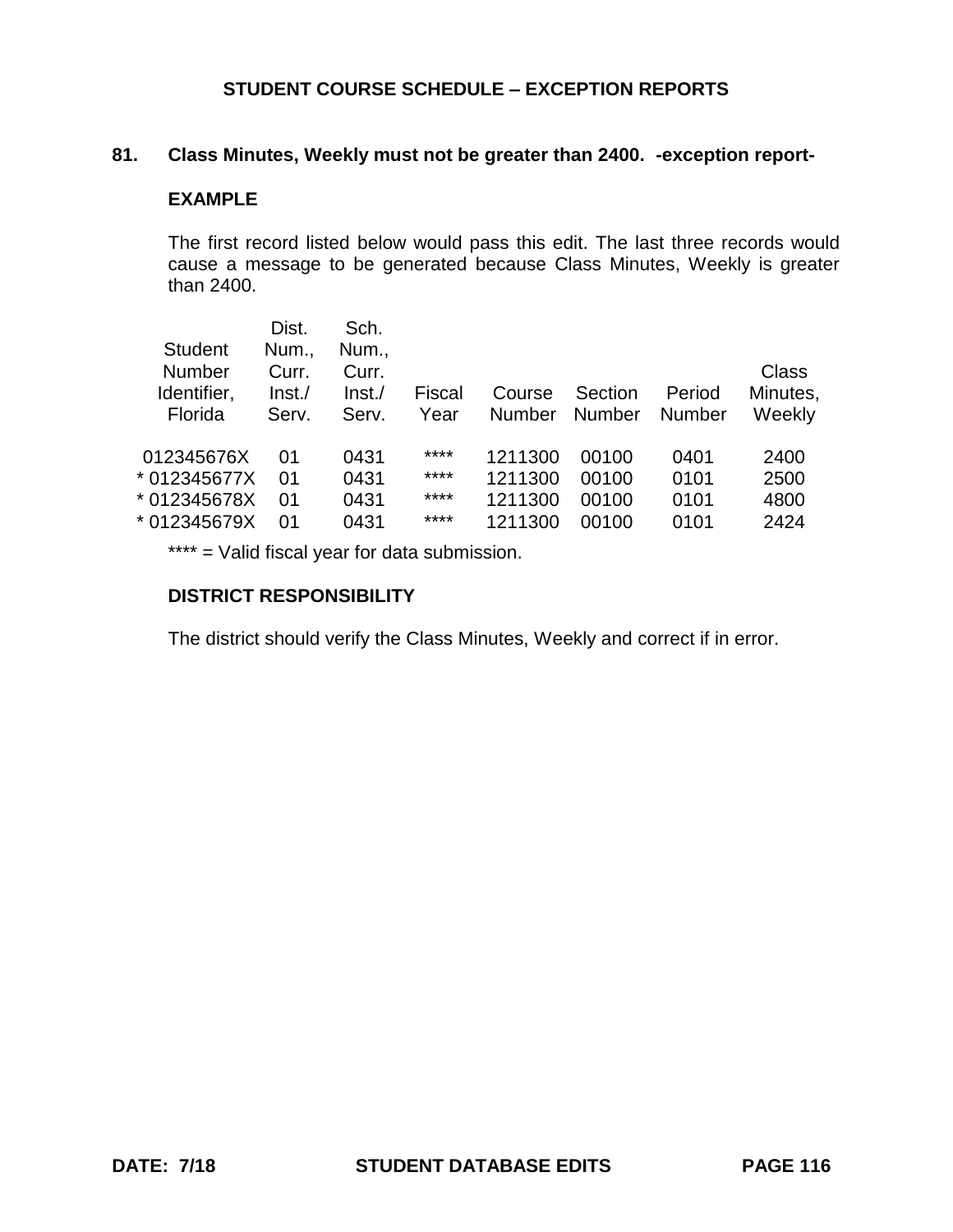**82. If Course Number is 7650130 then the student must be 3-5 years old. Age is determined using the student's Birth Date on the Student Demographic Information record and the Friday of Survey Week. Match the Student Course Schedule record with the Student Demographic Information record using the following fields: District Number, Current Enrollment; School Number, Current Enrollment; Student Number Identifier, Florida; Survey Period Code; Fiscal Year; and District Number, Current Instruction/Service. –exception report-**

### **EXAMPLE**

The Student Course Schedule record listed below which is marked with an asterisk would cause a message to be generated because the Course Number is inconsistent with the age of the student.

### *Student Course Schedule records*

| <b>District</b>   |      | <b>Student</b> |               |         |
|-------------------|------|----------------|---------------|---------|
| Number,           |      | <b>Number</b>  | Survey        |         |
| Current           |      | Identifier,    | Period        | Course  |
| <b>Enrollment</b> | Year | Florida        | Code          | Number  |
| 36                | 0910 | 123456780X     | $\mathcal{P}$ | 7650130 |
| $*36$             | 0910 | 223456780X     | 2             | 7650130 |
| 36                | 0910 | 476543210X     | 2             | 7650130 |

### *Student Demographic Information records*

|                           |                       | Survey |              |
|---------------------------|-----------------------|--------|--------------|
| District Number,          | <b>Student Number</b> | Period | <b>Birth</b> |
| <b>Current Enrollment</b> | Identifier, Florida   | Code   | Date         |
| 36                        | 123456780X            | 2      | 08202005     |
| 36                        | 223456780X            | 2      | 12152008     |
| 36                        | 476543210X            | າ      | 06052005     |

## **DISTRICT RESPONSIBILITY**

The district must review both records and, if the data is incorrect, correct the record that is in error so that the appropriate relationship exists between Course Number and Birth Date.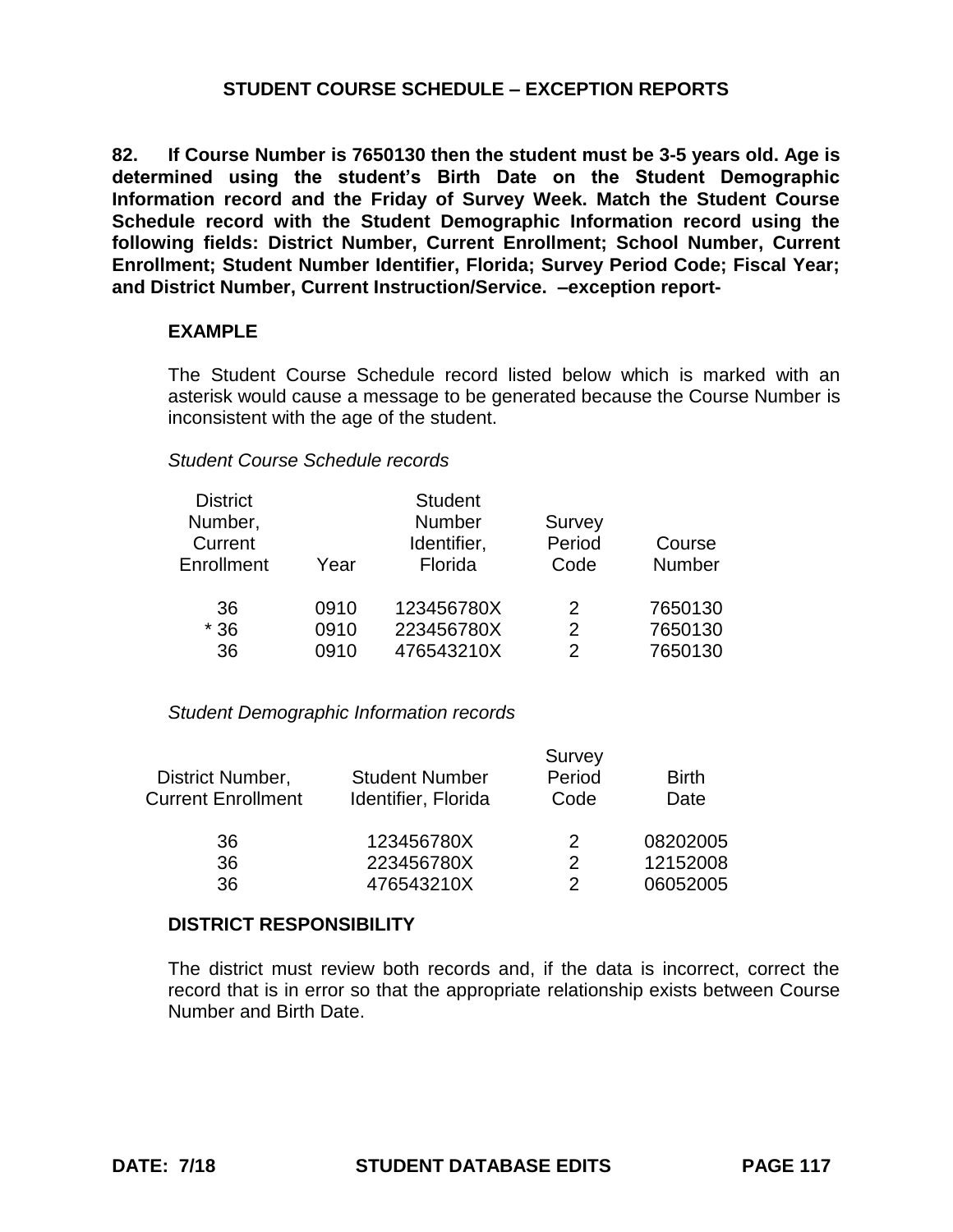# **83. Only one of the FEFP Program Numbers, 111-113 or 254-255, may be reported for a student in the same survey and Term. -exception report-**

## **EXAMPLE**

The records listed below would not pass this edit because more than one of the FEFP Program Numbers was reported for the same student in the same survey and the same Term.

| <b>Student</b> |                |             |      |
|----------------|----------------|-------------|------|
| Number         | <b>Survey</b>  | <b>FEFP</b> |      |
| Identifier,    | Period         | Program     |      |
| Florida        | Code           | Number      | Term |
| *123456789X    | 2              | 111         |      |
| *123456789X    | 2              | 111         | 1    |
| *123456789X    | 2              | 111         | 1    |
| *123456789X    | $\overline{2}$ | 254         | 1    |
| *123456789X    | 2              | 111         | 1    |
| *123456789X    | 2              | 111         |      |
|                |                |             |      |

# **DISTRICT RESPONSIBILITY**

The district should verify the FEFP Program Numbers to determine if they have been reported accurately. The records should be corrected if in error. However, if it is determined that the FEFP Program Numbers were reported accurately, no action is necessary.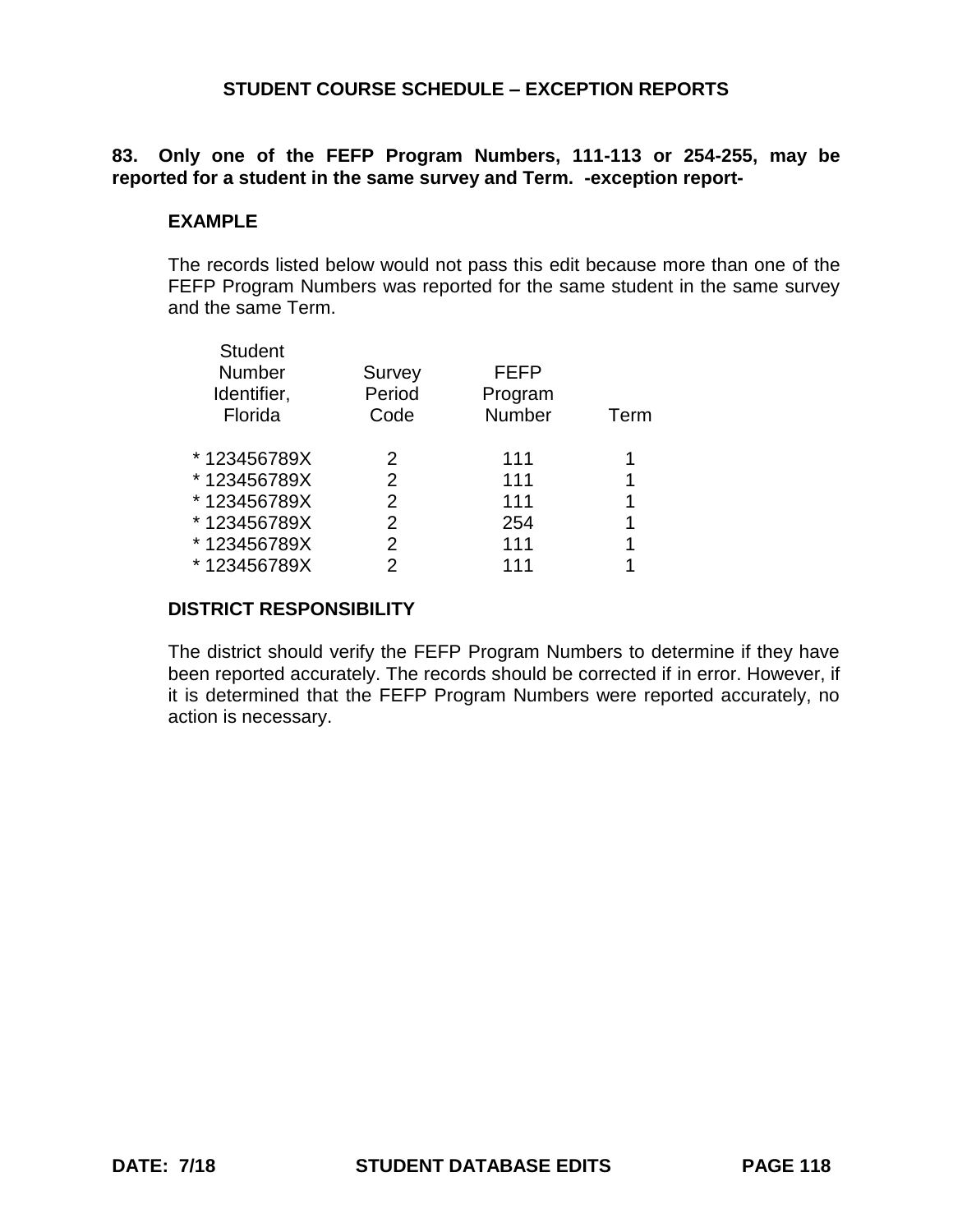**84. If the Dual Enrollment Indicator equals E on one Student Course Schedule record reported for a student, then each Student Course Schedule record for that student must be coded with E in the Dual Enrollment Indicator field. Matching Student Course Schedule records for a student should be based on District Number, Current Instruction/Service; Student Number Identifier, Florida; Fiscal Year and Survey Period Code. –exception report-**

## **EXAMPLE**

The Student Course Schedule records listed below marked with an asterisk would fail this edit because the Dual Enrollment Indicator does not equal "E" for all courses for the student.

| <b>Student Number,</b><br>Identifier, Florida | Course<br><b>Number</b> | <b>Dual Enrollment</b><br>Indicator |  |
|-----------------------------------------------|-------------------------|-------------------------------------|--|
| 123456789X                                    | AMH9014                 | E.                                  |  |
| 123456789X                                    | <b>MAT1201</b>          | Е                                   |  |
| 123456789X                                    | <b>PSY1407</b>          | Е                                   |  |
| 123456789X                                    | SOC1011                 | F.                                  |  |
| *234567890X                                   | AMH9001                 | Е                                   |  |
| *234567890X                                   | <b>MAT1207</b>          | A                                   |  |
| *234567890X                                   | <b>PSY2011</b>          | В                                   |  |
| *234567890X                                   | SOC1022                 |                                     |  |

# **DISTRICT RESPONSIBILITY**

The district should review the status of the student regarding dual enrollment and correct the Dual Enrollment Indicator codes on the records that are in error.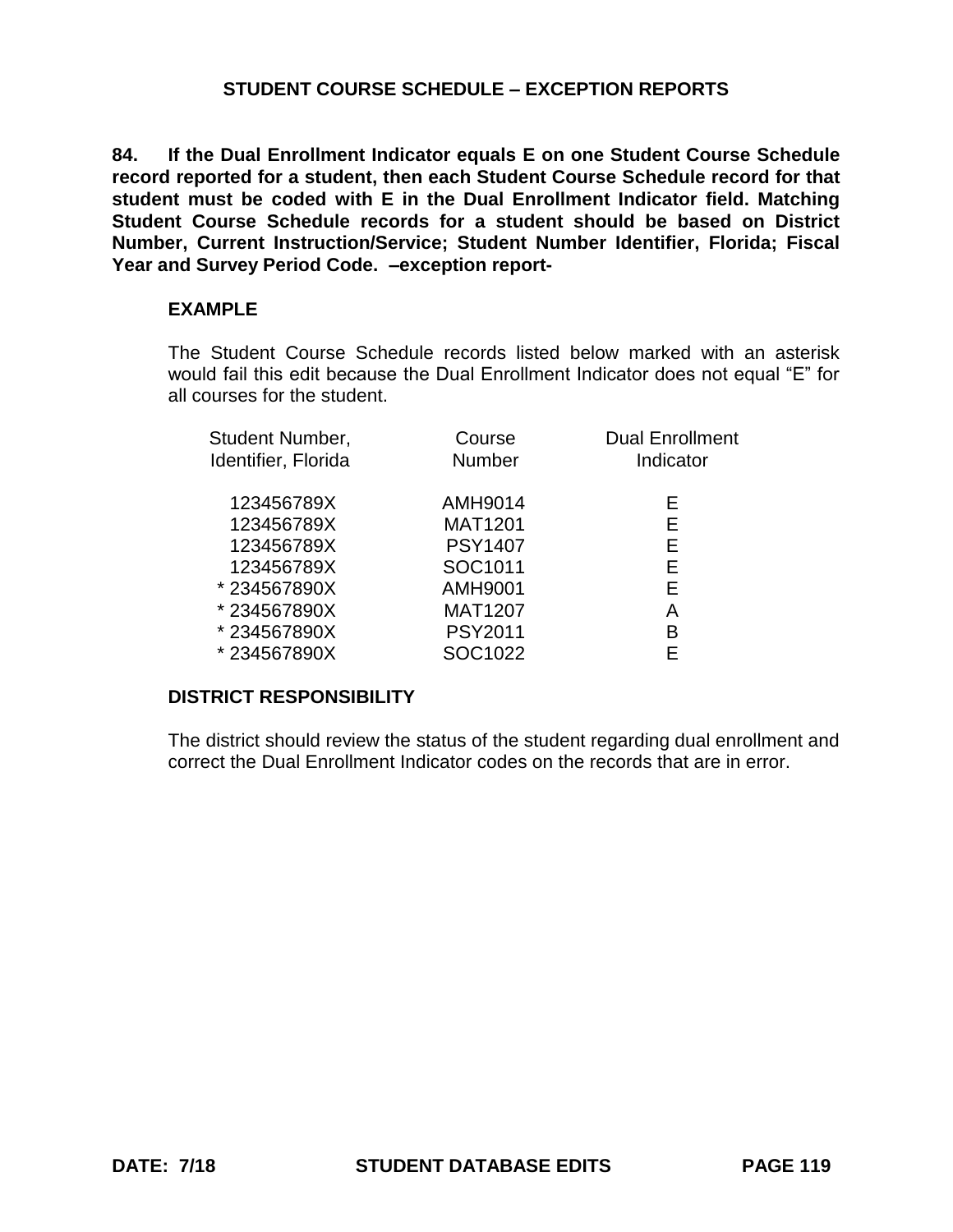**96. For each student, no more than two Student Course Schedule records may be coded Y on the Reading Intervention Component element. Find all Student Course Schedule records for a student by matching on District Number, Current Instruction/Service; Student Number Identifier, Florida; Survey Period Code and Fiscal Year. -exception report-**

## **EXAMPLE**

The student's records listed below would cause a message to be generated because it is expected that no more than two courses per student will contain the Reading Intervention Component and be coded Y on this element.

| <b>District</b> |               |                |               |              |
|-----------------|---------------|----------------|---------------|--------------|
| Number,         |               | <b>Student</b> |               |              |
| Current         | Survey        | <b>Number</b>  |               | Reading      |
| Instruction/    | Period        | Identifier,    | Course        | Intervention |
| Service         | Code          | Florida        | <b>Number</b> | Component    |
|                 |               |                |               |              |
| $*01$           | $\mathcal{P}$ | 123456789X     | 5013010       | Y            |
| $*01$           | 2             | 123456789X     | 7910100       | Y            |
| $*01$           | 2             | 123456789X     | 2109310       | Y            |
| $*01$           | 2             | 123456789X     | 1300330       | v            |
|                 |               |                |               |              |

# **DISTRICT RESPONSIBILITY**

The district should verify whether or not the student is receiving reading intervention in all four courses and correct the records if they are in error. If no record is in error, no action is necessary.